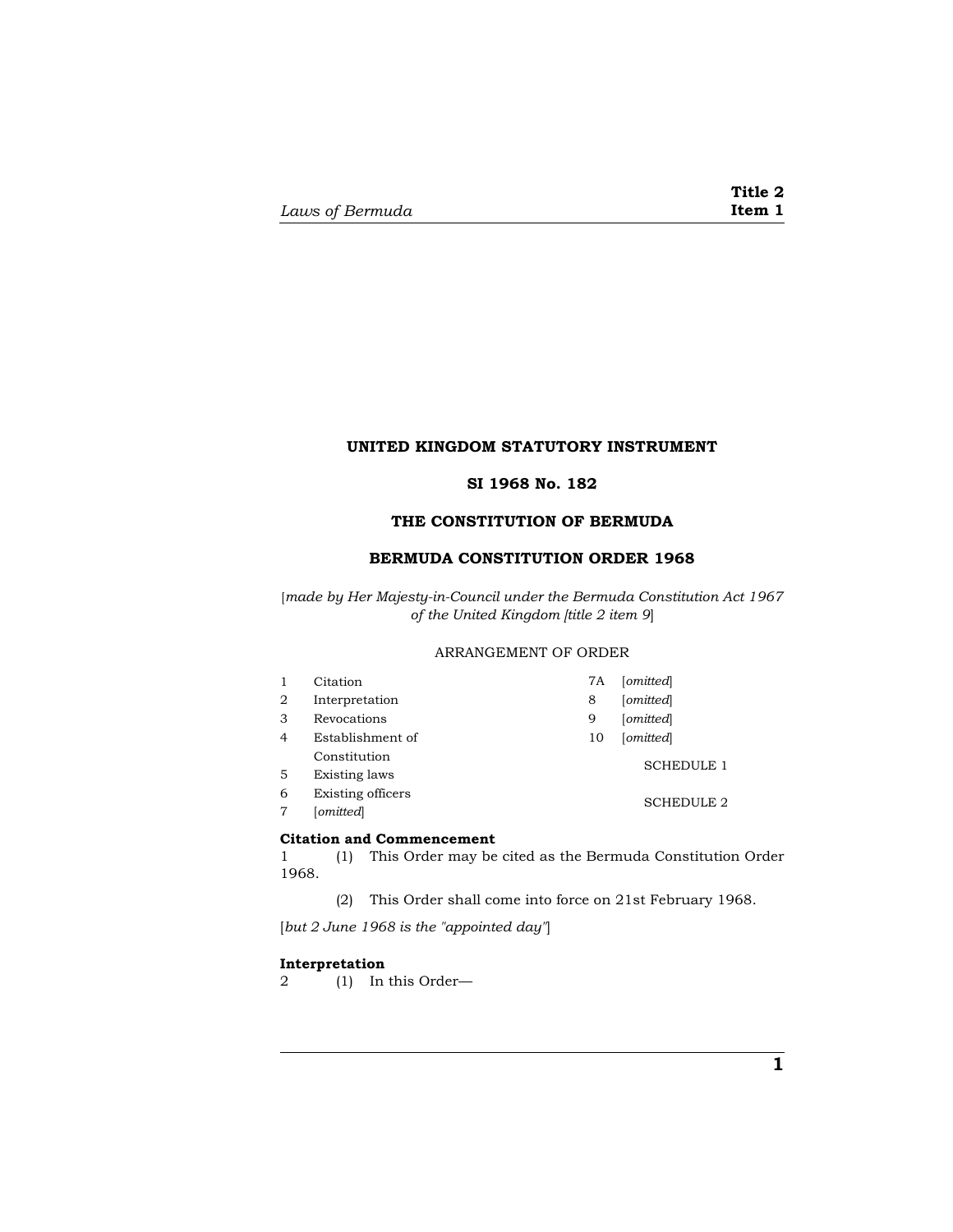- "the Constitution" means the Constitution of Bermuda set out in Schedule 2 to this Order;
- "the appointed day" means such day after the return of the writs of election in the general election referred to in section 7 of this Order as may be appointed by the Governor by proclamation published in the Gazette;

 [*2 June 1968 was appointed by proclamation of the Governor SR&O 55/1968*]

- "the existing instruments" means the instruments revoked by section 3 of this Order;
- "the existing laws" means any laws (including Resolves) made before the appointed day by any legislature for the time being constituted as the legislature of Bermuda and having effect as part of the law of Bermuda immediately before the appointed day [*2 June 1968*] (whether or not they have then come into operation) and any rules, regulations, orders or other instruments made in pursuance of such laws and having such effect.

(2) The provisions of sections 102, 103 and 108 of the Constitution shall apply for the purposes of interpreting sections 1 to 10 of this Order and otherwise in relation thereto as they apply for the purpose of interpreting and in relation to the Constitution.

## **Revocations**

3 The instruments set out in Schedule 1 to this Order are revoked with effect from the appointed day [*2 June 1968*].

#### **Establishment of Constitution**

4 Subject to the provisions of this Order the Constitution shall come into operation on the appointed day [*2 June 1968*].

# **Existing laws**

5 (1) Subject to the provisions of this section, the existing laws shall have effect on and after the appointed day [*2 June 1968*] as if they had been made in pursuance of the Constitution and shall be read and construed with such modifications, adaptations, qualifications and exceptions as may be necessary to bring them into conformity with the Constitution.

(2) The Governor may, by order published in the Gazette, at any time within twelve months after the commencement of this Order make such amendments in any existing law as may appear to him to be necessary or expedient for bringing that law into conformity with the provisions of the Constitution or otherwise for giving effect, or enabling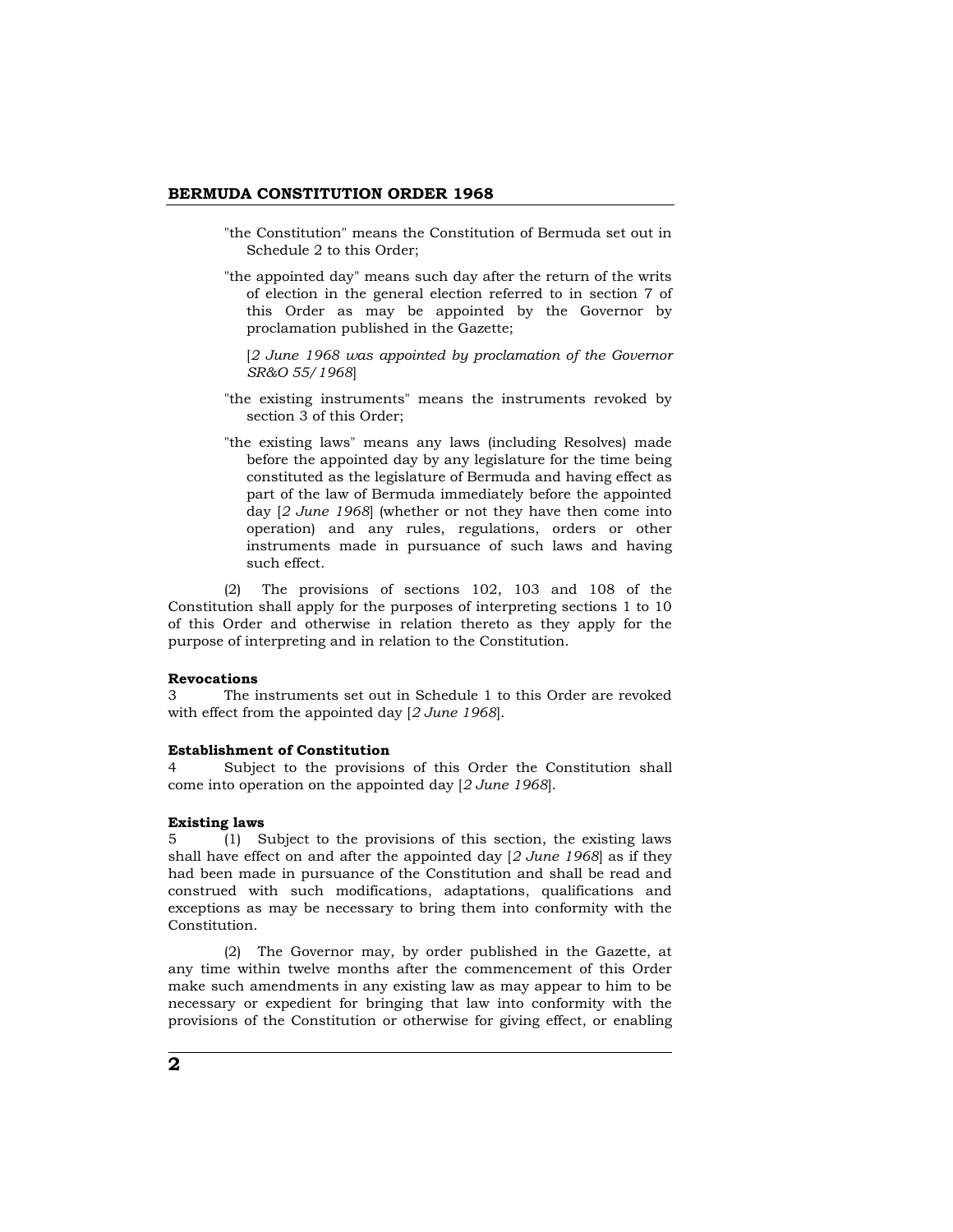effect to be given, to those provisions; and any existing law shall have effect accordingly from such date (not being earlier than the appointed day) as may be specified in the order.

(3) An order made under this section may be amended or revoked by the Legislature or, in relation to any existing law affected thereby, by any other authority having power to amend, repeal or revoke that existing law.

(4) Where any matter that falls to be prescribed or otherwise provided for the purposes of the Constitution by the Legislature or by any other person or authority is prescribed or provided for by or under any existing law (including any amendment of any such law made under this section) or is otherwise prescribed or provided for, immediately before the appointed day, by or under the existing instruments, that prescription or provision shall, as from the appointed day, have effect as if it had been made for those purposes by the Legislature or, as the case may be, by the other person or authority.

(5) The provisions of this section shall be without prejudice to any powers conferred by the Constitution or any other law upon any person or authority to make provision for any matter, including the amendment or repeal of any existing law.

(6) For the avoidance of doubts it is hereby declared that nothing in section 55 of the Constitution shall affect any register of electors subsisting under any existing law immediately before construed as applying in relation to any subsequent revision of any such register.

#### **Existing officers**

6 (1) Any person who, immediately before the appointed day [*2 June 1968* holds or is acting in any office to which this section applies shall be deemed as from that day to have been appointed to or to act in that office or the corresponding office in accordance with the provisions of the Constitution and to have made any necessary oaths or affirmation under the Constitution:

Provided that any person who under the existing instruments or any existing law would have been required to his office at the expiration of any period or on the attainment of any age shall vacate his office at the expiration of that period or on the attainment of that age.

(2) This section applies to the offices of the Governor, judges of the Supreme Court and the Court of Appeal and the personal staff of the Governor and to any public office.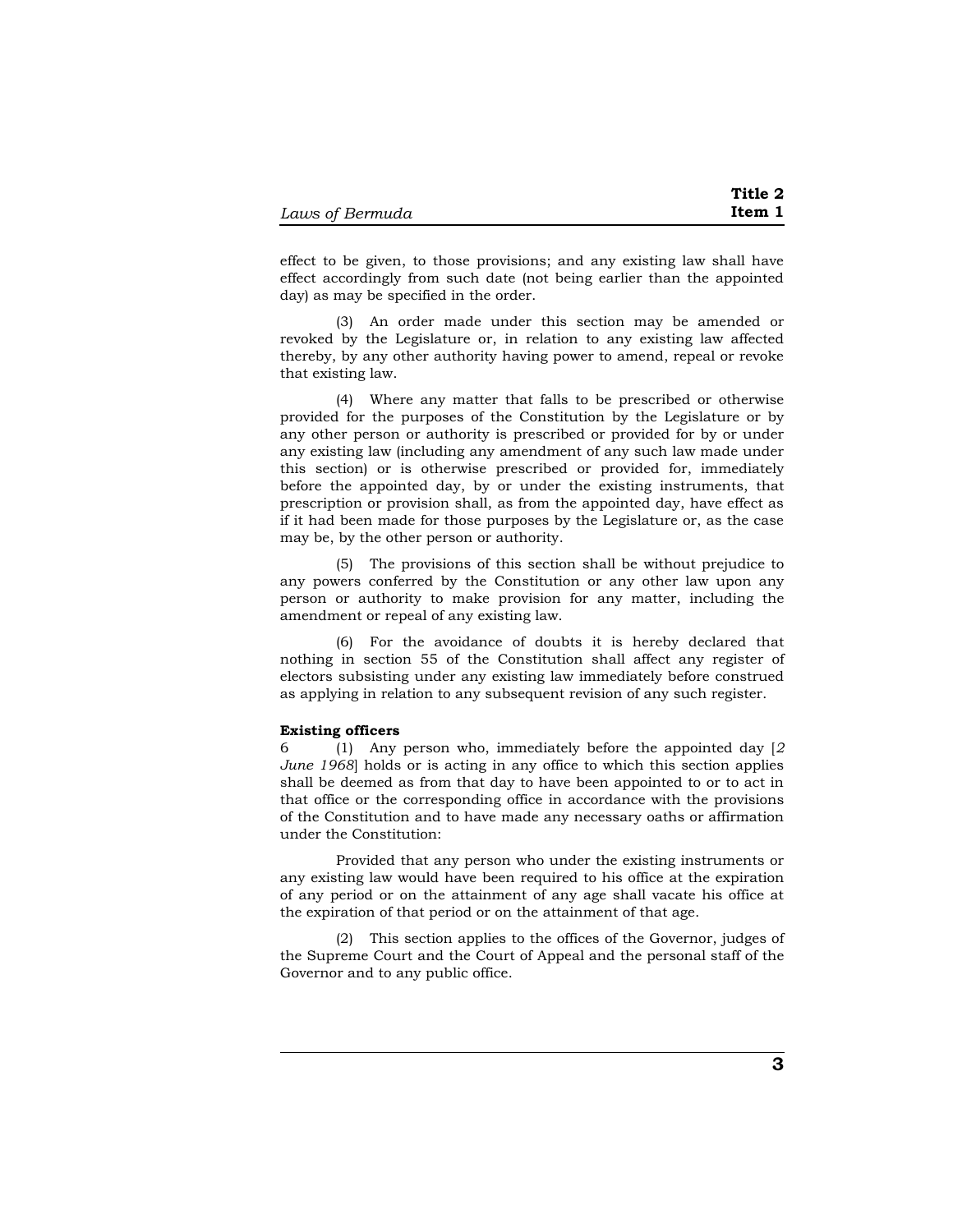(3) The provisions of this section shall be without prejudice to the power of any person or authority to abolish any office or to remove from office any person holding or acting in any office.

# **Holding of general election prior to the appointed day**

7 [*omitted*]

# **First appointment of Secretary to Executive Council**

7A [*omitted*]

# **Rules of procedure of Legislative Council and House of Assembly**

8 [*transitional*] [*omitted*]

### **Legal proceedings**

9 [*transitional*] [*omitted*]

# **Regulations for retirement, compensation, etc. of certain officers**

10 [*transitional*] [*omitted*]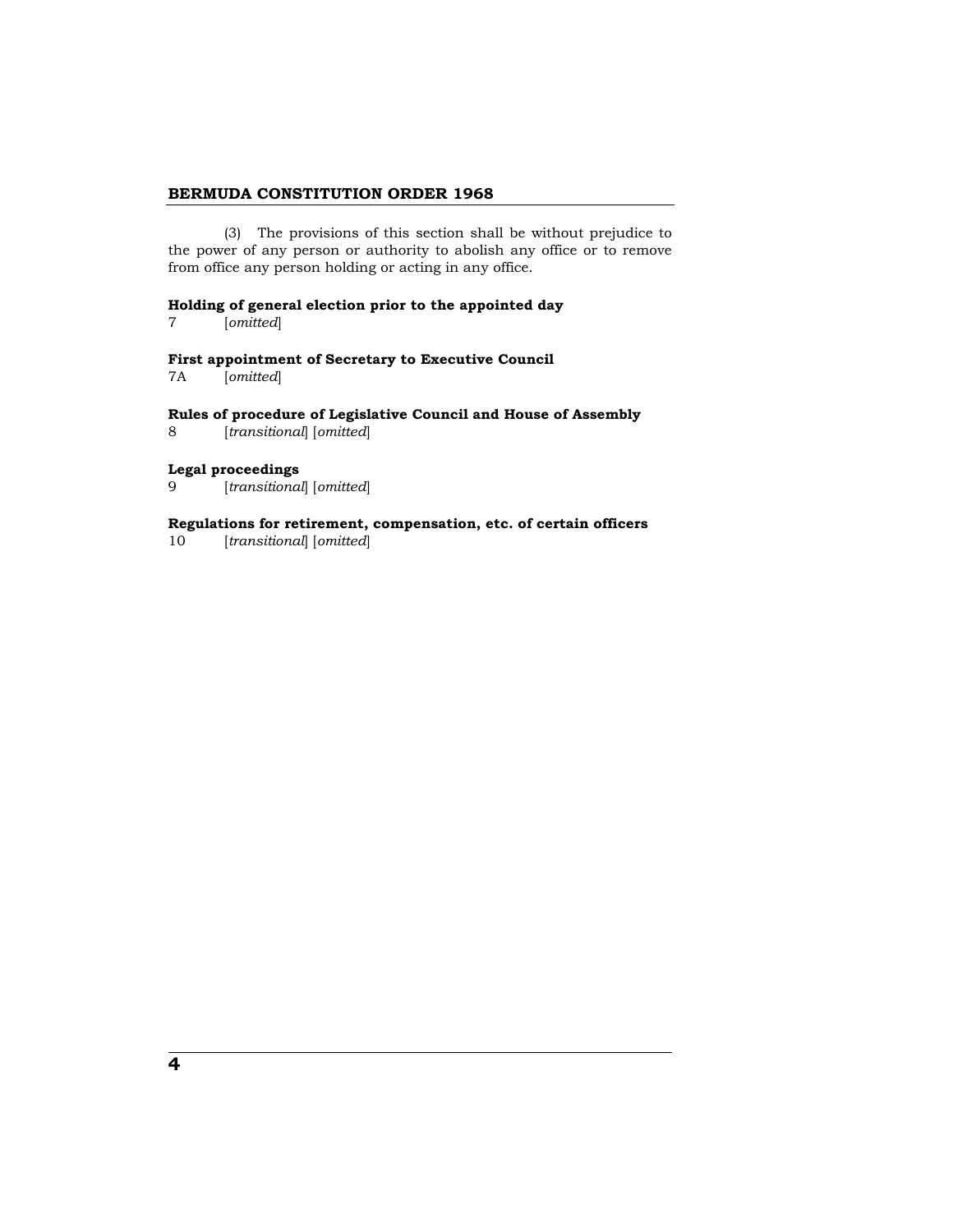## **SCHEDULE 1 TO THE ORDER**

#### INSTRUMENTS REVOKED

Letters Patent, dated 19th January 1888, passed under the Great Seal of the United Kingdom, constituting the office of Governor and Commander-in-Chief of the Bermudas or Somers Islands [*Rev.III, p. 119*].

The Bermuda (Amendment) Letters Patent 1953 [*S.I. 1953 II, p. 2777*].

The Bermuda (Amendment) Letters Patent 1955 [*S.I. 1955 II, p. 3179*].

The Bermuda Letters Patent 1962 [*S.I. 1962 I, p.1025*].

Instructions issued under the Royal Sign Manual and Signet to the Governor and Commander-in-Chief of the Bermudas or Somers Islands on 25th November 1915.

Additional Instructions issued as aforesaid on 9th June 1930.

Additional Instructions issued as aforesaid on 30th August 1943.

Additional Instructions issued as aforesaid on 16th May 1953.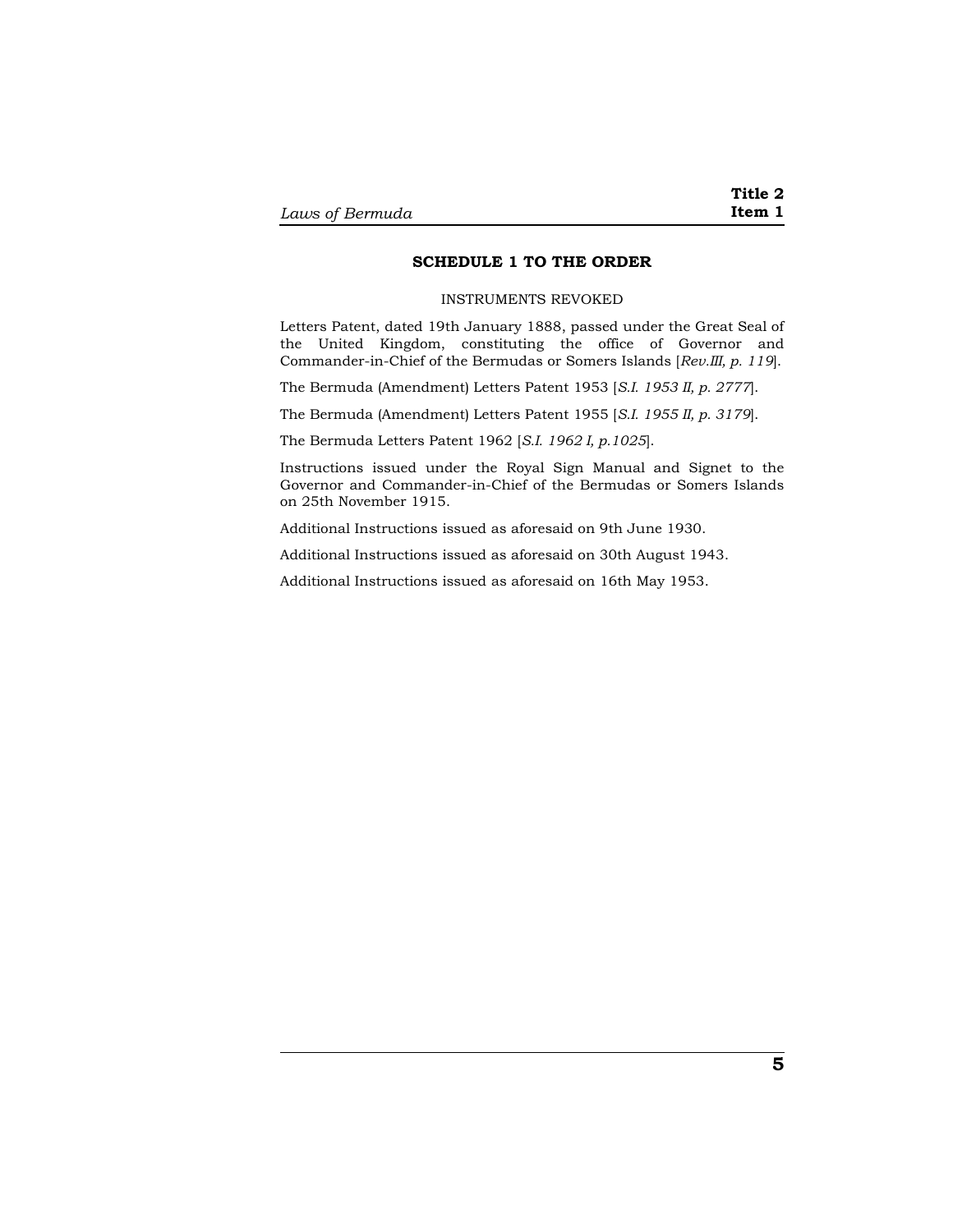## **SCHEDULE 2 TO THE ORDER**

### **THE CONSTITUTION OF BERMUDA**

ARRANGEMENT OF SECTIONS

# CHAPTER I PROTECTION OF FUNDAMENTAL RIGHTS AND FREEDOMS OF THE INDIVIDUAL

- 1 Fundamental rights and freedoms of the individual
- 2 Protection of right to life 3 Protection from inhuman
- treatment
- 4 Protection from slavery and forced labour
- 5 Protection from arbitrary arrest or detention
- 6 Provisions to secure protection of law
- 7 Protection for privacy of home and other property
- 8 Protection of freedom of conscience
- 9 Protection of freedom of expression
- 10 Protection of freedom of assembly and association
- 11 Protection of freedom of movement
- 12 Protection from discrimination on the grounds of race, etc
- 13 Protection from deprivation of property
- 14 Provisions for time of war or emergency
- 15 Enforcement of fundamental rights
- 16 Interpretation

# CHAPTER II THE GOVERNOR

- 17 The Governor
- 18 Office of Deputy Governor
- 19 Acting Governor
- 19A Functions of Deputy Governor
- 20 Personal staff and expenditure of the Governor
- 21 Exercise of Governor's functions
- 22 Powers of pardon, etc
- 23 Establishment and procedure of Advisory Committee
- 24 Powers to dispose of land
- 25 Powers to constitute offices and make appointments, etc

# CHAPTER III THE LEGISLATURE

*Composition*

- 26 Legislature of Bermuda
- 27 Composition of Senate
- 28 Composition of House of Assembly
- 29 Qualifications for membership of Senate and House of Assembly
- 30 Disqualifications for membership of Senate and House of Assembly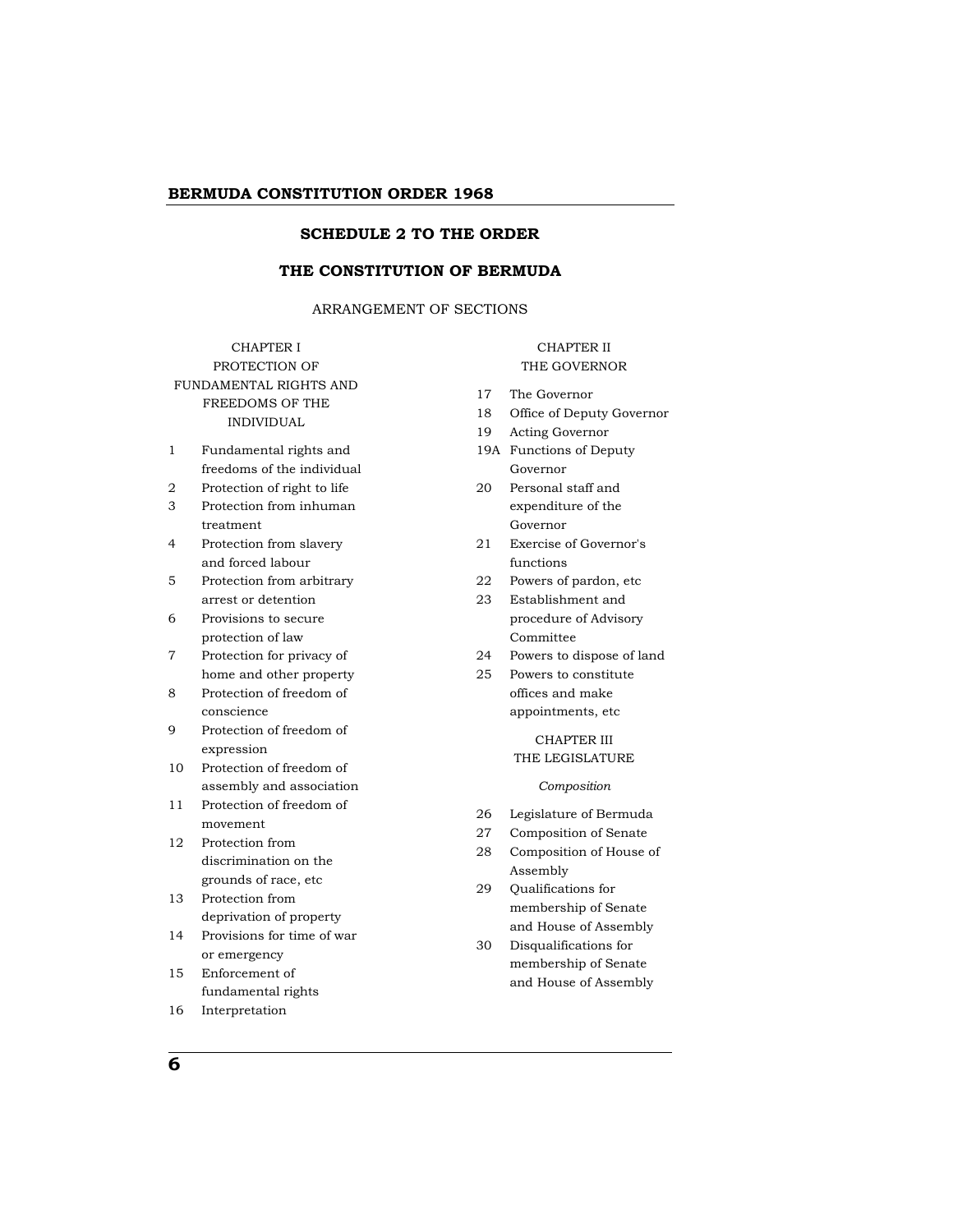# *Laws of Bermuda* **Item 1**

- 31 Tenure of seats of members of Senate and House of Assembly
- 32 President and Vice-President of Senate and Speaker and Deputy Speaker of House of Assembly
- 33 Determination of questions of membership of Senate and House of Assembly

### *Powers and Procedure*

- 34 Power to make laws
- 35 Mode of exercise of power to make laws
- 36 Restrictions with regard to certain financial measures
- 37 Restriction on powers of Senate as to money bills which are not taxation bills
- 38 Restriction on powers of Senate as to other public bills
- 39 Provisions relating to sections 36, 37 and 38
- 40 Oath of allegiance
- 41 Validity of proceedings 42 Presiding in the Senate
- and House of Assembly 43 Quorum
- 44 Voting
- 45 Rules of procedure
- 46 Privileges of Houses
- 47 Power of disallowance in respect of laws relating to Government stock
- 48 Sessions of the Legislature
- 49 Prorogation and dissolution of the Legislature
- 50 Recalling dissolved Legislature in case of emergency
- 51 General elections, byeelections and appointments to Senate
	- *Constituencies and the Franchise*
- 52 Division of Bermuda into single-member constituencies
- 53 Constituency Boundaries Commission
- 54 Review and alteration of constituency boundaries
- 55 Qualifications and disqualifications of electors

# CHAPTER IV THE EXECUTIVE

- 56 Executive authority
- 57 The Cabinet
- 58 Appointment of Premier and other Ministers
- 59 Tenure of office of Premier and other Ministers
- 60 Performance of functions of Premier in certain events
- 60A Performance of functions of other Ministers in certain events
- 61 Allocation of portfolios to Ministers
- 62 Governor's special responsibilities
- 63 Junior Ministers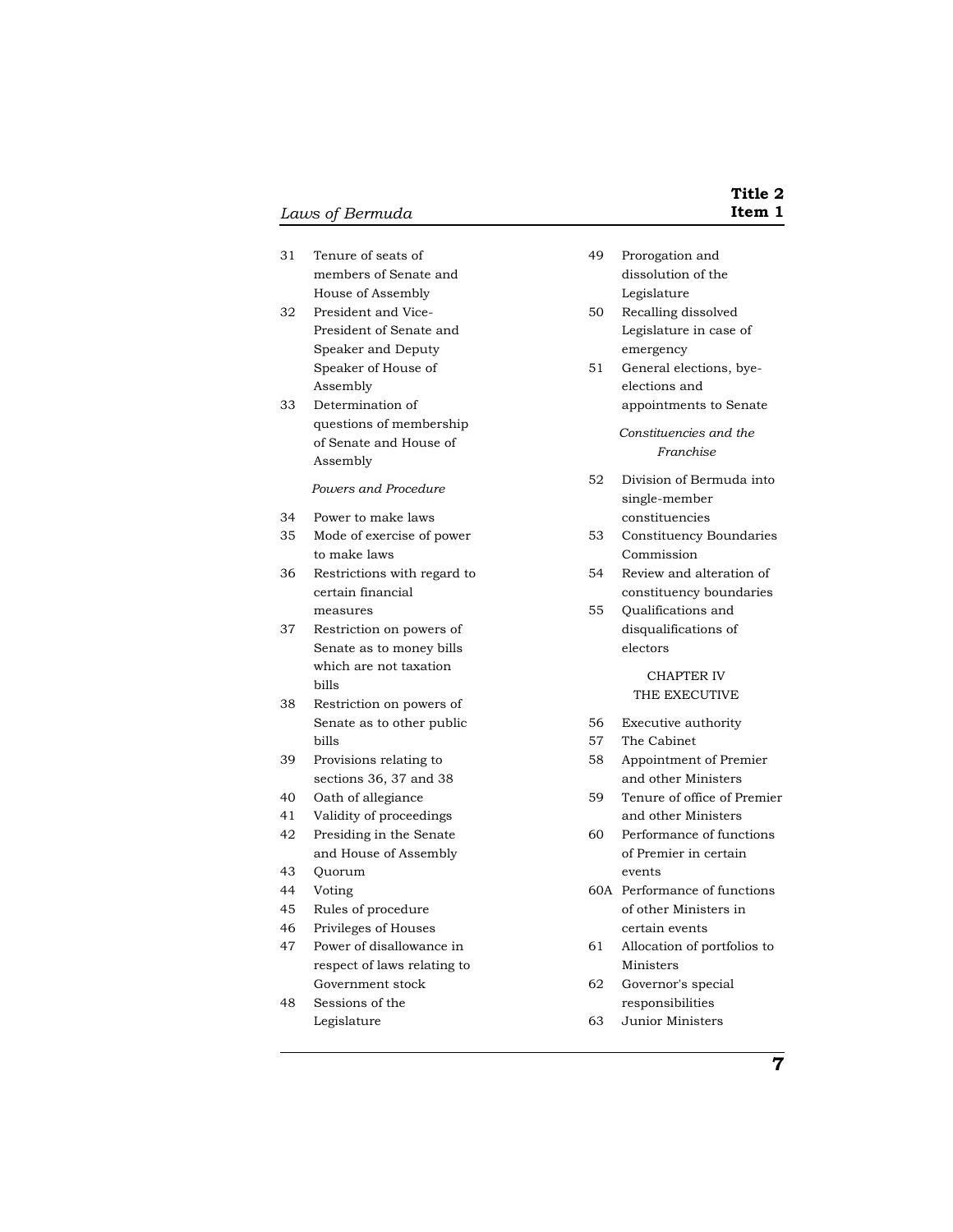- 64 Restriction on appointments from House of Assembly
- 65 Summoning of Cabinet
- 66 Proceedings in Cabinet
- 67 Summoning of persons to Cabinet
- 68 Oaths
- 69 Secretary to Cabinet
- 70 Governor's Council
- 71 Attorney-General
- 71A Director of Public Prosecutions
- 72 Opposition Leader

# CHAPTER V THE JUDICIARY

#### *The Supreme Court*

- 73 Constitution of Supreme Court
- 74 Tenure of office of judges of Supreme Court
- 75 Acting judges of Supreme Court
- 76 Oaths to be taken by judges of Supreme Court
	- *The Court of Appeal*
- 77 Constitution of Court of Appeal
- 78 Tenure of office of judges of Court of Appeal
- 79 Acting judges of Court of Appeal
- 80 Oaths to be taken by judges of Court of Appeal

# CHAPTER VI THE PUBLIC SERVICE

#### *General*

81 Public Service Commission.

- 82 Appointment, etc., of public officers
- 83 Delegation of Governor's power
- 84 Performance of functions of Public Service Commission

#### *Particular Offices*

- 85 [*omitted*]
- 86 Appointment, etc., of Attorney-General
- 87 Appointment, etc., of Commissioner and Deputy Commissioner of Police
- 88 Appointment, etc., of the Auditor General
- 89 Appointment, etc., of magistrates and other legally qualified staff of the courts
- 90 Appointment of Secretary to Cabinet

### *Pensions*

- 91 Applicability of pensions law
- 92 Pensions, etc., charged on the Consolidated Fund
- 93 Grant and withholding of pensions, etc

# CHAPTER VIA OMBUDSMAN

- 93A The Ombudsman
- 93B Functions of the Ombudsman

# CHAPTER VII FINANCE

94 Consolidated Fund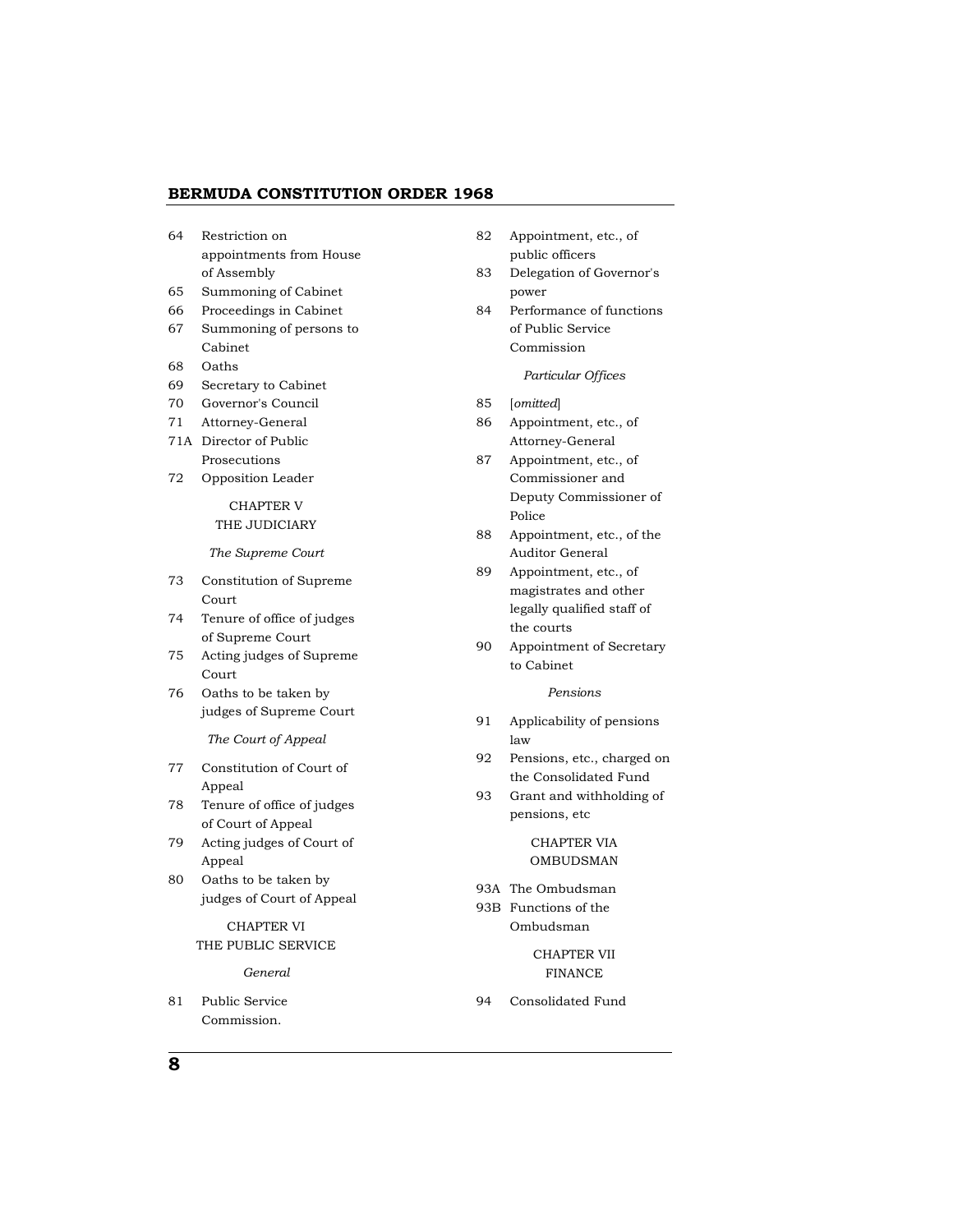- 95 Withdrawal of money from the Consolidated Fund or other public funds
- 96 Authorisation of expenditure
- 97 Authorisation of expenditure in advance of appropriation
- 98 Contingencies fund
- 99 Public debt
- 100 Remuneration of certain officers
- 101 The Auditor

CHAPTER VIII MISCELLANEOUS

- 103 References to public offices
- 104 Appointments
- 105 Removal from office
- 106 Resignations
- 107 Saving for jurisdiction of courts
- 108 Power to amend and revoke instruments, etc

THE SCHEDULE TO THE CONSTITUTION OF BERMUDA

> Forms of Oaths and Affirmations

# 102 Interpretation

# **CHAPTER I**

# PROTECTION OF FUNDAMENTAL RIGHTS AND FREEDOMS OF THE INDIVIDUAL

### **Fundamental rights and freedoms of the individual**

Whereas every person in Bermuda is entitled to the fundamental rights and freedoms of the individual, that is to say, has the right, whatever his race, place of origin, political opinions, colour, creed or sex, but subject to respect for the rights and freedoms of others and for the public interest, to each and all of the following, namely:

- (a) life, liberty, security of the person and the protection of the law;
- (b) freedom of conscience, of expression and of assembly and association; and
- (c) protection for the privacy of his home and other property and from deprivation of property without compensation, the subsequent provisions of this Chapter shall have effect for the purpose of affording protection to the aforesaid rights and freedoms subject to such limitations of that protection as are contained in those provisions, being limitations designed to ensure that the enjoyment of the said rights and freedoms by any individual does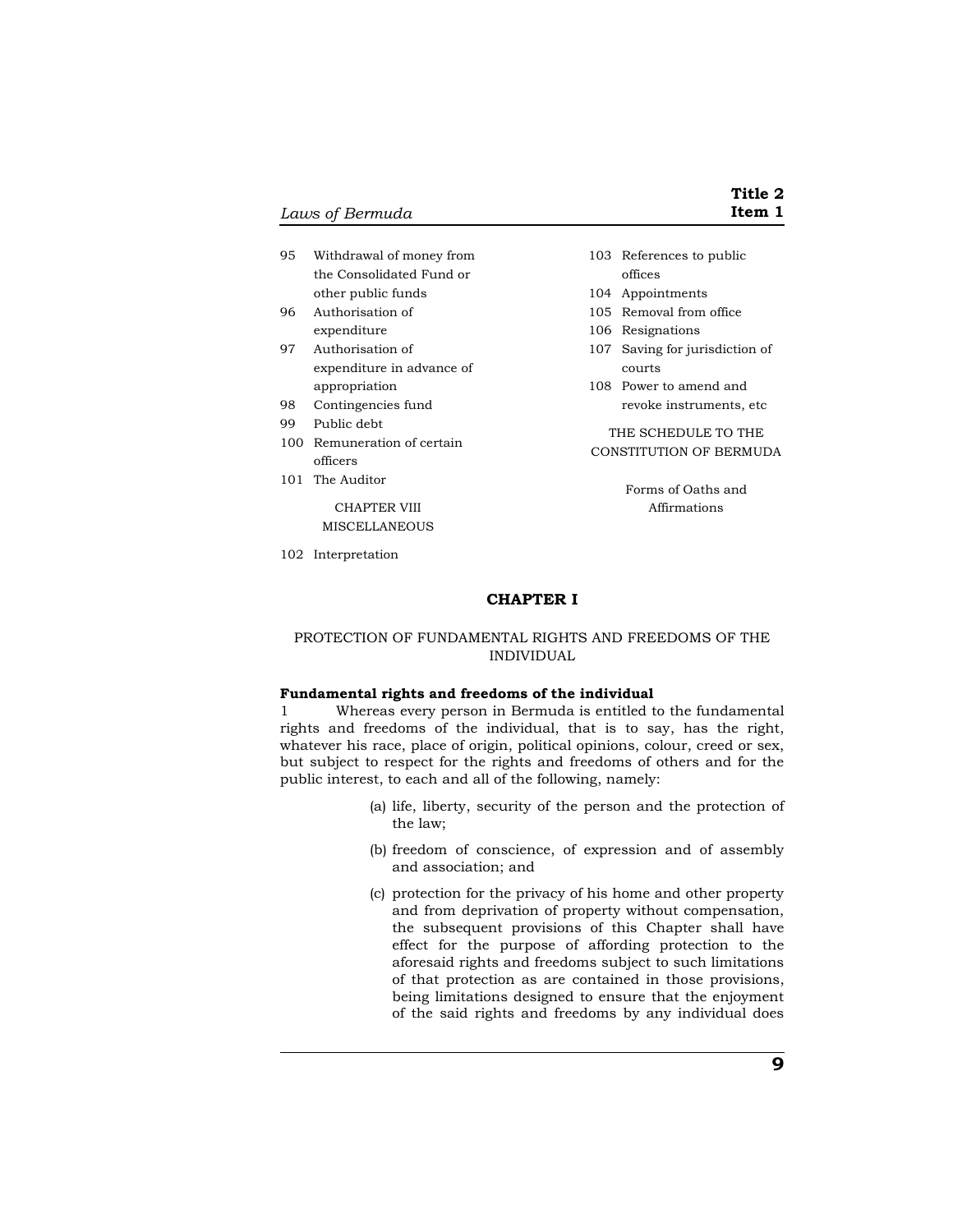not prejudice the rights and freedoms of others or the public interest.

#### **Protection of right to life**

2 (1) No person shall be deprived intentionally of his life.

(2) A person shall not be regarded as having been deprived of his life in contravention of this section if he dies as the result of the use, to such extent and in such circumstances as are permitted by law, of such force as is reasonably justifiable—

- (a) for the defence of any person from violence or for the defence of property;
- (b) in order to effect a lawful arrest or to prevent the escape of a person lawfully detained;
- (c) for the purpose of suppressing a riot, insurrection or mutiny; or
- (d) in order to prevent the commission by that person of a criminal offence,

or if he dies as a result of a lawful act of war.

*[Section 2 amended by UK SI 2579/2001 effective 21 August 2001]* 

### **Protection from inhuman treatment**

3 (1) No person shall be subjected to torture or to inhuman or degrading treatment or punishment.

(2) *[deleted]* 

*[Section 3 amended by UK SI 2579/2001 effective 21 August 2001]* 

#### **Protection from slavery and forced labour**

- 4 (1) No person shall be held in slavery or servitude.
	- (2) No person shall be required to perform forced labour.
	- (3) For the purposes of this section, "forced labour" does not

include—

- (a) any labour required in consequence of the sentence or order of a court;
- (b) any labour required of a member of a disciplined force in pursuance of his duties as such or, in the case of a person who has conscientious objections to service in a naval, military or air force, any labour that that person is required by law to perform in place of such service;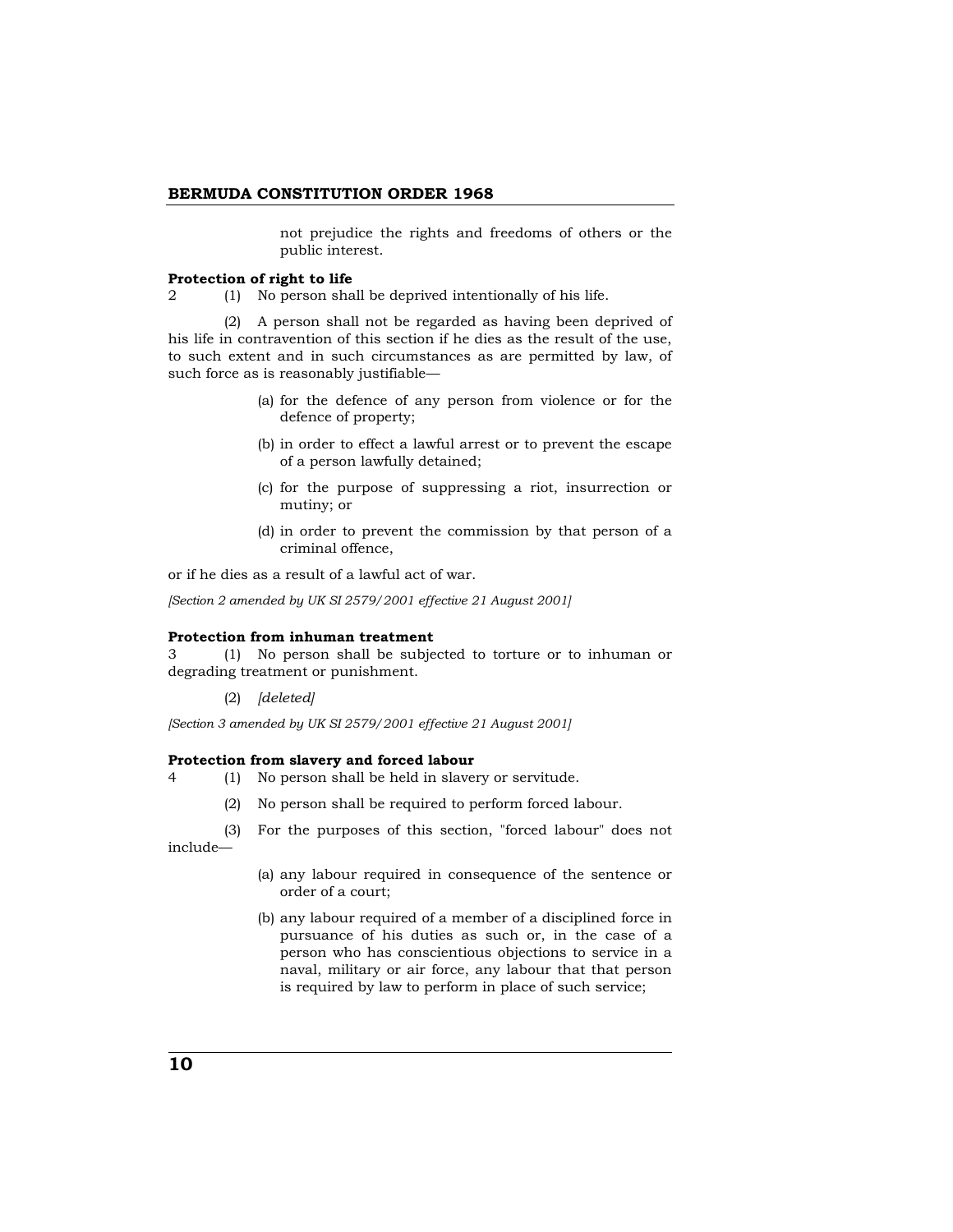- (c) labour required of any person while he is lawfully detained that, though not required in consequence of the sentence or order of a court, is reasonably necessary in the interests of hygiene or for the maintenance of the place in which he is detained; or
- (d) any labour required during a period of public emergency (that is to say, a period to which section 14 of this Constitution applies) or in the event of any other emergency or calamity that threatens the life or wellbeing of the community, to the extent that the requiring of such labour is reasonably justifiable, in the circumstances of any situation arising or existing during that period or as a result of that other emergency or calamity, for the purpose of dealing with that situation.

# **Protection from arbitrary arrest or detention**

5 (1) No person shall be deprived of his personal liberty save as may be authorised by law in any of the following cases:

- (a) in execution of the sentence or order of a court, whether established for Bermuda or some other country, in respect of a criminal offence of which he has been convicted or in consequence of his unfitness to plead to a criminal charge;
- (b) in execution of the order of a court punishing him for contempt of that court or of another court or tribunal;
- (c) in execution of the order of a court made in order to secure the fulfilment of any obligation imposed upon him by law;
- (d) for the purpose of bringing him before a court in execution of the order of a court;
- (e) upon reasonable suspicion that he has committed, is committing, or is about to commit, a criminal offence;
- (f) in the case of a person who has not attained the age of twenty-one years, under the order of a court or with the consent of his parent or guardian, for the purpose of his education or welfare;
- (g) for the purpose of preventing the spread of an infectious or contagious disease or in the case of a person who is, or is reasonably suspected to be, of unsound mind, addicted to drugs or alcohol, or a vagrant, for the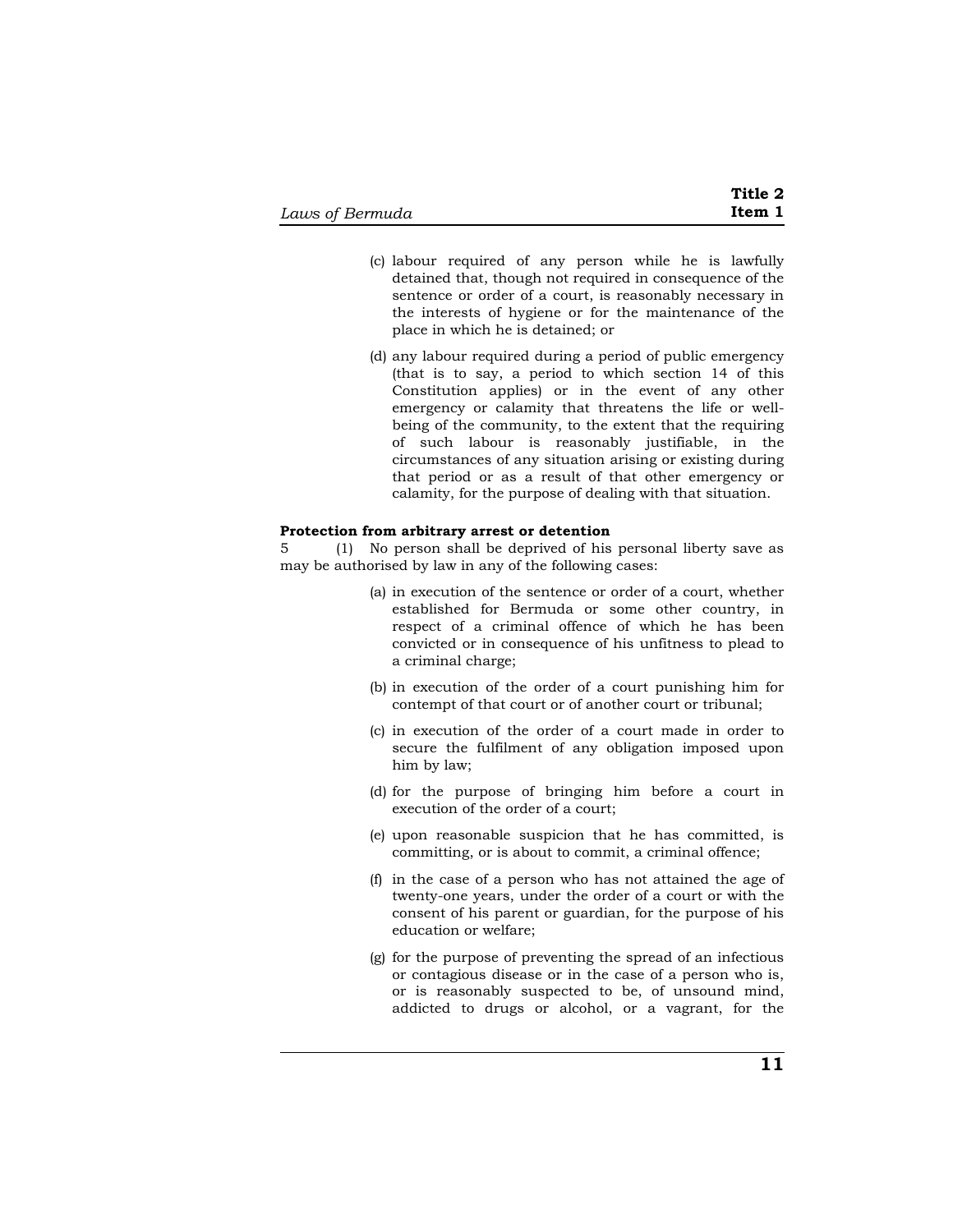purpose of his care or treatment or the protection of the community;

(h) for the purpose of preventing the unlawful entry of that person into Bermuda or for the purpose of effecting the expulsion, extradition or other lawful removal from Bermuda of that person or the taking of proceedings relating thereto.

(2) Any person who is arrested or detained shall be informed as soon as is reasonably practicable, in a language that he understands, of the reasons for his arrest or detention.

(3) Any person who is arrested or detained in such a case as is mentioned in subsection  $(1)(d)$  or (e) of this section and who is not released shall be brought without undue delay before a court; and if any person arrested or detained in such a case as is mentioned in the said paragraph (e) is not tried within a reasonable time he shall (without prejudice to any further proceedings that may be brought against him) be released either unconditionally or upon reasonable conditions, including in particular such conditions as are reasonably necessary to ensure that he appears at a later date for trial or for proceedings preliminary to trial.

(4) Any person who is unlawfully arrested or detained by any other person shall be entitled to compensation therefor from that other person.

(5) Any person who is arrested shall be entitled to be informed, as soon as he is brought to a police station or other place of custody, of his rights as defined by a law enacted by the Legislature to remain silent, to seek legal advice, and to have one person informed by telephone of his arrest and of his whereabouts.

#### **Provisions to secure protection of law**

6 (1) If any person is charged with a criminal offence, then, unless the charge is withdrawn, the case shall be afforded a fair hearing within a reasonable time by an independent and impartial court established by law.

- (2) Every person who is charged with a criminal offence—
	- (a) shall be presumed to be innocent until he is proved or has pleaded guilty;
	- (b) shall be informed as soon as reasonably practicable, in a language that he understands and in detail, of the nature of the offence charged;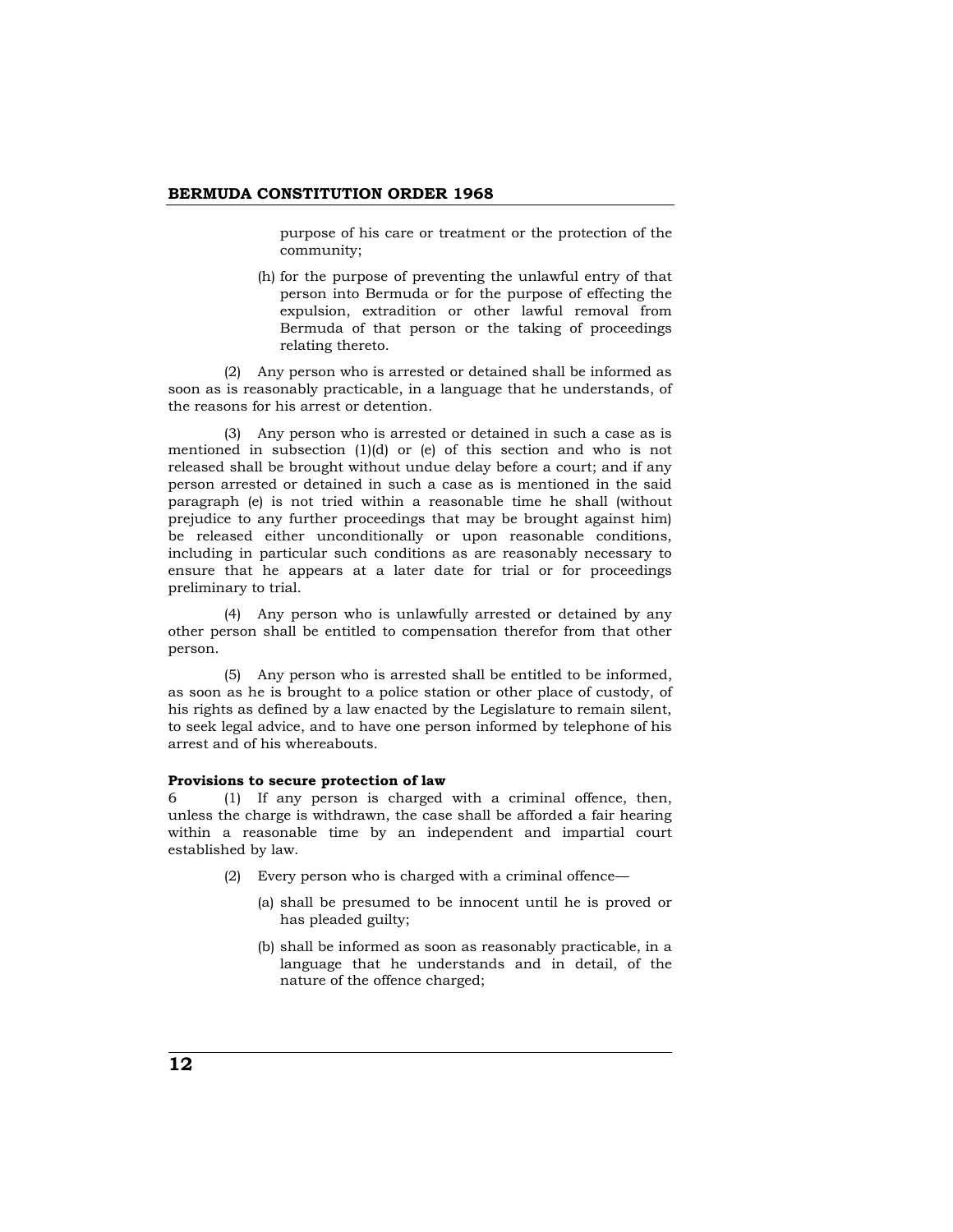- (c) shall be given adequate time and facilities for the preparation of his defence;
- (d) shall be permitted to defend himself before the court in person or, at his own expense, by a legal representative of his own choice or, where so provided by any law, by a legal representative at the public expense;
- (e) shall be afforded facilities to examine in person or by his legal representative the witnesses called by the prosecution before the court, and to obtain the attendance and carry out the examination of witnesses to testify on his behalf before the court on the same conditions as those applying to witnesses called by the prosecution;
- (f) shall be permitted to have without payment the assistance of an interpreter if he cannot understand the language used at the trial of the charge; and
- (g) shall, when charged on information or indictment in the Supreme Court, have the right to trial by jury,

and, except with his own consent, the trial shall not take place his absence, unless he so conducts himself in the court as to render the continuance of the proceedings in his presence impracticable and the court has ordered him to be removed and the trial to proceed in his absence.

(3) When a person is tried for any criminal offence, the accused person or any person authorised by him in that behalf shall, if he so requires and subject to payment of such reasonable fee as may be prescribed by law, be given within a reasonable time after judgment a copy for the use of the accused person of any record of the proceedings made by or on behalf of the court.

(4) No person shall be held to be guilty of a criminal offence on account of any act or omission that did not, at the time it took place, constitute such an offence, and no penalty shall be imposed for any criminal offence that is severer in degree or description than the maximum penalty that might have been imposed for that offence at the time when it was committed.

(5) No person who shows that he has been tried by a competent court for a criminal offence and either convicted or acquitted shall again be tried for that offence or for any other criminal offence of which he could have been convicted at the trial for that offence, save upon the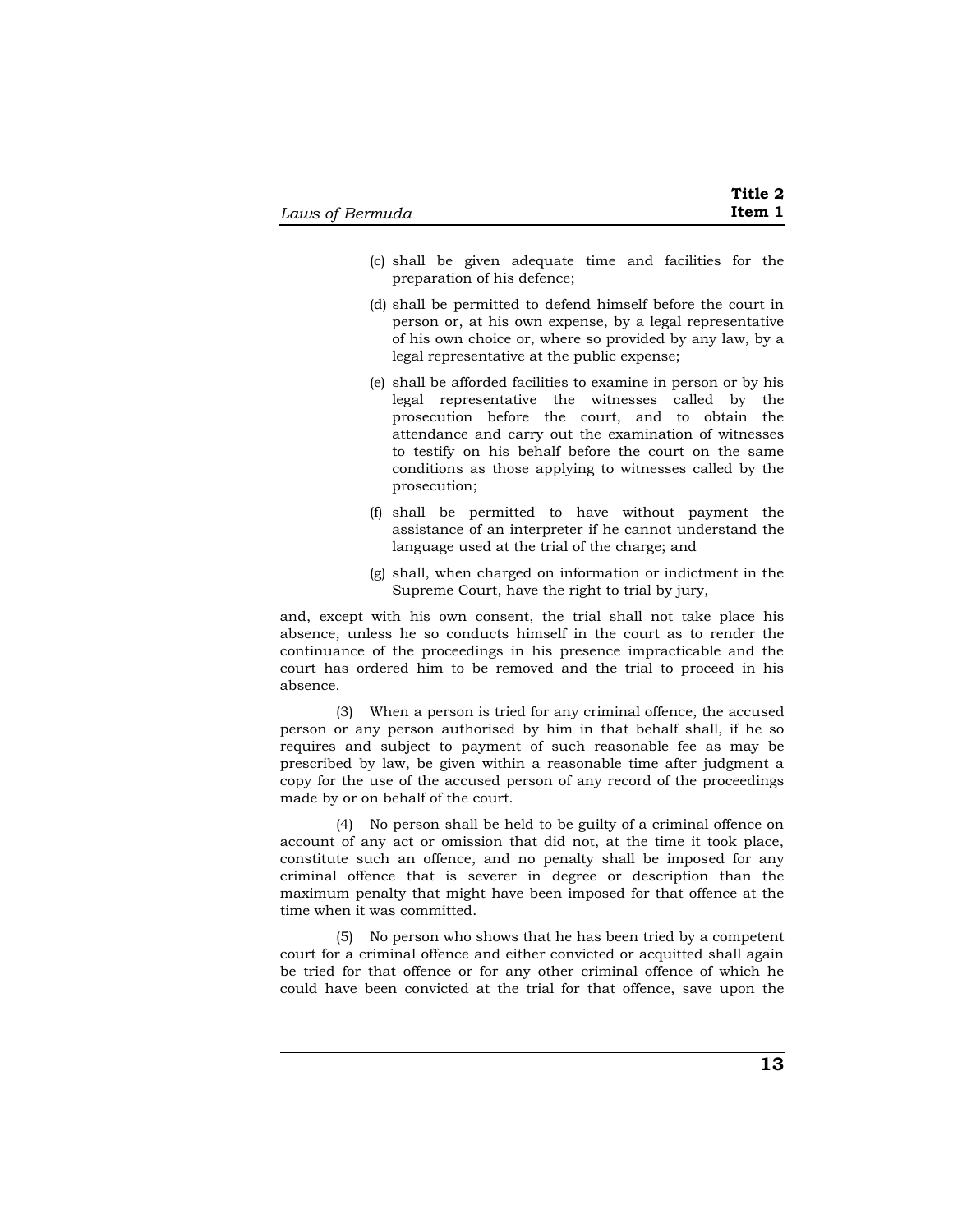order of a superior court in the course of appeal or review proceedings relating to the conviction or acquittal.

(6) No person shall be tried for a criminal offence if he shows that he has been pardoned for that offence.

(7) No person who is tried for a criminal offence shall be compelled to give evidence at the trial.

(8) Any court or other adjudicating authority prescribed by law for the determination of the existence or extent of any civil right or obligation shall be established by law and shall be independent and impartial; and where proceedings for such a determination are instituted by any person before such a court or other adjudicating authority, the case shall be given a fair hearing within a reasonable time.

(9) All proceedings instituted in any court for the determination of the existence or extent of any civil right or obligation, including the announcement of the decision of the court, shall be held in public.

(10) Nothing in subsection (9) of this section shall prevent the court from excluding from the proceedings persons other than the parties thereto and their legal representatives to such extent as the court—

- (a) may be empowered by law so to do and may consider necessary or expedient in circumstances where publicity would prejudice the interests of justice, or in interlocutory proceedings or in the interests of public morality, the welfare of persons under the age of eighteen years or the protection of the private lives of persons concerned in the proceedings; or
- (b) may be empowered or required by law to do so in the interests of defence, public safety or public order.

(11) Nothing contained in or done under the authority of any law shall be held to be inconsistent with or in contravention of—

- (a) subsection (2)(a) of this section to the extent that the law in question imposes upon any person charged with a criminal offence the burden of proving particular facts;
- (b) subsection (2)(e) of this section to the extent that the law in question imposes conditions that must be satisfied if witnesses called to testify on behalf of an accused person are to be paid their expenses out of public funds;
- (c) subsection (5) of this section to the extent that the law in question authorises a court to try a member of a disciplined force for a criminal offence notwithstanding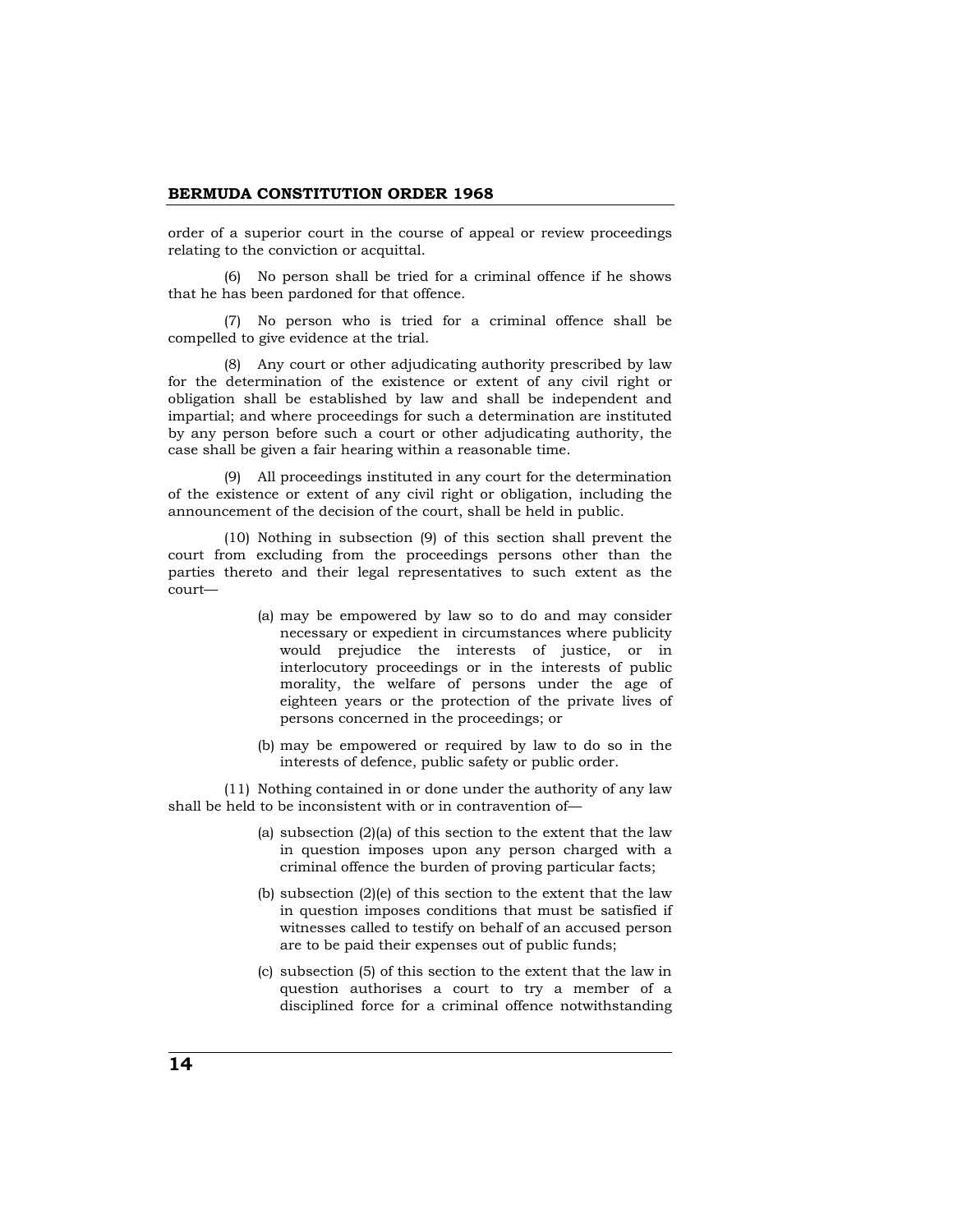any trial and conviction or acquittal of that member under the disciplinary law of that force, so, however, that any court so trying such a member and convicting him shall in sentencing him to any punishment take into account any punishment awarded him under that disciplinary law.

(12) In this section, "legal representative" means a person entitled to practise in Bermuda as a barrister and attorney of the Supreme Court.

# **Protection for privacy of home and other property**

7 (1) Except with his consent, no person shall be subjected to the search of his person or his property or the entry by others on his premises.

(2) Nothing contained in or done under the authority of any law shall be held to be inconsistent with or in contravention of this section to the extent that the law in question makes provision—

- (a) that is reasonably required—
	- (i) in the interests of defence, public safety, public order, public morality, public health, town and country planning, the development of mineral resources, or the development or utilisation of any other property in such a manner as to promote the public benefit; or
	- (ii) for the purpose of protecting the rights and freedoms of other persons;
- (b) to enable an officer or agent of the Government, a local government authority or a body corporate established by law for a public purpose to enter on the premises of any person in order to inspect those premises or anything thereon for the purpose of any tax, rate or due or in order to carry out work connected with any property that is lawfully on those premises and that belongs to the Government or that authority or body corporate, as the case may be; or
- (c) to authorise, for the purpose of enforcing the judgment or order of a court in any civil proceedings, the search of any person or property by order of a court or the entry upon any premises by such order,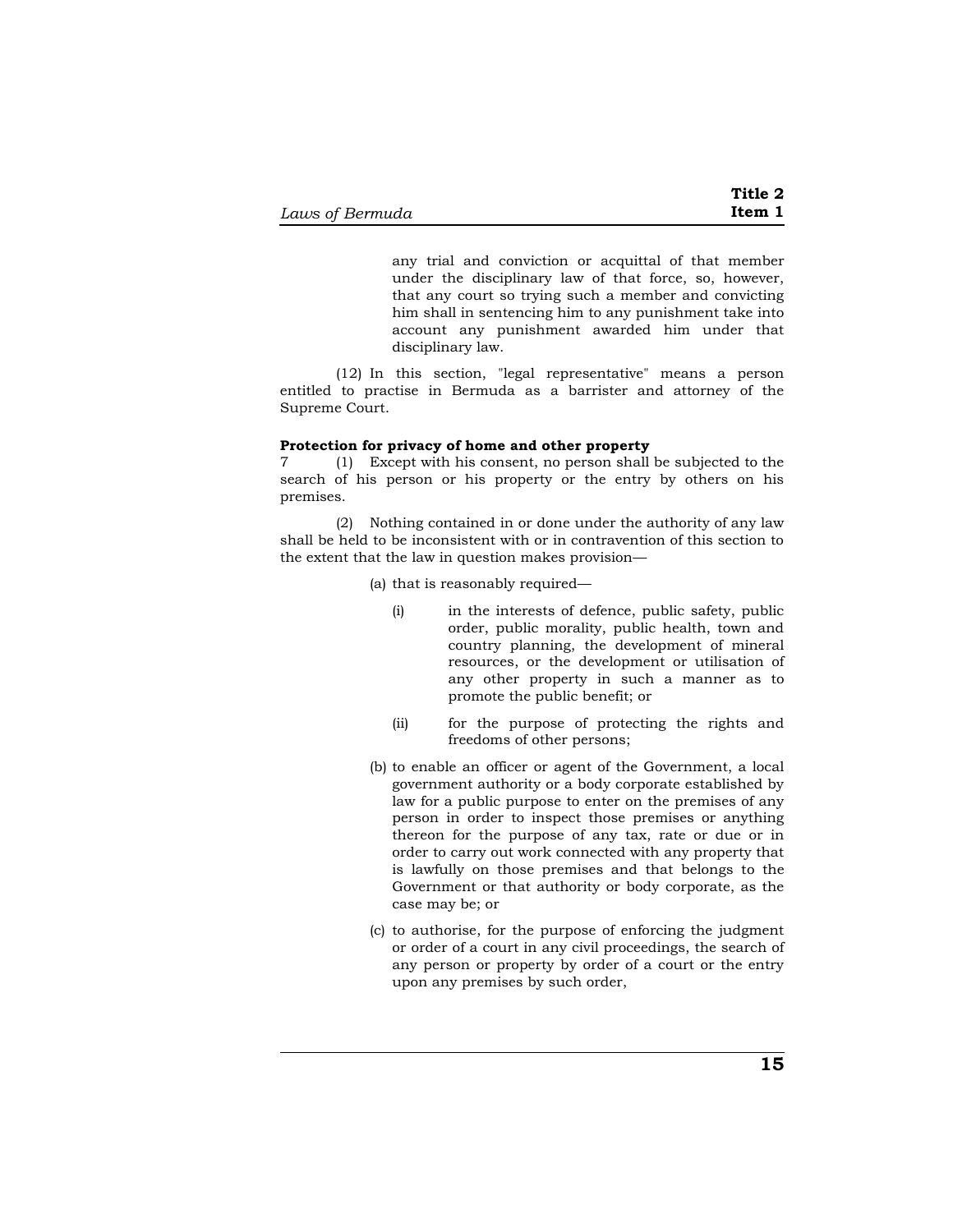except so far as that provision or, as the case may be, the thing done under the authority thereof is shown not to be reasonably justifiable in a democratic society.

### **Protection of freedom of conscience**

8 (1) Except with his consent, no person shall be hindered in the enjoyment of his freedom of conscience, and for the purposes of this section the said freedom includes freedom of thought and of religion, freedom to change his religion or belief and freedom, either alone or in community with others, and both in public or in private, to manifest and propagate his religion or belief in worship, teaching, practice and observance.

(2) Except with his consent (or, if he is a person who has not attained the age of twenty-one years, the consent of his guardian) no person attending any place of education shall be required to receive religious instruction or to take part in or attend any religious ceremony or observance if that instruction, ceremony or observance relates to a religion other than his own.

(3) No religious community or denomination shall be prevented from or hindered in providing religious instruction for persons of that community or denomination in the course of any education provided by that community or denomination whether or not that community or denomination is in receipt of any government subsidy, grant or other form of financial assistance designed to meet, in whole or in part, the cost of such course of education.

(4) No person shall be compelled to take any oath which is contrary to his religion or belief or to take any oath in a manner which is contrary to his religion or belief.

(5) Nothing contained in or done under the authority of any law shall be held to be inconsistent with or in contravention of this section to the extent that the law in question makes provision which is reasonably required—

- (a) in the interests of defence, public safety, public order, public morality or public health; or
- (b) for the purpose of protecting the rights and freedoms of other persons, including the right to observe and practise any religion or belief without the unsolicited interference of persons professing any other religion or belief,

except so far as that provision or, as the case may be, the thing done under the authority thereof is shown not to be reasonably justifiable in a democratic society.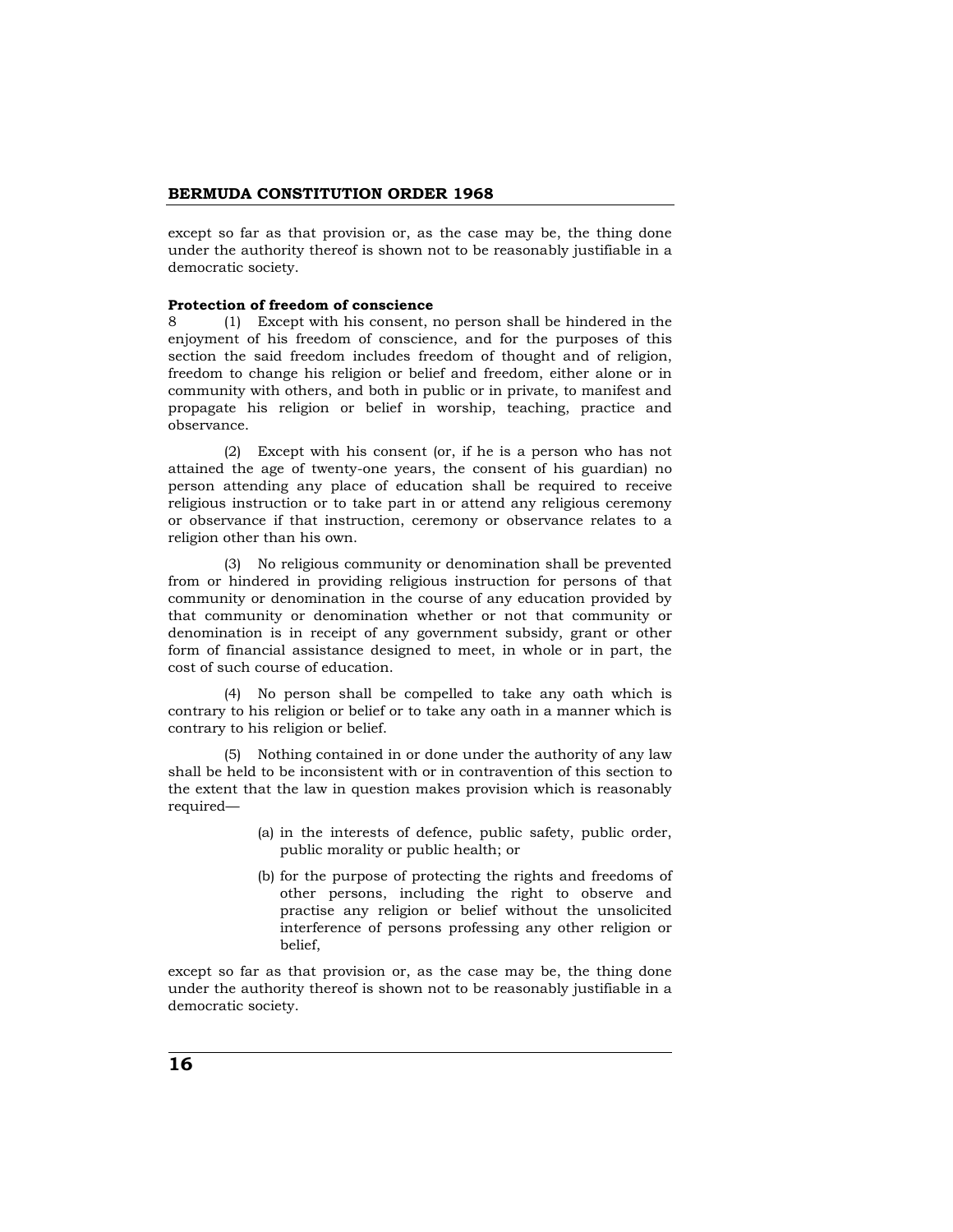#### **Protection of freedom of expression**

9 (1) Except with his consent, no person shall be hindered in the enjoyment of his freedom of expression, and for the purposes of this section the said freedom includes freedom to hold opinions and to receive and impart ideas and information without interference, and freedom from interference with his correspondence.

(2) Nothing contained in or done under the authority of any law shall be held to be inconsistent with or in contravention of this section to the extent that the law in question makes provision—

(a) that is reasonably required—

- (i) in the interests of defence, public safety, public order, public morality or public health; or
- (ii) for the purpose of protecting the rights, reputations and freedom of other persons or the private lives of persons concerned in legal proceedings, preventing the disclosure of information received in confidence, maintaining the authority and independence of the courts, regulating telephony, telegraphy, posts, wireless broadcasting, television or other means of communication or regulating public exhibitions or public entertainments; or
- (b) that imposes restrictions upon public officers or teachers,

except so far as that provision or, as the case may be, the thing done under the authority thereof is shown not to be reasonably justifiable in a democratic society.

(3) For the purposes of paragraph (b) of subsection (2) of this section in so far as that paragraph relates to public officers, "law" in that subsection includes directions in writing regarding the conduct of public officers generally or any class of public officer issued by the Government.

# **Protection of freedom of assembly and association**

10 (1) Except with his consent, no person shall be hindered in the enjoyment of his freedom of peaceful assembly and association, that is to say, his right to assemble freely and associate with other persons and in particular to form or belong to political parties or to form or belong to trade unions or other associations for the protection of his interests.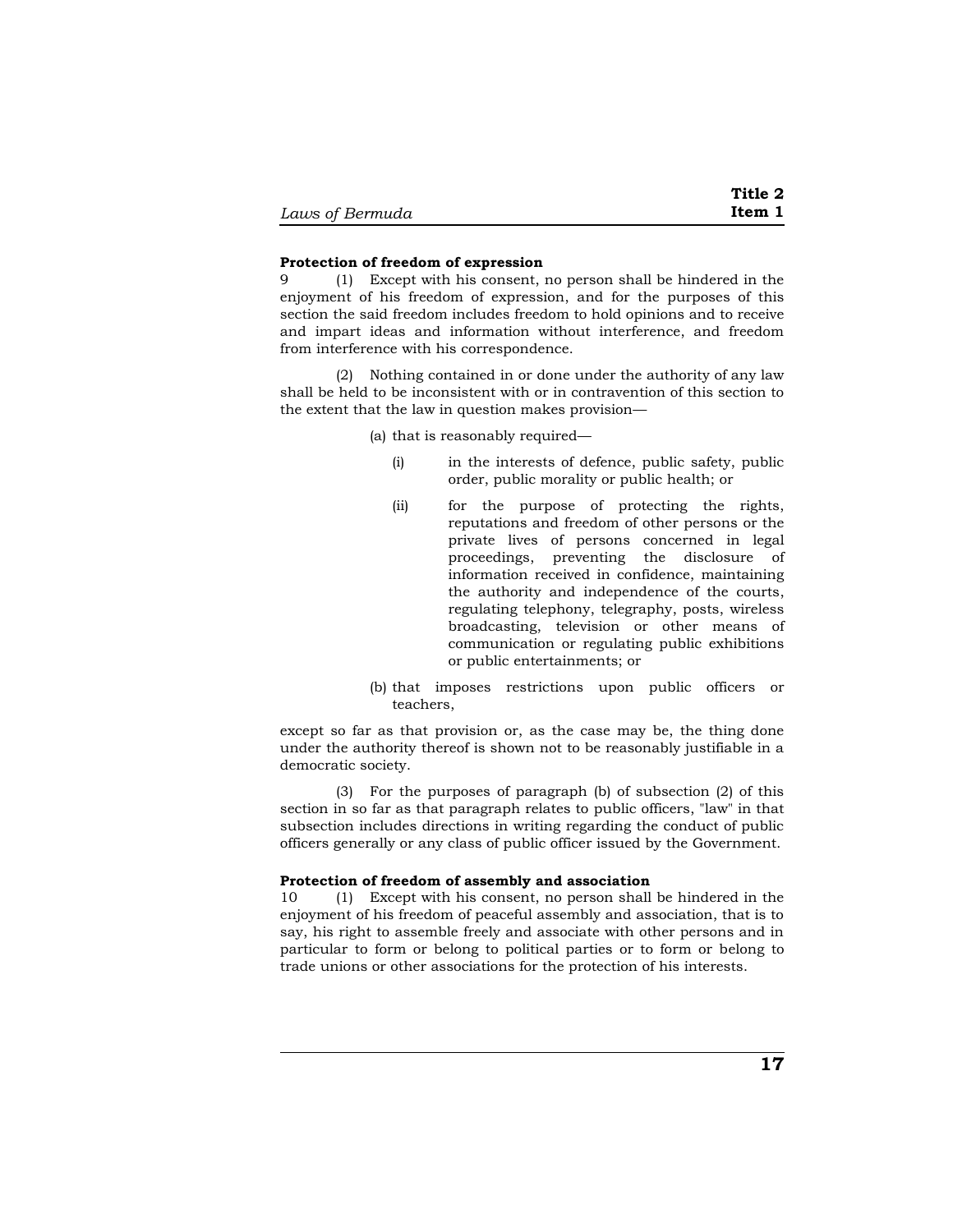(2) Nothing contained in or done under the authority of any law shall be held to be inconsistent with or in contravention of this section to the extent that the law in question makes provision—

(a) that is reasonably required—

- (i) in the interests of defence, public safety, public order, public morality or public health;
- (ii) for the purpose of protecting the rights and freedoms of other persons; or
- (b) that imposes restrictions upon public officers,

except so far as that provision or, as the case may be, the thing done under the authority thereof is shown not to be reasonably justifiable in a democratic society.

(3) For the purposes of paragraph (b) of subsection (2) of this section, "law" in that subsection includes directions in writing regarding the conduct of public officers generally or any class of public officer issued by the Government.

### **Protection of freedom of movement**

11 (1) Except with his consent, no person shall be hindered in the enjoyment of his freedom of movement, that is to say, the right to move freely throughout Bermuda, the right to reside in any part thereof, the right to enter Bermuda and immunity from expulsion therefrom.

(2) Nothing contained in or done under the authority of any law shall be held to be inconsistent with or in contravention of this section to the extent that the law in question makes provision—

- (a) for the imposition of restrictions on the movement or residence in Bermuda or on the right to leave Bermuda of persons generally or any class of persons that are reasonably required—
	- (i) in the interests of defence, public safety, public order, public morality or public health; or
	- (ii) for the purpose of protecting the rights an freedoms of other persons,

 except so far as that provision or, as the case may be, the thing done under the authority thereof is shown not to be reasonably justifiable in a democratic society;

(b) for the removal of a person from Bermuda to be tried or punished in some other country for a criminal offence under the law of that country or to undergo imprisonment in some other country in execution of the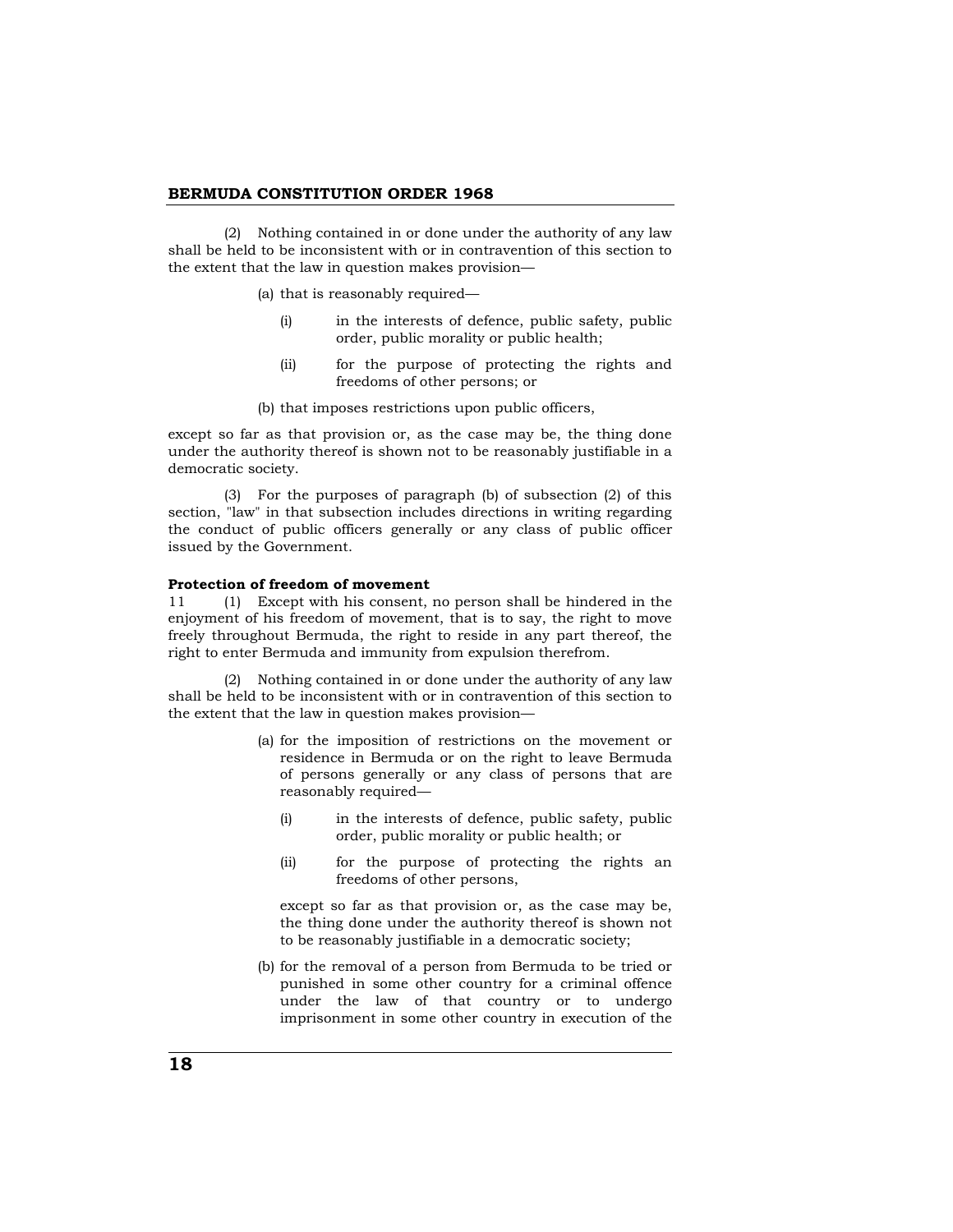sentence of a court in respect of a criminal offence under the law of Bermuda of which he has been convicted;

- (c) for the imposition of restrictions on the movement or residence within Bermuda or the right to leave Bermuda of public officers that are reasonably required for the purpose of ensuring the proper performance of their functions;
- (d) for the imposition of restrictions on the movement or residence within Bermuda of any person who does not belong to Bermuda or the exclusion or expulsion therefrom of any such person;
- (e) for the imposition of restrictions on the acquisition or use by any person of land or other property in Bermuda;
- (f) for the imposition of restrictions, by order of a court, on the movement or residence within Bermuda of any person or on any person's right to leave Bermuda either in consequence of his having been found guilty of a criminal offence under the law of Bermuda or for the purpose of ensuring that he appears before a court at a later date for trial of such a criminal offence or for proceedings preliminary to trial or for proceedings relating to his extradition or lawful removal from Bermuda; or
- (g) for the imposition of restrictions on the right of any person to leave Bermuda that are reasonably required in order to secure the fulfilment of any obligations imposed by law, except so far as the provision or, as the case may be, the thing done under the authority thereof is shown not to be reasonably justifiable in a democratic society.

(3) For the purposes of paragraph (c) of subsection (2) of this section, "law" in that subsection includes directions in writing regarding the conduct of public officers generally or any class of public officer issued by the Government.

(4) Any restriction on a person's freedom of movement which is involved in his lawful detention shall not be held to be inconsistent with or in contravention of this section.

(5) For the purposes of this section, a person shall be deemed to belong to Bermuda if that person—

(a) possesses Bermudian status;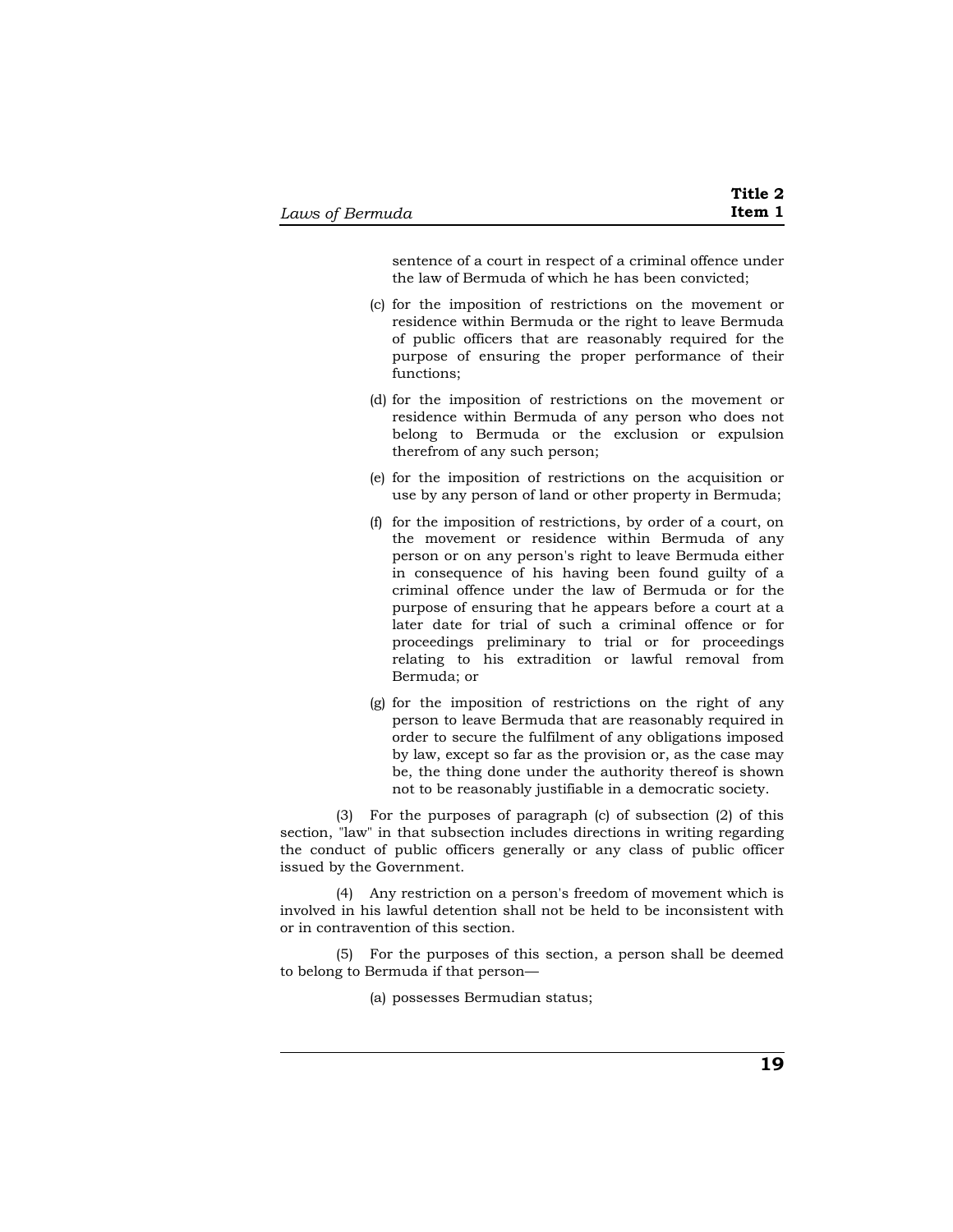(b) is a citizen of the United Kingdom and Colonies by virtue of the grant by the Governor of a certificate of naturalisation under the British Nationality and Status of Aliens Act 1914 [*1914 c.17*] or the British Nationality Act 1948 [*1948 c.56*];

[*NOTE by the British Nationality Act 1981 section 51 without prejudice to subsection (3)(c) thereof in any UK statutory instrument made before 1 January 1983 "British subject" and "Commonwealth citizen" have the same meaning and in relation to any time after 1 January 1983 means a person who has the status of a Commonwealth citizen under the British Nationality Act 1981*]

- (c) is the wife of a person to whom either of the foregoing paragraphs of this subsection applies not living apart from such person under a decree of a court or a deed of separation; or
- (d) is under the age of eighteen years and is the child, stepchild or child adopted in a manner recognised by law of a person to whom any of the foregoing paragraphs of this subsection applies.

## **Protection from discrimination on the grounds of race, etc.**

12 (1) Subject to the provisions of subsections (4), (5) and (8) of this section, no law shall make any provision which is discriminatory either of itself or in its effect.

(2) Subject to the provisions of subsections (6), (8) and (9) of this section, no person shall be treated in a discriminatory manner by any person acting by virtue of any written law or in the performance of the functions of any public office or any public authority.

(3) In this section, the expression "discriminatory" means affording different treatment to different persons attributable wholly or mainly to their respective descriptions by race, place of origin, political opinions, colour or creed whereby persons of one such description are subjected to disabilities or restrictions to which persons of another such description are not made subject or are accorded privileges or advantages which are not accorded to persons of another such description.

(4) Subsection (1) of this section shall not apply to any law so far as that law makes provision—

> (a) for the appropriation of revenues or other funds of Bermuda or for the imposition of taxation (including the levying of fees for the grant of licences);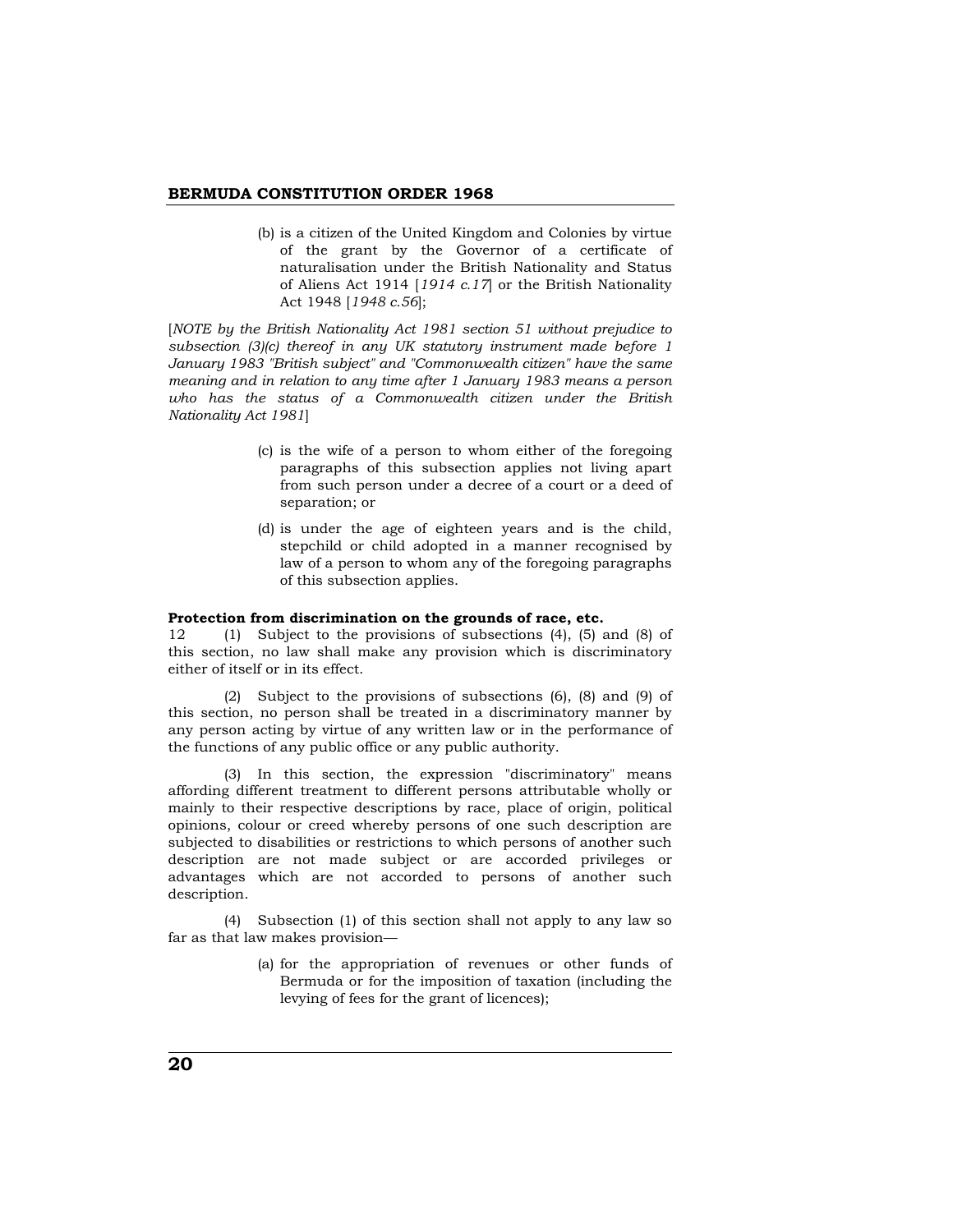- (b) with respect to the entry into or exclusion from, or the employment, engaging in any business or profession, movement or residence within, Bermuda of persons who do not belong to Bermuda for the purposes of section II of, this Constitution;
- (c) for the application, in the case of persons of any such description as is mentioned in subsection (3) of this section (or of persons connected with such persons) of the law with respect to adoption, marriage, divorce, burial, devolution of property on death or other like matters that is the personal law applicable to persons of that description; or
- (d) whereby persons of any such description as is mentioned in subsection (3) of this section may be subjected to any disability or restriction or may be accorded any privilege or advantage which, having regard to its nature and to special circumstances pertaining to those persons or to persons of any other such description, is reasonably justifiable in a democratic society.

(5) Nothing contained in any law shall be held to be inconsistent with or in contravention of subsection (1) of this section to the extent that it requires a person to possess Bermudian status or belong to Bermuda for the purposes of section 11 of this Constitution or to possess any other qualification (not being a qualification specifically relating to race, place of origin, political opinions, colour or creed) in order to be eligible for appointment to any office in the public service or in a disciplined force or any office in the service of a local government authority or of a body corporate established directly by any law for public purposes.

(6) Subsection (2) of this section shall not apply to anything which is expressly or by necessary implication authorised to be done by any such provision of law as is referred to in subsection (4) or (5) of this section.

(7) Subject to the provisions of subsection (8) of this section, no person shall be treated in a discriminatory manner in respect of access to any of the following places to which the general public have access, namely, shops, hotels, restaurants, eating-houses, licensed premises, places of entertainment or places of resort.

(8) Nothing contained in or done under the authority of any law shall be held to be inconsistent with or in contravention of this section to the extent that the law in question makes provision whereby persons of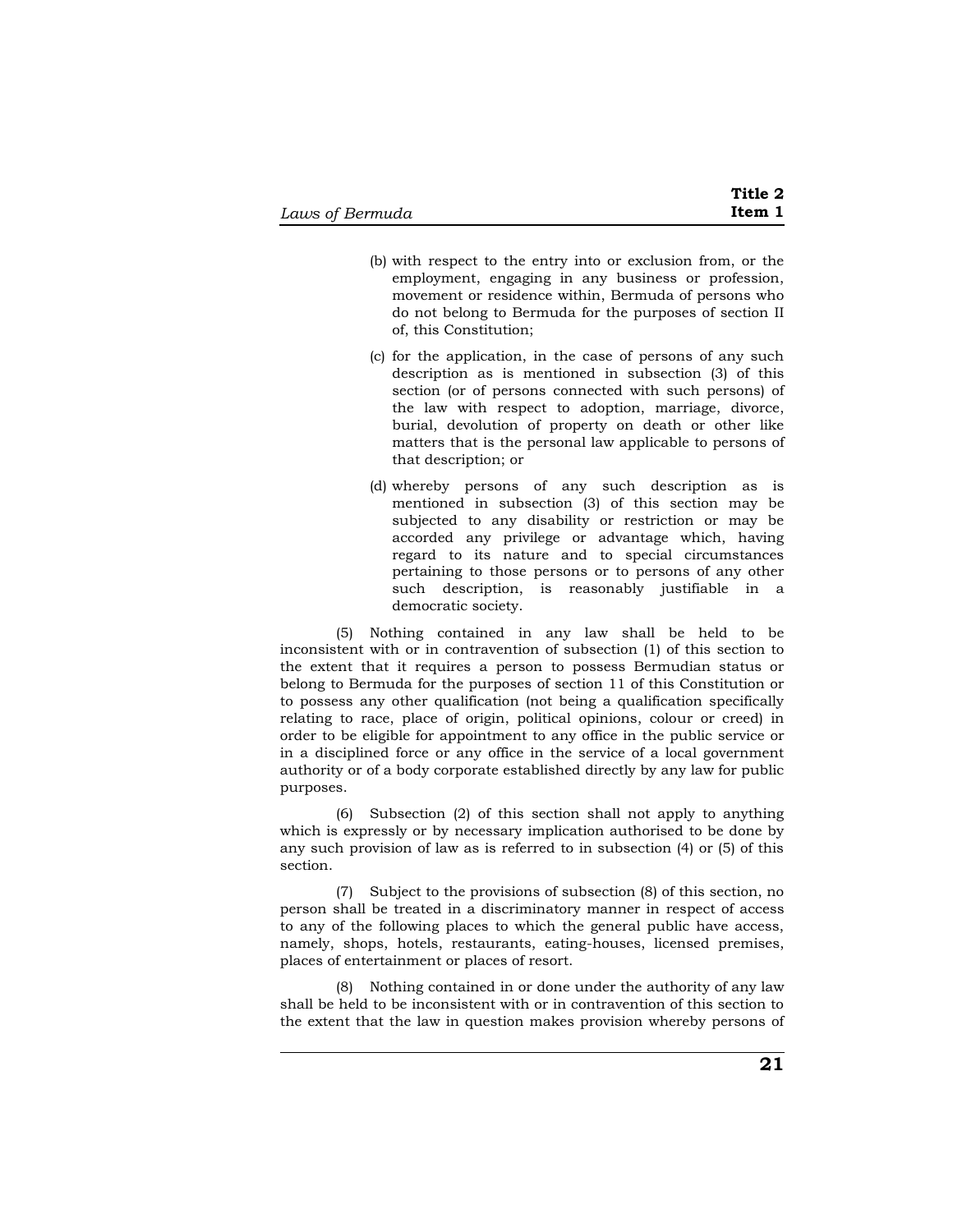any such description as is mentioned in subsection (3) of this section may be subjected to any restriction on the rights and freedoms guaranteed by section 7, 8, 9, 10 and 11 of this Constitution, being such a restriction as is authorised by section  $7(2)(a)$ ,  $8(5)$ ,  $9(2)$ ,  $10(2)$  or  $11(2)(a)$ , as the case may be.

(9) Nothing in subsection (2) of this section shall affect any discretion relating to the institution, conduct or discontinuance of civil or criminal proceedings in any court that is vested in any person by or under this Constitution or any other law.

## **Protection from deprivation of property**

13 (1) No property of any description shall be compulsorily taken possession of, and no interest in or right over property of any description shall be compulsorily acquired, except where the following conditions are satisfied, that is to say—

- (a) the taking of possession or acquisition is necessary or expedient in the interests of defence, public safety, public order, public morality, public health, town and country planning or the development or utilisation of any property in such manner as to promote the public benefit or the economic well-being of the community; and
- (b) there is reasonable justification for the causing of any hardship that may result to any person having an interest in or right over the property; and
- (c) provision is made by a law applicable to that taking of possession or acquisition—
	- (i) for the prompt payment of adequate compensation; and
	- (ii) securing to any person having an interest in or right over the property a right of access to the Supreme Court, whether direct or on appeal from any other authority, for the determination of his interest or right, the legality of the taking of possession or acquisition of the property, interest or right, and the amount of any compensation to which he is entitled, and for the purpose of obtaining prompt payment of that compensation; and
- (d) giving to any party to proceedings in the Supreme Court relating to such a claim the same rights of appeal as are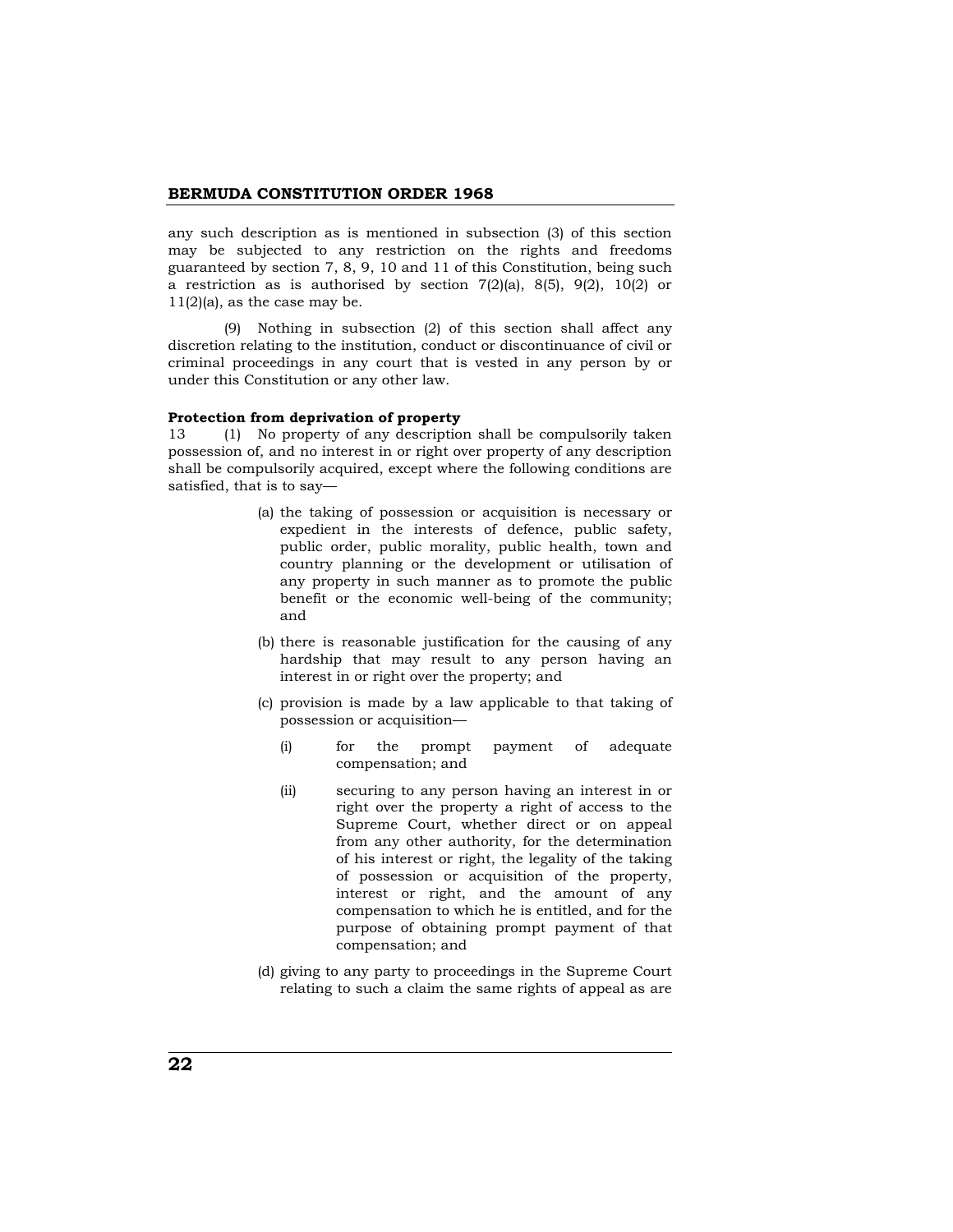accorded generally to parties to civil proceedings in that Court sitting as a court of original jurisdiction.

(2) Nothing contained in any law shall be held to be inconsistent with or in contravention of subsection (1) of this section—

- (a) to the extent that the law in question makes provision for the taking of possession or acquisition of any property, interest or right—
	- (i) in satisfaction of any tax, rate or due;
	- (ii) by way of penalty for breach of any law or forfeiture in consequence of a breach of any law;
	- (iii) as an incident of a lease, tenancy, mortgage, charge, bill of sale, pledge or contract;
	- (iv) by way of the taking of a sample for the purposes of any law;
	- (v) where the property consists of an animal upon its being found trespassing or straying;
	- (vi) in the execution of judgments or orders of a court;
	- (vii) by reason of its being in a dilapidated or dangerous state or injurious to the health of human beings, animals or plants;
	- (viii) in consequence of any law with respect to prescription or the limitation of actions; or
	- (ix) for so long only as may be necessary for the purposes of any examination, investigation, trial or inquiry or, in the case of land, for the purposes of the carrying out thereon of work of reclamation, drainage, soil conservation or the conservation of other natural resources or work relating to agricultural development or improvement (being work relating to such development or improvement that the owner or occupier of the land has been required, and has, without reasonable and lawful excuse, refused or failed to carry out),

 except so far as that provision or, as the case may be, the thing done under the authority thereof is shown not to be reasonably justifiable in a democratic society; or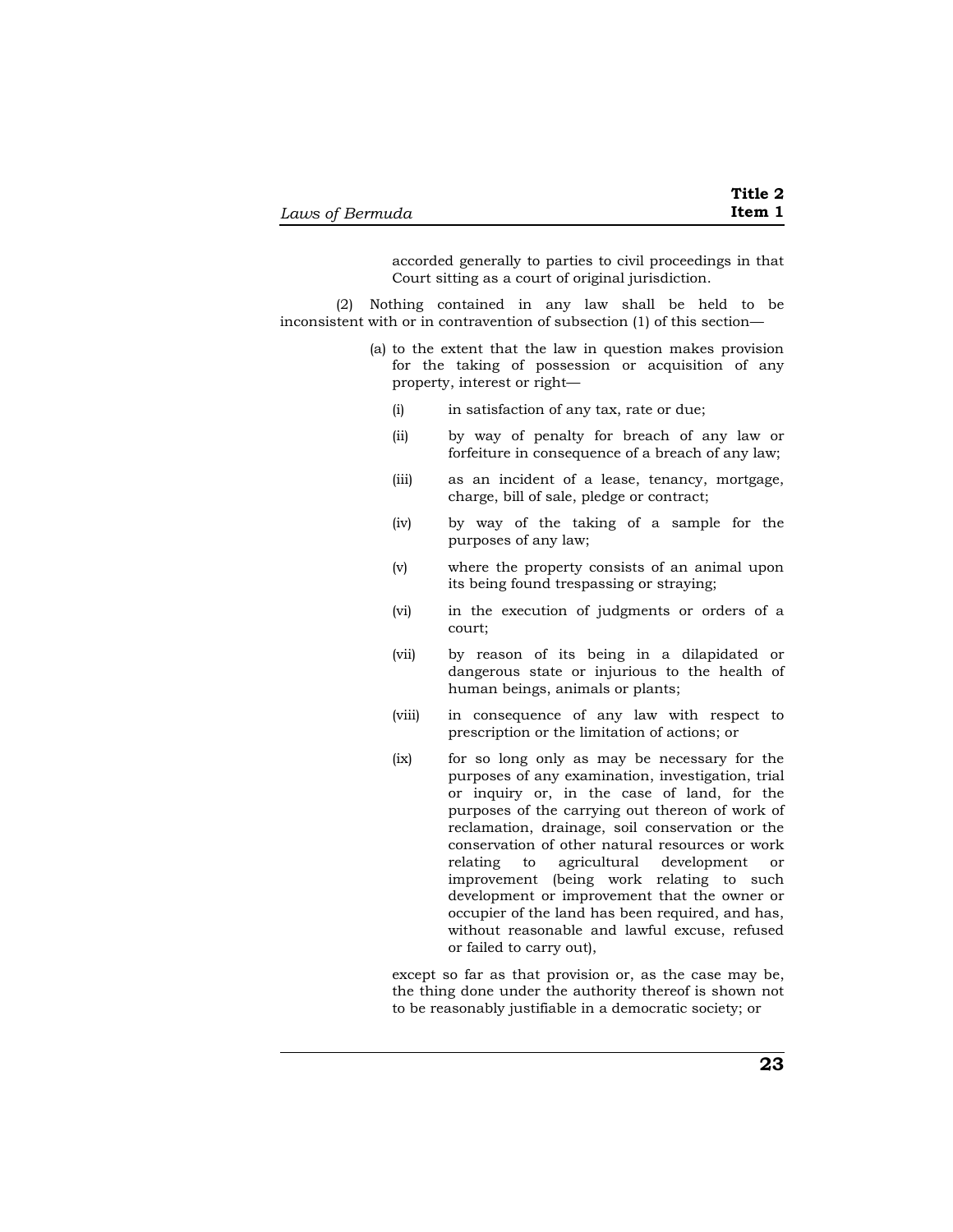- (b) to the extent that the law in question makes provision for the taking possession or acquisition of any of the following property (including an interest in or right over property), that is to say—
	- (i) enemy property;
	- (ii) property of a deceased person, a person of unsound mind or a person who has not attained the age of twenty-one years, for the purpose of its administration for the benefit of the persons entitled to the beneficial interest therein;
	- (iii) property of a person adjudged bankrupt or a body corporate in liquidation, for the purpose of its administration for the benefit of the creditors of the bankrupt or body corporate and, subject thereto, for the benefit of other persons entitled to the beneficial interest in the property; or
	- (iv) property subject to a trust, for the purpose of vesting the property in persons appointed as trustees under the instrument creating the trust or by a court or, by order of a court, for the purpose of giving effect to the trust.

(3) Nothing contained in or done under the authority of any law shall be held to be inconsistent with or in contravention of subsection (1) of this section to the extent that the law in question makes provision for the compulsory taking of possession in the public interest of any property, or the compulsory acquisition in the public interest of any interest in or right over property, where that property, interest or right is held by a body corporate established by law for public purposes in which no moneys have been invested other than moneys provided from public funds.

### **Provisions for time of war or emergency**

14 (1) This section applies to any period when—

- (a) Her Majesty is at war; or
- (b) there is in force a proclamation (in this section referred to as a "proclamation of emergency") made under subsection (3) of this section.

(2) Nothing contained in or done under the authority of any law shall be held to be inconsistent with or in contravention of section 5, any provision of section 6 other than subsections (4) and (6) thereof, or any provision of sections 7 to 12 (inclusive) of this Constitution to the extent that the law in question makes in relation to any period to which this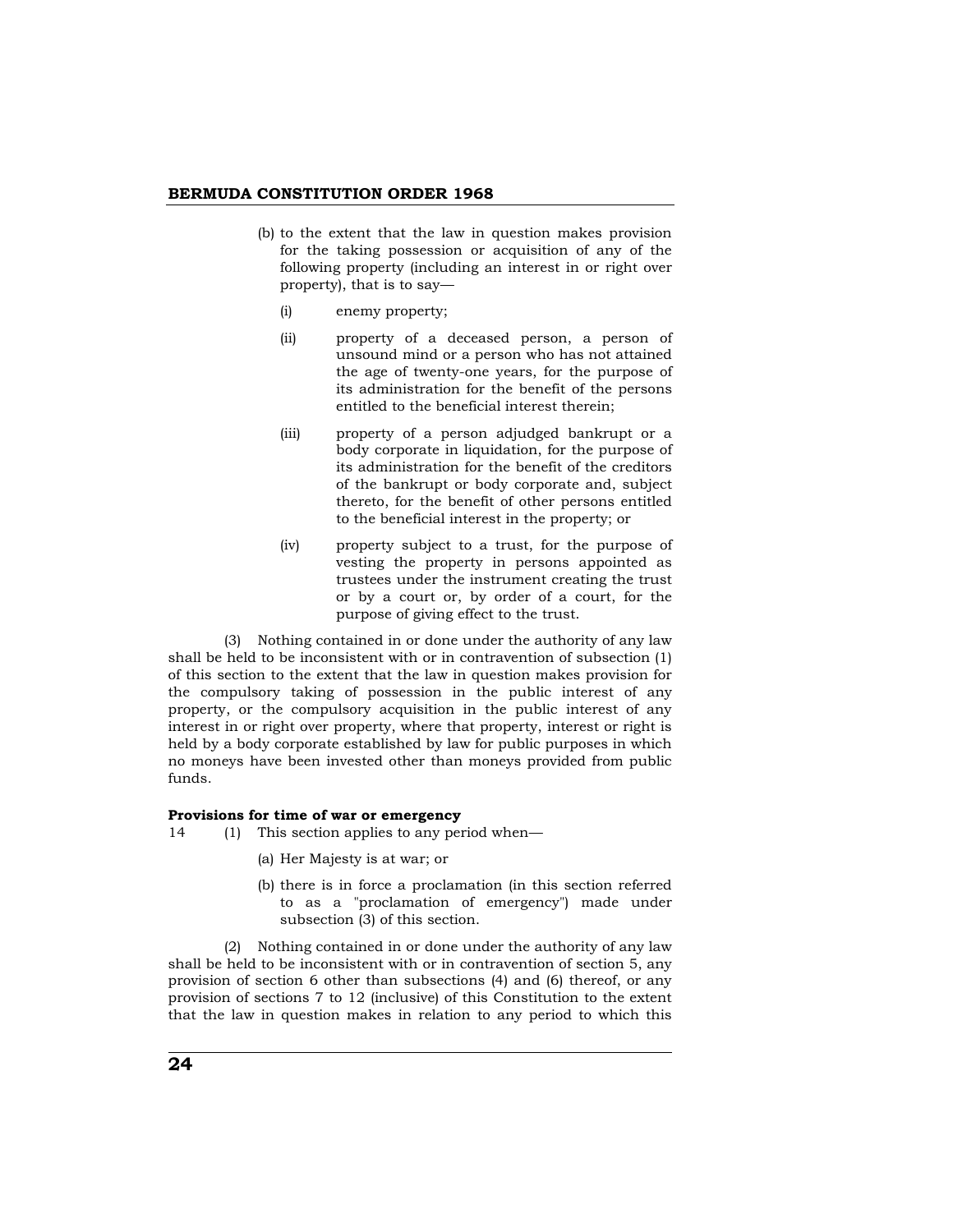section applies provision, or authorises the doing during any such period of anything, which is reasonably justifiable in the circumstances of any situation arising or existing during that period for the purpose of dealing with that situation.

(3) The Governor may, by proclamation published in the Gazette, declare that a state of emergency exists for the purposes of this section.

(4) Where any proclamation of emergency has been made, copies thereof shall as soon as is practicable be laid before both Houses, and if for any cause those Houses are not due to meet within five days of the making of that proclamation the Governor shall, by proclamation published in the Gazette, summon them to meet within that period and they shall accordingly meet and sit upon the day appointed by the proclamation and shall continue to sit and act as if they had stood adjourned or prorogued to that day:

Provided that if the proclamation of emergency is made during the period between a dissolution of the Legislature and the next ensuing general election—

- (a) the Houses to be summoned as aforesaid shall be the Houses referred to in section 50 of this Constitution unless the Governor is satisfied that it will be practicable to hold that election within seven days of the making of the proclamation of emergency; and
- (b) if the Governor is so satisfied, he shall (instead of summoning the Houses so referred to to meet within five days of the making of the proclamation) summon the Houses of the new Legislature to meet as soon as practicable after the holding of that election.

(5) A proclamation of emergency shall, unless it is sooner revoked by the Governor, cease to be in force at the expiration of a period of fourteen days beginning on the date on which it was made or such longer period as may be provided under subsection (6) of this section, but without prejudice to the making of another proclamation of emergency at or before the end of that period.

(6) If at any time while a proclamation of emergency is in force (including any time while it is in force by virtue of the provisions of this subsection) a resolution is passed by each House approving its continuance in force for a further period, not exceeding three months, beginning on the date on which it would otherwise expire, the proclamation shall, if not sooner revoked, continue in force for that further period.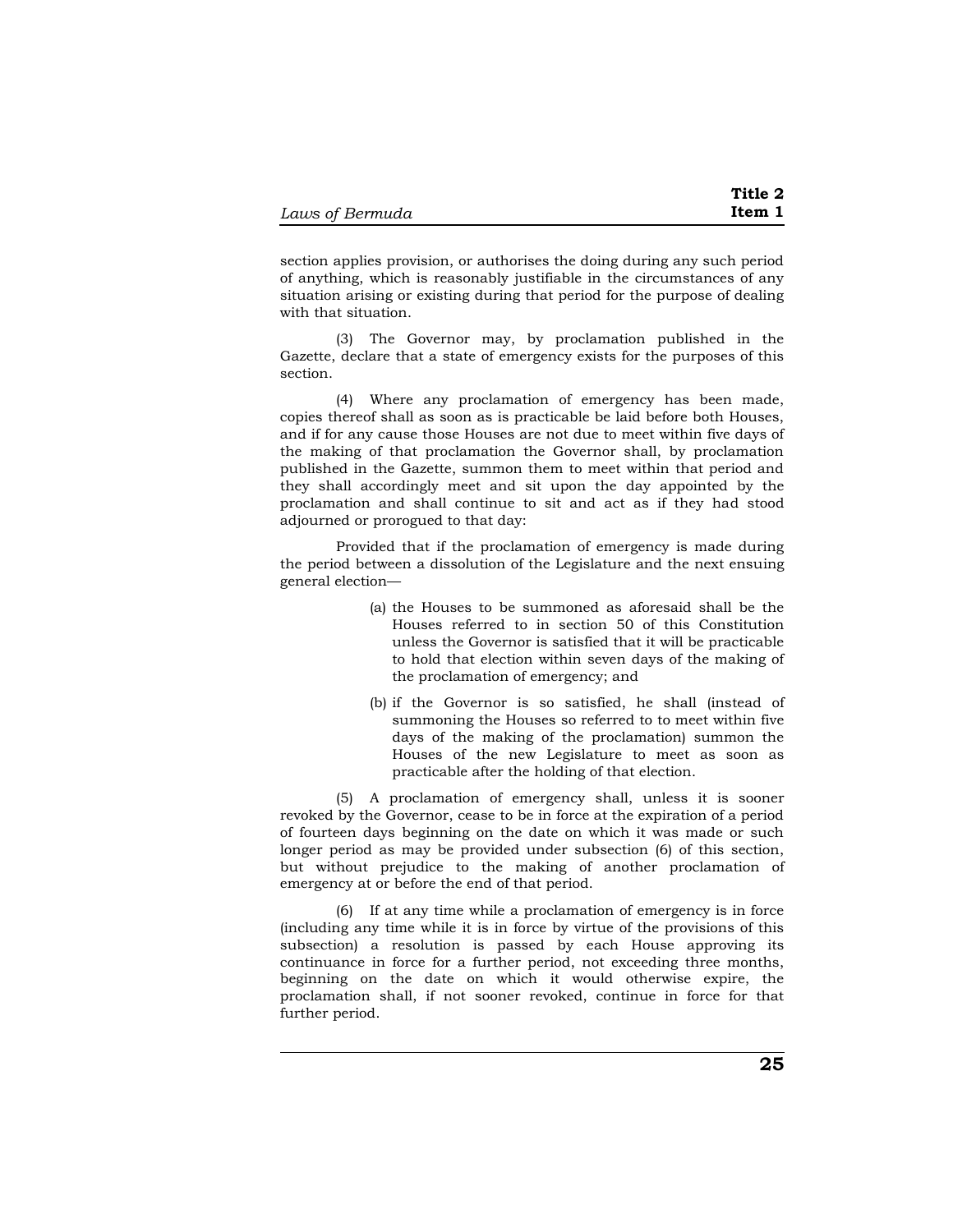(7) Where any person is lawfully detained in pursuance only of such a law as is referred to in subsection (2) of this section—

- (a) he may from time to time request that his case shall be reviewed under paragraph (b) of this subsection but, where he has made such a request during the period of that detention, no subsequent request shall be made during that period before the expiration of six months from the making of the previous request; and
- (b) where a request is made under paragraph (a) of this subsection, the case shall within one month of the making of the request be reviewed by an independent and impartial tribunal established by law and presided over by a person appointed by the Chief Justice.

(8) On any review by a tribunal in pursuance of subsection (7) of this section of the case of a detained person, the tribunal may make recommendations concerning the necessity or expediency of continuing his detention to the authority by which it was ordered but, unless it is otherwise provided by law, that authority shall not be obliged to act in accordance with such recommendations.

(9) The functions conferred upon the Governor by this section shall be exercised by him after consultation with the Premier:

Provided that if in the judgment of the Governor it is impracticable for him to consult with the Premier, those functions shall be exercised by the Governor acting in his discretion.

### **Enforcement of fundamental rights**

15 (1) If any person alleges that any of the foregoing provisions of this Chapter has been, is being or is likely to be contravened in relation to him, then, without prejudice to any other action with respect to the same matter which is lawfully available, that person may apply to the Supreme Court for redress.

- (2) The Supreme Court shall have original jurisdiction—
	- (a) to hear and determine any application made by any person in pursuance of subsection (1) of this section; and
	- (b) to determine any question arising in the case of any person which is referred to it in pursuance of subsection (3) of this section,

and may make such orders, issue such writs and give such directions as it may consider appropriate for the purpose of enforcing or securing the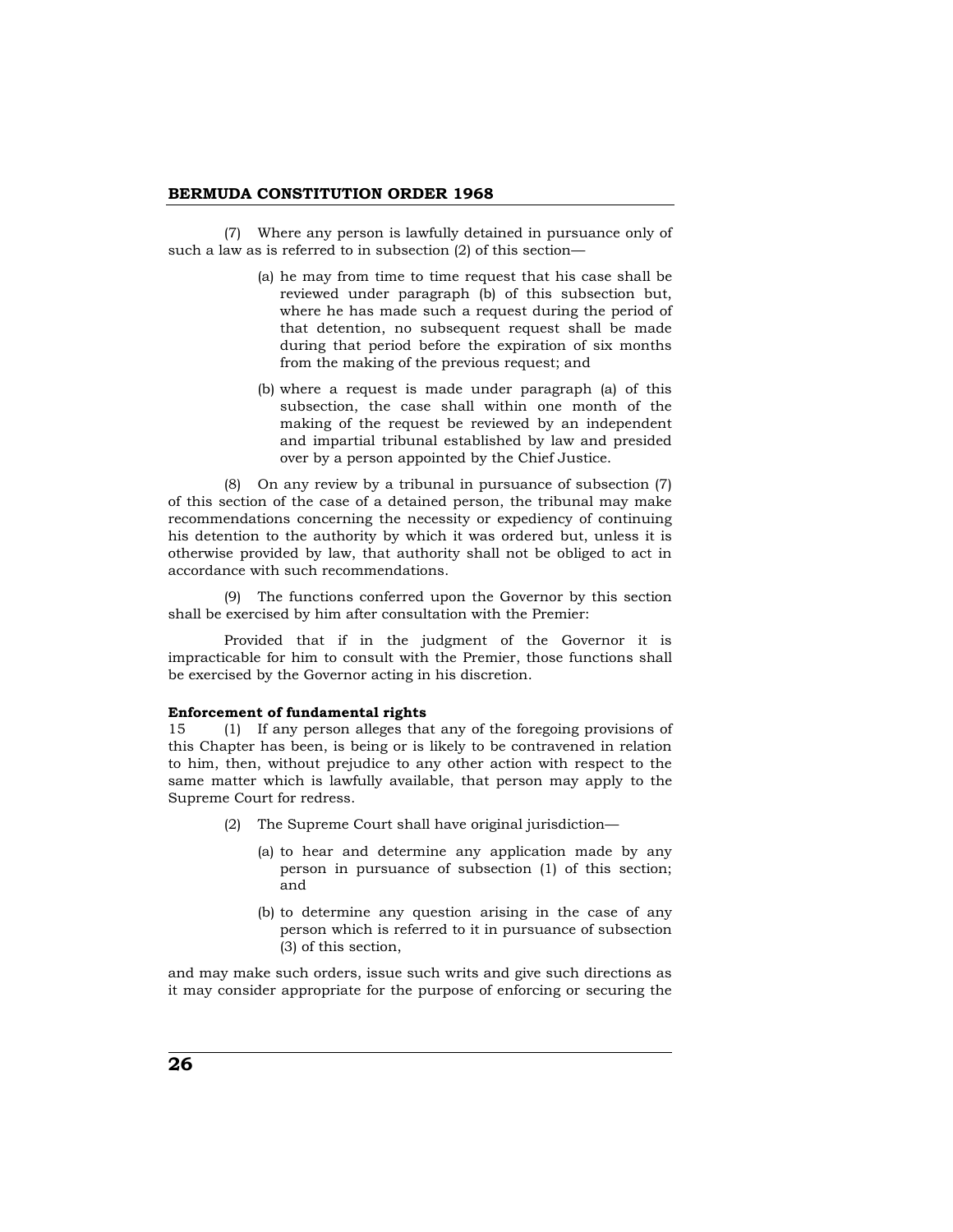enforcement of any of the foregoing provisions of this Chapter to the protection of which the person concerned is entitled:

Provided that the Supreme Court shall not exercise its powers under this subsection if it is satisfied that adequate means of redress are or have been available to the person concerned under any other law.

(3) If in any proceedings in any court established for Bermuda other than the Supreme Court or the Court of Appeal, any question arises as to the contravention of any of the foregoing provisions of this Chapter, the court in which the question has arisen shall refer the question to the Supreme Court unless, in its opinion, the raising of the question is merely frivolous or vexatious.

(4) An appeal shall lie as of right to the Court of Appeal from any final determination of any application or question by the Supreme Court under this section, and an appeal shall lie as of right to Her Majesty in Council from the final determination by the Court of Appeal of the appeal in any such case:

Provided that no appeal shall lie from a determination by the Supreme Court under this section dismissing an application on the ground that it is frivolous or vexatious.

(5) The Legislature may by law confer upon the Supreme Court such powers in addition to those conferred by this section as may appear to be necessary or desirable for the purpose of enabling the Court more effectively to exercise the jurisdiction conferred upon it by this section.

(6) The Legislature may by law make, or provide for the making of, provision with respect to the practice and procedure—

- (a) of the Supreme Court in relation to the jurisdiction and powers conferred upon it by or under this section;
- (b) of the Supreme Court or the Court of Appeal in relation to appeals under this section from determinations of the Supreme Court or the Court of Appeal; and
- (c) of other courts in relation to references to the Supreme Court under subsection (3) of this section;

including provision with respect to the time within which any application, reference or appeal shall or may be made or brought.

### **Interpretation**

16 (1) In this Chapter, unless it is otherwise expressly provided or required by the context—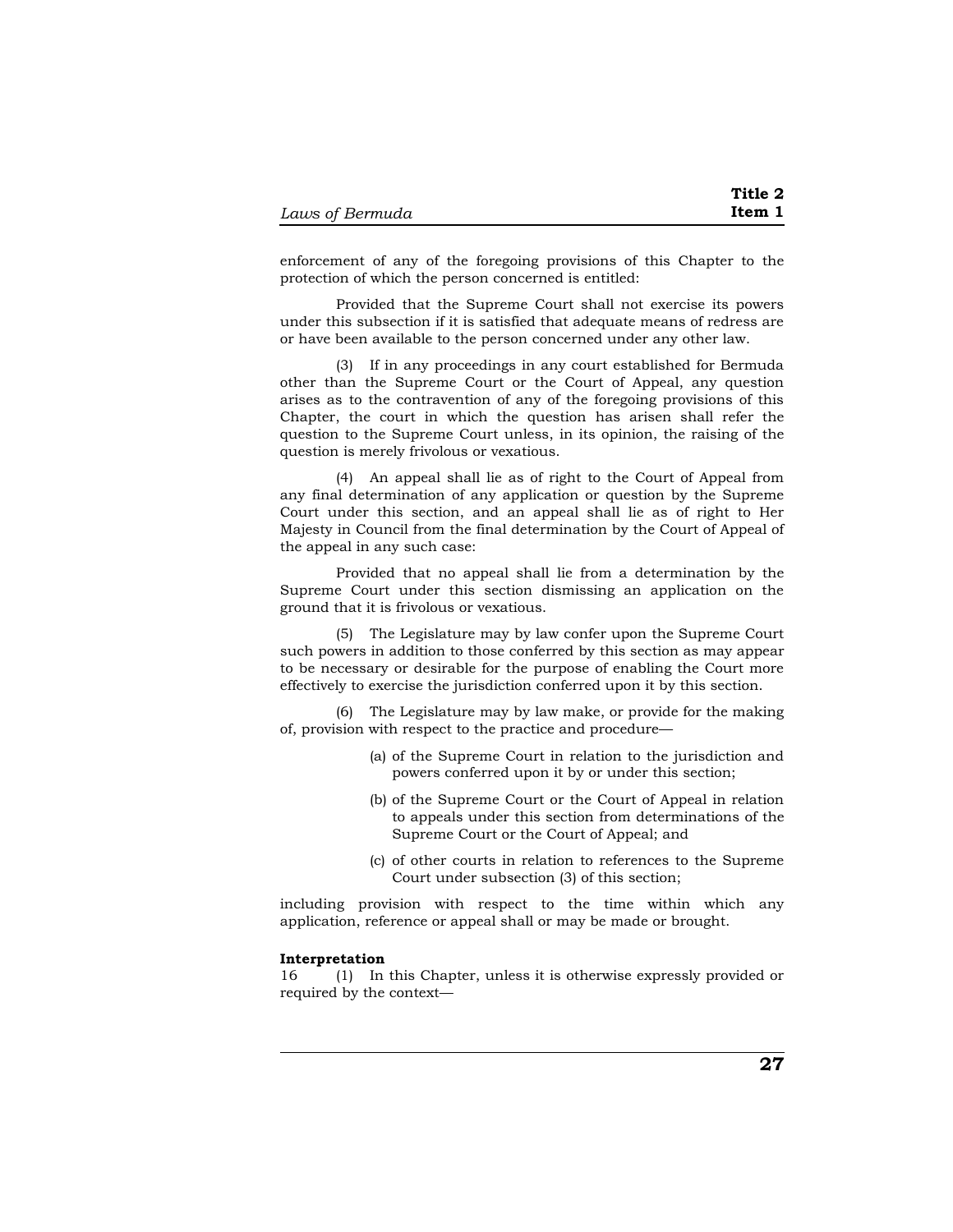- "contravention" in relation to any requirement includes a failure to comply with that requirement, and cognate expressions shall be construed accordingly;
- "court" means any court of law having jurisdiction in Bermuda, including Her Majesty in Council, but excepting, save in sections 2 and 4 of this Constitution, a court constituted by or under disciplinary law;
- "disciplinary law" means a law regulating the discipline of any disciplined force;

"disciplined force" means—

- (a) a naval, military or air force;
- (b) any police force of Bermuda;
- (c) the prison service of Bermuda;
- "member" in relation to a disciplined force includes any person who, under the law regulating the discipline of that force, is subject to that discipline.

(2) In relation to any person who is a member of a disciplined force raised under the law of Bermuda, nothing contained in or done under the authority of the disciplinary law of that force shall be held to be inconsistent with or in contravention of the provisions of this Chapter other than sections 2, 3 and 4.

(3) In relation to any person who is a member of a disciplined force raised otherwise than as aforesaid and lawfully present in Bermuda nothing contained in or done under the authority of the disciplinary law of that force shall be held to be inconsistent with or in contravention of any of the provisions of this Chapter.

### **CHAPTER II**

#### THE GOVERNOR

### **The Governor**

17 (1) There shall be a Governor and Commander-in-Chief of Bermuda who shall be appointed by Her Majesty by Commission under Her Sign Manual and Signet and shall hold office during Her Majesty's pleasure.

(2) The Governor shall have such functions as are conferred on him by or under this Constitution or any other law and such other functions as Her Majesty may be pleased to assign to him, and, subject to the provisions of this Constitution and of any law by which any such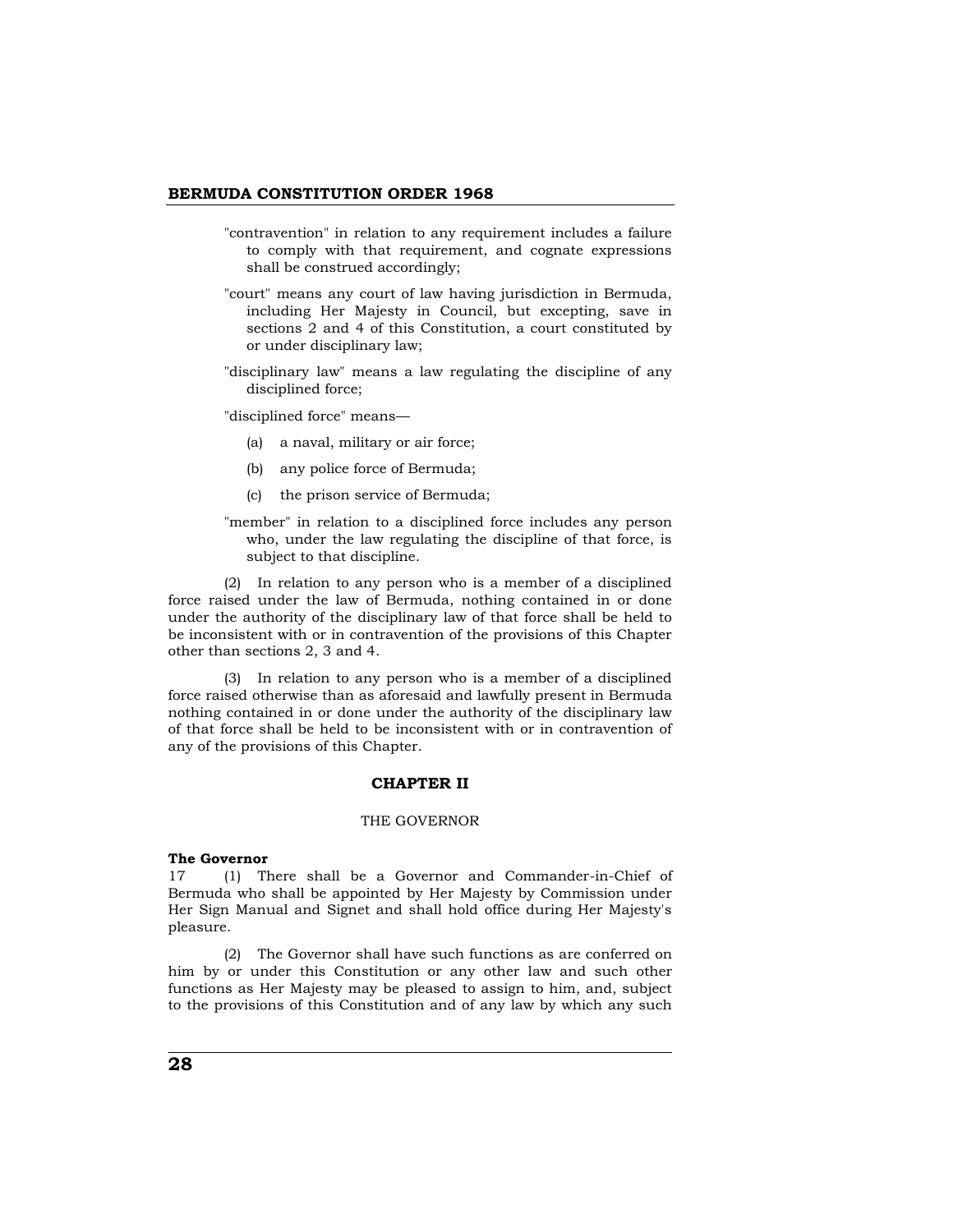functions are conferred, shall do and execute all things that belong to his office (including the exercise of any functions that are expressed to be exercisable in his discretion) according to such instructions, if any, as Her Majesty may from time to time see fit to give him under Her Sign Manual and Signet or through a Secretary of State:

Provided that the question whether or not the Governor has in any matter complied with any such instructions shall not be inquired into in any court.

(3) A person appointed to the office of Governor shall, before assuming the functions of that office, make oaths or affirmations of allegiance and for the due execution of that office in the forms set out in the First Schedule to this Constitution.

*[Section 17 amended by UK SI 456/2003 effective 10 June 2003]*

### **Office of Deputy Governor**

18 (1) There shall be a Deputy Governor who shall be appointed by the Governor in pursuance of instructions given by Her Majesty through a Secretary of State and shall hold office during Her Majesty's pleasure.

(2) If the office of Deputy Governor is vacant or the person holding that office is acting in the office of Governor under section 19 of this Constitution or is for any other reason unable to perform the functions of the office of Deputy Governor, then the Governor, acting in his discretion, may appoint a person to act as Deputy Governor and any such person shall continue to act until his appointment is revoked by the Governor, acting in his discretion.

#### **Acting Governor**

19 (1) During any period when the office of Governor is vacant or the Governor is absent from Bermuda or is for any other reason unable to perform the functions of his office—

- (a) the Deputy Governor; or
- (b) if the office of Deputy Governor is vacant or the Deputy Governor is absent from Bermuda or is for any other reason unable to perform the functions of the office of Governor, such person as Her Majesty may designate in that behalf by instructions given through a Secretary of State (in this section referred to as "the person designated"),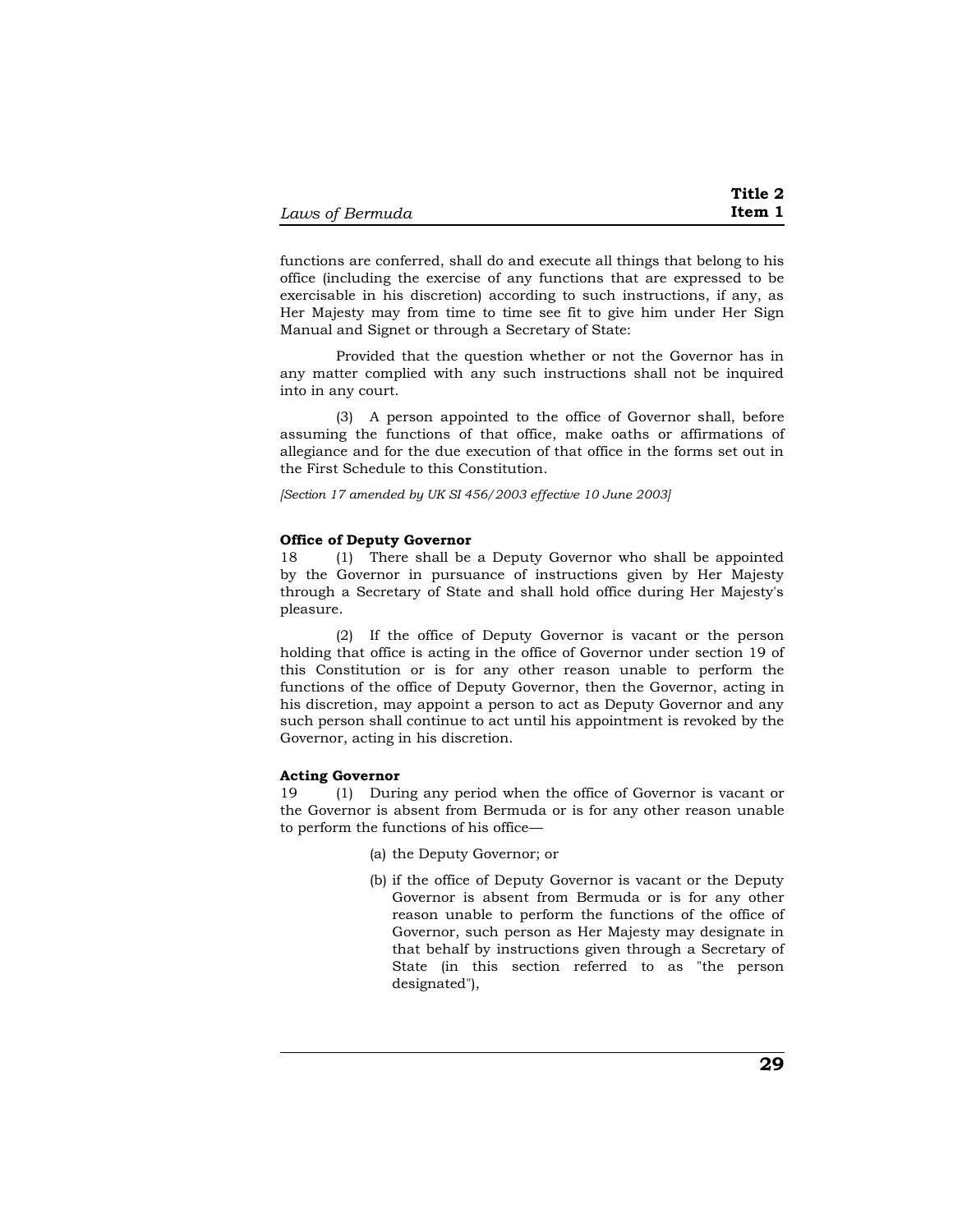shall, during Her Majesty's pleasure, act in the office of Governor and shall perform the functions of that office accordingly.

(2) Before assuming the functions of the office of Governor, the Deputy Governor or the person designated shall make the oaths or affirmations directed by section 17(3) of this Constitution to be made by the Governor.

(3) The Deputy Governor shall not continue to act in the office of Governor after the Governor has notified him that he is about to assume or resume the functions of that office and the person designated shall not continue to act in that office after the Governor or Deputy Governor has so notified him.

(4) The salary and allowances payable by or under any law enacted by the Legislature to any person while he is acting in the office of Governor under this section shall be a charge on the Consolidated Fund.

(5) In this section "the Governor" means the person holding the office of Governor and "the Deputy Governor" means the person holding the office of Deputy Governor.

### **Functions of Deputy Governor**

19A (1) Subject to the provisions of subsection (2) of this section, the Deputy Governor shall—

- (a) assist the Governor in the exercise of his functions relating to matters for which he is responsible under section 62 of this Constitution;
- (b) assist the Governor in the exercise of such of his other functions, being functions in the exercise of which the Governor is not obliged to act in accordance with the advice of some other person or authority, as the Governor, acting in his discretion, may direct; and
- (c) perform such other functions, not of a ministerial nature, as (subject to the provisions of this Constitution and of any other law) may be assigned to the Deputy Governor, at the request of the Premier, by the Governor acting in his discretion.

(2) The Governor, acting in his discretion, may by writing under his hand, authorise the Deputy Governor to exercise for and on behalf of the Governor, subject to such exceptions and conditions as the Governor may from time to time specify, any or all of the functions of the office of Governor.

(3) The powers and authority of the Governor shall not be affected by any authority of the Deputy Governor under subsection (2) of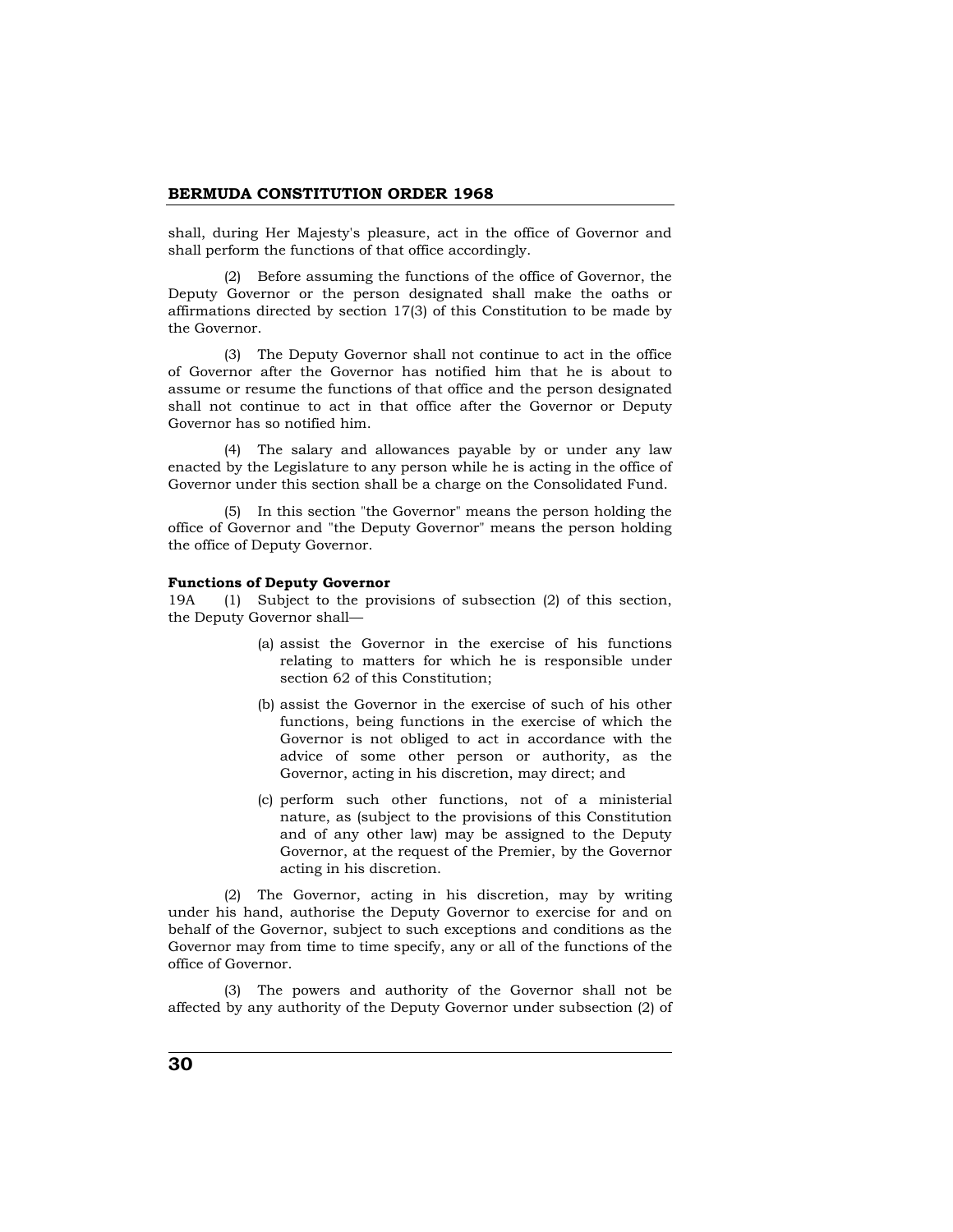this section and, subject to the provisions of this Constitution and of any law by which any function which the Deputy Governor is authorised to exercise is conferred, the Deputy Governor shall comply with such instructions relating to the exercise of that function as the Governor, acting in his discretion, may from time to time address to him:

Provided that the question whether or not the Deputy Governor has in any matter complied with any such instructions shall not be enquired into in any court of law.

(4) Any authority given under subsection (2) of this section may at any time be varied or revoked by Her Majesty by instructions given through a Secretary of State or by the Governor, acting in his discretion, by writing under his hand.

(5) In subsection (2) of this section the reference to any functions of the office of Governor does not include a reference to—

- (a) the functions conferred upon the Governor by this section; or
- (b) any functions conferred upon the Governor by any Act of the Parliament of the United Kingdom or by any Order of Her Majesty in Council or other instrument made under any such Act other than the Bermuda Constitution Act 1967 [*title 2 item 9*].

### **Personal staff and expenditure of the Governor**

20 (1) The Legislature may, by law, prescribe the offices that are to constitute the personal staff of the Governor, the salaries and allowances that are to be paid to the members of that staff and the other sums that are to be paid in respect of the expenditure attaching to the office of Governor.

(2) Any salaries, allowances or other sums prescribed under subsection (1) of this section shall be a charge on the Consolidated Fund.

(3) The power to make appointments to the offices for the time being prescribed under subsection (1) of this section as being offices constituting the personal staff of the Governor, and to remove and to exercise disciplinary control over persons holding or acting in such offices, shall vest in the Governor, acting in his discretion.

## **Exercise of Governor's functions**

21 (1) In the exercise of his functions the Governor shall, subject to the provisions of this section, obtain and act in accordance with the advice of the Cabinet or of a Minister acting under the general authority of the Cabinet.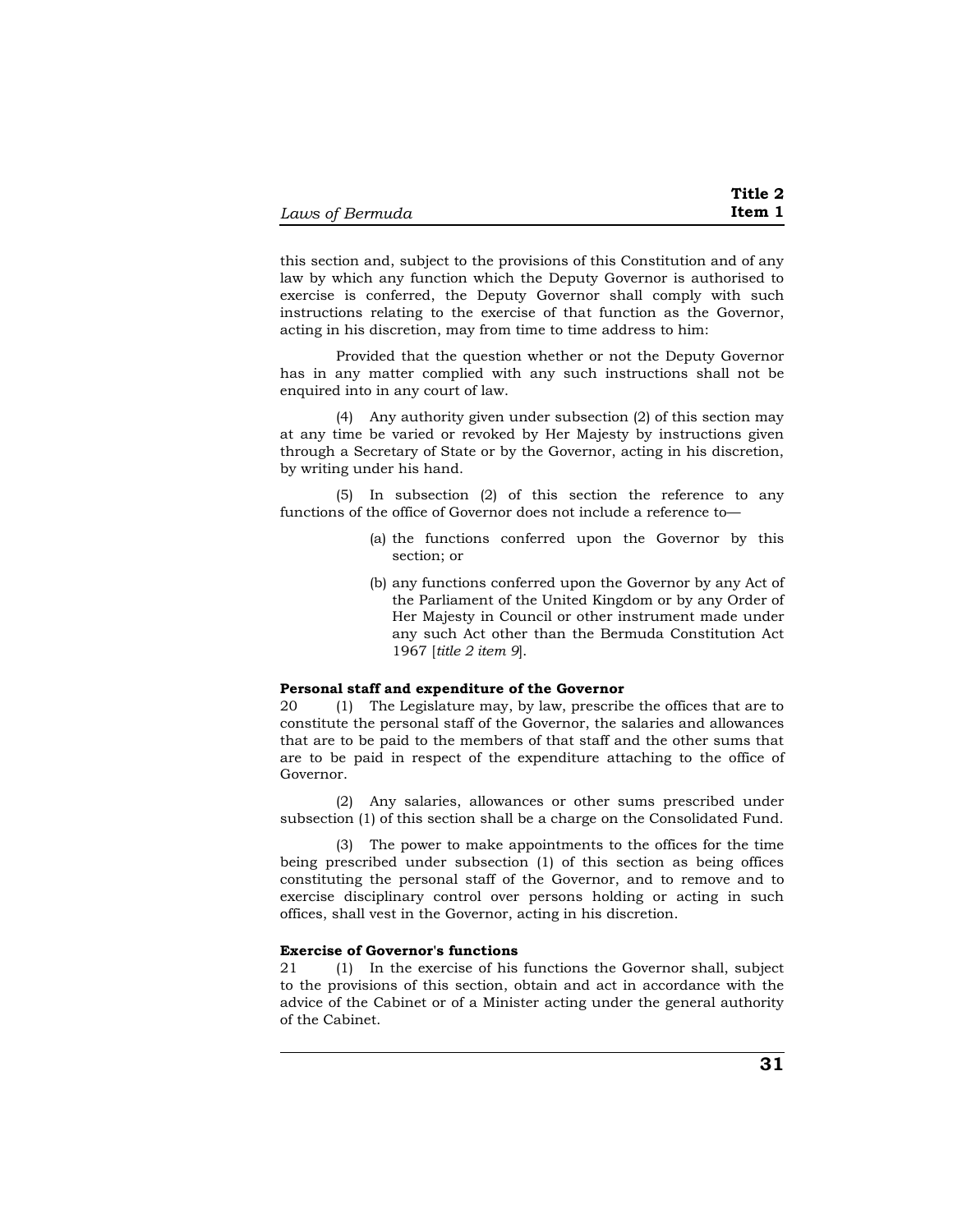(2) Subsection (1) of this section shall not apply to the exercise by the Governor of—

- (a) any function relating to any business of the Government for which he is responsible under section 62 of this Constitution;
- (b) any function conferred upon him by this Constitution which is expressed to be exercisable by him in his discretion, or in accordance with the recommendation or advice of, or after consultation with, any person or authority other than the Cabinet; or
- (c) any function conferred upon him by any other law which is expressed to be exercisable by him in his discretion or which he is otherwise authorised by such law to exercise without obtaining the advice of the Cabinet.

(3) Where the Governor is by this Constitution or any other law directed to exercise any function in accordance with the recommendation of any person or authority, then—

- (a) before he acts in accordance therewith, he may, acting in his discretion, once refer that recommendation back for reconsideration by the person or authority concerned; and
- (b) if that person or authority, having reconsidered the original recommendation under the preceding paragraph, substitutes therefor a different recommendation, the provisions of this subsection shall apply to that different recommendation as they apply to the original recommendation.

(4) Where the Governor is by this Constitution or any other law directed to exercise any function after consultation with any person or authority other than the Cabinet he shall not be obliged to exercise that function in accordance with the advice of that person or authority.

(5) Where the Governor has obtained the advice of the Cabinet or a Minister on any matter in pursuance of subsection (1) of this section, he may act otherwise than in accordance with that advice if in his judgment it is necessary or expedient so to act in the interests of any of the matters referred to in paragraphs (a), (b), (c) and (d) of section 62(1) of this Constitution.

(6) Where the Governor is by this Constitution or any other law directed to exercise any function in accordance with the recommendation or advice of, or after consultation with, any person or authority, the question whether he has so exercised that function shall not be inquired into in any court.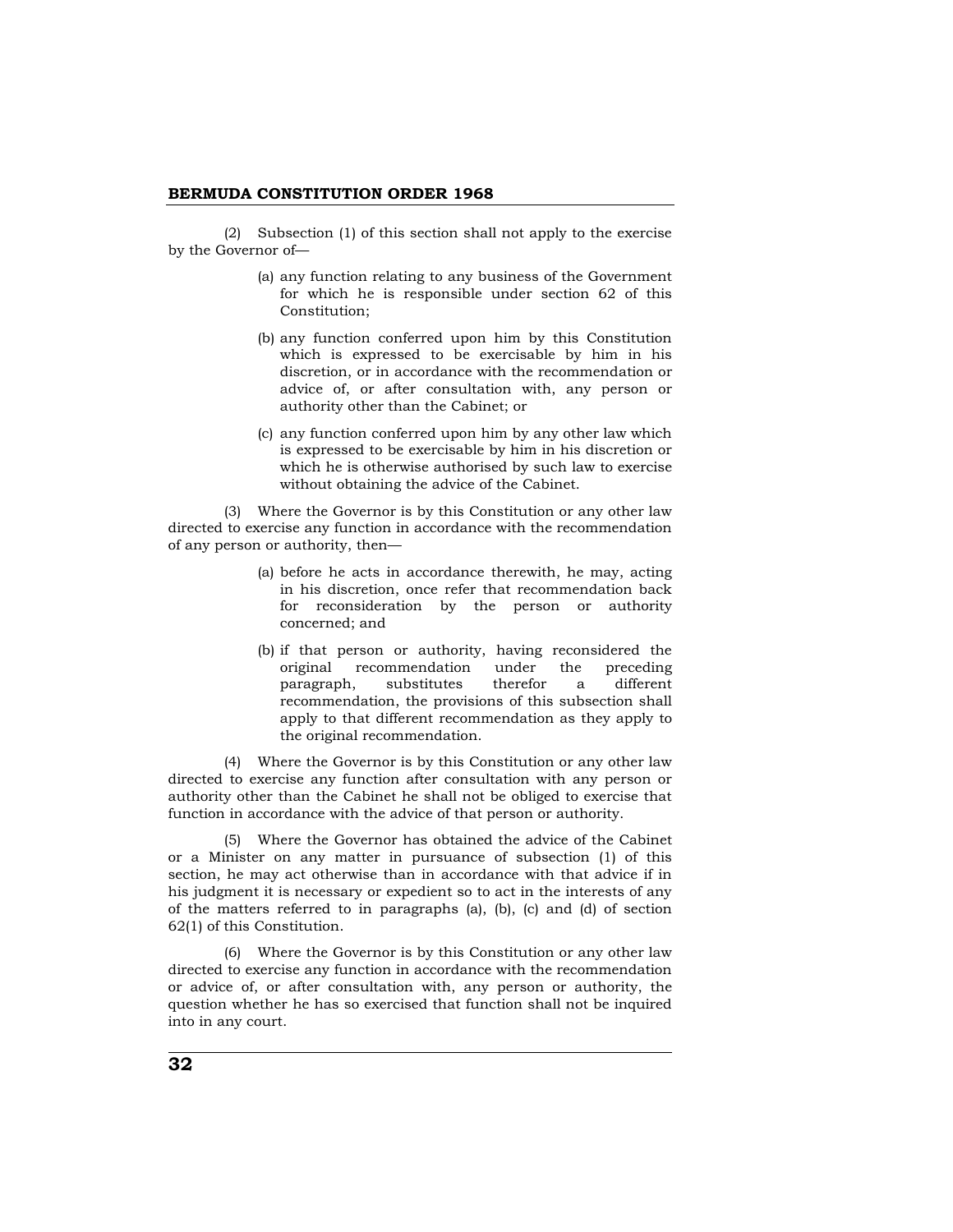#### **Powers of pardon, etc.**

22 (1) The Governor may, in Her Majesty's name and on Her Majesty's behalf—

- (a) grant a pardon, either free or subject to lawful conditions, to any person convicted by any court of Bermuda of an offence against any law in force in Bermuda;
- (b) grant to any person a respite, either indefinite or for a specified period, from the execution of any punishment imposed by such a court on that person for such an offence;
- (c) substitute a less severe form of punishment for that imposed by such a court for such an offence; or
- (d) remit the whole or any part of any sentence passed by such a court for such an offence or any penalty or forfeiture otherwise due to Her Majesty on account of such an offence.

(2) In exercise of the powers conferred upon him by subsection (1) of this section, the Governor shall act after consultation with the Committee established under section 23 of this Constitution.

(3) *[deleted]* 

(4) In this section "court of Bermuda" includes Her Majesty in Council and any court having jurisdiction in Bermuda established by or under any Act of the Parliament of the United Kingdom.

*[Section 22 amended by UK SI 2579/2001 effective 21 August 2001]* 

#### **Establishment and procedure of Advisory Committee**

23 (1) There shall be for Bermuda an Advisory Committee on the Prerogative of Mercy (in this section referred to as "the of Committee") which shall consist of—

- (a) five members who shall be appointed by the Governor after consultation with the Premier; and
- (b) [*deleted by UK SI 1969 No. 1310 published in Bermuda as GN 525/1979*]

(2) The members appointed by the Governor under subsection (1)(a) of this section shall be appointed by instrument under the Public Seal.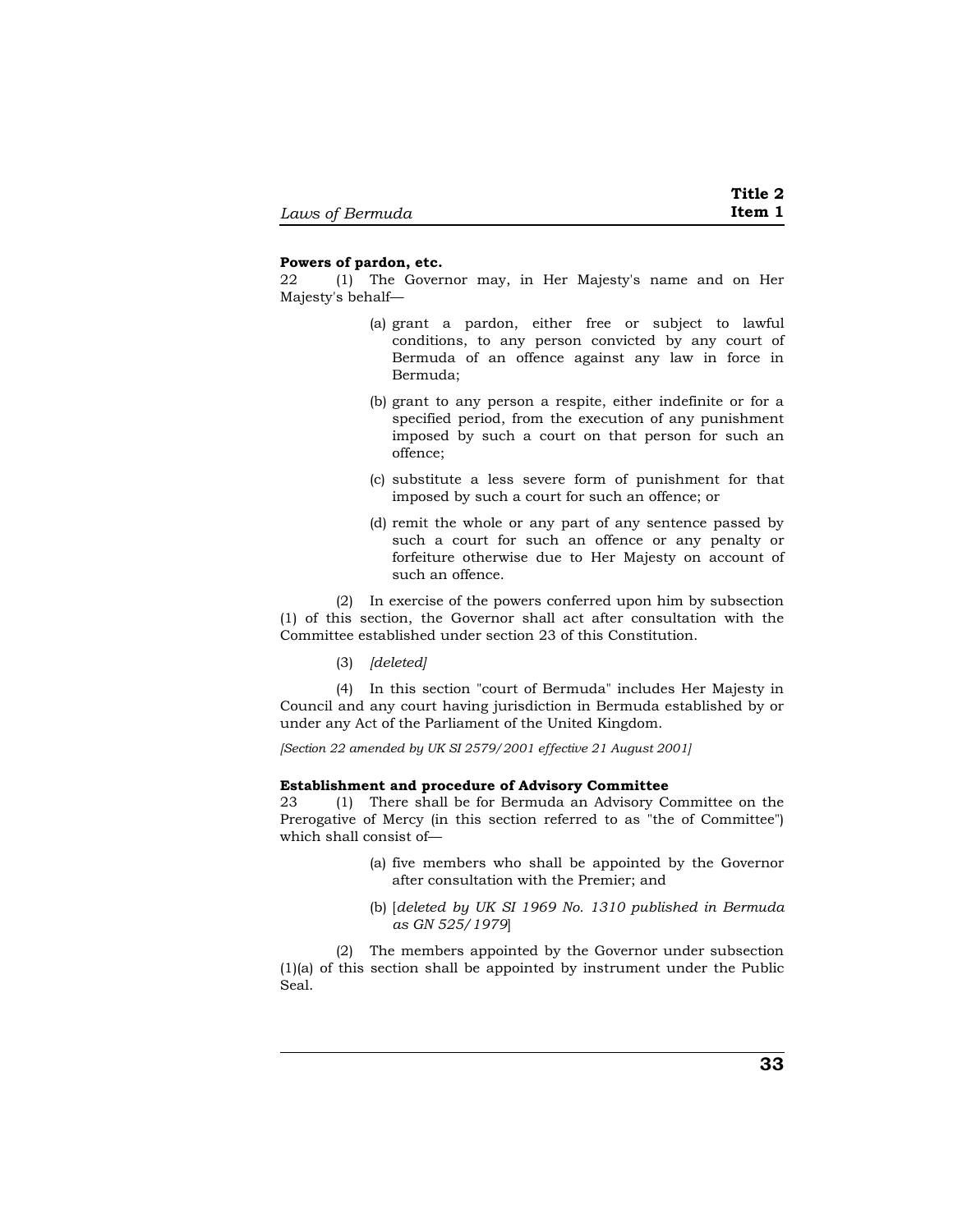(3) The Committee shall not be summoned except by the authority of the Governor, acting in his discretion; and the Governor shall preside at all meetings of the Committee.

(4) No business shall be transacted at any meeting of the Committee unless there are at least three members present.

(5) The office as a member of the Committee of any member appointed under subsection (1)(a) of this section shall become vacant—

- (a) in the case of a person who at the date of his appointment was a Minister, if he ceases to be a Minister; or
- (b) if the Governor, acting after consultation with the Premier, revokes his appointment as a member of the Committee.

(6) Subject to subsection (4) of this section, the Committee shall not be disqualified for the transaction of business by reason of any vacancy in the membership of the Committee and the validity of the transaction of any business by the Committee shall not be affected by reason only of the fact that some person who was not entitled to do so took part in the proceedings.

(7) Subject to the provisions of this section, the Committee may regulate its own proceedings.

### **Powers to dispose of land**

24 Subject to the provisions of this Constitution and of any other law, the Governor or any person authorised by him in that behalf, in Her Majesty's name and on Her Majesty's behalf, may, under the Public Seal, make grants and dispositions of lands or other immovable property in Bermuda or interests in such property that are vested in Her Majesty for the purposes of the Government and may exercise in relation to such property or interests any other powers that are lawfully exercisable by Her Majesty.

#### **Powers to constitute offices and make appointments, etc.**

25 Subject to the provisions of this Constitution and of any other law, the Governor, in Her Majesty's name and on Her Majesty's behalf, may—

- (a) constitute offices for Bermuda and make appointments, to be held during Her Majesty's pleasure, thereto; and
- (b) remove any person so appointed or take such other disciplinary action in relation to him as the Governor may think fit.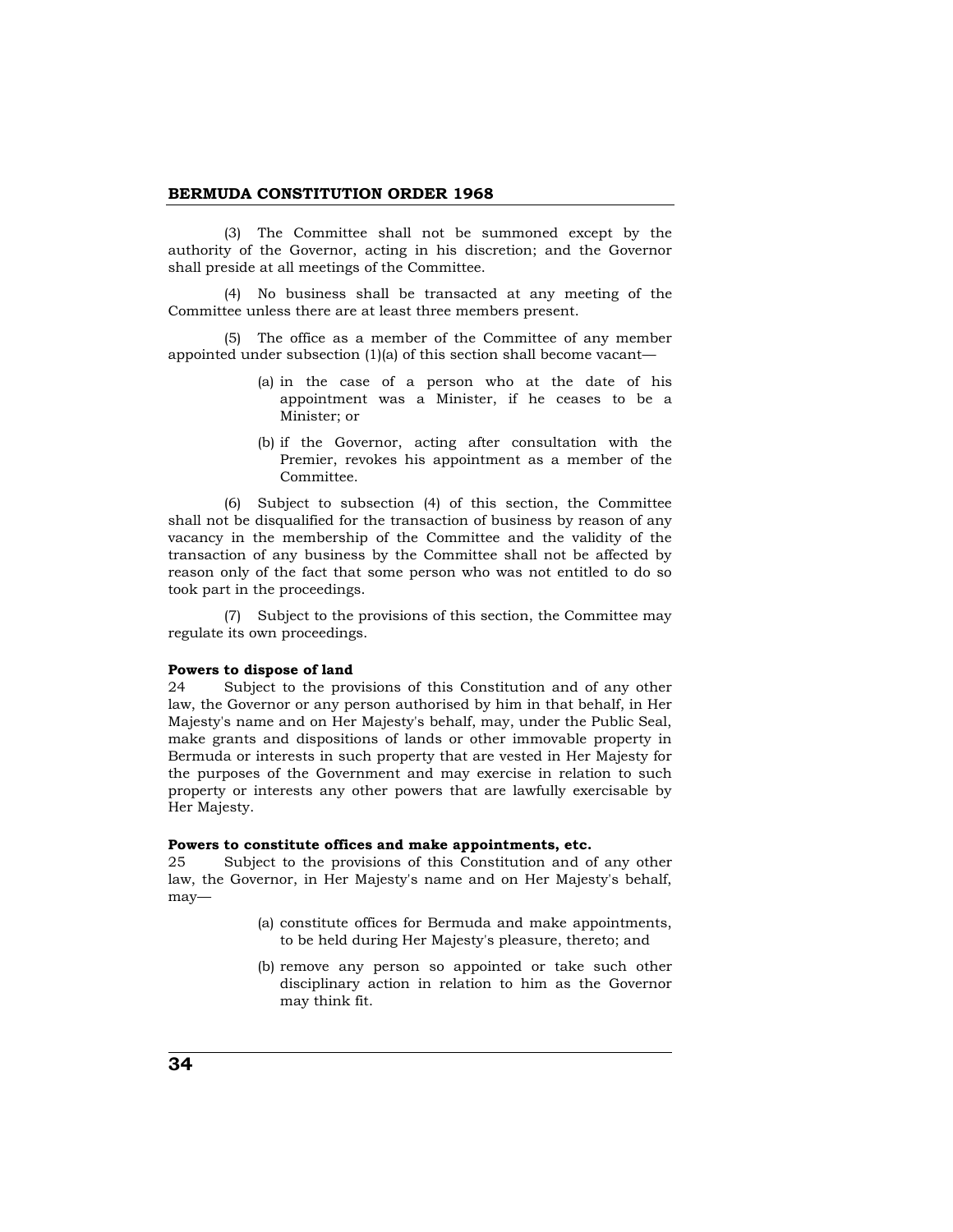# **CHAPTER III**

# **THE LEGISLATURE**

*Composition* 

### **Legislature of Bermuda**

26 There shall be a Legislature for Bermuda which shall consist of Her Majesty, a Senate and a House of Assembly.

#### **Composition of Senate**

27 (1) The Senate shall consist of eleven members who shall be appointed by the Governor by instrument under the Public Seal in accordance with the provisions of this section.

- (2) Of the Senators-
	- (a) five shall be appointed by the Governor acting in accordance with the advice of the Premier;
	- (b) three shall be appointed by the Governor acting in accordance with the advice of the Opposition Leader; and
	- (c) three shall be appointed by the Governor acting in his discretion.

#### **Composition of House of Assembly**

28 The House of Assembly shall consist of thirty-six members who, subject to the provisions of this Constitution, shall be elected in the manner prescribed by any law in force in Bermuda.

*[Section 28 amended by UK SI 456/2003 effective 10 June 2003]*

### **Qualifications for membership of Senate and House of Assembly**

29 Subject to the provisions of section 30 of this Constitution, a person shall be qualified to be appointed as a Senator or elected as a member of the House of Assembly if, and shall not be qualified to be so appointed or elected unless, he—

- (a) is a Commonwealth citizen (within the meaning of the British Nationality Act 1981) of the age of twenty-one years or upwards; and
- (b) possesses Bermudian status;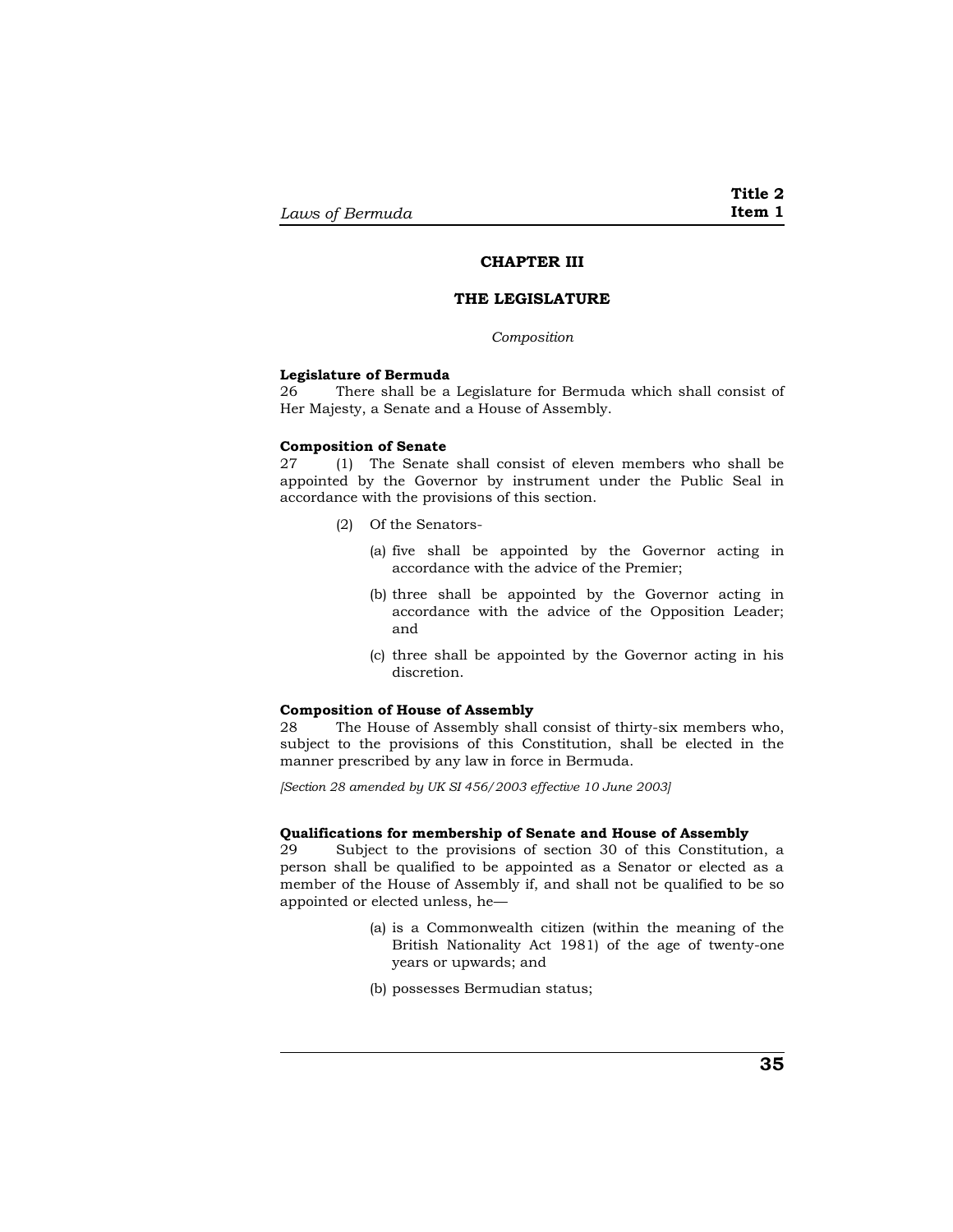and a person shall not be qualified to be elected as a member of the House of Assembly unless he is also ordinarily resident in Bermuda.

*[Section 29 amended by UK SI 2579/2001 effective 21 August 2001]* 

[*NOTE by the British Nationality Act 1981 section 51 without prejudice to subsection (3)(c) thereof in any UK statutory instrument made before 1 January 1983 "British subject" and "Commonwealth citizen" have the same meaning and in relation to any time after 1 January 1983 means a person who has the status of a Commonwealth citizen under the British Nationality Act 1981*]

## **Disqualification for membership of Senate and House of Assembly**

30 (1) No person shall be qualified to be appointed as a Senator or elected as a member of the House of Assembly who—

- (a) is, by virtue of his own act, under any acknowledgment of allegiance, obedience or adherence to a foreign power or state;
- (b) has been adjudged or otherwise declared bankrupt under any law in force in Bermuda and has not been discharged;
- (c) is a person certified to be insane or otherwise adjudged to be of unsound mind under any law in force in Bermuda;
- (d) is under sentence of death imposed on him by a court in any part of the Commonwealth, or is serving a sentence of imprisonment (by whatever name called) exceeding twelve months imposed on him by such a court or substituted by competent authority for some other sentence imposed on him by such a court, or is under such a sentence of imprisonment the execution of which has been suspended;
- (e) is disqualified for membership of the House of Assembly under any law in force in Bermuda by reason of his having been convicted of any offence relating to elections;
- (f) holds or is acting in the office of a judge of the Supreme Court or the Court of Appeal or, subject to the provisions of subsection (3) of this section, any public office, or is serving in any capacity in the armed forces of the Crown that is prescribed for the purposes of this subsection by any law enacted by the Legislature.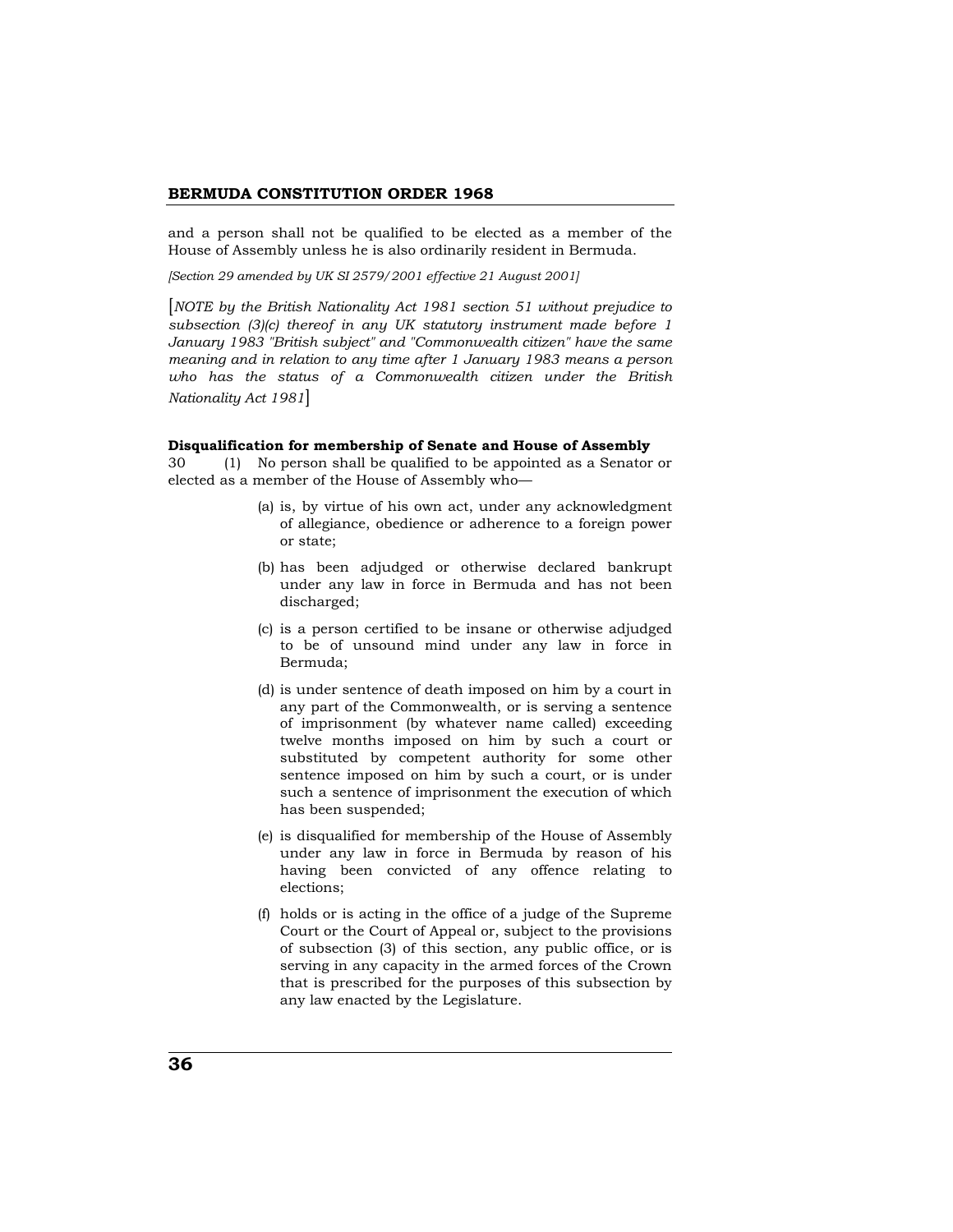(2) A person shall not be qualified to be appointed as a Senator if he is a member of the House of Assembly or a person for the time being nominated, with his consent, as a candidate for election to the House of Assembly; and a person shall not be qualified to be elected as a Member of the House of Assembly if he is a Senator.

- (3) The Legislature may by law provide—
	- (a) that a person shall not be disqualified for appointment as a Senator or election as a member of the House of Assembly by virtue of his holding or acting in any public office specified (either individually or by reference to a class of office) by such law;
	- (b) that a person may stand as a candidate for election to the House of Assembly notwithstanding that he holds or is acting in any public office specified (in the manner aforesaid) by such law if he undertakes to relinquish or, as the case may be, to cease to act in that office if he is elected as a member of that House; or
	- (c) that any office specified (in the manner aforesaid) by such law, being an office the emoluments of which are paid, directly or indirectly, out of public funds, but which would not apart from the provisions of such law be a public office for the purposes of this section, shall be deemed to be a public office for those purposes.

(4) Any law made in pursuance of subsection (3)(b) of this section may contain incidental and consequential provisions, including provision that a member who has given such an undertaking as is referred to in that subsection shall be incapable of taking his seat in the House until he has fulfilled that undertaking and shall vacate his seat if he has not fulfilled it within such time as is specified by such law; and for the avoidance of doubts it is hereby declared that, where provision is made in pursuance of subsection (3)(c) of this section in respect of any office, provision may also be made in pursuance of subsection (3)(b) of this section in respect of that office.

- (5) For the purposes of subsection (1)(d) of this section—
	- (a) two or more sentences of imprisonment that are required to be served consecutively shall be regarded as separate sentences if none of those sentences exceeds twelve months, but if any one of those sentences exceeds that term they shall be regarded as one sentence; and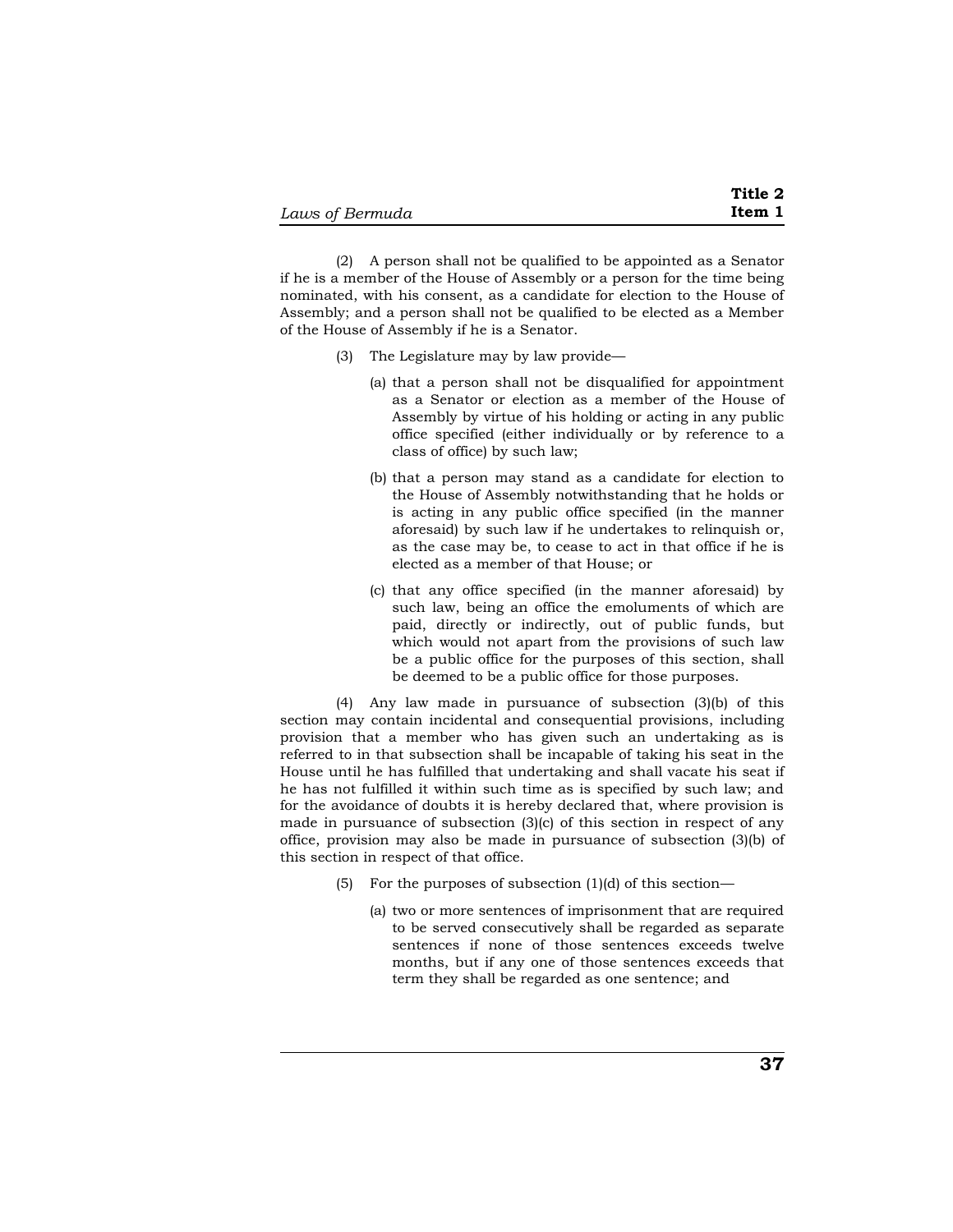(b) no account shall be taken of a sentence of imprisonment imposed as an alternative to or in default of the payment of a fine.

(6) Subject to such exceptions and limitations as may be prescribed by the Legislature, a person shall not be qualified to be elected as a member of the House of Assembly if he has an interest in any Government contract and has not, within seven days of his nomination as a candidate for election, disclosed the nature of the contract and his interest therein by means of a notice published in the Gazette or in a newspaper published and circulating in Bermuda.

(7) Subject to such exceptions and limitations as may be prescribed by the Legislature, a person shall not be qualified to be appointed as a Senator if he has an interest in any Government contract and has not, at least seven days before the date of his prospective appointment, disclosed the nature of the contract and his interest therein by means of a notice published in the Gazette or in a newspaper published and circulating in Bermuda.

(8) In subsections (6) and (7) of this section and subsection (1)(f) of the next following section "Government contract" means any contract made with the Government or with a department of the Government or with an officer of the Government contracting as such.

### **Tenure of seats of members of Senate and House of Assembly**

31 (1) The seat of a member of either House shall become vacant—

- (a) upon a dissolution of the Legislature;
- (b) if he resigns it by writing under his hand addressed, in the case of a Senator, to the President or, in the case of a member of the House of Assembly, to the Speaker;
- (c) if he ceases to be a Commonwealth citizen (within the meaning of the British Nationality Act 1981) or to possess Bermudian status;

[*NOTE by the British Nationality Act 1981 section 51 without prejudice to subsection (3)(c) thereof in any UK statutory instrument made before 1 January 1983 "British subject" and "Commonwealth citizen" have the same meaning and in relation to any time after 1 January 1983 means a person who has the status of a Commonwealth citizen under the British Nationality Act 1981*]

> (d) if he is absent from the sittings of the House for such period and in such circumstances as may be prescribed in the rules of procedure of the House;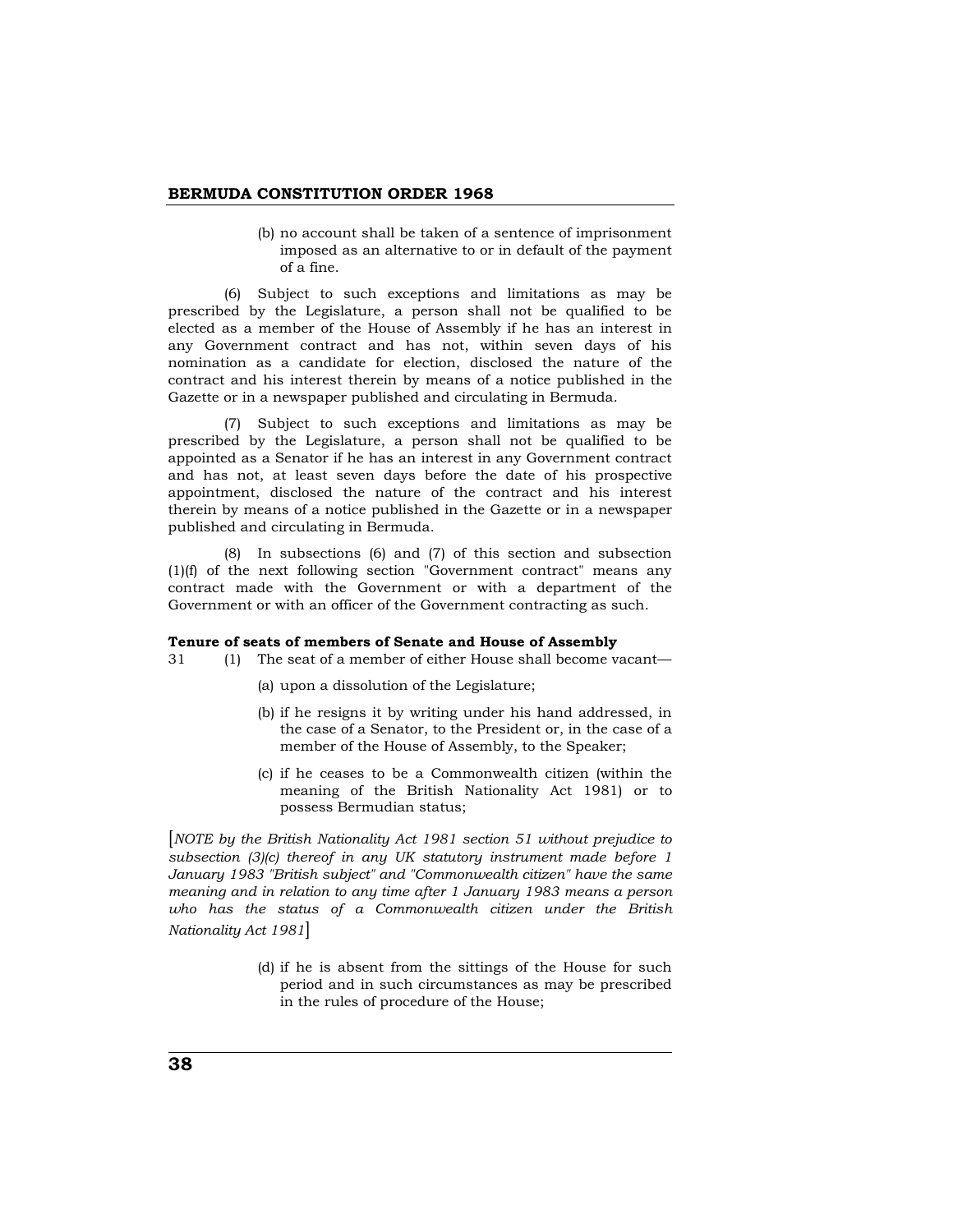- (e) subject to the provisions of subsection (2) of this section, if any circumstances arise that, if he were not a member of the House, would cause him to be disqualified for appointment or, as the case may be, election thereto by virtue of subsections (1) to (5) of section 30 of this Constitution or any law enacted in pursuance thereof.
- (f) subject to such exceptions and limitations as may be prescribed by the Legislature, if he acquires an interest in any Government contract and has not, within seven days of acquiring that interest, disclosed the nature of the contract and his interest therein by means of a notice published in the Gazette or in a newspaper published and circulating in Bermuda.

(1A) A Senator shall also vacate his seat in the Senate if the Governor, acting in accordance with the advice of the Premier in the case of a Senator appointed in accordance with that advice, or acting in accordance with the advice of the Opposition Leader in the case of a Senator appointed in accordance with that advice, or acting in his discretion in the case of a Senator appointed by him in his discretion, declares the seat of that Senator to be vacant by writing under the hand of the Governor addressed to the President of the Senate.

(2) If circumstances such as are referred to in subsection (1)(e) of this section arise because any member of either House is under sentence of death or imprisonment, declared bankrupt, adjudged to be of unsound mind or convicted of an offence relating to elections and it is open to the member to appeal against the decision (either with the leave of a court or other authority or without such leave), he shall forthwith cease to perform his functions as a member of that House but, subject to subsection (3) of this section, he shall not vacate his seat until the expiration of a period of thirty days thereafter:

Provided that the President in the case of a Senator and the Speaker in the case of a member of the House of Assembly may, at the request of the member, from time to time extend that period for further periods of thirty days to enable the member to pursue an appeal against the decision, so, however, that extensions of time exceeding in the aggregate one hundred and fifty days shall not be given without the approval, signified by resolution, of the House of which he is a member.

(3) If, on the determination of any appeal, such circumstances as aforesaid continue to exist and no further appeal is open to the member, or if, by reason of the expiration of any period for entering an appeal or notice thereof or the refusal of leave to appeal or for any other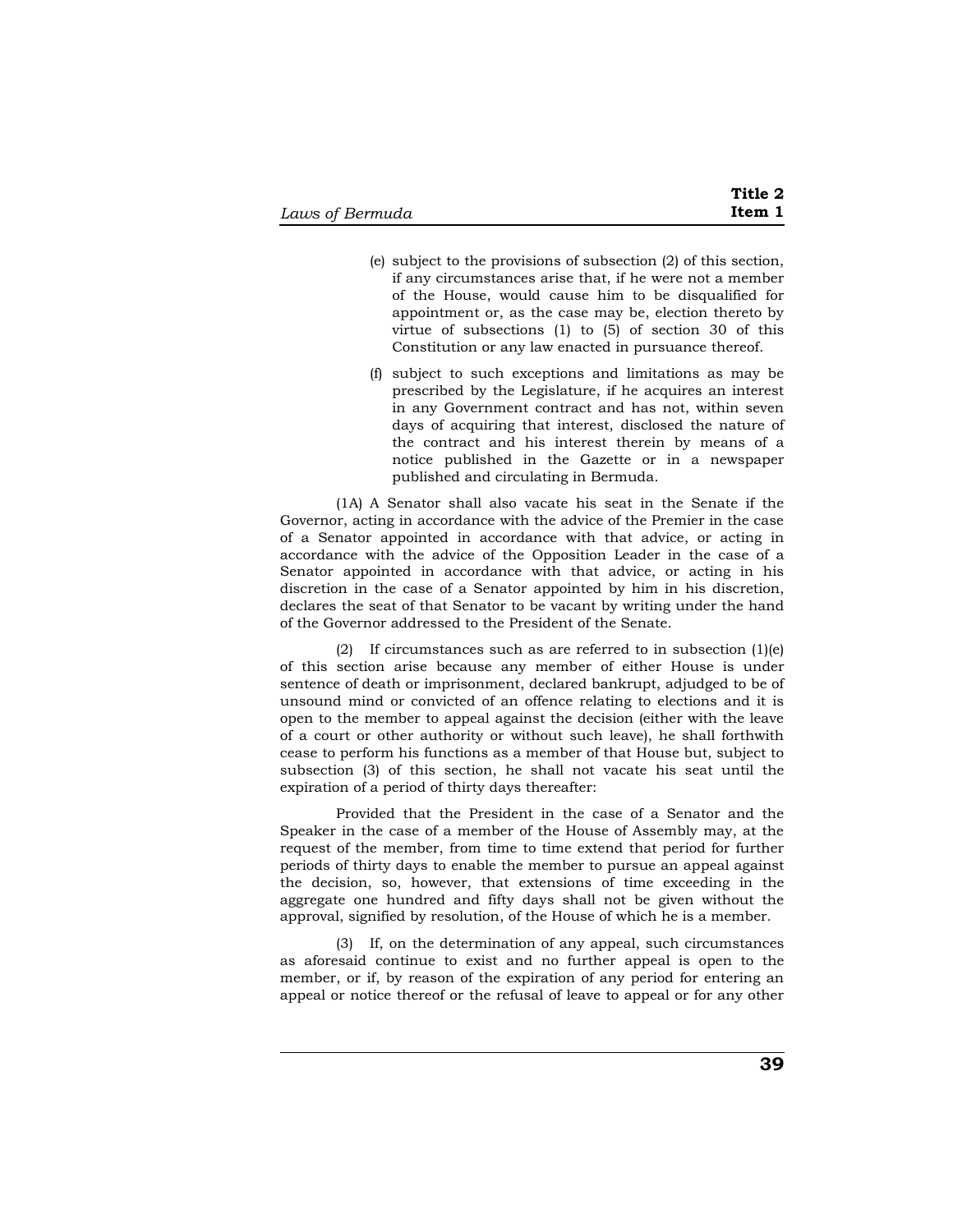reason, it ceases to be open to the member to appeal, he shall forthwith vacate his seat.

(4) If at any time before the member vacates his seat such circumstances as aforesaid cease to exist, his seat shall not become vacant on the expiration of the period referred to in subsection (2) of this section and he may resume the performance of his functions as a member.

(5) References in this section to the President or the Speaker shall, if that office is vacant or the holder thereof is absent from Bermuda, be construed as if they were references to the Vice-President or the Deputy Speaker, as the case may require.

(6) The provisions of subsection (1) of this section shall be without prejudice to any provision contained in any law made in pursuance of paragraph (b) of section 30(3) of this Constitution for the vacation by a member of the House of Assembly of his seat.

*[Section 31 amended by UK SI 456/2003 effective 12 March 2003]* 

## **President and Vice-President of Senate and Speaker and Deputy Speaker of House of Assembly**

32 (1) At its first sitting after any general election—

- (a) the Senate shall elect a President and a Vice-President from among its members and
- (b) the House of Assembly, shall elect a Speaker and a Deputy Speaker from among its members;

and the election of a President or a Speaker shall take place before the transaction of any other business by the House concerned.

(2) The office of President, Vice-President, Speaker or Deputy Speaker shall become vacant if the holder thereof—

- (a) ceases to be a member of the Senate or the House of Assembly, as the case may be;
- (b) is required, under the provisions of section 31(2) of this Constitution, to cease to perform his functions as such a member; or
- (c) announces the resignation of his office to the House of which he is a member or resigns it by writing under his hand addressed, in the case of the President or the Speaker, to the Clerk of that House or, in the case of the Vice-President or the Deputy Speaker, to the President or the Speaker respectively;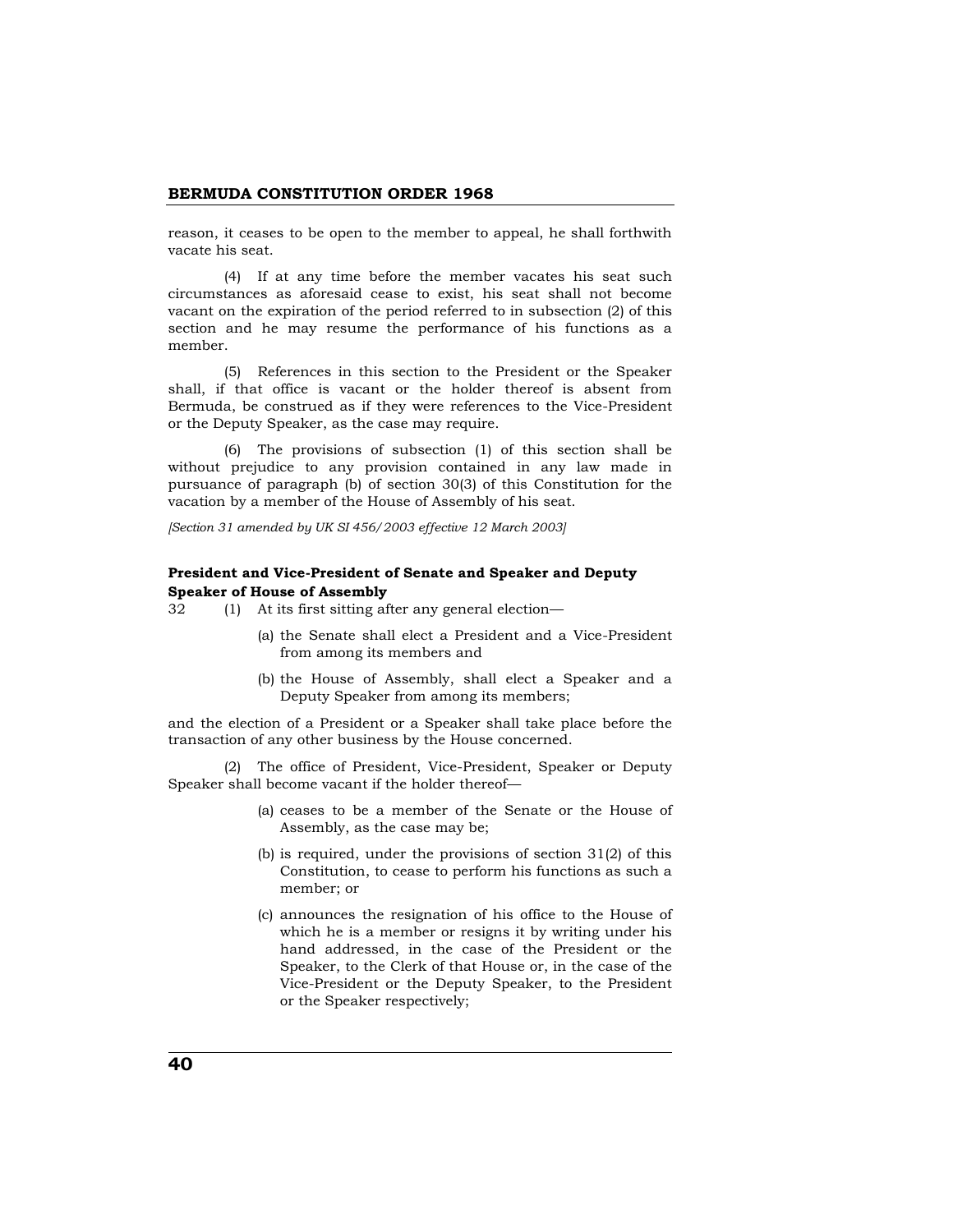(d) in the case of the Vice-President or the Deputy Speaker, if he is elected to be President or Speaker.

(3) If the office of President, Vice-President, Speaker or Deputy Speaker becomes vacant for any reason other than a dissolution of the Legislature, the Senate or, as the case may require, the House of Assembly shall (unless the Legislature is sooner dissolved) elect one of its members to fill the vacancy at its next sitting after the occurrence of the vacancy or as soon as practicable thereafter.

## **Determination of questions of membership of Senate and House of Assembly**

33 (1) The Supreme Court shall have jurisdiction to hear and determine any question whether—

- (a) any person has been validly appointed as a Senator or has vacated his seat as a Senator or is required, under the provisions of section 31(2) of this Constitution, to cease to perform his functions as a Senator;
- (b) any person has been validly elected as a member of the House of Assembly; or
- (c) any member of the House of Assembly has vacated his seat as such a member or is required, under the provisions of section 31(2) of this Constitution, to cease to perform his functions as such.
- (2) An application to the Supreme Court for the determination

of—

- (a) any question under paragraph (a) of subsection (1) of this section may be made by any Senator or by any person registered in any constituency as an elector for the purposes of elections or by the Attorney-General;
- (b) any question under paragraph (b) of that subsection may be made by any person registered as such an elector in the constituency in which the election to which the application relates was held or by any person who was a candidate in that constituency at that election or by the Attorney-General;
- (c) any question under paragraph (c) of that subsection may be made by any member of the House of Assembly or by any person registered as an elector for the purposes of elections in the constituency for which the member in question was returned or by the Attorney-General;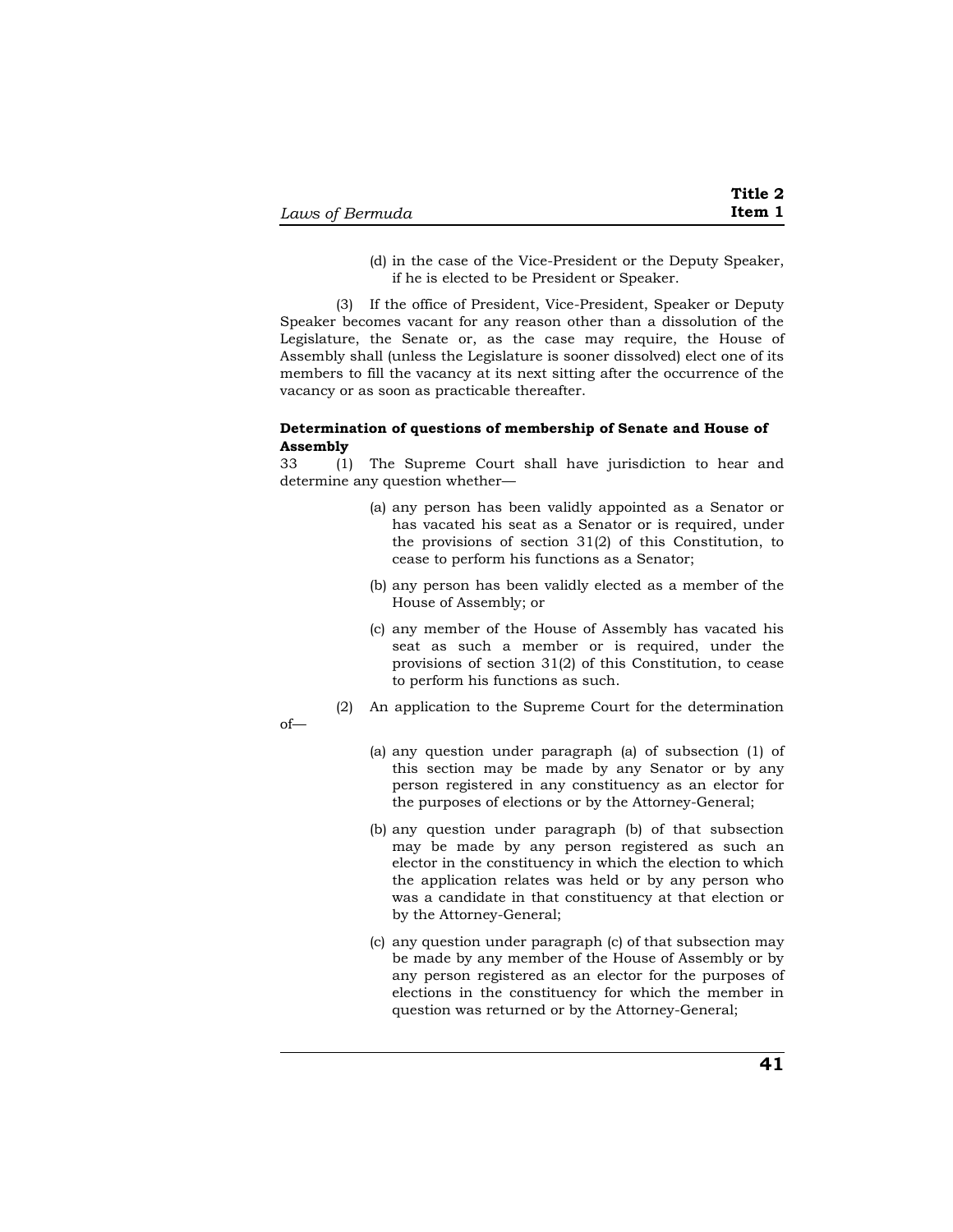and if such an application is made by a person other than the Attorney-General, the Attorney-General may intervene and may then appear or be represented in the proceedings.

(3) The Legislature may by law make, or provide for the making of, provision with respect to—

- (a) the circumstances and manner in which and the imposition of conditions upon which any application may be made to the Supreme Court for the determination of any question under this section; and
- (b) the powers, practice and procedure of the Supreme Court in relation to any such application.

(4) An appeal shall lie as of right to the Court of Appeal on any final decision of the Supreme Court determining such a question as is referred to in subsection (1) of this section.

(5) No appeal shall lie from any decision of the Court of Appeal in exercise of the jurisdiction conferred by subsection (4) of this section and no appeal shall lie from any decision of the Supreme Court in proceedings under this section other than a final decision determining such a question as is referred to in subsection (1) of this section.

(6) In the exercise of his functions under this section the Attorney-General shall not be subject to the direction or control of any other person or authority.

## *Powers and Procedure*

### **Power to make laws**

34 Subject to the provisions of this Constitution, the Legislature may make laws for the peace, order and good government of Bermuda.

## **Mode of exercise of power to make laws**

35 (1) Subject to the provisions of sections 37 and 38 of this Constitution, the power of the Legislature to make laws shall be exercised by bills passed by both Houses, either without amendment or with such amendments only as are agreed to by both Houses, and assented to by Her Majesty or by the Governor on behalf of Her Majesty.

(2) When a bill is presented to the Governor for assent, he shall signify that he assents or that he withholds assent or that he reserves the bill for the signification of Her Majesty's pleasure:

Provided that, unless he has been authorised by a Secretary of State to assent thereto, the Governor shall reserve for the signification of Her Majesty's pleasure any bill which appears to him, acting in his discretion—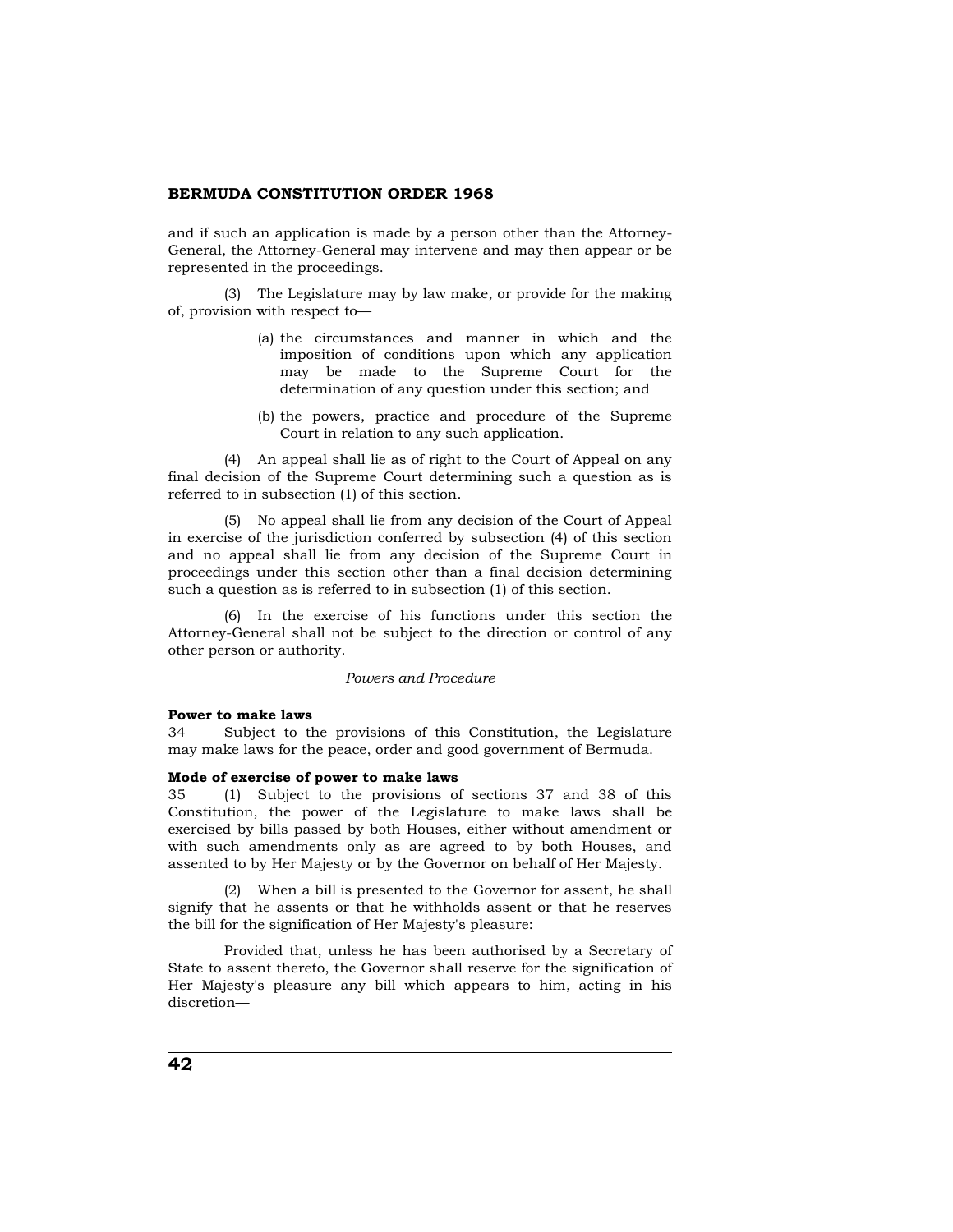- (a) to be inconsistent with any obligation of Her Majesty or of Her Majesty's Government in the United Kingdom towards any other state or power or any international organisation;
- (b) to be likely to prejudice the Royal prerogative;
- (c) to be in any way repugnant to or inconsistent with the provisions of this Constitution;
- (d) to affect any matter for which he is responsible under section 62 of this Constitution; or
- (e) to relate to currency or banking.

(3) A Bill assented to by Her Majesty shall become a law when the Governor has signified such assent by proclamation published in the Gazette.

(4) In every Bill presented to the Governor for assent, other than a Bill presented under section 37 or section 38 of this Constitution, the words of enactment shall be as follows:—

> "Be it enacted by The Queen's Most Excellent Majesty, by and with the advice and consent of the Senate and the House of Assembly of Bermuda, and by the authority of the same, as follows:—

(5) In every Bill presented to the Governor for assent under section 37 or section 38 of this Constitution the words of enactment shall be as follows:—

> "Be it enacted by The Queen's Most Excellent Majesty, by and with the advice and consent of the House of Assembly of Bermuda in accordance with the provisions of section 37 (or section 38, as the case may be) of the Constitution of Bermuda, and by the authority of the same, as follows:—".

# **Restrictions with regard to certain financial measures**

- 36 (1) The Senate shall not—
	- (a) proceed upon any money bill, other than a money bill sent from the House of Assembly, or upon any amendment to a money bill;
	- (b) proceed upon any other bill, other than a bill sent as aforesaid, that, in the opinion of the person presiding, makes provision for any of the following purposes—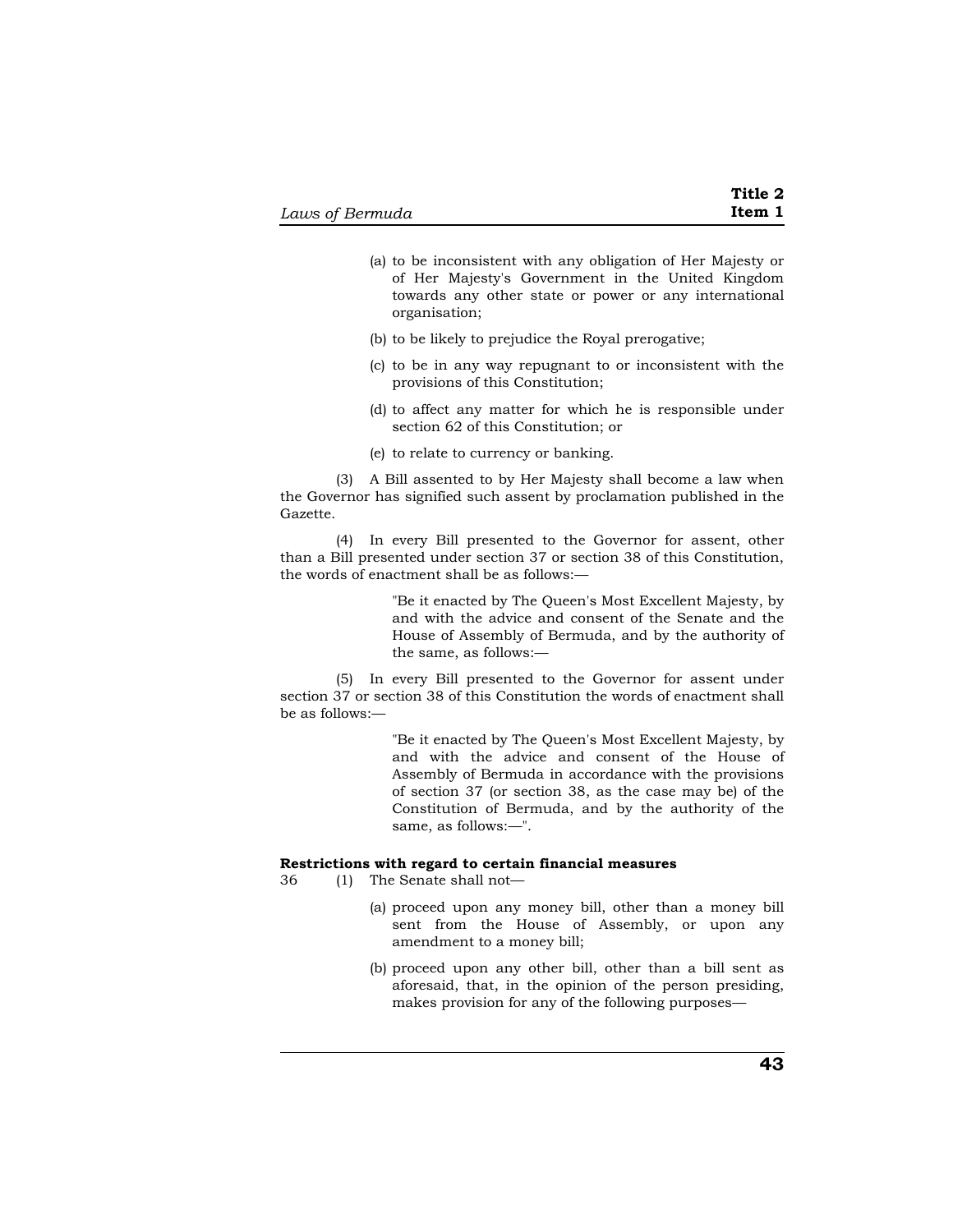- (i) the imposition, repeal or alteration of taxation;
- (ii) the imposition, repeal or alteration of any charge upon the Consolidated Fund or any other public fund of Bermuda;
- (iii) the payment, issue or withdrawal from the Consolidated Fund or any other public fund of Bermuda of any moneys not charged thereon or any alteration in the amount of such payment, issue or withdrawal; or
- (iv) the composition or remission of any debt due to the Government;
- (c) proceed upon any amendment to a bill other than a money bill that, in the opinion of the person presiding, is an amendment that makes provision for any of the purposes specified in paragraph (b) of this subsection or an amendment to any provision for any of those purposes contained in the bill; or
- (d) proceed upon any motion (including any amendment to a motion) the effect of which, in the opinion of the person presiding, would be to make provision for any of those purposes.

(2) Nothing in subsection (1) of this section shall be construed as preventing the Senate from returning any bill to the House of Assembly with a message recommending any amendment to the bill that the Senate may consider desirable.

(3) Except on the recommendation of the Governor signified by a Minister, the House of Assembly shall not—

- (a) proceed upon any bill (including any amendment to a bill) that, in the opinion of the person presiding, makes provision for any of the following purposes:
	- (i) for the imposition of taxation or the alteration of taxation otherwise than by reduction;
	- (ii) for the imposition of any charge upon the Consolidated Fund or any other public fund of Bermuda or the alteration of any such charge otherwise than by reduction;
	- (iii) for the payment, issue or withdrawal from the Consolidated Fund or any other public fund of Bermuda of any moneys not charged thereon or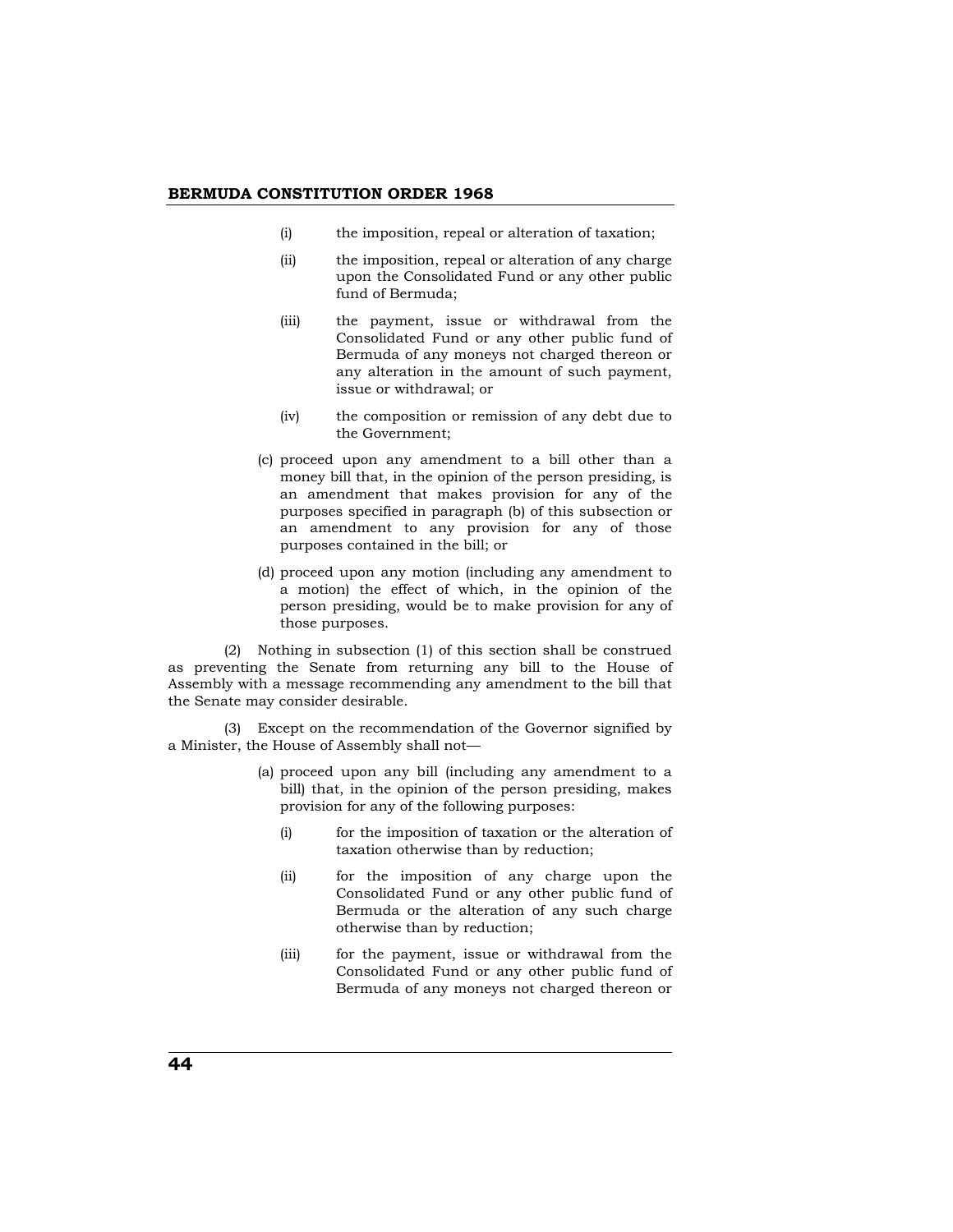any increase in the amount of such a payment, issue or withdrawal; or

- (iv) for the composition or remission of any debt due to the Government; or
- (b) proceed upon any motion (including any amendment to a motion) the effect of which, in the opinion of the person presiding, would be to make provision for any of those purposes.

## **Restriction on powers of Senate as to money bills which are not taxation bills**

37 (1) This section applies to any money bill that is not a taxation bill.

(2) If any bill to which this section applies, having been passed by the House of Assembly and sent to the Senate at least two months before the end of the session, is not passed by the Senate within two months after it is sent to the Senate, the bill shall, unless the House of Assembly otherwise resolves, be presented to the Governor for assent notwithstanding that the Senate has not consented to the bill.

(3) There shall be inserted in any bill that is presented to the Governor for assent in pursuance of subsection (2) of this section any amendments to it that are certified by the Speaker to have been recommended by the Senate and agreed to by the House of Assembly.

(4) There shall be endorsed on every bill to which this section applies when it is sent to the Senate the certificate of the Speaker signed by him that it is a money bill which is not a taxation bill; and there shall be endorsed on any bill that is presented to the Governor for assent in pursuance of subsection (2) of this section the certificate of the Speaker signed by him that it is a money bill which is not a taxation bill and that the provisions of subsections (2) and (3) of this section have been complied with.

## **Restriction on powers of Senate as to other public bills**

38 (1) This section applies to any public bill other than a bill to which section 37 of this Constitution applies.

(2) If any bill to which this section applies is passed by the House of Assembly in two successive sessions (whether or not the Legislature is dissolved between those sessions) and, having been sent to the Senate in each of those sessions at least one month before the end of the session, is rejected by the Senate in each of those sessions, that bill shall, on its rejection for the second time by the Senate, unless the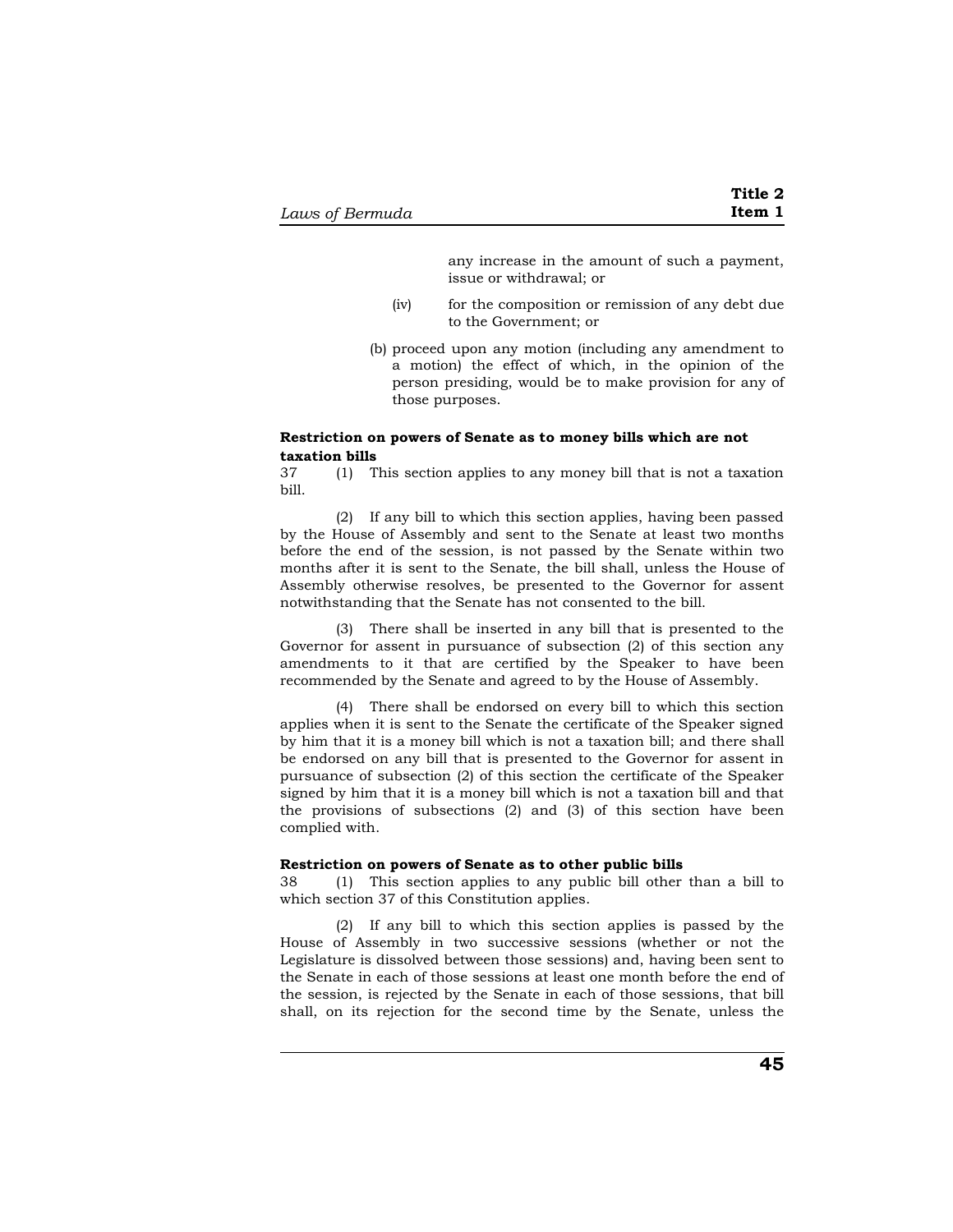House of Assembly otherwise resolves, be presented to the Governor for assent notwithstanding that the Senate has not consented to the bill:

Provided that the foregoing provisions of this subsection shall not have effect unless at least twelve months have elapsed between the date on which the bill is passed by the House of Assembly in the first session and the date on which it is passed by that House in the second session.

(3) For the purposes of this section, a bill shall be deemed to be rejected by the Senate if—

- (a) in the case of a taxation bill, it is not passed by the Senate; or
- (b) in the case of any other bill, it is not passed by the Senate without amendment, or it is passed by the Senate with any amendment which is not agreed to by the House of Assembly.

(4) There shall be endorsed on every taxation bill when it is sent to the Senate the certificate of the Speaker signed by him that it is a taxation bill.

(5) For the purposes of this section, a bill that is sent to the Senate in any session shall be deemed to be the same bill as a former bill sent to the Senate in the preceding session if, when it is sent to the Senate, it is identical with the former bill or contains only such alterations as are certified by the Speaker to be necessary owing to the time that has elapsed since the date of the former bill or to represent any amendments which have been made or recommended by the Senate in the former bill in the preceding session and agreed to by the House of Assembly.

(6) The House of Assembly may, if it thinks fit, on the passage through that House of a bill that is deemed to be the same bill as a former bill sent to the Senate in the preceding session, suggest any amendments without inserting the amendments in the bill, and any such amendments shall be considered by the Senate and, if agreed to by the Senate, shall be treated as amendments made by the Senate and agreed to by the House of Assembly; but the exercise of this power by the House of Assembly shall not affect the operation of this section in the event of the rejection of the bill by the Senate.

(7) There shall be inserted in any bill that is presented to the Governor for assent in pursuance of this section any amendments to it that are certified by the Speaker to have been made or recommended by the Senate in the second session and agreed to by the House of Assembly.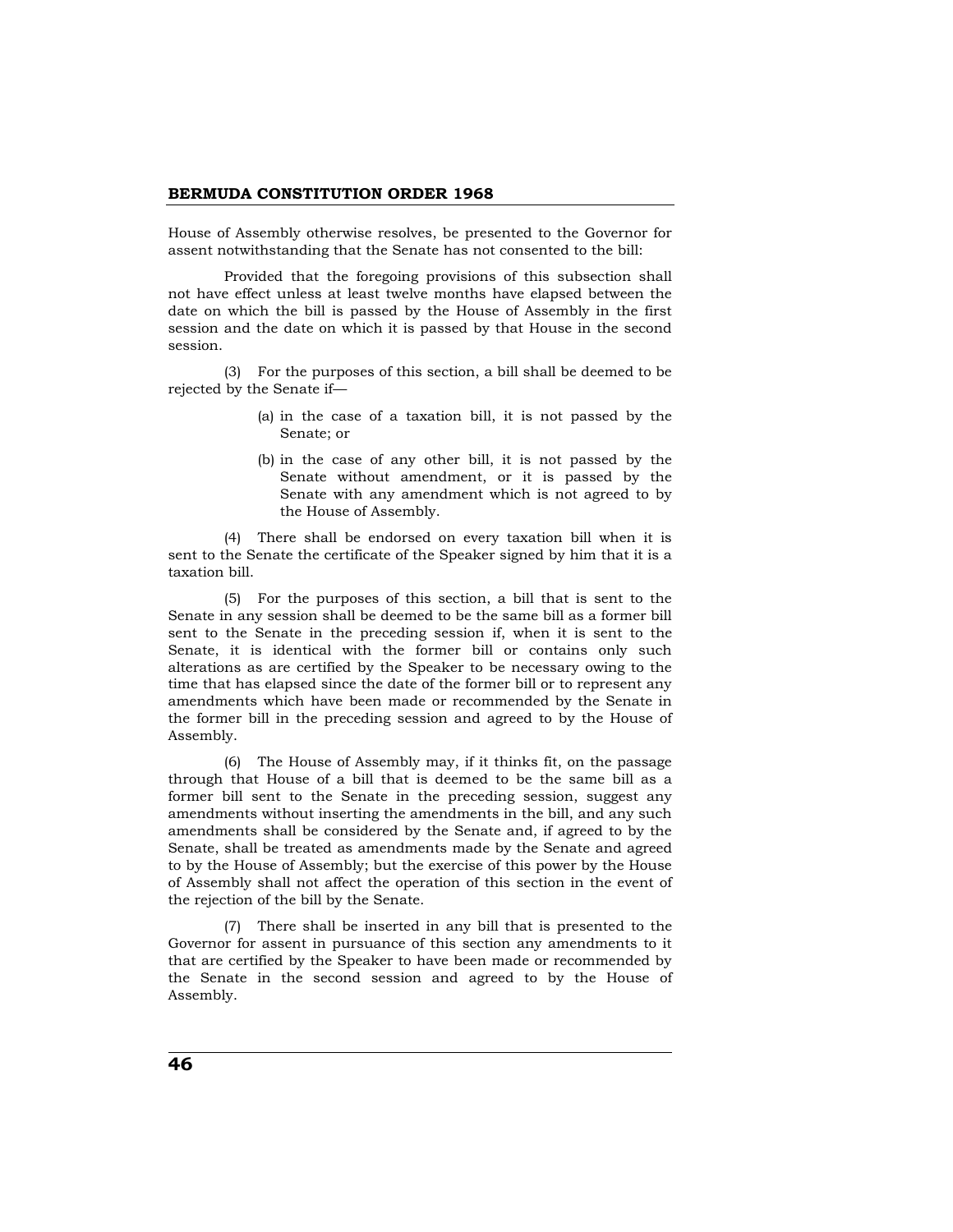(8) There shall be endorsed on any bill that is presented to the Governor for assent in pursuance of this section the certificate of the Speaker signed by him that it is a bill to which his section applies and that the provisions of this section have been complied with.

## **Provisions relating to sections 36, 37 and 38**

39 (1) In sections 36, 37 and 38 of this Constitution "money bill" means a public bill which, in the opinion of the Speaker, contains only provisions dealing with all or any of the following matters, that is to say—

- (a) the imposition, repeal, remission, alteration or regulation of taxation;
- (b) the imposition, for the payment of debt or other financial purposes, of charges on public money, or the variation or repeal of any such charges;
- (c) the grant of money to the Crown or to any authority or person, or the variation or revocation of any such grant;
- (d) the appropriation, receipt, custody, investment, issue or audit of accounts of public money;
- (e) the raising or guarantee of any loan or the repayment thereof, or the establishment, alteration, administration or abolition of any sinking fund provided in connection with any such loan; or
- (f) subordinate matters incidental to any of the matters aforesaid:

and in this subsection the expressions "taxation", "debt", "public money" and "loan" do not include any taxation imposed, debt incurred, money provided or loan raised by any local authority body for local purposes.

(2) In sections 37 and 38 of this Constitution "taxation bill" means a money bill which, in the opinion of the Speaker, contains provisions for the imposition of an income tax, a capital gains tax, a corporation tax, a profits tax, an inheritance tax, a capital levy or estate duty or makes provision for the cesser, remission, suspension, alteration or regulation of any such tax, levy or duty.

(3) Whenever the office of Speaker is vacant or the Speaker is for any reason unable to perform any function conferred upon him by subsection (1) or (2) of this section or by section 37 or 38 of this Constitution, that function may be performed by the Deputy Speaker.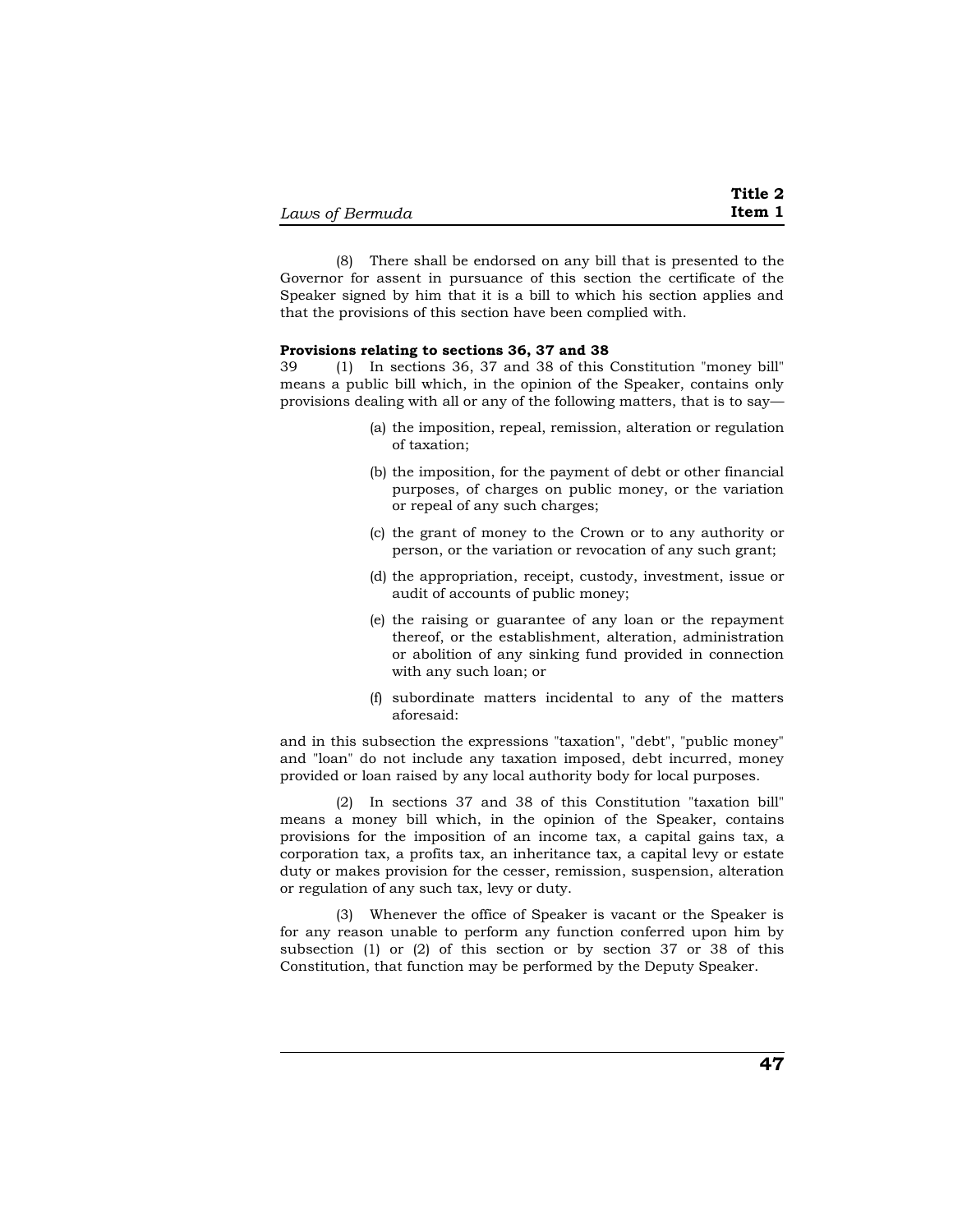(4) Any certificate given by the Speaker or Deputy Speaker under section 37 or 38 of this Constitution shall be conclusive for all purposes and shall not be questioned in any court.

## **Oath of allegiance**

40 No member of either House shall be permitted to take part in the proceedings of that House (other than proceedings necessary for the purposes of this section) until he has made and subscribed before that House an oath or affirmation of allegiance in the form set out in the First Schedule to this Constitution:

Provided that the election of a President of the Senate or the election of a Speaker of the House of Assembly may take place before the members of the Senate or the House of Assembly, as the case may be, have made such oath or affirmation.

*[Section 40 amended by UK SI 456/2003 effective 10 June 2003]* 

## **Validity of proceedings**

41 A House shall not be disqualified for the transaction of business by reason of any vacancy in the membership thereof including any vacancy not filled when the House first meets after any general election), and any proceedings therein shall be valid notwithstanding that some person who was not entitled so to do sat or voted in the House or otherwise took part in the proceedings.

### **Presiding in the Senate and House of Assembly**

42 (1) The President of the Senate or, in his absence, the Vice-President or, if they are both absent, a Senator (not being a Minister or a Junior Minister) elected by the Senate for that sitting shall preside at each sitting of the Senate.

(2) The Speaker or, in his absence, the Deputy Speaker or if they are both absent, a member of the House of Assembly (not being a Minister or a Junior Minister) elected by the House for that sitting shall preside at each sitting of the House.

(3) References in this section to circumstances in which the President, Vice-President, Speaker or Deputy Speaker is absent include references to circumstances in which the office of President, Vice-President, Speaker or Deputy Speaker is vacant.

*[Section 42 amended by UK SI 2579/2001 effective 21 August 2001]* 

## **Quorum**

43 (1) If at any sitting of either House any member of the House who is present draws the attention of the member presiding at the sitting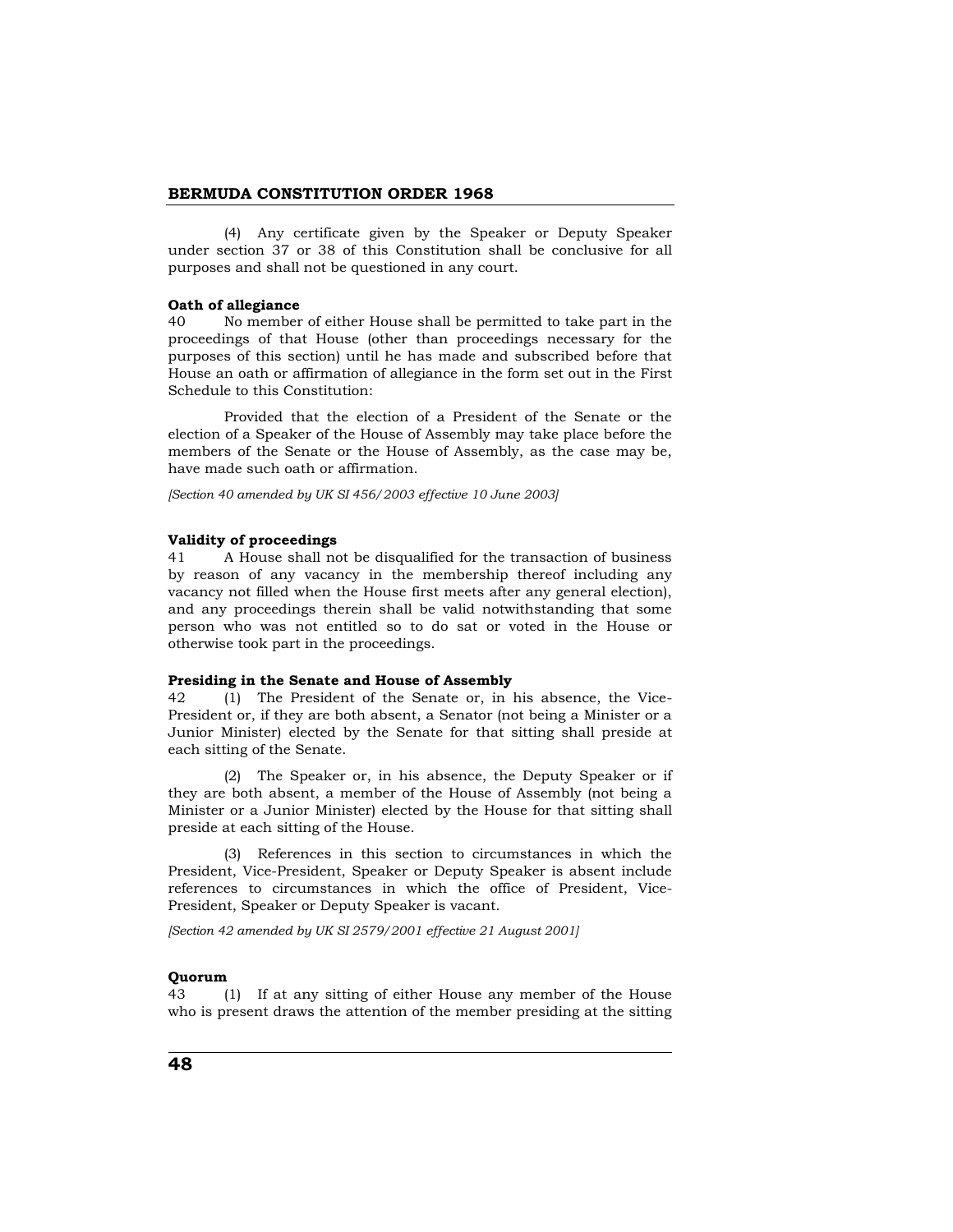to the absence of a quorum and, after such interval as may be prescribed in the rules of procedure of the House, the member presiding at the sitting ascertains that a quorum of the House is still not present, the House shall be adjourned.

- (2) For the purposes of this section—
	- (a) a quorum of the Senate shall consist of the President or the Senator presiding and four other Senators; and
	- (b) a quorum of the House of Assembly shall consist of the Speaker or other member presiding and fourteen other members of the House.

## **Voting**

44 (1) Save as otherwise provided in this Constitution or in rules of procedure of the House made in accordance with section 45(2) of this Constitution, all questions proposed for decision in either House shall be determined by a majority of the votes of the members thereof present and voting.

(2) The President or other member presiding in the Senate shall have an original but no casting vote; and in the event of an equality of votes on any question, the motion shall be lost.

(3) The Speaker or other member presiding in the House of Assembly shall not vote unless on any question the votes are equally divided, in which case he shall have and exercise a casting vote.

## **Rules of procedure**

45 (1) Subject to the provisions of this Constitution, each House may make rules of procedure for the regulation and orderly conduct of its own proceedings and the despatch of business, and the passing, intituling and numbering of bills and the presentation of the same to the Governor for assent.

(2) The rules of procedure of a House may provide that a rule shall not be suspended, or that the ordinary procedure for the despatch of business shall not be departed from in favour of any exceptional procedure provided for in the rules, if such number of members of the House as is specified by the rules object to such suspension or departure.

## **Privileges of Houses**

46 The Legislature may by law determine and regulate the privileges, immunities and powers of either House and the members thereof, but no such privileges, immunities or powers shall exceed those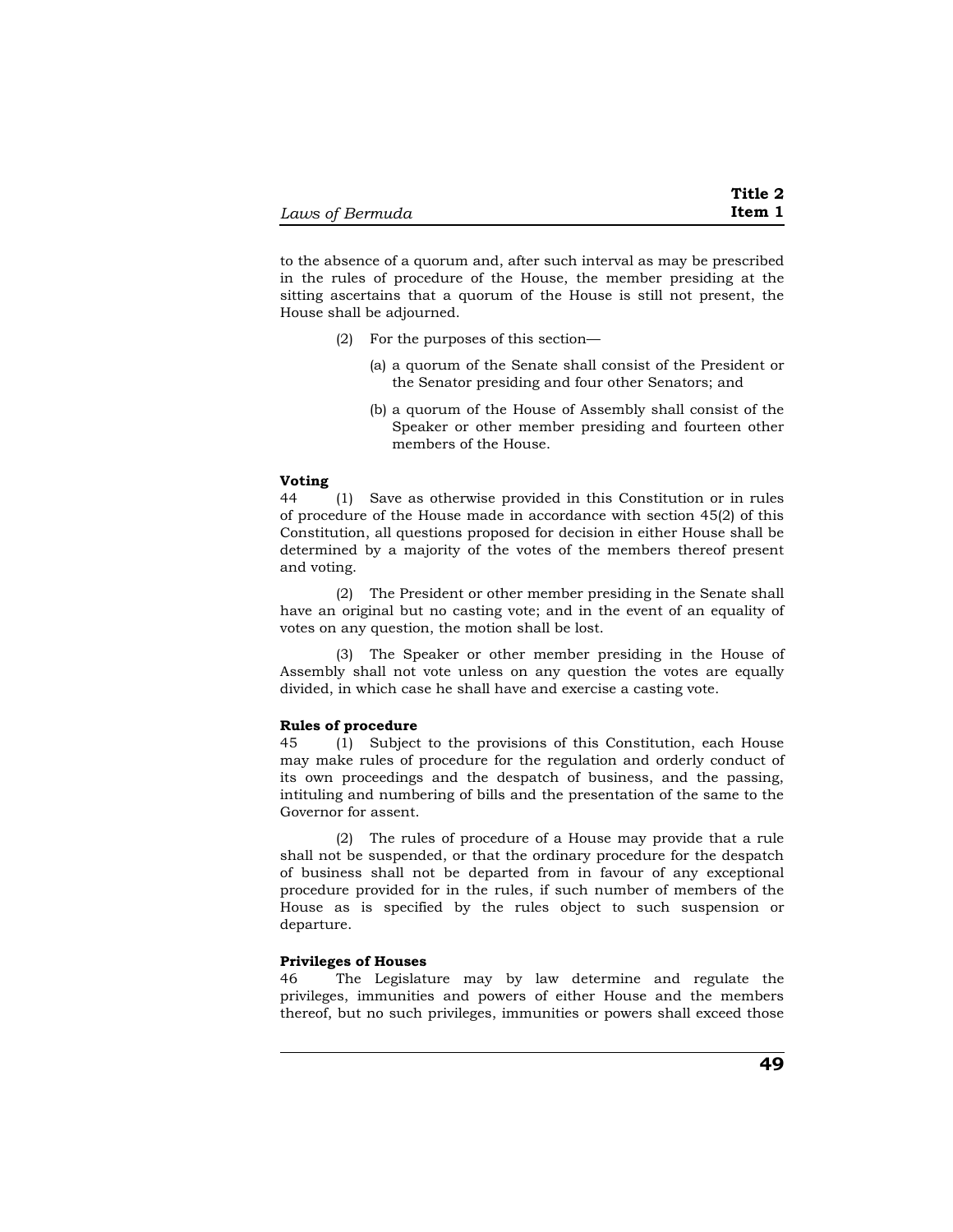of the Commons House of Parliament of the United Kingdom or of the members thereof.

## **Power of disallowance in respect of laws relating to Government stock**

47 (1) Any law enacted by the Legislature which has been assented to by the Governor and which appears to Her Majesty's Government in the United Kingdom to alter, to the injury of the stockholder, any provision relating to any stock to which this section applies or to involve a departure from the original contract in respect of any such stock, may be disallowed by Her Majesty through a Secretary of State.

(2) Whenever such a law has been disallowed by Her Majesty the Governor shall cause notice of such disallowance to be published in the Gazette and the law shall be annulled with effect from the date of publication of that notice.

(3) On the annulment of any law under this section any enactment repealed or amended by or in pursuance of that law shall have effect as from the date of the annulment as if that law had not been made; and, save as provided in the foregoing provisions of this subsection, the provisions of section 38(2) of the Interpretation Act 1889 [*NOTE the Interpretation Act 1889 was repealed and replaced by the Interpretation Act 1978 [title 1 item 1A]*] shall apply to that annulment as they apply to the repeal of an Act of Parliament.

(4) The stock to which this section applies is stock forming the whole or any part of the public debt of Bermuda by the conditions of issue of which it is provided that this section shall apply to it.

#### **Session of the Legislature**

48 (1) Each session of the Legislature shall be held in such place and shall commence at such time as the Governor may appoint by proclamation published in the Gazette.

(2) The time appointed for the commencement of any session of the Legislature shall be such that a period of twelve months does not intervene between the end of one session and the first sitting of the Legislature in the next session.

## **Prorogation and dissolution of the Legislature**

49 (1) The Governor, acting in accordance with the advice of the Premier, may at any time, by proclamation published in the Gazette, prorogue or dissolve the Legislature:

Provided that—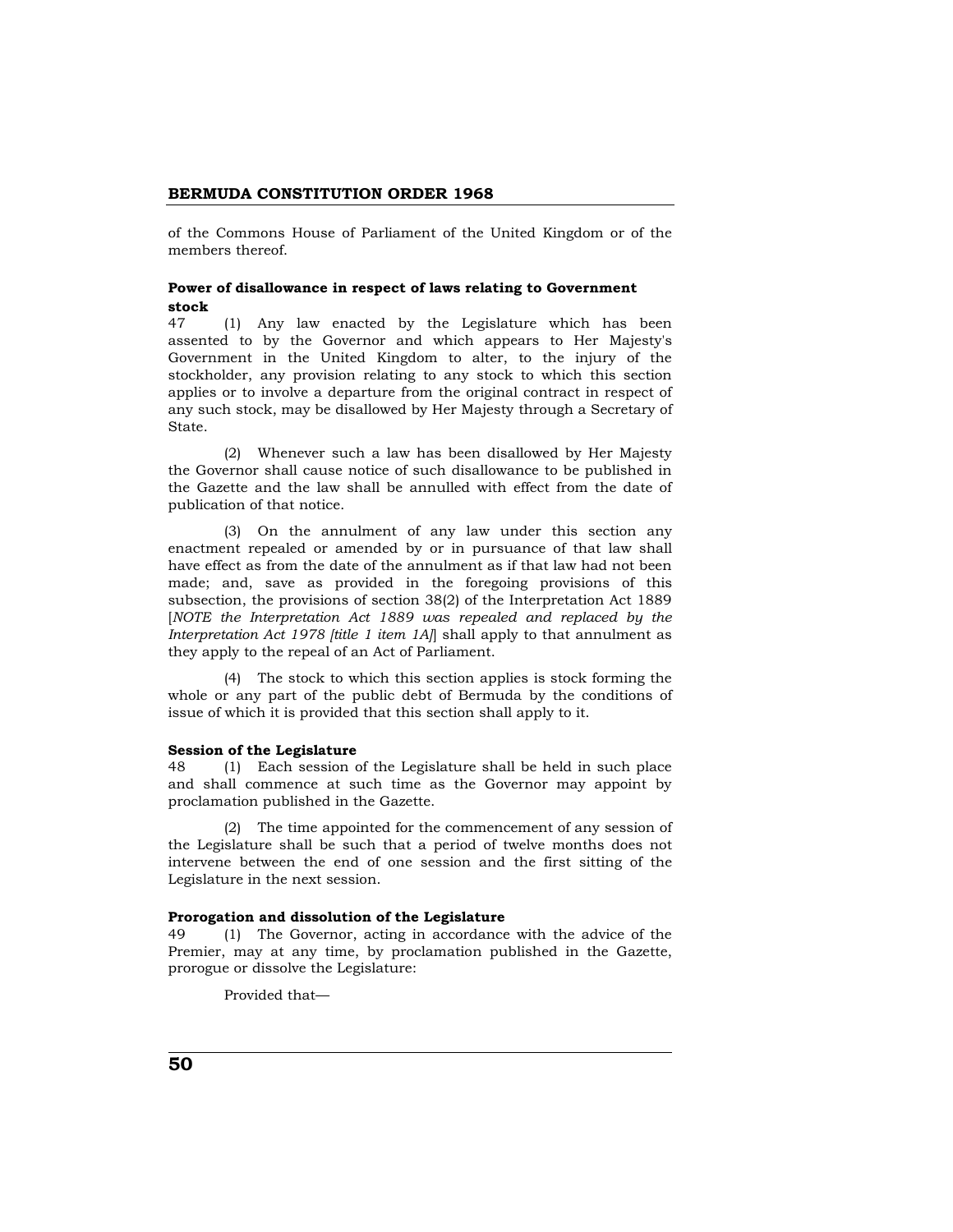- (a) if the Premier advises the Governor to dissolve the Legislature and the Governor considers that the government of Bermuda can be carried on without a dissolution and that a dissolution would not be in the interests of Bermuda, the Governor, acting in his discretion, may refuse to dissolve the Legislature; and
- (b) if the office of Premier is vacant and the Governor considers that there is no prospect of his being able within a reasonable time to appoint to that office a person who can command the support of majority of the members of the House of Assembly the Governor, acting in his discretion, may dissolve the Legislature.

(2) Unless sooner dissolved, the Legislature shall stand dissolved on the expiration of five years from the date of its first sitting after any general election.

## **Recalling dissolved Legislature in case of emergency**

50 If between a dissolution of the Legislature and the next ensuing general election, an emergency arises of such a nature that, in the opinion of the Governor, it is necessary for the two Houses to be summoned before that general election can be held, the Governor may, after consultation with the Premier, by proclamation published in the Gazette, summon the two Houses of the preceding Legislature, and that Legislature shall thereupon be deemed (except for the purposes of section 51(1) of this Constitution) not to have been dissolved but shall be deemed (except as aforesaid) to be dissolved on the date on which the next ensuing general election is held.

### **General elections, bye-elections and appointments to Senate**

51 (1) A general election of members of the House of Assembly shall be held at such time within three months after every dissolution of the Legislature as the Governor shall appoint by proclamation published in the Gazette.

(2) Whenever any person vacates his seat as a member of the House of Assembly for any reason other than a dissolution of the Legislature, an election to fill the vacancy shall be held within two months after the occurrence of the vacancy unless the Legislature is sooner dissolved or the date on which the Legislature will stand dissolved under the provisions of section 49(2) of this Constitution is less than four months after the occurrence of the vacancy.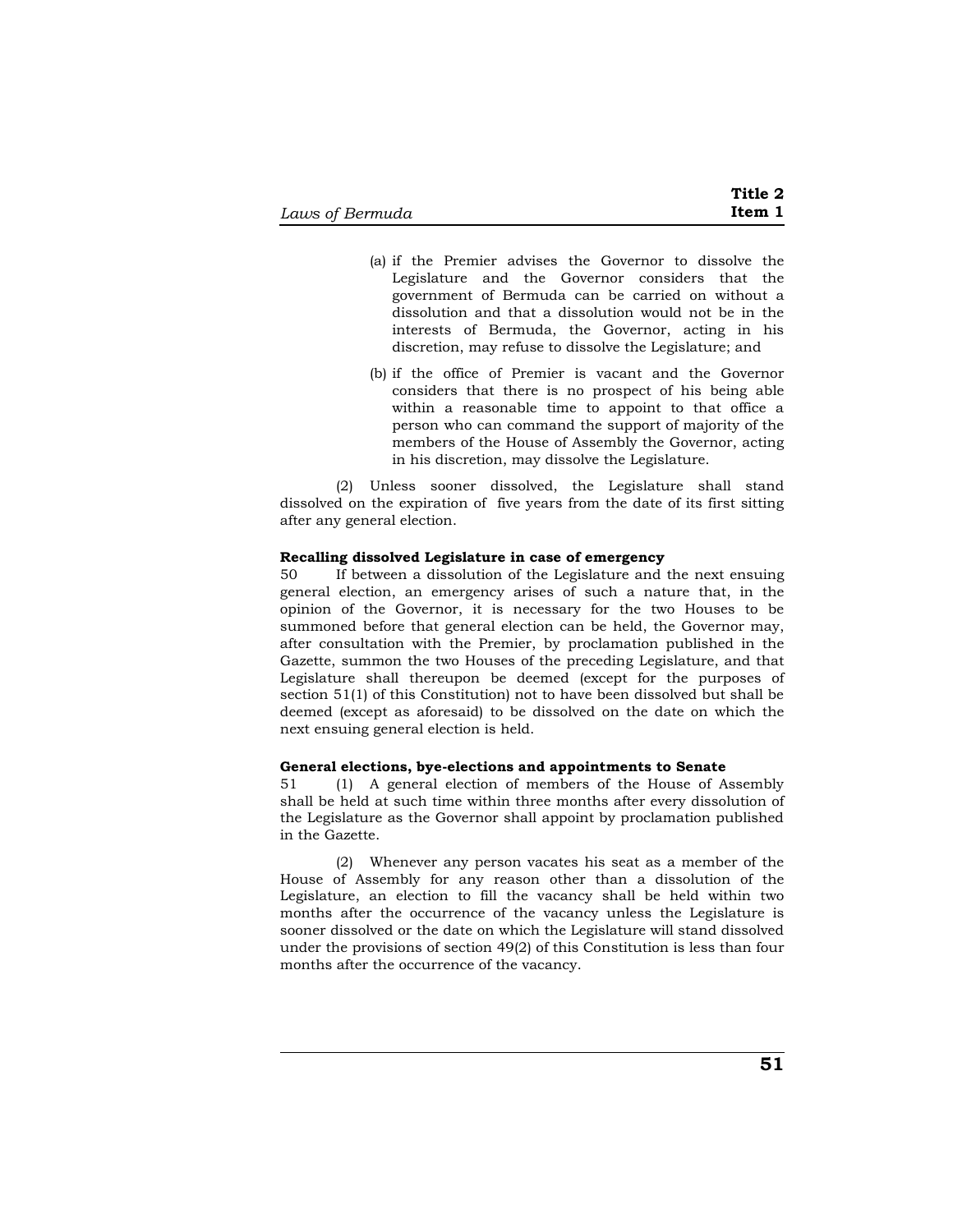(3) As soon as practicable after every general election the Governor shall proceed under section 27 of this Constitution to the appointment of members of the Senate.

(4) Whenever any person vacates his seat as a Senator for any reason other than a dissolution of the Legislature, the Governor shall, as soon as practicable, appoint a person to fill the vacancy under the same paragraph of section 27(2) of this Constitution as the person whose seat has become vacant was appointed.

*Constituencies and the Franchise* 

## **Division of Bermuda into single-member constituencies**

52 (1) For the purpose of elections, Bermuda shall be divided into thirty-six constituencies.

 (2) Each constituency shall return one member to the House of Assembly.

 (3) For the purposes of subsection (1) of this section, the names and boundaries of the constituencies shall be those set out in the Second Schedule to this Constitution:

Provided that the said Schedule may from time to time be modified by order made by the Governor in accordance with section 54(6) of this Constitution.

*[Section 52 revoked and replaced by UK SI 456/2003 effective 10 June 2003]* 

### **Constituency Boundaries Commission**

53 (1) A Constituency Boundaries Commission for Bermuda shall be appointed from time to time at such time as the Governor, after consultation with the Premier and the Opposition Leader, may determine:

Provided that—

- (a) a Commission shall be appointed not earlier than  $31^{st}$ August 2005 nor later than 31st August 2009;
- (b) any subsequent Commission shall be appointed not less than three nor more than seven years from the date on which the previous Commission submitted its report in accordance with the provisions of section 54 of this Constitution.
- (2) A Constituency Boundaries Commission shall consist of—
	- (a) a Chairman appointed by the Governor, acting in his discretion;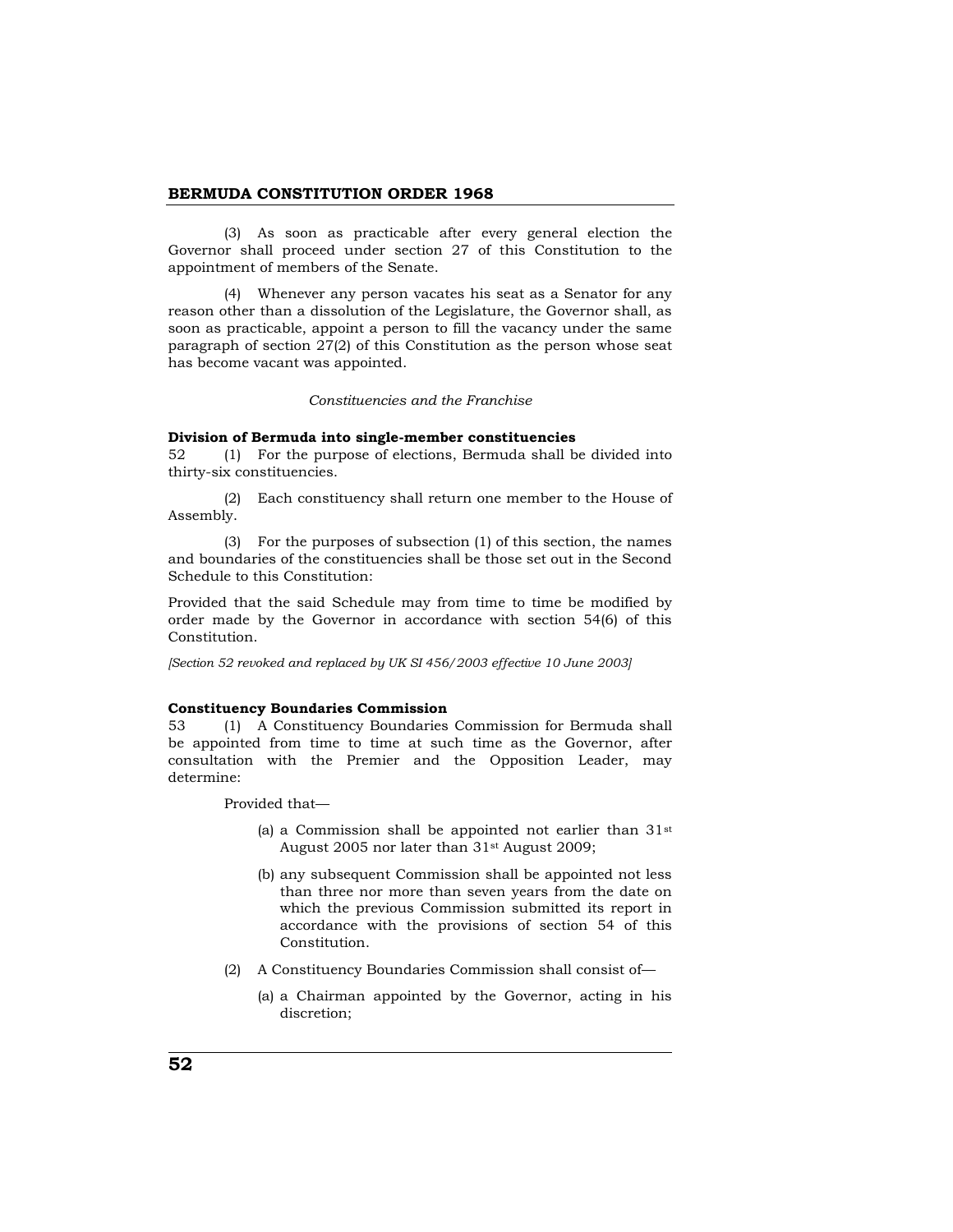- (b) a member (in this section referred to as "the judicial member") appointed by the Governor, acting in his discretion, from among persons who hold or have held high judicial office;
- (c) two members appointed by the Governor, acting in accordance with the advice of the Premier, from among the members of the two Houses; and
- (d) two members appointed by the Governor, acting in accordance with the advice of the Opposition Leader, from among those members.

(3) A person shall not be qualified to be appointed as the Chairman or the judicial member of a Constituency Boundaries Commission if he is a member of either House or a public officer.

(4) The Chairman or the judicial member of a Constituency Boundaries Commission shall vacate his office—

- (a) on the day following the date of submission under section 54 of this Constitution of the report of the Commission;
- (b) if any circumstances arise that, if he were not such a member of the Commission, would cause him to be disqualified for appointment as such;
- (c) if the Governor, acting in his discretion, directs that he shall be removed from office for inability to discharge the functions thereof (whether arising from infirmity of body or mind or any other cause) or for misbehaviour.

(5) Any other member of a Constituency Boundaries Commission shall vacate his office—

- (a) on the day following the date of submission under section 54 of this Constitution of the report of the Commission;
- (b) if he ceases to be a member of either House;
- (c) if his appointment is revoked by the Governor, acting, in the case of a member appointed under subsection (2)(c) of this section, in accordance with the advice of the Premier or, in the case of a member appointed under subsection (2)(d) of this section, in accordance with the advice of the Opposition Leader.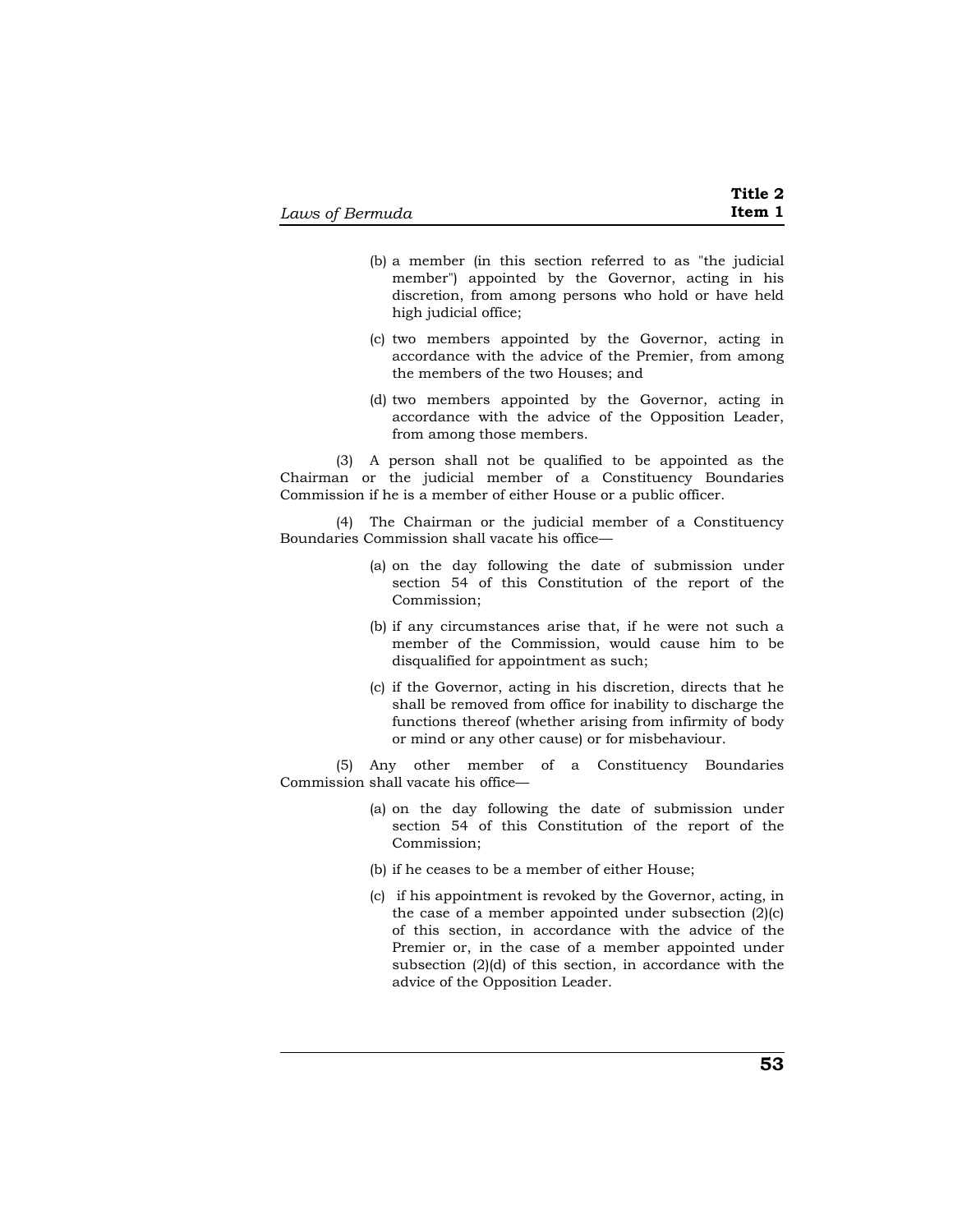(6) A Constituency Boundaries Commission may regulate its own procedure and, with the consent of the Governor, confer powers and impose duties on any public officer or on any authority of the Government for the purpose of the discharge of its functions.

(6A) For the purpose of the discharge of its functions, a Constituency Boundaries Commission shall invite views from members of the public and may seek such advice as it considers appropriate.

(7) A Constituency Boundaries Commission may act notwithstanding any vacancy in its membership (including any vacancy not filled when appointments of members are first made) and its proceedings shall be valid notwithstanding that some person who was not entitled so to do took part therein:

Provided that any decision of the Commission shall require the concurrence of not less than three members of the Commission.

(8) In the exercise of its functions under this Constitution, a Constituency Boundaries Commission shall not be subject to the direction or control of any other person or authority.

(9) Subject to the provisions of subsection (7) of this section, any question before a Constituency Boundaries Commission may be determined by the vote of a majority of the members of the Commission present and voting:

Provided that in the event of an equality of votes, the Chairman shall have and shall exercise a casting vote.

*[Section 53 amended by UK SI 456/2003 effective 12 March 2003]*

## **Review and alteration of constituency boundaries**

54 (1) A Constituency Boundaries Commission shall, as soon as practicable after its appointment, review the boundaries of the constituencies into which Bermuda is divided and submit to the House of Assembly a report either—

- (a) stating that, in the opinion of the Commission, no change in those boundaries is required; or
- (b) recommending the changes in those boundaries specified in the report.

(2) In determining whether or not to recommend any changes in the boundaries of the constituencies, the Commission shall ensure that the constituencies shall contain, so far as is reasonably practicable, equal numbers of persons qualified to be registered as electors under section 55 of this Constitution; and in doing so the Commission -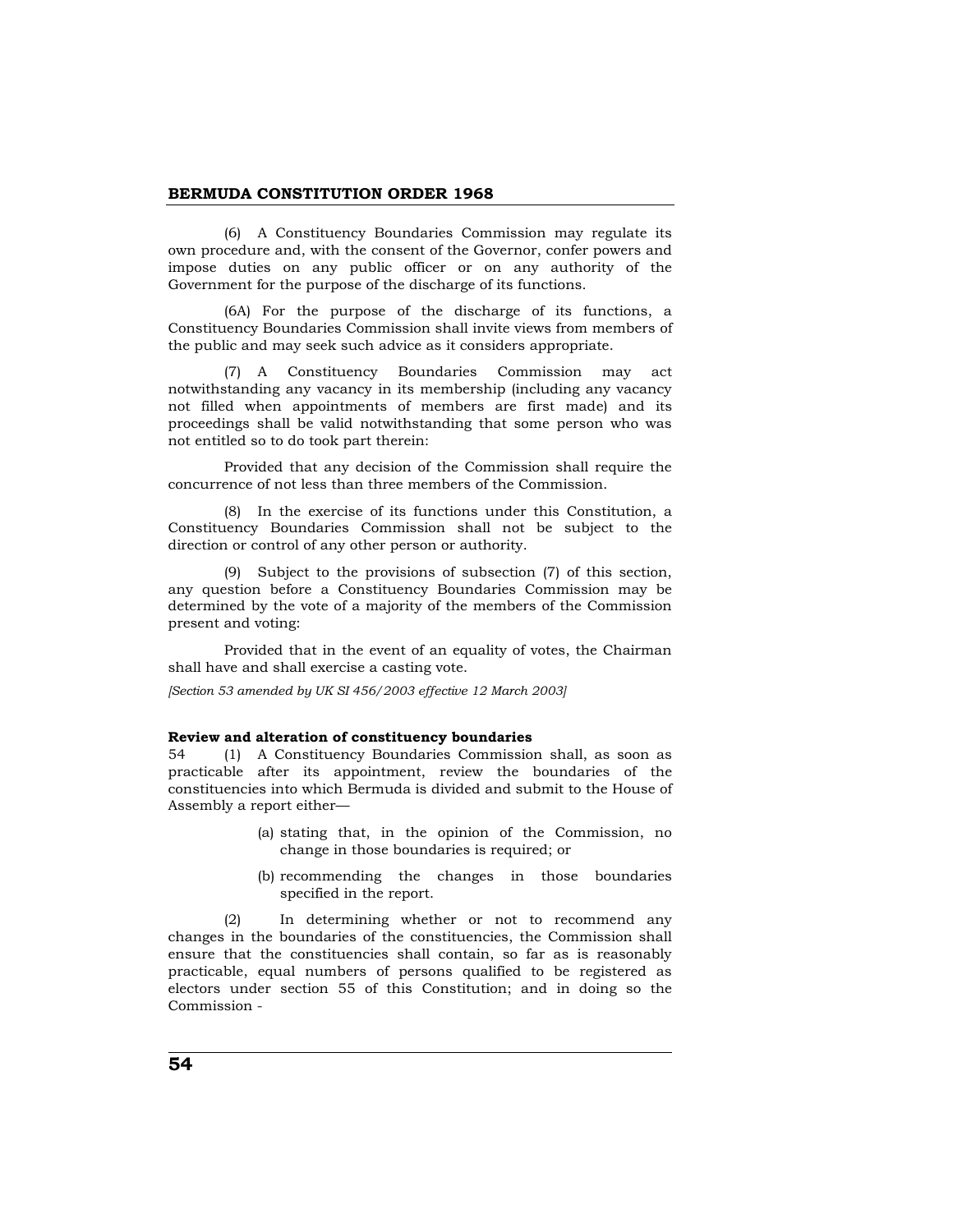- (a) shall take no account of the racial distribution of electors within Bermuda;
- (b) shall take account of geographical features and natural boundaries within Bermuda;
- (c) may ignore the boundaries of parishes; and
- (d) shall ensure, so far as is reasonably practicable, that each constituency is a contiguous unit.

(3) As soon as may be after the Commission has submitted a report under subsection (1)(b) of this section, the Premier shall lay before the House of Assembly for its approval the draft of an order by the Governor for giving effect, whether with or without modifications, to the recommendations contained in the report, and that draft may make provision for any matters which appear to the Premier to be incidental to or consequential upon the other provisions of the draft.

(4) Where any draft order laid under this section would give effect to any such recommendations with modifications, the Premier shall lay before the House of Assembly together with the draft a statement of the reasons for the modifications.

(5) If the motion for the approval of any draft order laid under this section is rejected by the House of Assembly, or is withdrawn by leave of that House, an amended draft shall be laid without undue delay by the Premier before the House of Assembly.

(6) If any draft order laid under this section is approved by resolution of the House of Assembly, the Premier shall submit it to the Governor who shall make an order (which shall be published in the Gazette)in terms of the draft; and that order shall come into force upon the next dissolution of the Legislature after it is made.

(7) The question of the validity of any order by the Governor purporting to be made under this section and reciting that a draft thereof has been approved by resolution of the House of Assembly shall not be inquired into in any court except on the ground that it is inconsistent with the provisions of section 52(1) of this Constitution.

*[Section 54 amended by UK SI 456/2003 effective 12 March 2003]*

## **Qualifications and disqualifications of electors**

55 (1) Subject to the provisions of subsection (2) of this section, a person shall be qualified to be registered as an elector for the purposes of elections in a constituency if and shall not be so qualified unless, on the qualifying date, he—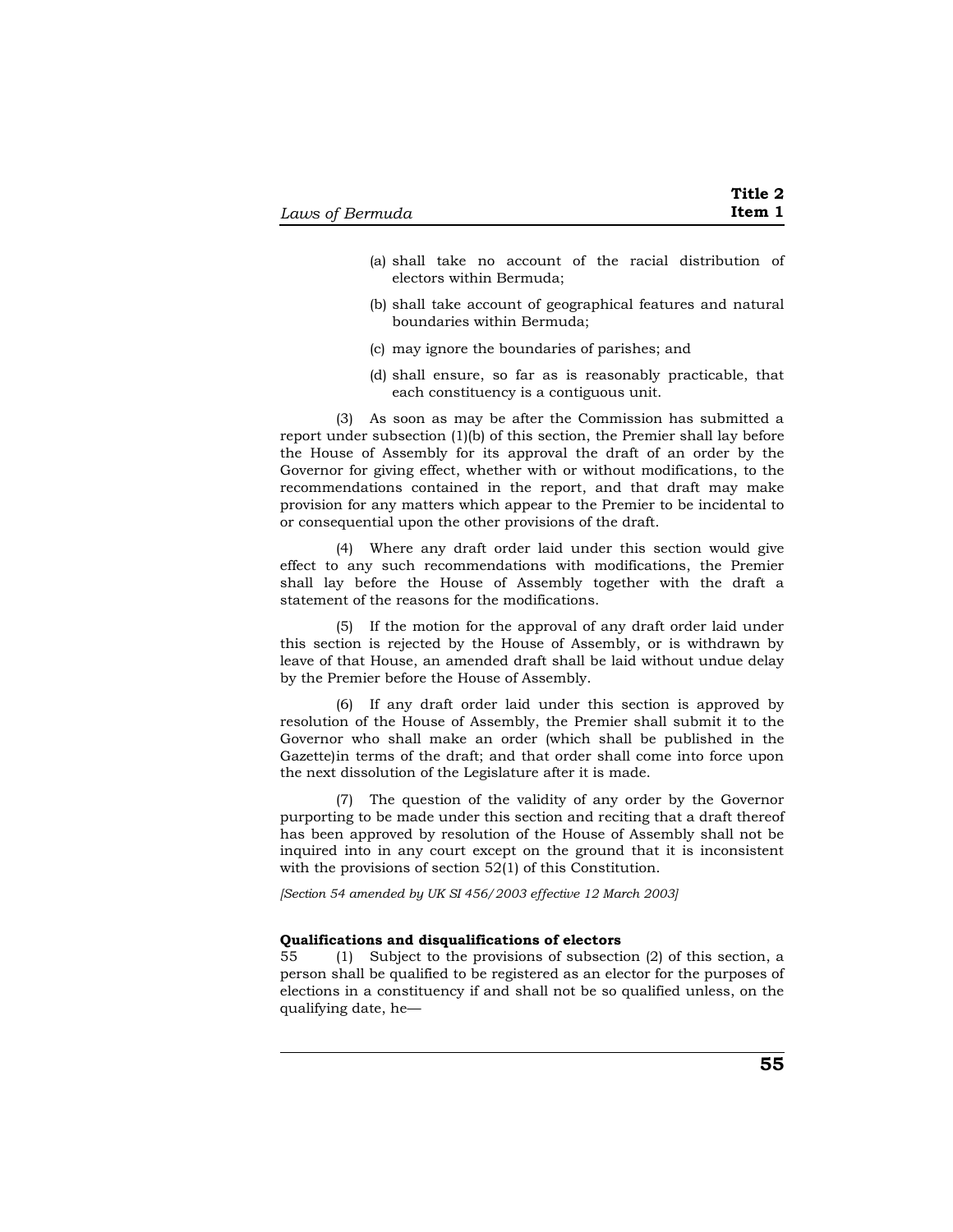- (a) is a Commonwealth citizen (within the meaning of the British Nationality Act 1981) who has attained the age of eighteen years;
- (b) he possesses Bermudian status or, if he does not possess that status, was registered as an elector on 1st May, 1976; and
- (c) he is ordinarily resident in that constituency.

[*NOTE by the British Nationality Act 1981 section 51 without prejudice to subsection (3)(c) thereof in any UK statutory instrument made before 1 January 1983 "British subject" and "Commonwealth citizen" have the same meaning and in relation to any time after 1 January 1983 means a person who has the status of a Commonwealth citizen under the British Nationality Act 1981*]

(2) No person shall be qualified to be registered as aforesaid who, on the qualifying date—

- (a) is registered as an elector for the purposes of elections in any other constituency;
- (b) is a person certified to be insane or otherwise adjudged to be of unsound mind under any law in force in Bermuda;
- (c) is disqualified for such registration under any law in force in Bermuda by reason of his serving or being under such a sentence of imprisonment (by whatever name called) as may be prescribed by any such law; or
- (d) is disqualified for such registration under any such law by reason of his having been convicted of any offence relating to elections.

(3) In this section "the qualifying date" means, in relation to any person, such date as may be prescribed by law as the date with reference to which that person's qualifications for registration shall be ascertained for the purposes of the preparation or revision of a register of electors for the constituency concerned.

*[Section 55 amended by 1989:57 effective 1 January 1990; and by UK SI 2579/2001 effective 21 August 2001]*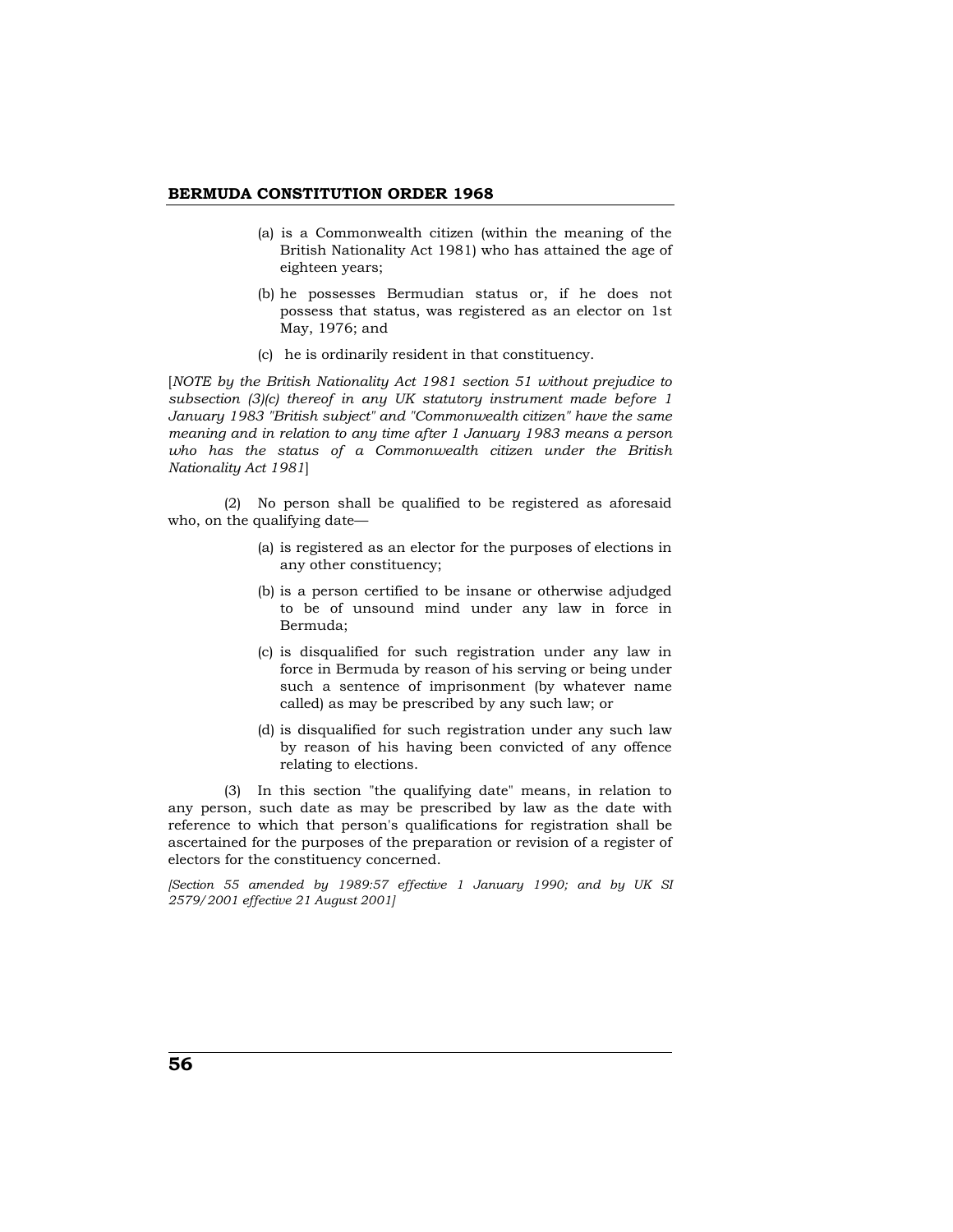## **CHAPTER IV**

## THE EXECUTIVE

## **Executive authority**

56 (1) The executive authority of Bermuda is vested in Her Majesty.

(2) Subject to the provisions of this Constitution, the executive authority of Bermuda may be exercised on behalf of Her Majesty by the Governor, either directly or through officers subordinate to him.

(3) Nothing in this section shall prevent the Legislature from conferring functions on persons or authorities other than the Governor.

#### **The Cabinet**

57 (1) There shall be a Cabinet for Bermuda which shall consist of the Premier and, subject to the provisions of section 64 of this Constitution, not less than six other Ministers appointed in accordance with section 58 of this Constitution.

(2) The Cabinet shall be collectively responsible to the Legislature for any advice given to the Governor by or under the general authority of the Cabinet and for all things done by or under the authority of any Minister in the execution of his office.

(3) The provisions of subsection (2) of this section shall not apply in relation to—

- (a) the appointment and removal from office of Ministers and Junior Ministers, the charging of a Minister under section 61 of this Constitution with responsibility for the conduct of any business of the Government, or the authorisation of another Minister to perform the functions of the Premier during absence or illness;
- (b) the appointment of any Senator under paragraph (a) of section 27(2) of this Constitution; or
- (c) the dissolution of the Legislature.

*[Section 57 amended by UK SI 456/2003 effective 12 March 2003]* 

## **Appointment of Premier and other Ministers**

58 (1) The Governor, acting in his discretion, shall appoint as the Premier the member of the House of Assembly who appears to him best able to command the confidence of a majority of the members of that House.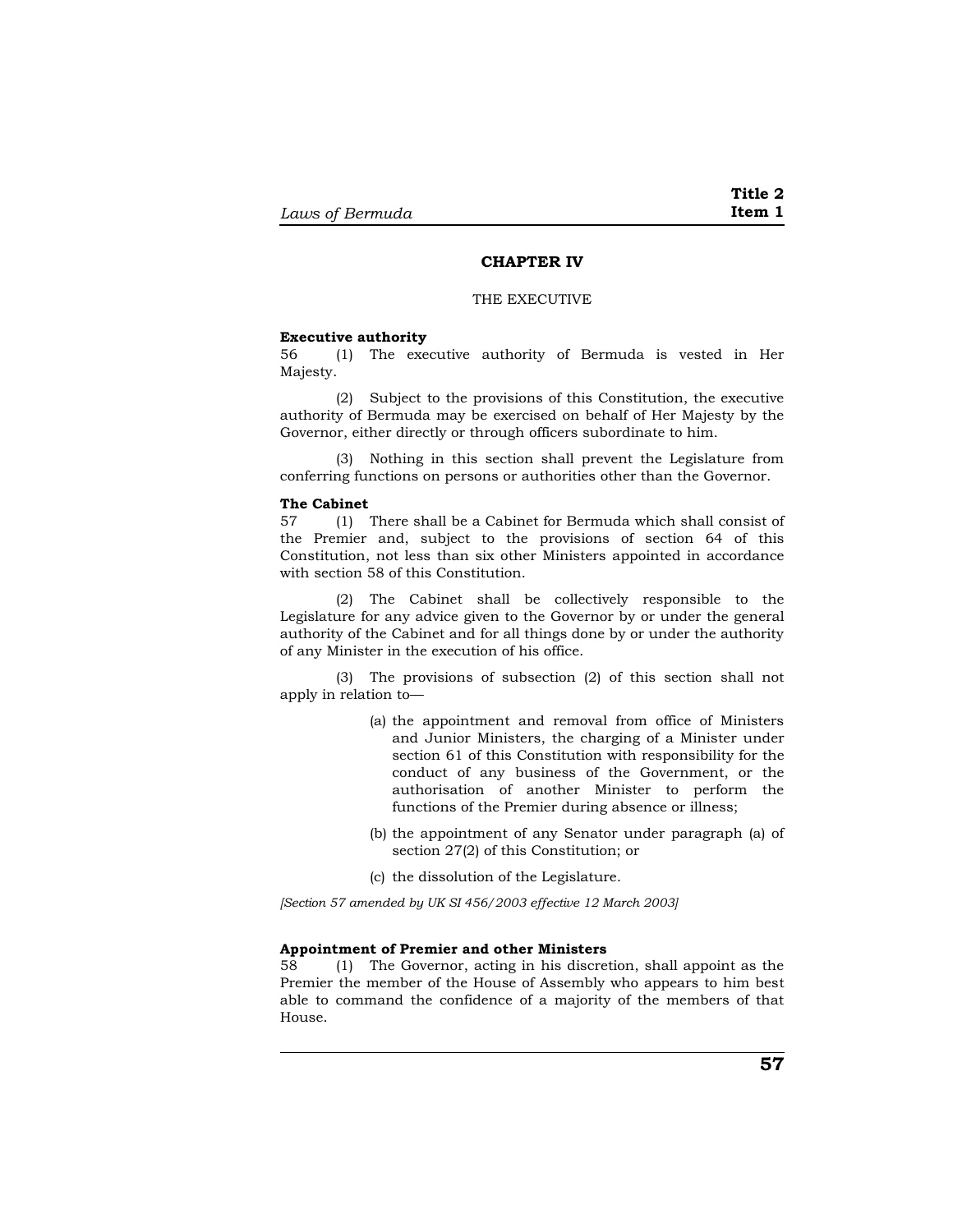(2) The other Ministers shall be appointed by the Governor in accordance with the advice of the Premier and, of those Ministers, not less than one nor more than two shall be appointed from among the Senators and the remainder shall be appointed from among the members of the House of Assembly.

(3) If occasion arises for making an appointment of a Minister between a dissolution of the Legislature and the polling in the next following general election the preceding provisions of this section shall have effect for that purpose as if the Legislature had not been dissolved.

(4) A person shall not be qualified to be appointed as a Minister if he is the President or Vice-President of the Senate or the Speaker or Deputy Speaker of the House of Assembly or holds or is acting in any public office specified under paragraph (a) of section 30(3) of this Constitution.

(5) Appointments under this section shall be made by instrument under the Public Seal.

## **Tenure of office of Premier and other Ministers**

59 (1) If the House of Assembly by the affirmative votes of a majority of all the members thereof passes a resolution that it has no confidence in the Government, the Governor shall, by instrument under the Public Seal, revoke the Premier's appointment:

Provided that before so doing the Governor shall consult with the Premier and may dissolve the Legislature in accordance with the provisions of section 49(1) of this Constitution instead of revoking the Premier's appointment.

(2) The Governor, acting in his discretion, may by instrument under the Public Seal revoke the appointment of the Premier if at any time between the polling in a general election and the first sitting of the House of Assembly thereafter the Governor considers that, in consequence of the changes in the membership of the House of Assembly resulting from that election, the Premier will not be the member of the House best able to command the confidence of a majority of the members thereof.

- (3) The office of any Minister shall become vacant—
	- (a) if for any reason other than a dissolution of the Legislature the holder thereof ceases to be a member of the House of which he was a member at the time of his appointment as a Minister;
	- (b) if, under the provisions of section 31(2) of this Constitution, he is required to cease to perform his functions as a member of that House; or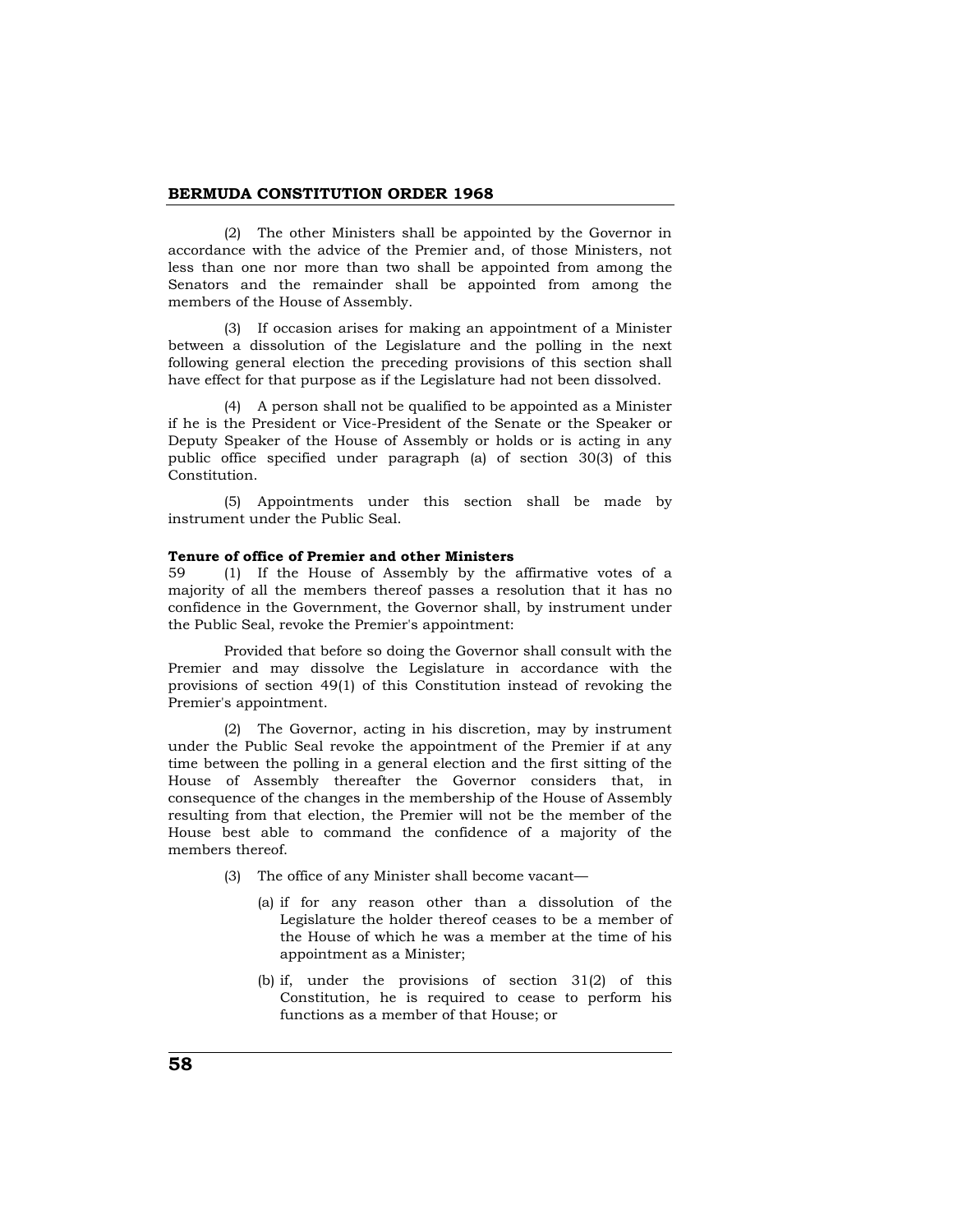(c) if he is elected to be the President or Vice-President of the Senate or the Speaker or Deputy Speaker of the House of Assembly or is appointed to or to act in any public office specified under paragraph (a) of section 30(3) of this Constitution.

(4) The office of any Minister other than the Premier shall become vacant—

- (a) if his appointment thereto is revoked by the Governor, acting in accordance with the advice of the Premier, by instrument under the Public Seal;
- (b) whenever the office of Premier becomes vacant; or
- (c) if he is not, at the commencement of the first Session of the Legislature after a dissolution thereof, a member of the House of which he was a member at the time of his appointment as a Minister.

## **Performance of functions of Premier in certain events**

60 (1) Whenever the Premier is absent from Bermuda or is unable by reason of illness to perform the functions conferred upon him by this Constitution, the Governor may, by directions in writing, authorise any other Minister who was appointed from among the members of the House of Assembly to perform those functions (other than the functions conferred on the Premier by subsection (2) of this section) and that Minister may perform those functions until his authority is revoked by the Governor.

(2) The powers conferred upon the Governor by this section shall be exercised by him in accordance with the advice of the Premier:

Provided that if the Governor considers that it is impracticable to obtain the Premier's advice owing to his absence or illness the Governor may exercise those powers in his discretion.

## **Performance of functions of other Ministers in certain events**

60A (1) Whenever a Minister other than the Premier is unable, by reason of illness or absence from Bermuda or absence from his duties on leave, to perform the functions of his office, the Governor may, in writing—

> (a) appoint a person who is a member of the same House as that Minister to be a temporary Minister; or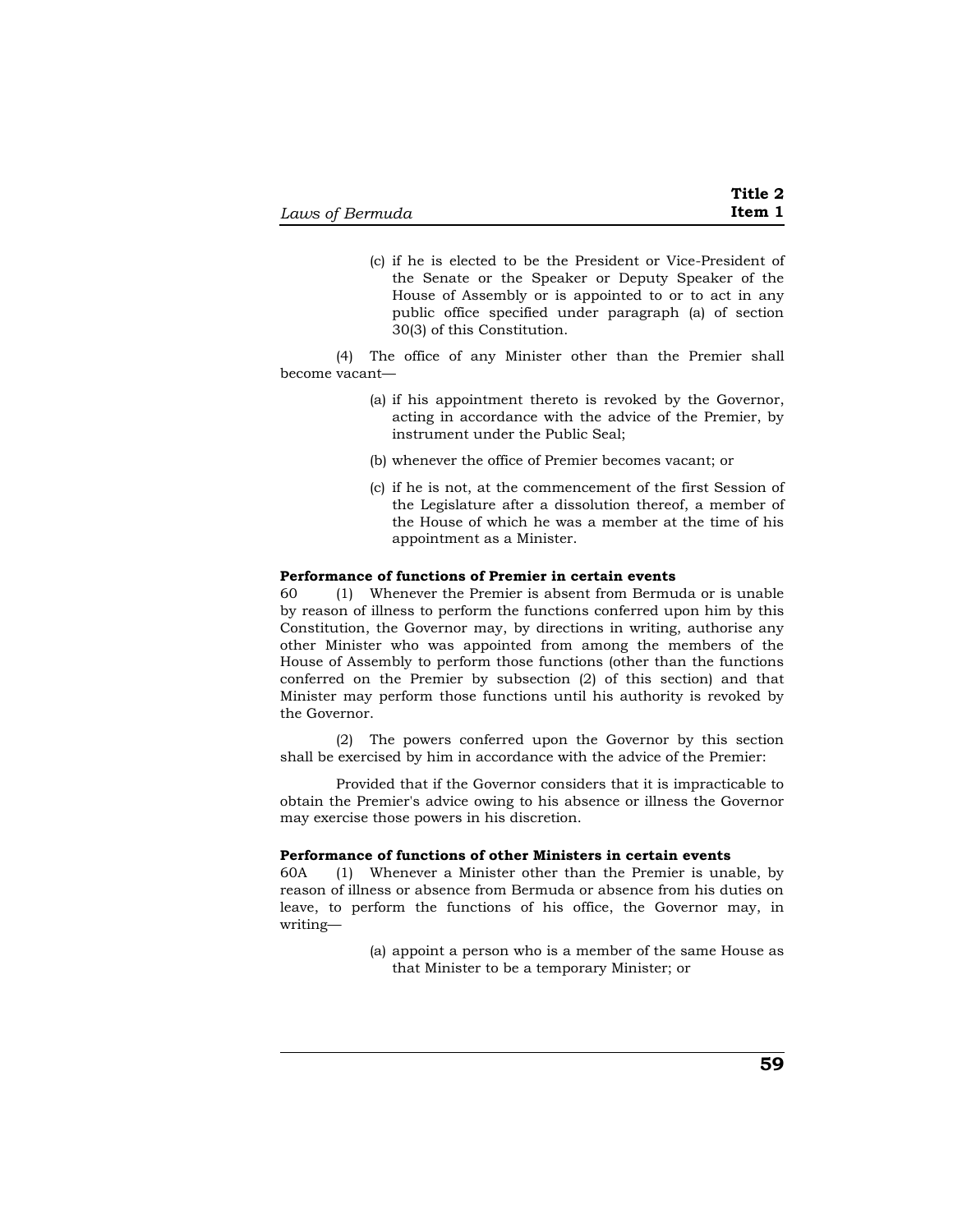(b) assign responsibility for the performance of the functions of that Minister to another Minister (including the Premier),

and may specify the period for which such person shall be a temporary Minister or for which such other Minister shall perform the functions of that Minister:

Provided that, if occasion arises for the making of an appointment under paragraph (a) between a dissolution of the Legislature and the next following general election, the preceding provisions of this section shall have effect for the purpose as if the Legislature had not been dissolved.

(2) Subject to the provisions of section 59(3) and (4) of this Constitution—

- (a) a temporary Minister shall hold office, and
- (b) a Minister assigned to perform the functions of another Minister shall perform those functions,

until the expiry of the period specified under subsection (1) of this section or, where no period was so specified, until he is notified by the Governor in writing that he shall cease to hold that office or to perform those functions.

(3) The powers conferred on the Governor by this section shall be exercised by him in accordance with the advice of the Premier.

## **Allocation of portfolios to Ministers**

61 (1) The Governor, acting in accordance with the advice of the Premier, may by directions in writing—

- (a) charge the Premier or any other Minister with responsibility for the conduct (subject to the provisions of this Constitution and of any other law) of any business of the Government including responsibility for the administration of any department of government;
- (b) designate the style by which any Minister so charged shall be known:

Provided that a Minister appointed from among the members of the House of Assembly shall be charged with responsibility for finance and shall be styled "Minister of Finance".

(2) Nothing in this section shall empower the Governor to confer on any Minister authority to exercise any powers or discharge any duty that is conferred or imposed by this Constitution or any other law on the Governor or any person or authority other than a Minister.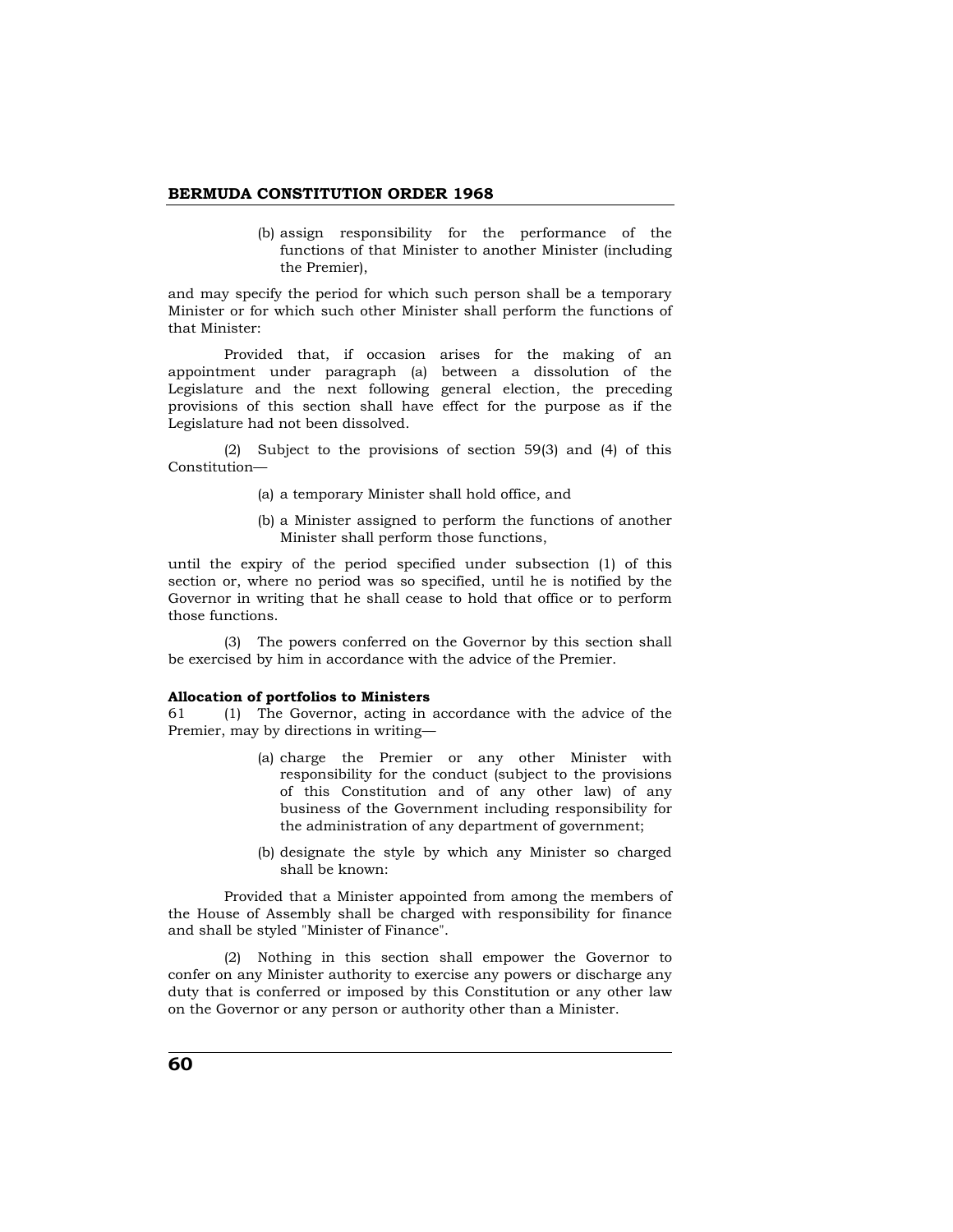(3) Without prejudice to the generality of subsection (2) of this section, except for the purpose of submitting questions relating to such matters to the Cabinet and conducting government business relating to such matters in either House, a Minister shall not be charged under this section with responsibility for—

- (a) any matter for which the Governor, acting in his discretion, is responsible under section 62 of this Constitution;
- (b) the discharge by the courts of Bermuda of their judicial functions;
- (c) the initiation, conduct and discontinuance of criminal proceedings;
- (d) the audit of the accounts of Bermuda;
- (e) the making of appointments to public offices, the removal or disciplinary control of persons holding or acting in such offices and the grant of any benefits in relation to pensions and gratuities in pursuance of section 93 of this Constitution.

(4) A Minister charged under subsection (1) of this section with responsibility for the conduct of any business of the Government may be assisted in the discharge of that responsibility by a board, committee or other similar body consisting wholly or partly of persons who are not public officers and established by a law enacted by the Legislature or by directions in writing given by the Minister concerned; and any such body shall have such advisory, consultative and administrative functions as may be conferred on it by such a law or such directions, but, in exercising any such functions, the body shall be subject to the directions of the Minister concerned.

(5) Where a Minister has been charged under subsection (1) of this section with responsibility for the administration of any department of government, the Minister shall (subject to the provisions of this Constitution and of any other law) exercise general direction and control over that department, and, subject to such direction and control, the department shall be under the supervision of a public officer (whose office is referred to in this Constitution as the office of a permanent secretary):

Provided that two or more departments of government may be placed under the supervision of one permanent secretary.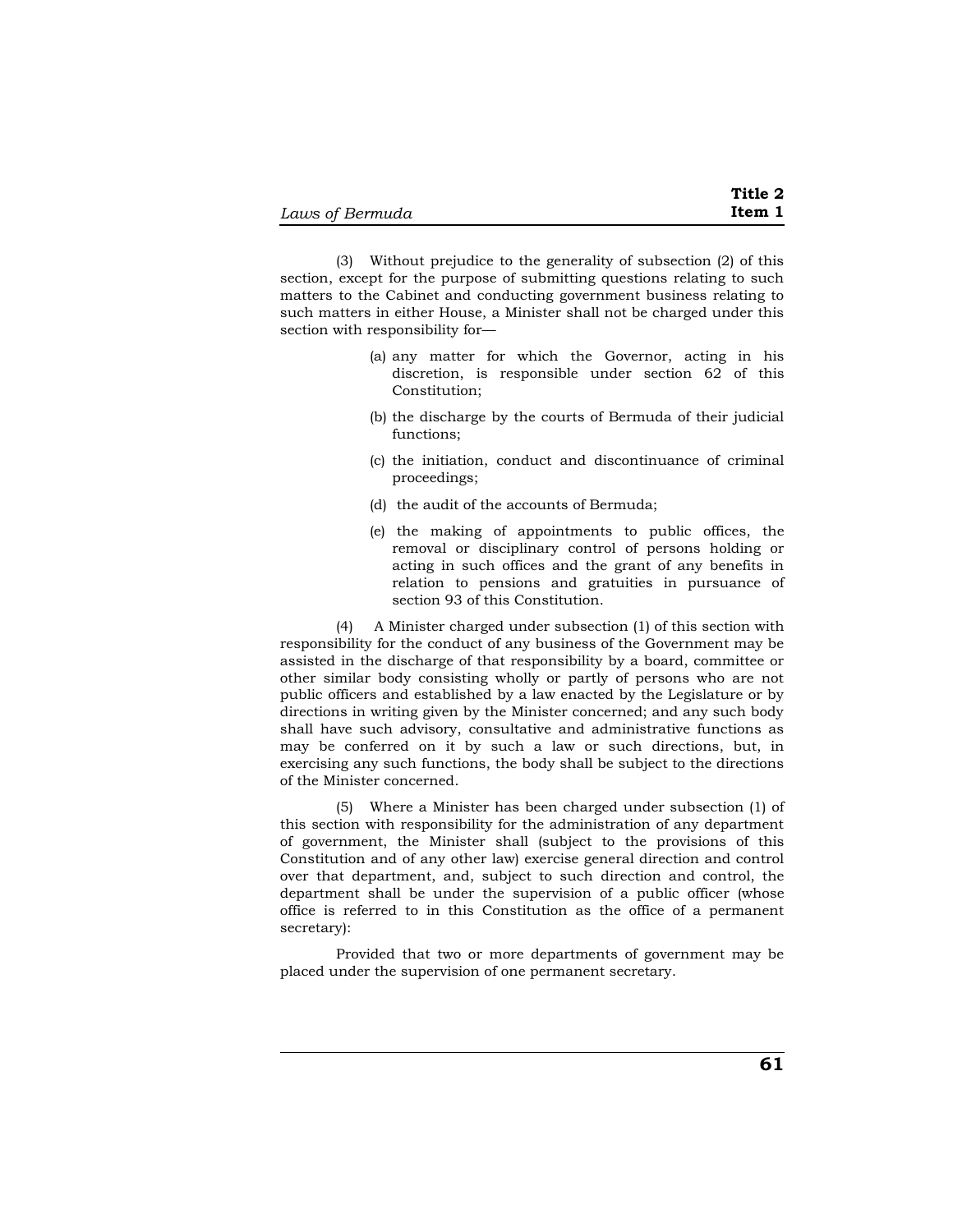### **Governor's special responsibilities**

62 (1) The Governor, acting in his discretion, shall be responsible for the conduct (subject to the provisions of this Constitution and of any other law) of any business of the Government, including the administration of any department of government, with respect to the following matters—

- (a) external affairs;
- (b) defence, including armed forces;
- (c) internal security;
- (d) the police.

(2) The Governor, acting in his discretion, may by directions in writing delegate, with the prior approval of the Secretary of State, to the Premier or any other Minister designated by him after consultation with the Premier such responsibility for any of the matters specified in subsection (1) of this section as the Governor may think fit upon such conditions as he may impose.

## **Junior Ministers**

63 (1) The Governor, acting in accordance with the advice of the Premier, may by instrument under the Public Seal appoint Junior Ministers from among the Senators and, subject to the provisions of section 64 of this Constitution, the members of the House of Assembly to assist Ministers in the performance of their functions.

(2) If occasion arises for making an appointment of a Junior Minister between a dissolution of the Legislature and the polling in the next following general election the provisions of subsection (1) of this section shall have effect for that purpose as if the Legislature had not been dissolved.

(3) A person shall not be qualified to be appointed as a Junior Minister if he is the President or Vice-President of the Senate or the Speaker or Deputy Speaker of the House of Assembly or holds or is acting in any public office specified under paragraph (a) of section 30(3) of this Constitution.

(4) The provisions of subsections (3) and (4) of section 59 of this Constitution shall apply in relation to Junior Ministers as they apply in relation to Ministers.

*[Section 63 amended by UK SI 2579/2001 effective 21 August 2001]* 

## **Restriction on appointments from House of Assembly**

64 The number of Ministers and Junior Ministers who are members of the House of Assembly shall not at any time exceed twelve.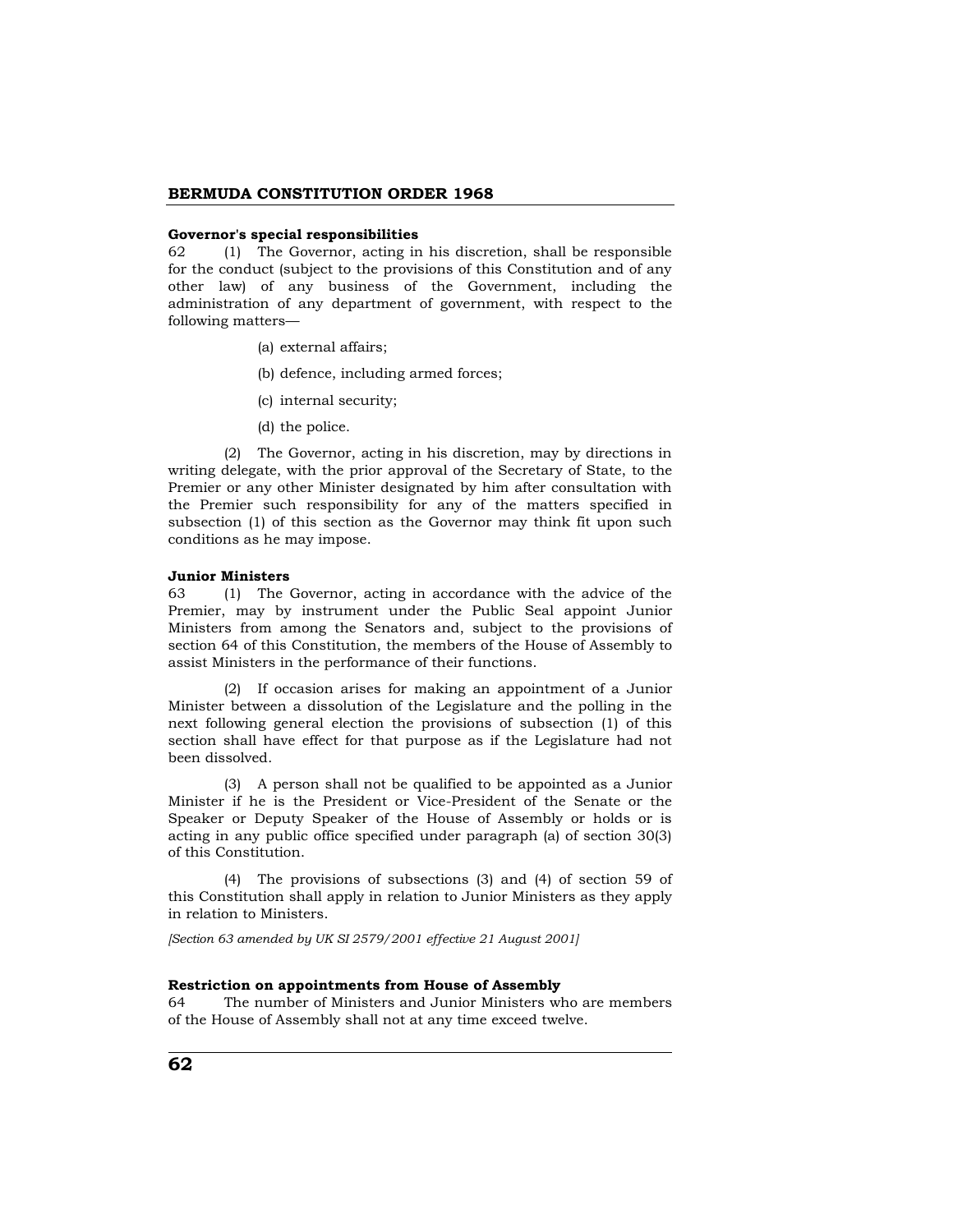*[Section 64 amended by UK SI 2579/2001 effective 21 August 2001]* 

### **Summoning of Cabinet**

65 The Cabinet shall not be summoned except by the authority of the Premier.

## **Proceedings of Cabinet**

66 (1) The Premier shall, so far as is practicable, attend and preside at all meetings of the Cabinet and in his absence such other Minister shall preside as the Premier shall appoint.

(2) The Cabinet shall not be disqualified for the transaction of business by reason of any vacancy in the membership of the Cabinet (including any vacancy not filled when the Cabinet is first constituted or is reconstituted at any time) and the validity of the transaction of business in the Cabinet shall not be affected by reason only of the fact that some person who was not entitled to do so took part in the proceedings.

## **Summoning of persons to Cabinet**

67 The Premier may summon any Junior Minister or public officer to a meeting of the Cabinet whenever, in the opinion of the Premier, the business before the Cabinet renders his presence desirable.

*[Section 67 amended by UK SI 2579/2001 effective 21 August 2001]* 

### **Oaths**

68 A Minister or a Junior Minister shall not enter upon the functions of his office unless he has made before the Governor an oath or affirmation of allegiance and an oath or affirmation for the due execution of his office in the forms set out in the First Schedule to this Constitution.

*[Section 68 amended by UK SI 2579/2001 effective 21 August 2001 and by UK SI 456/2003 effective 10 June 2003]* 

## **Secretary to Cabinet**

69 (1) There shall be a Secretary to the Cabinet whose office shall be a public office.

(2) The Secretary to the Cabinet shall have charge of the Cabinet Office and shall be responsible, in accordance with such instructions as may be given to him by the Premier, for arranging the business for, and keeping the minutes of, the meetings of the Cabinet or any committee thereof and for conveying the conclusions reached at the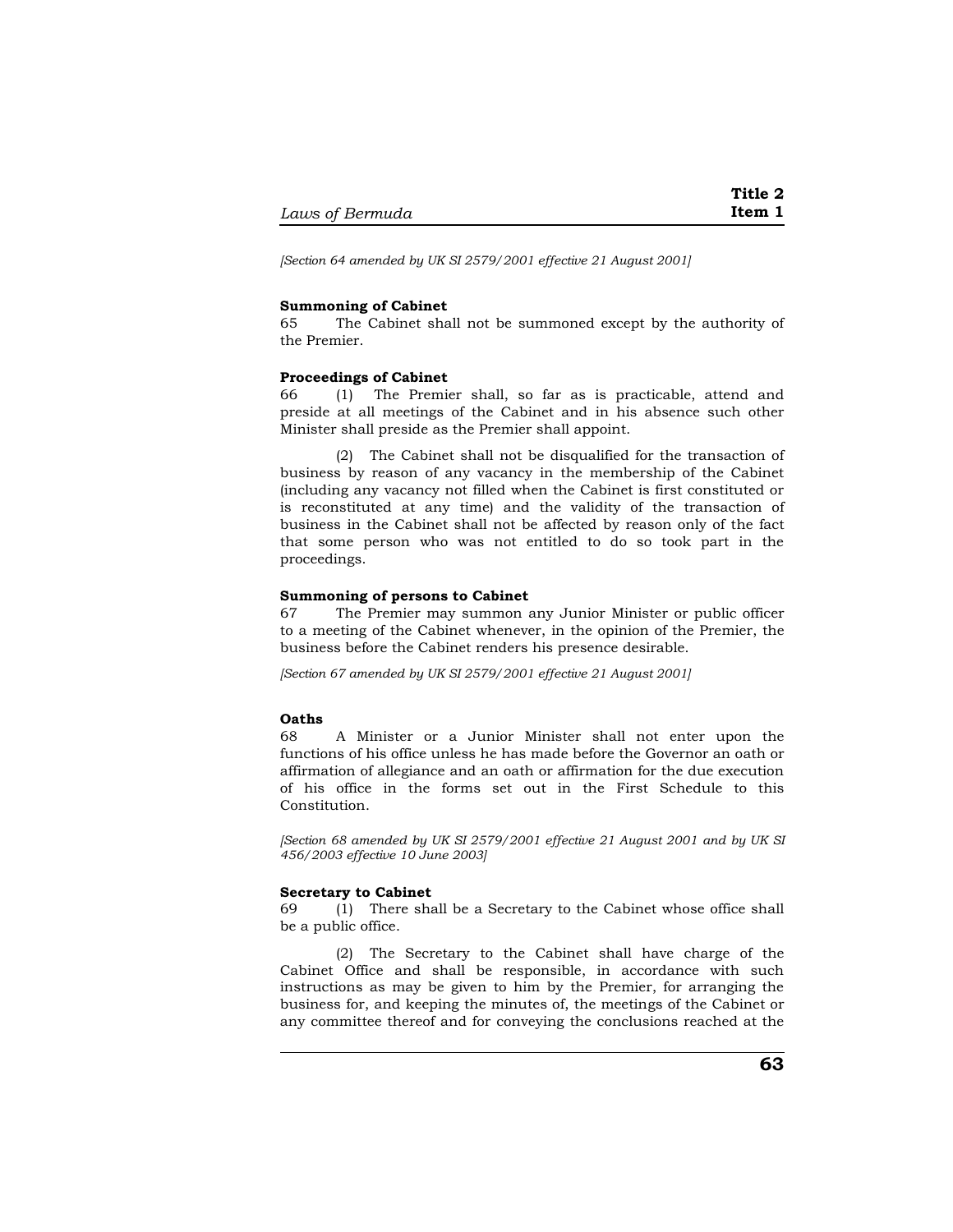meetings to the appropriate person or authority, and shall have such other functions as the Premier may from time to time direct.

- (3) The Secretary to the Cabinet shall—
	- (a) transmit to the Governor copies of all papers submitted for consideration by the Cabinet or any committee thereof at the same time as those papers are transmitted to Ministers;
	- (b) inform the Governor of the summoning of any meeting of the Cabinet or any committee of the Cabinet and of the matters to be discussed at any meeting of the Cabinet or any committee thereof at the same time as Ministers are so informed; and
	- (c) furnish the Governor, as soon as practicable after each meeting of the Cabinet or any committee thereof with a copy of the minutes of that meeting showing the matters discussed and the conclusions reached at that meeting.

#### **Governor's Council**

70 (1) There shall be a Governor's Council for the purpose of considering matters for which the Governor is responsible under section 62(1) of this Constitution.

- (2) The Governor's Council shall consist of—
	- (a) the Governor, as Chairman;
	- (b) the Premier; and
	- (c) not less than two or more than three other Ministers appointed in writing by the Governor after consultation with the Premier

(3) In the absence of the Governor the Deputy Governor shall preside at any meeting of the Governor's Council.

(4) A Minister appointed under subsection 2(c) of this section shall vacate his seat on the Council if—

- (a) his office becomes vacant under section 59(3) or (4) of this Constitution; or
- (b) the Governor, acting after consultation with the Premier, so directs in writing.

(5) Nothing in subsection (1) shall be construed as requiring the Governor to act in accordance with the advice of the Council in the discharge of his responsibilities under the said section 62(1).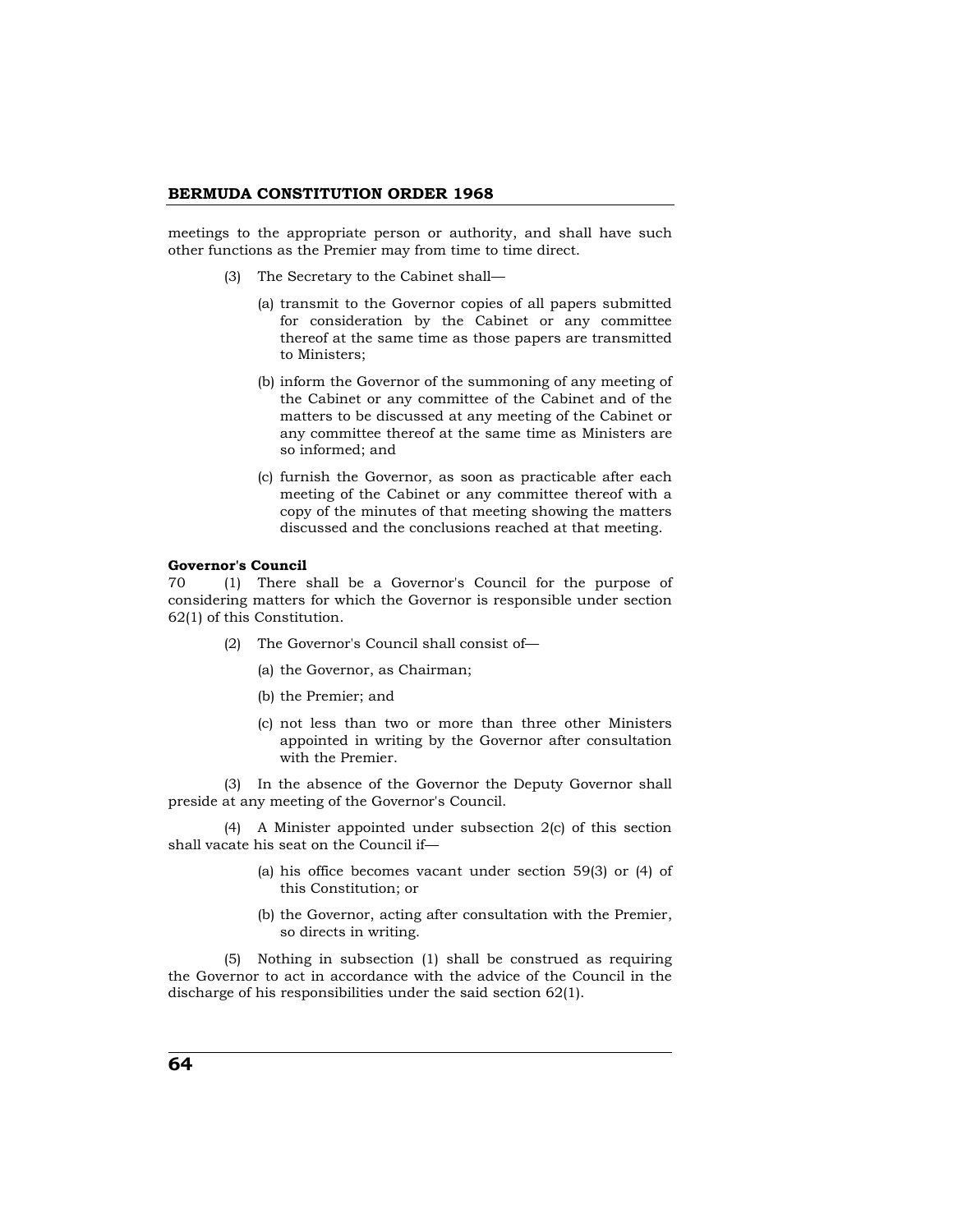(6) The Governor, acting in his discretion, may summon a meeting of the Council whenever he considers it desirable to do so and shall summon such a meeting whenever the Premier requests him to do so.

- (7) The Governor may—
	- (a) after consultation with the Premier, summon any Minister who is not a member of the Council to attend any meeting of the Council;
	- (b) summon any other person to attend any meeting of the Council whenever he considers it desirable to do so.

(8) Subject to the provisions of this section, the Council may regulate its own procedure.

(9) The Secretary to the Cabinet shall be the Secretary to the Council.

## **Attorney-General**

71 (1) There shall be an Attorney-General who shall be the principal legal adviser to the Government.

(1A) The Attorney-General shall be either a member of either House who is entitled to practise as a barrister in Bermuda, in which case he shall be appointed by the Governor in accordance with the advice of the Premier, or a public officer.

(2) The Attorney-General shall have power, in any case in which he considers it desirable so to do—

- (a) to institute and undertake criminal proceedings against any person before any civil court of Bermuda in respect of any offence against any law in force in Bermuda;
- (b) to take over and continue any such criminal proceedings that have been instituted or undertaken by any other person or authority; and
- (c) to discontinue, at any stage before judgment is delivered, any such criminal proceedings instituted or undertaken by himself or any other person or authority.

(3) The powers of the Attorney-General under subsection (2) of this section may be exercised by him in person or by officers subordinate to him acting under and in accordance with his general or special instructions.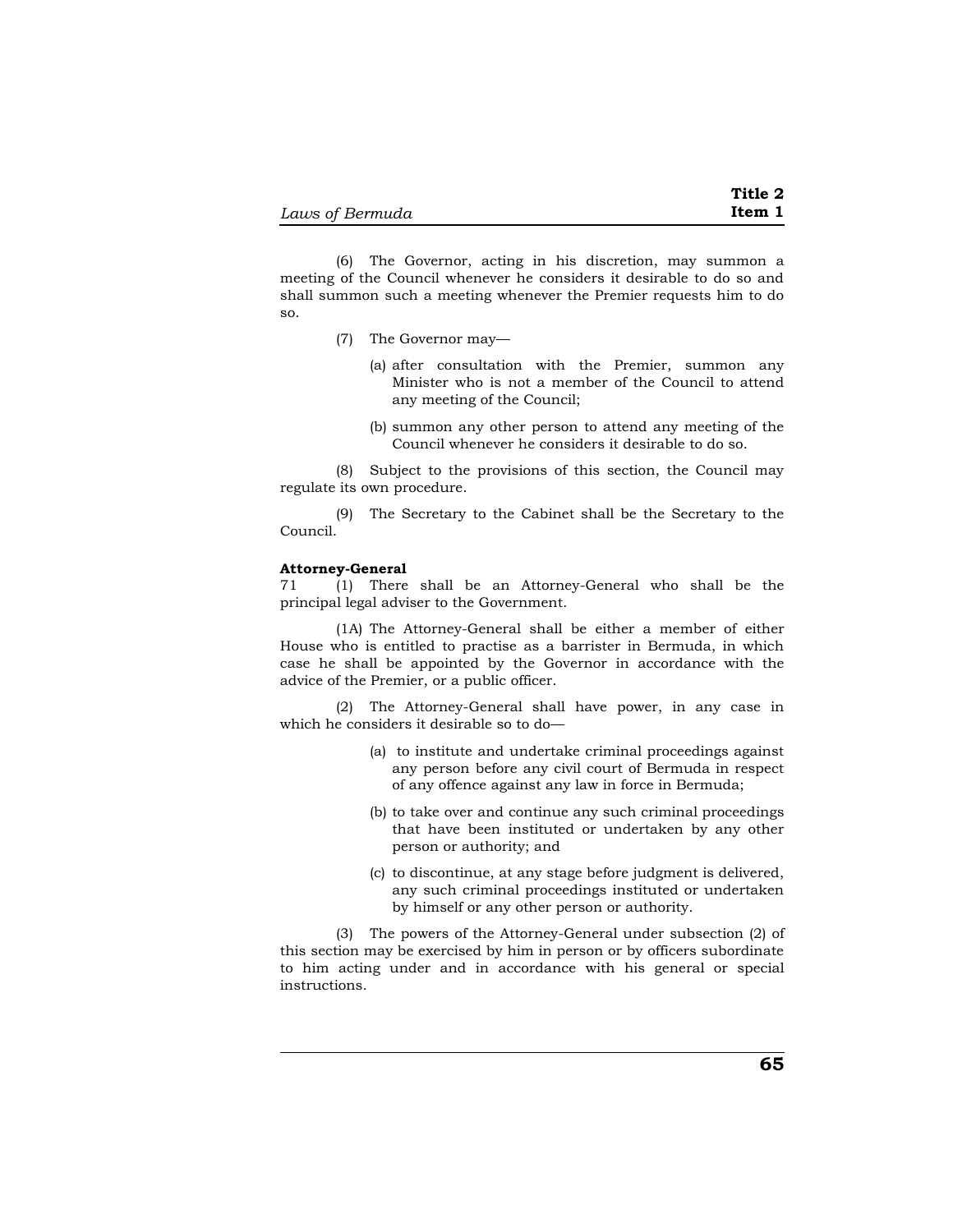(4) The powers conferred upon the Attorney-General by paragraphs (b) and (c) of subsection (2) of this section shall be vested in him to the exclusion of any other person:

Provided that, where any other person or authority has instituted criminal proceedings which have not been taken over and continued by the Attorney-General under the said paragraph (b), nothing in this subsection shall, save when the Attorney-General has exercised his powers under the said paragraph (b), prevent the withdrawal of those proceedings by or at the instance of that person or authority and with the leave of the court.

(5) For the purposes of this section, any appeal from any determination in any criminal proceedings before any court, or any case stated or question of law reserved for the purpose of any such proceedings, to any other court or to Her Majesty in Council shall be deemed to be part of those proceedings.

(6) In the exercise of the powers conferred on him by this section, the Attorney-General shall not be subject to the direction or control of any other person or authority.

### **Director of Public Prosecutions**

71A At any time when the office of Attorney-General is held by a member of either House—

- (a) there shall be a Director of Public Prosecutions whose office shall be a public office;
- (b) the following provisions of this Constitution shall have effect as if references therein to the Attorney-general were references to the Director of Public Prosecutions, that is to say, subsections (2) to (6) of section 71, section 82(4), section 86, section 100(5), section 104(5), and section 105(3);
- (c) section 93(2) of this Constitution shall have effect as if the reference therein to the Attorney-General included a reference to the Director of Public Prosecutions.

### **Opposition Leader**

72 (1) Subject to the provisions of this section, there shall be an Opposition Leader who shall be appointed by the Governor.

- (2) The Governor shall appoint as the Opposition Leader—
	- (a) the member of the House of Assembly who, in the opinion of the Governor, is the leader in that House of any opposition party whose numerical strength in that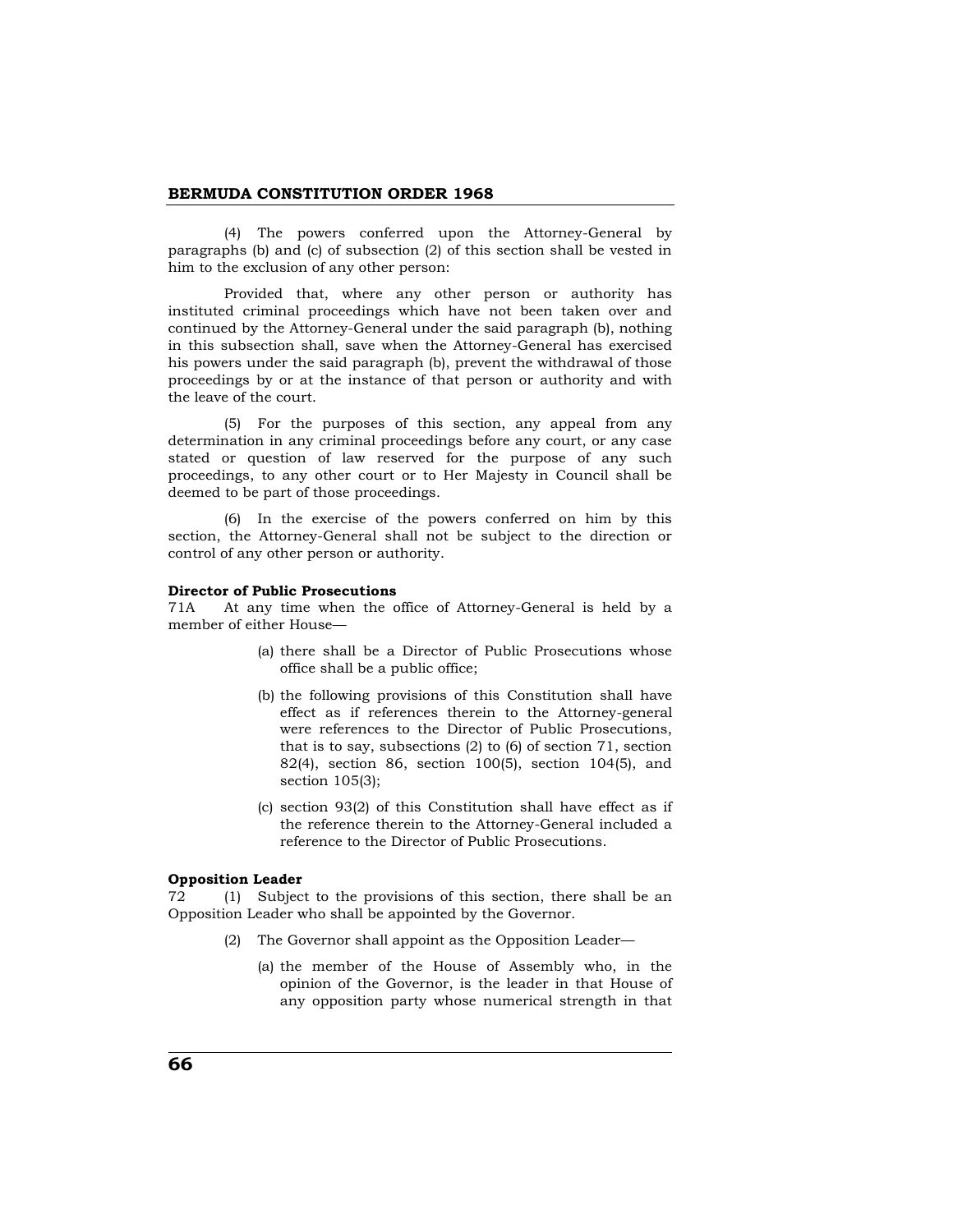House is greater than that of any other opposition party; or

(b) if it appears to the Governor that there is no such party but that there is a member of the House of Assembly who would be acceptable as Opposition Leader to a majority of the members of that House in opposition to the Government, that member.

(3) Whenever the office of Opposition Leader is vacant by reason of the fact that the Governor is of the opinion that there is no member of the House of Assembly whom he can appoint thereto in accordance with the provisions of subsection (2) of this section—

- (a) the function conferred upon the Governor by paragraph (b) of section 27(2) of this Constitution shall be exercised by him after consultation with the leaders in the House of Assembly of the opposition parties whose numerical strength in that House is greatest;
- (b) the function conferred upon the Governor by section 53(1) of this Constitution shall be exercised by him after consultation with the Premier and the leaders aforesaid; and
- (c) the function conferred upon the Governor by paragraph (d) of section 53(2) and, in any case in which, but for the provisions of this subsection, it would be exercisable in accordance with the advice of the Opposition Leader, the function conferred upon him by paragraph (c) of section 53(5) of this Constitution shall be exercised by him in accordance with such advice as may be given to him jointly by the leaders aforesaid.

(4) If at any time between the polling in a general election and the next following dissolution of the Legislature the Governor is satisfied that, if the office of the Opposition Leader were then vacant, he would appoint thereto a person other than the person then holding that office, the Governor shall revoke the appointment of the Opposition Leader.

(5) The office of the Opposition Leader shall also become vacant—

- (a) if for any reason other than a dissolution of the Legislature the holder thereof ceases to be a member of the House of Assembly; or
- (b) if the holder thereof is appointed as the Premier.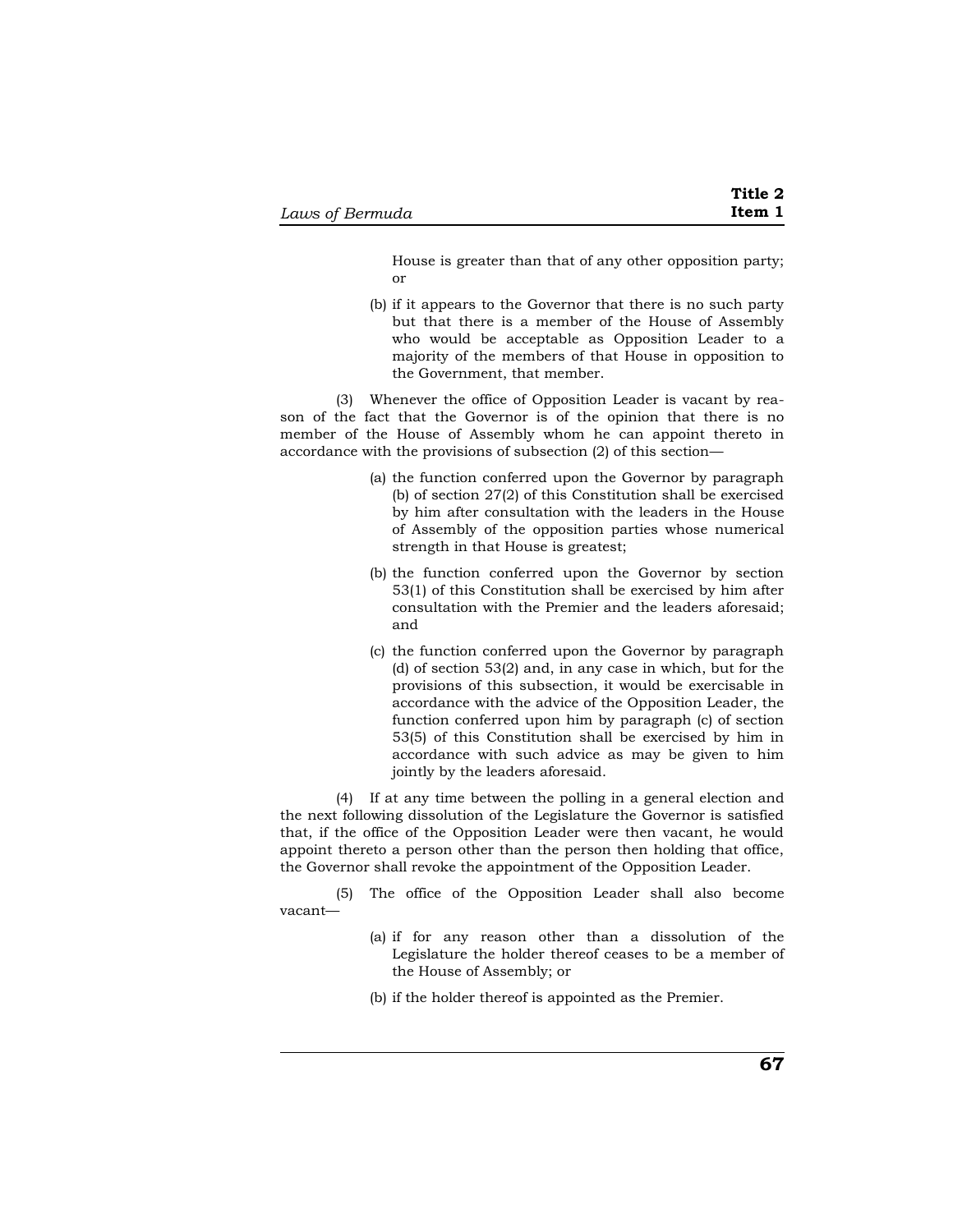(6) In this section, "opposition party" means a group of members of the House of Assembly in opposition to the Government who are prepared to support one of their number as their leader.

(7) In the exercise of his functions under this section the Governor shall act in his discretion.

## **CHAPTER V**

### THE JUDICIARY

### *The Supreme Court*

### **Constitution of Supreme Court**

73 (1) There shall be a Supreme Court for Bermuda which shall have such jurisdiction and powers as may be conferred upon it by this Constitution and any other law.

(2) The judges of the Supreme Court shall be a Chief Justice and such number of Puisne Judges as may be prescribed by any law enacted by the Legislature:

Provided that the office of a Puisne Judge shall not, without his consent, be abolished during his continuance in office.

(3) The Chief Justice shall be a person qualified for appointment under subsection (5) of this section and shall be appointed by the Governor, by instrument under the Public Seal, acting after consultation with the Premier who shall first have consulted the Opposition Leader.

(4) The Puisne Judges of the Supreme Court shall be persons qualified as aforesaid and shall be appointed by the Governor, by instrument under the Public Seal, after consultation with the Chief Justice.

(5) The qualifications for appointment as a judge of the Supreme Court shall be such as may be prescribed by any law enacted by the Legislature:

Provided that a person who has been appointed as a judge of the Supreme Court may continue in office notwithstanding any subsequent variation in the qualifications so prescribed.

(6) Whenever the Governor, acting after consultation with the Chief Justice, is satisfied that the state of business in the Supreme Court so requires, he may, acting as aforesaid, appoint a person, possessing such legal qualifications and experience as he may deem appropriate, to be an Assistant Justice on such terms and conditions of service as he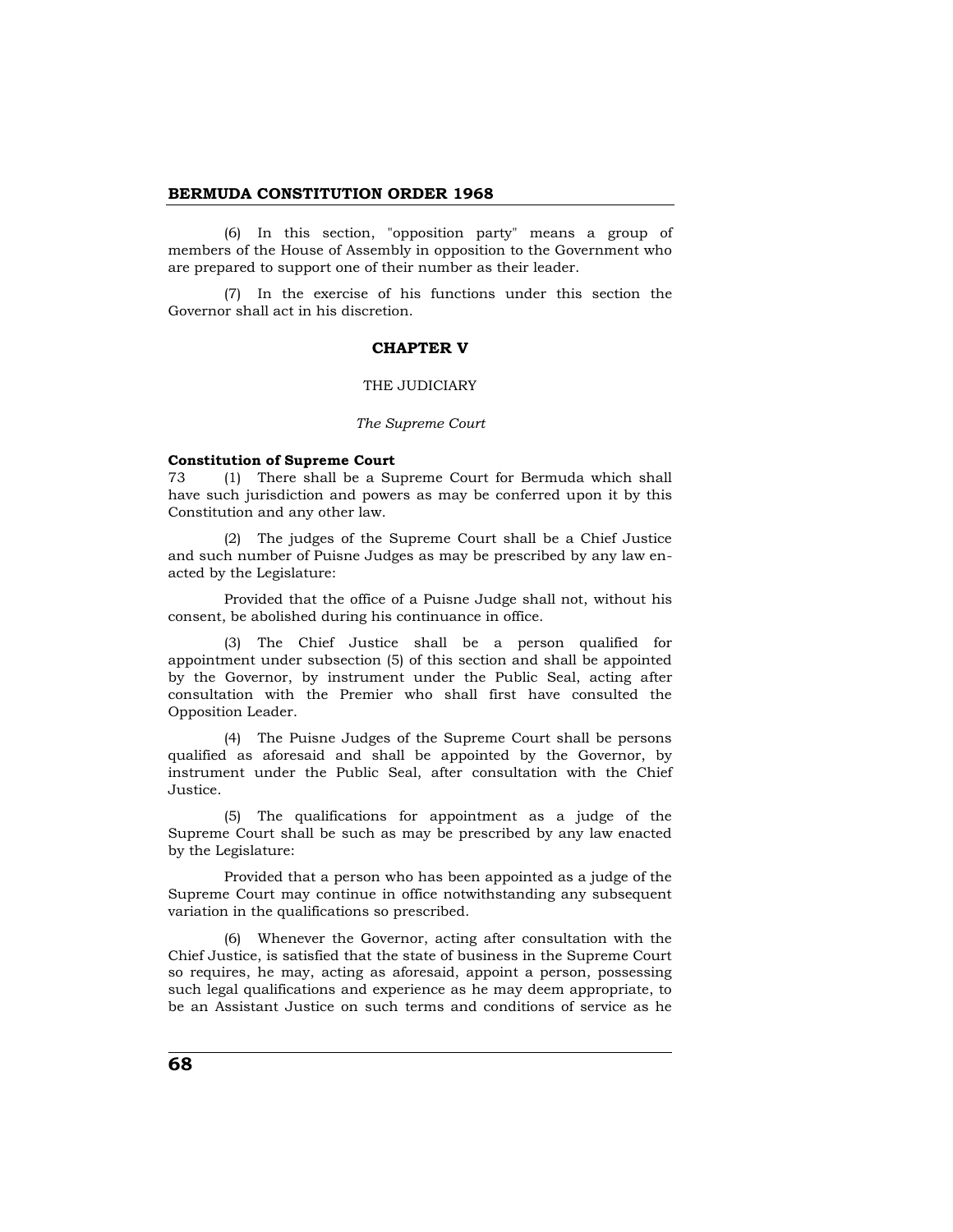may think fit, and any Assistant Justice shall have all the powers of a Puisne Judge:

Provided that the number of Assistant Justices holding office at any time shall not exceed such number as the Legislature may by law prescribe.

(7) References in sections 30(1), 76 and 103 of this Constitution to a judge of the Supreme Court shall be construed as including references to an Assistant Justice.

## **Tenure of office of judges of Supreme Court**

74 (1) Subject to the following provisions of this section, a judge of the Supreme Court shall vacate his office when he attains the age of sixty-five years:

Provided that—

- (a) the Governor may permit a judge who attains the age of sixty-five years to continue in office until he has attained such later age, not exceeding the age of seventy years, as may have been agreed between the Governor and that judge; and
- (b) a judge who has attained the age at which he would otherwise vacate office under this subsection may continue in office for such period as may be necessary to enable him to deliver judgment or to do any other thing in relation to any proceeding commenced before him before he attained that age.

(2) A judge of the Supreme Court may be removed from office only for inability to discharge the functions of his office (whether arising from infirmity of body or mind or any other cause) or for misbehaviour, and shall not be so removed except in accordance with the provisions of subsection (3) of this section.

(3) A judge of the Supreme Court shall be removed from office by the Governor by instrument under the Public Seal if the question of the removal of that judge from office has, at the request of the Governor, made in pursuance of subsection (4) of this section, been referred by Her Majesty to the Judicial Committee of Her Majesty's Privy Council under section 4 of the Judicial Committee Act 1833 or any other enactment enabling Her Majesty in that behalf, and the Judicial Committee has advised Her Majesty that the judge ought to be removed from office for inability as aforesaid or misbehaviour.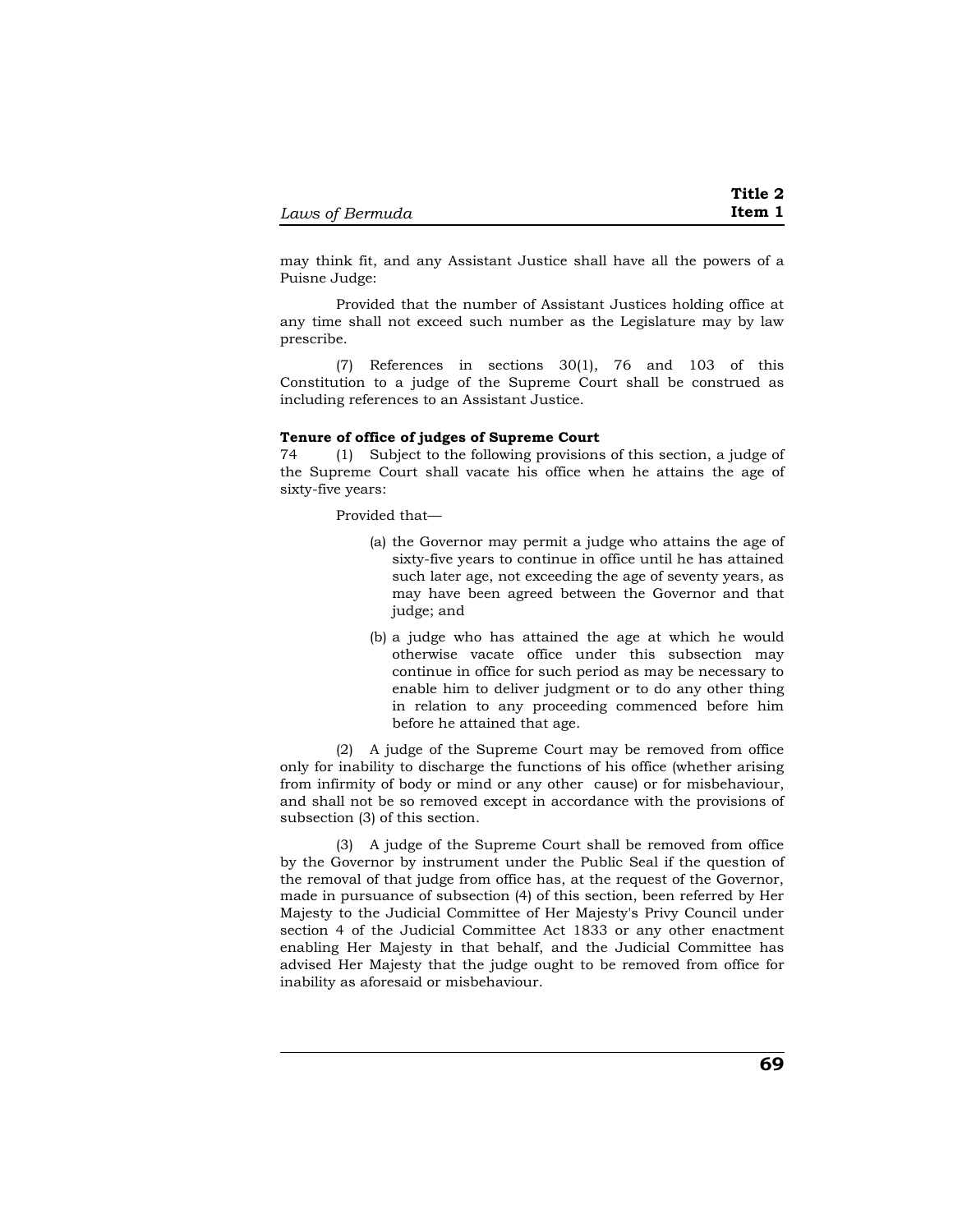(4) If the Governor considers that the question of removing a judge of the Supreme Court from office for inability as aforesaid or misbehaviour ought to be investigated, then—

- (a) the Governor shall appoint a tribunal, which shall consist of a Chairman and not less than two other members selected by the Governor from among persons who hold or have held high judicial office;
- (b) the tribunal shall inquire into the matter and report on the facts thereof to the Governor and advise the Governor whether he should request that the question of the removal of that judge should be referred by Her Majesty to the Judicial Committee; and
- (c) if the tribunal so advises, the Governor shall request that the question should be referred accordingly.

(5) The provisions of the Commissions of Inquiry Act 1935 [*title 28 item 19*] of Bermuda as in force immediately before the coming into operation of this Constitution [*2 June 1968*] shall, subject to the provisions of this section, apply as nearly as may be in relation to tribunals appointed under subsection (4) of this section or, as the context may require, to the members thereof as they apply in relation to Commissions or Commissioners appointed under that Act.

(6) If the question of removing a judge of the Supreme Court from office has been referred to a tribunal under subsection (4) of this section the Governor may suspend the judge from performing the functions of his office, and any such suspension may at any time be revoked by the Governor, and shall in any case cease to have effect—

- (a) if the tribunal advises the Governor that he should not request that the question of the removal of the judge from office should be referred by Her Majesty to the Judicial Committee; or
- (b) if the Judicial Committee advises Her Majesty that the judge ought not to be removed from office.

(7) The powers conferred upon the Governor by this section shall be exercised by him acting in his discretion.

## **Acting judges of Supreme Court**

75 (1) If the office of Chief Justice is vacant, or if the holder thereof is for any reason unable to perform the functions of his office, then, until some other person has been appointed to, and has assumed the functions of, that office, or until the holder of that office has resumed those functions, as the case may be, such one of the Puisne Judges or such other person qualified for appointment as a judge of the Supreme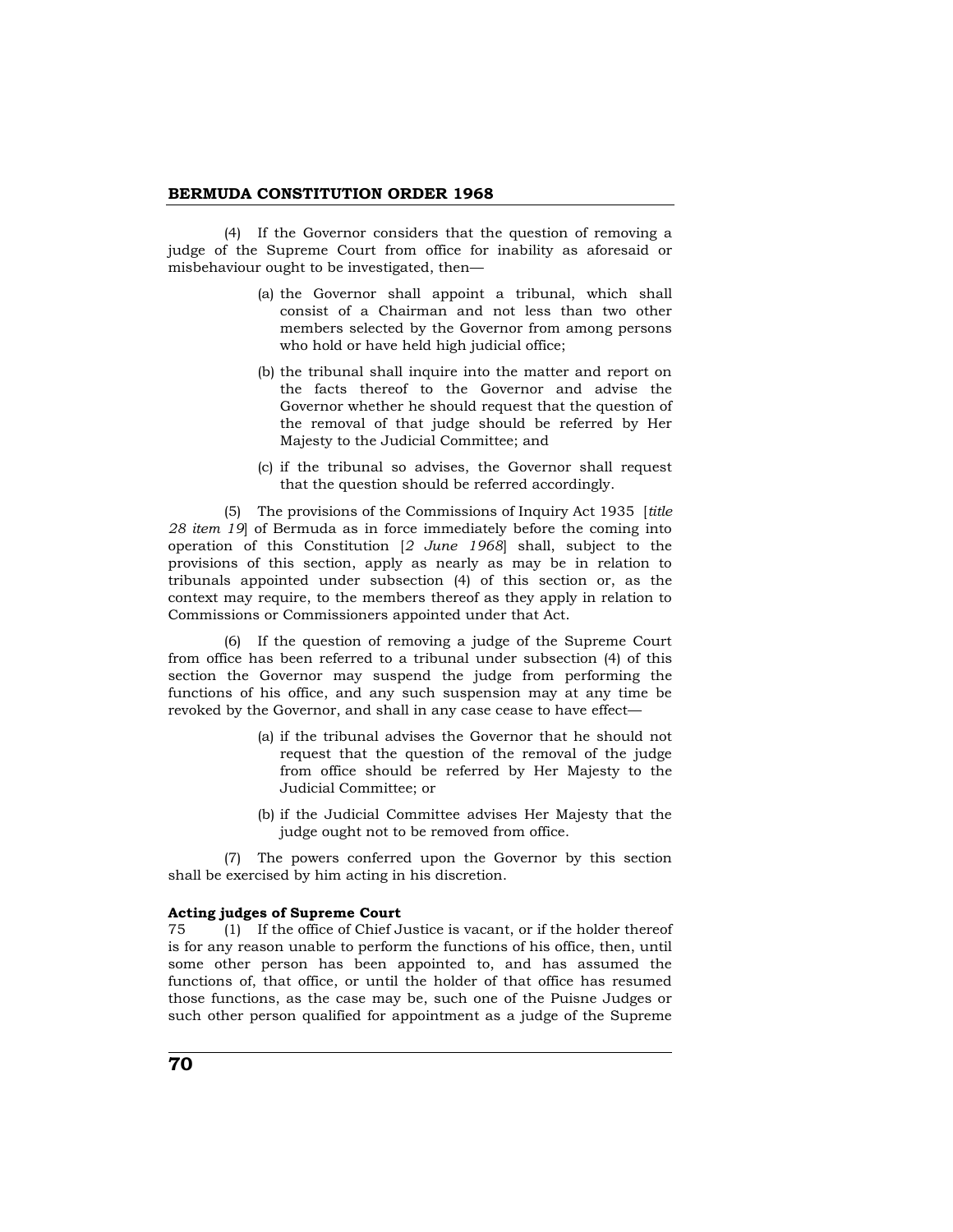Court as the Governor may, after consultation with the Premier, appoint for that purpose shall act in the office of Chief Justice.

(2) If the office of a Puisne Judge is vacant, or if any such judge is acting as Chief Justice, or is for any reason unable to perform the functions of his office the Governor, acting after consultation with the Chief Justice, may appoint a person, possessing such legal qualifications and experience as he may deem appropriate, to act as a Puisne Judge.

(3) A person may be appointed under subsection (1) or subsection (2) of this section notwithstanding that he has attained the age of sixty-five years.

(4) Any person appointed under this section to act as a Puisne Judge shall, unless he is removed from office under the preceding section, continue to act for the period of his appointment or, if no such period is specified, until his appointment is revoked by the Governor, acting after consultation with the Chief Justice:

Provided that a person whose appointment so to act has expired or been revoked may, with the permission of the Governor, acting after consultation with the Chief Justice, continue so to act for such period as may be necessary to enable him to deliver judgment or to do any other thing in relation to proceedings that were commenced before him previously thereto.

## **Oaths to be taken by judges of Supreme Court**

76 Before entering upon the functions of his office, every judge of the Supreme Court shall make and subscribe before the Governor, or some other person authorised in that behalf by the Governor, oaths or affirmations of allegiance and for the due execution of his office in the forms set out in the First Schedule to this Constitution.

*[Section 40 amended by UK SI 456/2003 effective 10 June 2003]* 

*The Court of Appeal* 

## **Constitution of Court of Appeal**

77 (1) There shall be a Court of Appeal for Bermuda which shall have such jurisdiction and powers as may be conferred upon it by this Constitution and any other law.

(2) The judges of the Court of Appeal shall be a President and such number of Justices of Appeal, not being less than two, as the Legislature may by law prescribe: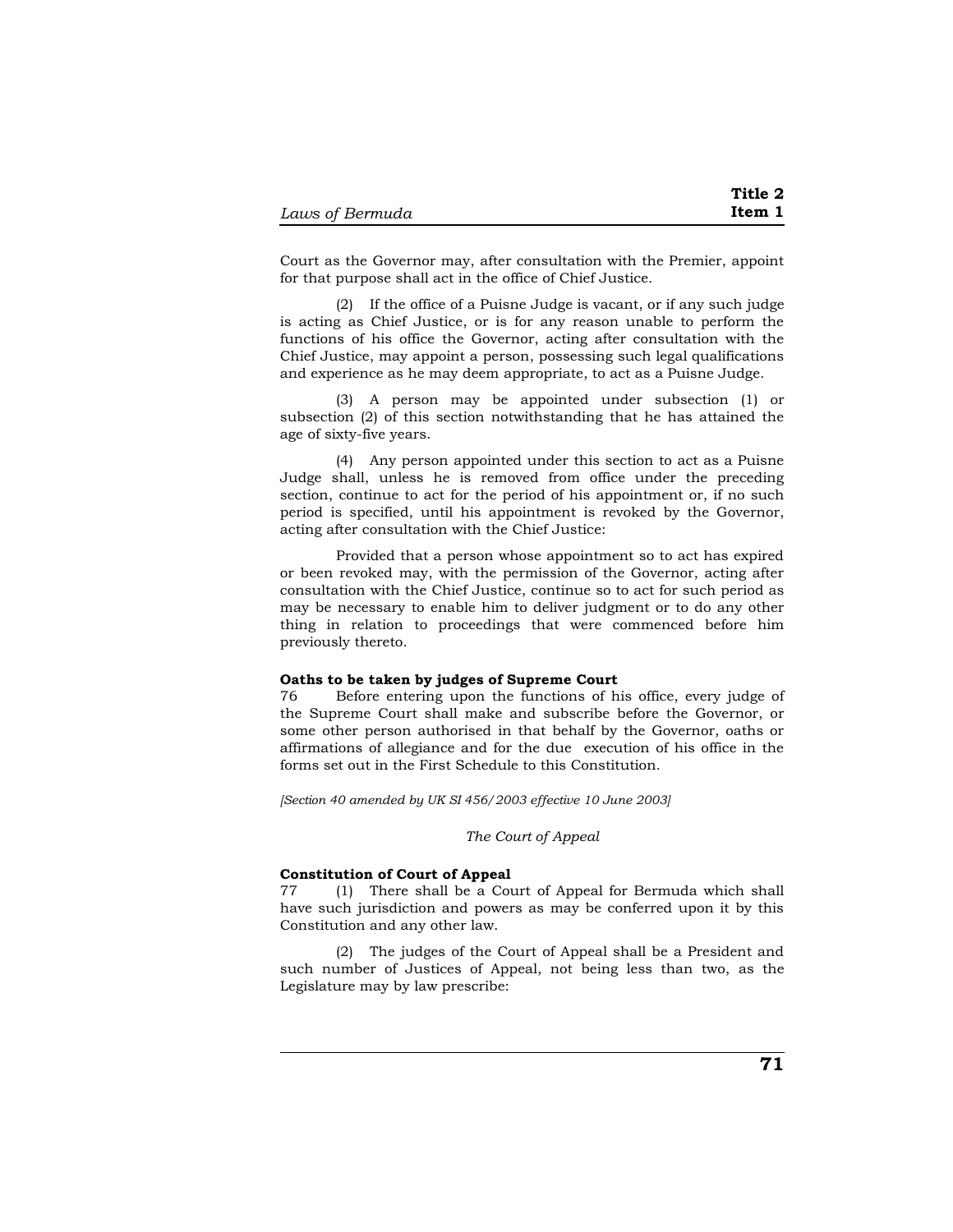Provided that the office of a Justice of Appeal shall not, without his consent be abolished during his continuance in office.

(3) The judges of the Court of Appeal shall be appointed by the Governor, acting in his discretion, by instrument under the Public Seal, for such period as may be specified in their respective instruments of appointment.

(4) A person shall be qualified to be appointed as a judge of the Court of Appeal if, and shall not be qualified to be so appointed unless, he holds or has held high judicial office.

(5) A judge of the Supreme Court may exercise any of the powers of a single judge of the Court of Appeal to such extent as the Legislature may by law prescribe.

## **Tenure of office of judges of Court of Appeal**

78 (1) Subject to the following provisions of this section, the office of a judge of the Court of Appeal shall become vacant upon the expiration of the period of his appointment to that office.

(2) A judge of the Court of Appeal may be removed from office only for inability to discharge the functions of his office (whether arising from infirmity of body or mind or any other cause) or for misbehaviour, and shall not be so removed except in accordance with the provisions of subsection (3) of this section.

(3) A judge of the Court of Appeal shall be removed from office by the Governor by instrument under the Public Seal if the question of the removal of that judge from office has, at the request of the Governor, made in pursuance of subsection (4) of this section, been referred by Her Majesty to the Judicial Committee of Her Majesty's Privy Council under section 4 of the Judicial Committee Act 1833 or any other enactment enabling Her Majesty in that behalf, and the Judicial Committee has advised Her Majesty that the judge ought to be removed from office for inability as aforesaid or misbehaviour.

(4) If the Governor considers that the question of removing a judge of the Court of Appeal from office for inability as aforesaid or misbehaviour ought to be investigated, then—

- (a) the Governor shall appoint a tribunal, which shall consist of a Chairman and not less than two other members selected by the Governor from among persons who hold or have held high judicial office;
- (b) the tribunal shall inquire into the matter and report on the facts thereof to the Governor and advise the Governor whether he should request that the question of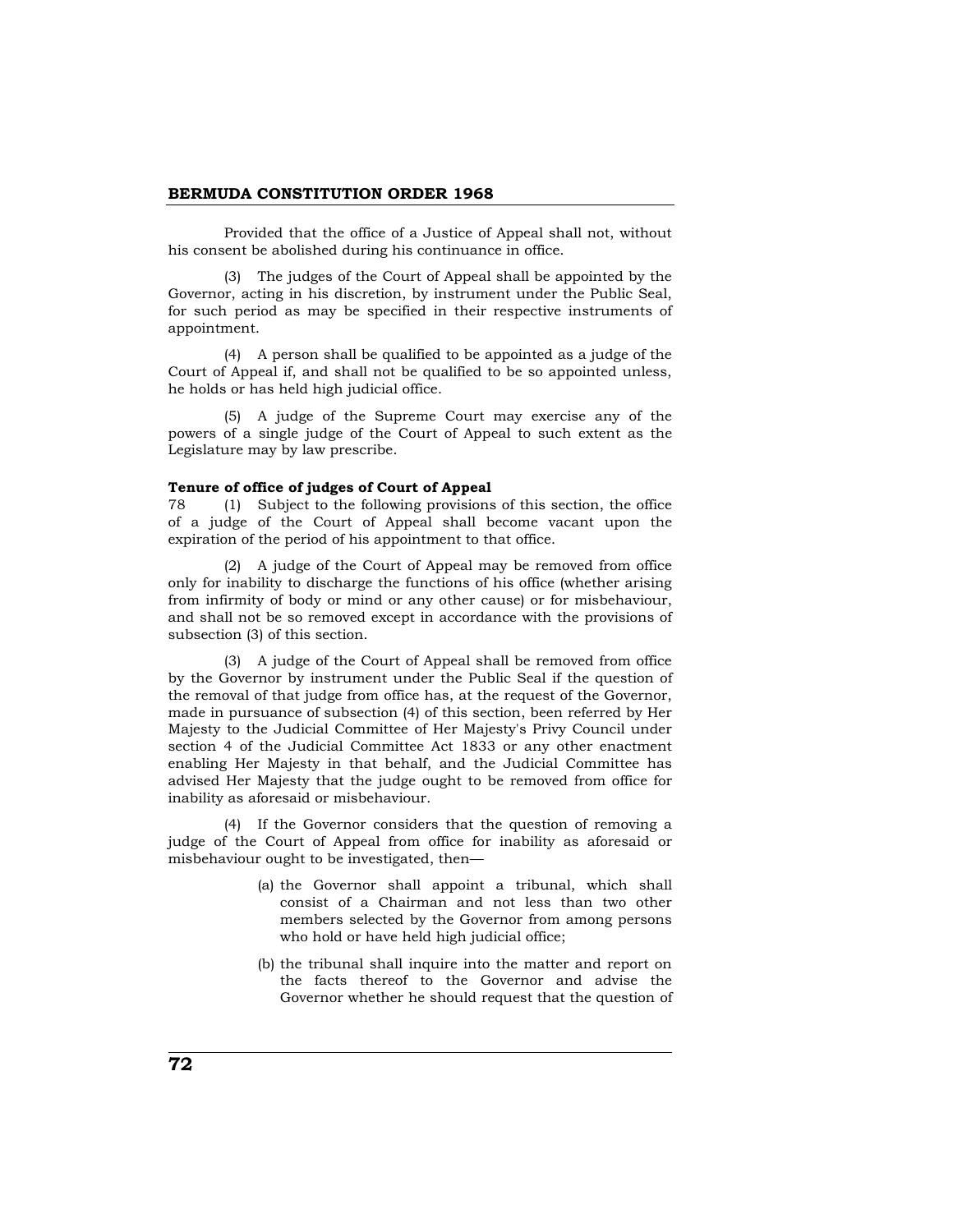the removal of that judge should be referred by Her Majesty to the Judicial Committee; and

(c) if the tribunal so advises, the Governor shall request that the question should be referred accordingly.

(5) The provisions of the Commissions of Inquiry Act 1935 [*title 28 item 19*] of Bermuda as in force immediately before the coming into operation of this Constitution [*2 June 1968*] shall, subject to the provisions of this section, apply as nearly as may be in relation to tribunals appointed under subsection (4) of this section or, as the context may require, to the members thereof as they apply in relation to Commissions or Commissioners appointed under that Act.

(6) If the question of removing a judge of the Court of Appeal from office has been referred to a tribunal under subsection (4) of this section the Governor may suspend the judge from performing the functions of this office, and any such suspension may at any time be revoked by the Governor, and shall in any case cease to have effect—

- (a) if the tribunal advises the Governor that he should not request that the question of the removal of the judge from office should be referred by Her Majesty to the Judicial Committee; or
- (b) if the Judicial Committee advises Her Majesty that the judge ought not to be removed from office.

(7) The powers conferred upon the Governor by this section shall be exercised by him acting in his discretion.

### **Acting judges of Court of Appeal**

79 (1) If the office of the President of the Court of Appeal is vacant, or if the holder thereof is for any reason unable to perform the functions of his office, then, until some other person has been appointed to, and has assumed the functions of, that office, or until the holder thereof has assumed those functions, as the case may be, such one of the Justices of Appeal or such other person qualified for appointment as a judge of the Court of Appeal as the Governor, acting in his discretion, may appoint for that purpose shall act in the office of President.

(2) If the office of a Justice of Appeal is vacant, or if any Justice of Appeal is acting as the President, or is for any reason unable to perform the functions of his office the Governor, acting in his discretion, may appoint a person possessing such legal qualifications and experience as he, after consultation with the President, may deem appropriate to act as a Justice of Appeal.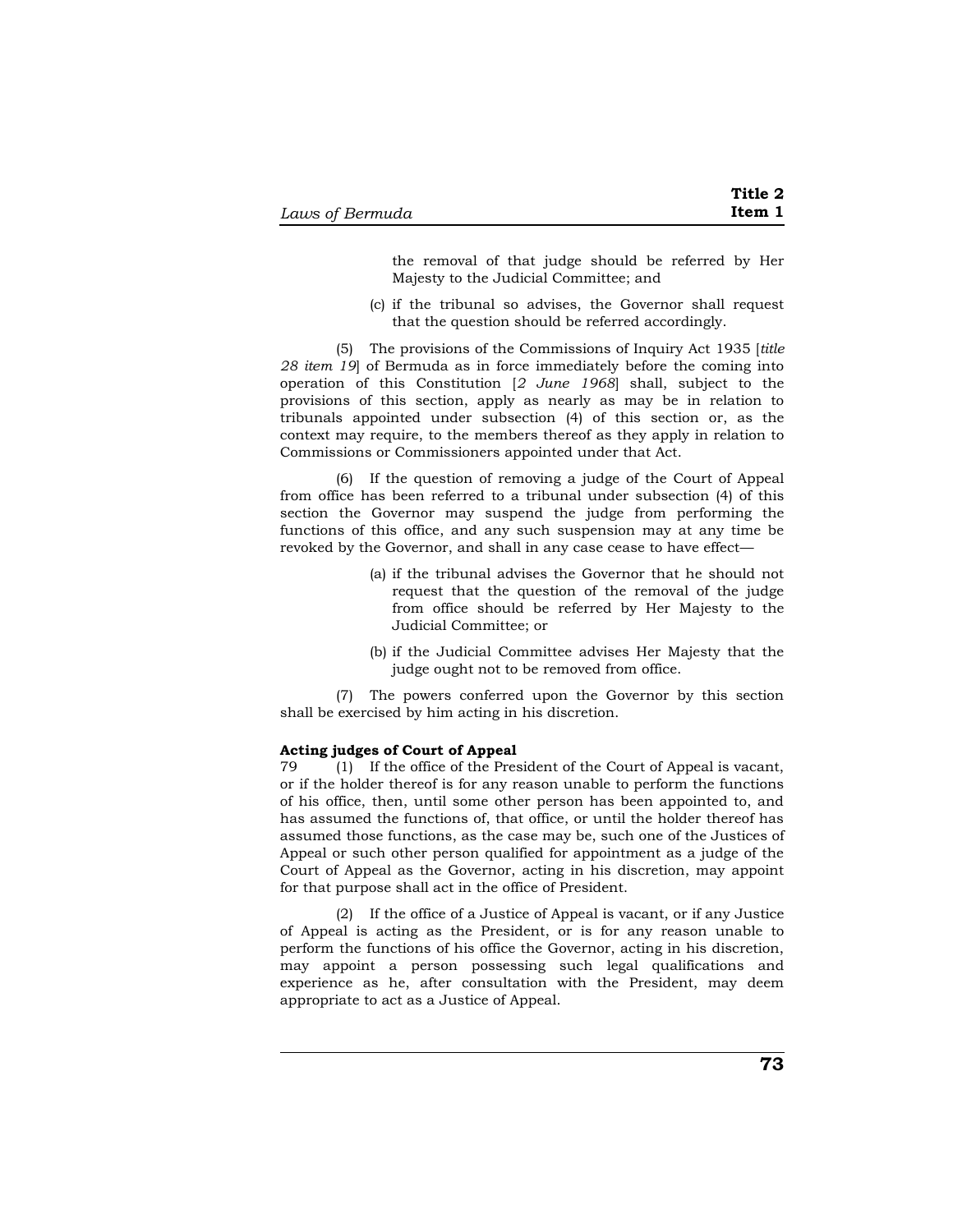(3) Any person appointed under this section to act as a Justice of Appeal shall, unless he is removed from office under the preceding section, continue to act for the period of his appointment or, if no such period is specified, until his appointment is revoked by the Governor, acting in his discretion:

Provided that a person whose appointment so to act has expired or been revoked may, with the permission of the Governor, acting in his discretion, continue so to act for such period as may be necessary to enable him to deliver judgment or to do any other thing in relation to proceedings that were commenced before him previously thereto.

### **Oaths to be taken by judges of Court of Appeal**

80 Before entering upon the functions of his office every judge of the Court of Appeal shall make and subscribe before the Governor, or some other person authorised in that behalf by the Governor, oaths or affirmations of allegiance and for the due execution of his office in the forms set out in the First Schedule to this Constitution.

*[Section 40 amended by UK SI 456/2003 effective 10 June 2003]* 

# **CHAPTER VI**

### THE PUBLIC SERVICE

## *General*

### **Public Service Commission**

81 (1) There shall be a Public Service Commission for Bermuda consisting of a Chairman and four other members.

(2) The members of the Public Service Commission shall be appointed by the Governor, by instrument under the Public Seal, acting after consultation with the Premier who shall first have consulted the Opposition Leader, for such period, not being less than three nor more than five years, as may be specified in their respective instruments of appointment.

(3) No person shall be qualified to be appointed as a member of the Public Service Commission if he is a member of either House or a public officer.

(4) A person shall not, while he holds or is acting in the office of a member of the Public Service Commission or within a period of five years commencing with the date on which he last held or acted in that office, be eligible for appointment to or to act in any public office.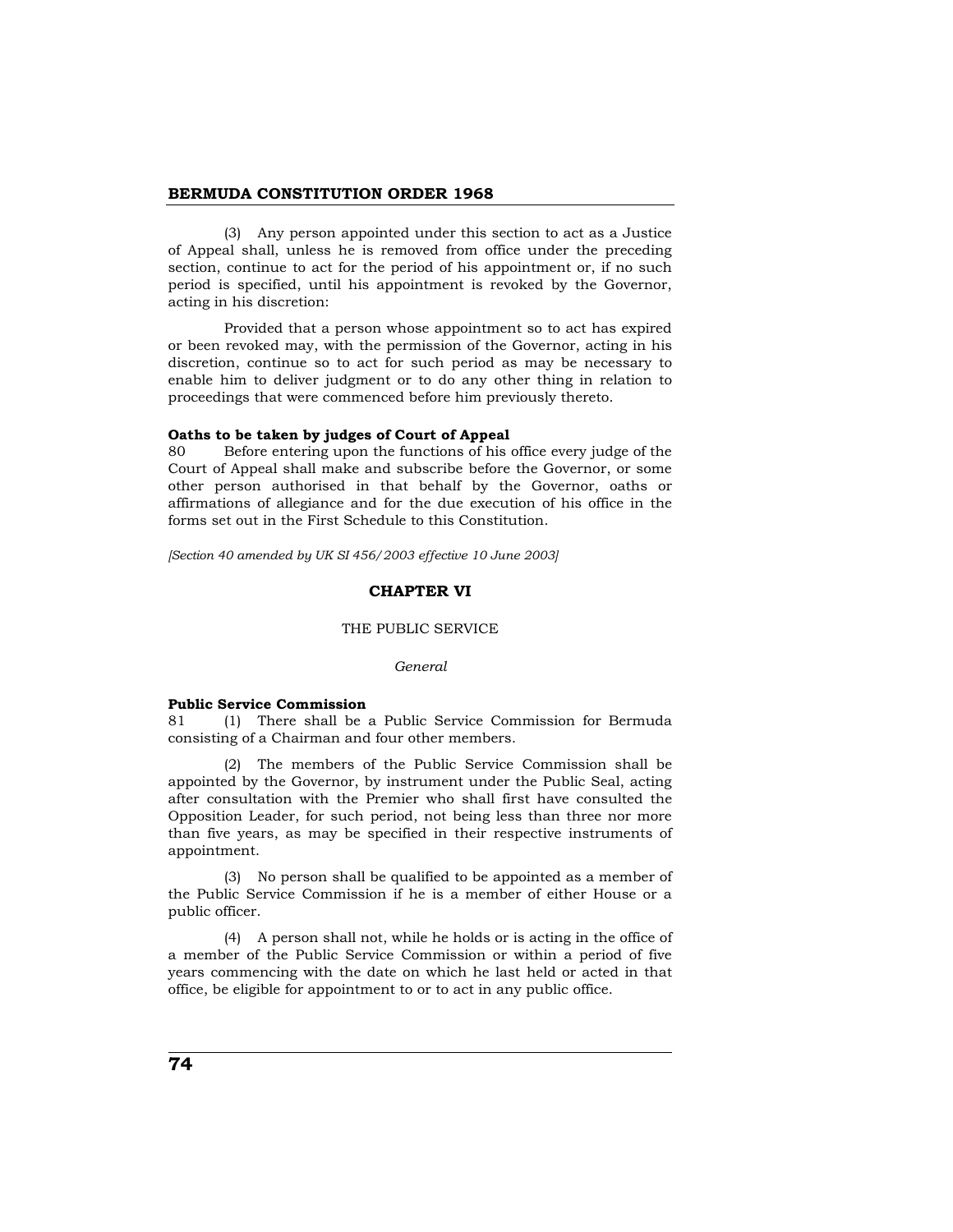(5) The office of a member of the Public Service Commission shall become vacant—

- (a) at the expiration of the period specified in the instrument by which he was appointed;
- (b) if he becomes a member of either House; or
- (c) if he is removed from office in accordance with the provisions of subsection (6) of this section.

(6) A member of the Public Service Commission shall be removed from office by the Governor if the Governor, acting in his discretion, is satisfied that he ought to be removed from office for inability to discharge the functions thereof (whether arising from infirmity of body or mind or any other cause) or for misbehaviour.

(7) During any period when the question of removing a member of the Public Service Commission from office for inability as aforesaid or for misbehaviour is being investigated by, or in pursuance of directions given by, the Governor, the Governor, acting in his discretion, may suspend that member from performing the functions of his office.

(8) Whenever the office of the Chairman of the Public Service Commission is vacant or the holder thereof is for any reason unable to perform the functions of his office, such one of the other members of the Public Service Commission as the Governor, acting after consultation with the Premier, may appoint shall act in the office of the Chairman.

(9) If the office of a member of the Public Service Commission other than the Chairman is vacant or the holder thereof is acting as the Chairman or is for any reason unable to perform the functions of his office, the Governor, acting after consultation with the Premier, may appoint a person who is qualified for appointment as a member of the Commission to act as a member of the Commission; and any person so appointed shall, subject to the provisions of subsection (5) of this section, continue so to act until he is notified by the Governor, acting in his discretion, that the circumstances giving rise to the appointment have ceased to exist.

### **Appointment etc., of public officers**

82 (1) Subject to the provisions of this Constitution, power to make appointments to public offices, and to remove or exercise disciplinary control over persons holding or acting in such offices, is vested in the Governor acting in accordance with the recommendation of the Public Service Commission.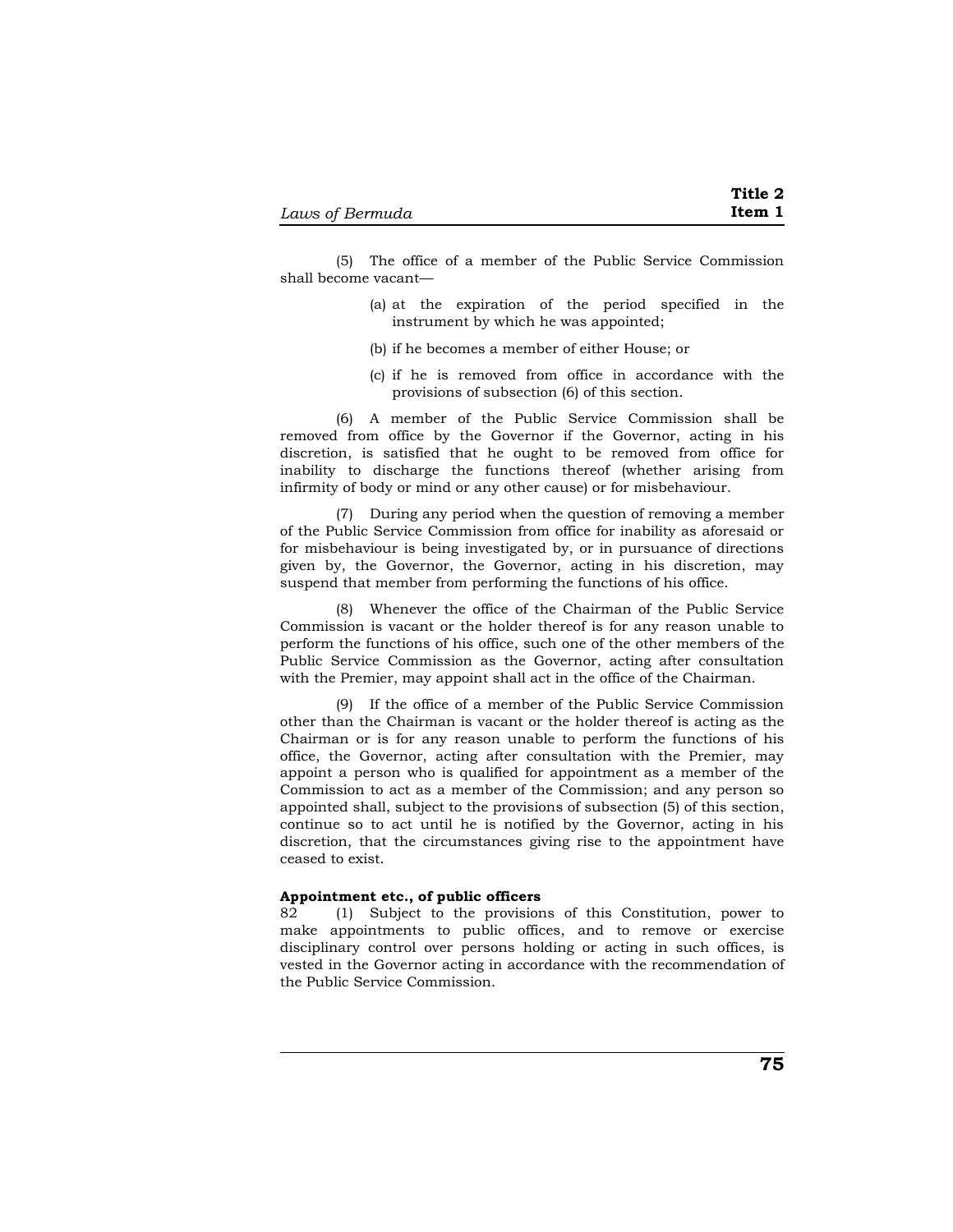(2) Before the Public Service Commission recommends to the Governor the appointment of a person to the office of a permanent secretary or head of a department of government the Commission shall consult the Premier.

(3) The Legislature may by law make, or provide for the making of, provision with respect to offences against the discipline of any police force or the prison service of Bermuda and the punishment that may be imposed for any such offence; and the power to exercise disciplinary control (including the power to remove a person from office) over members of any such force or the prison service vested in the Governor, acting in accordance with the recommendation of the Public Service Commission, by this section shall be exercised in accordance with any such provision relating to the force or service concerned.

- (4) The provisions of this section shall not apply in relation to—
	- (a) the office of the Attorney-General, Commissioner of Police, Deputy Commissioner of Police and the Auditor General;
	- (b) any office to which section 89 of this Constitution applies; or
	- (c) the office of Secretary to the Cabinet except as respects power to remove or exercise disciplinary control over a person holding or acting in that office.

*[Section 82 amended by UK SI 2579/2001 effective 21 August 2001]* 

### **Delegation of Governor's powers**

83 (1) The Governor, acting in accordance with the recommendation of the Public Service Commission, may by regulations delegate, to such extent and subject to such conditions as may be specified in the regulations, the powers vested in him by section 82 of this Constitution (other than powers in relation to the offices referred to in subsections (2) and (4)(c) thereof to the Chairman of the Commission or to such public officers as may be so specified.

(2) Except in so far as regulations made under this section otherwise provide, any power delegated by such regulations may be exercised by any person to whom it is delegated without reference to the Public Service Commission.

#### **Performance of functions of Public Service Commission**

84 (1) No business shall be transacted at any meeting of the Public Service Commission unless the Chairman and not less than two other members of the Commission are present.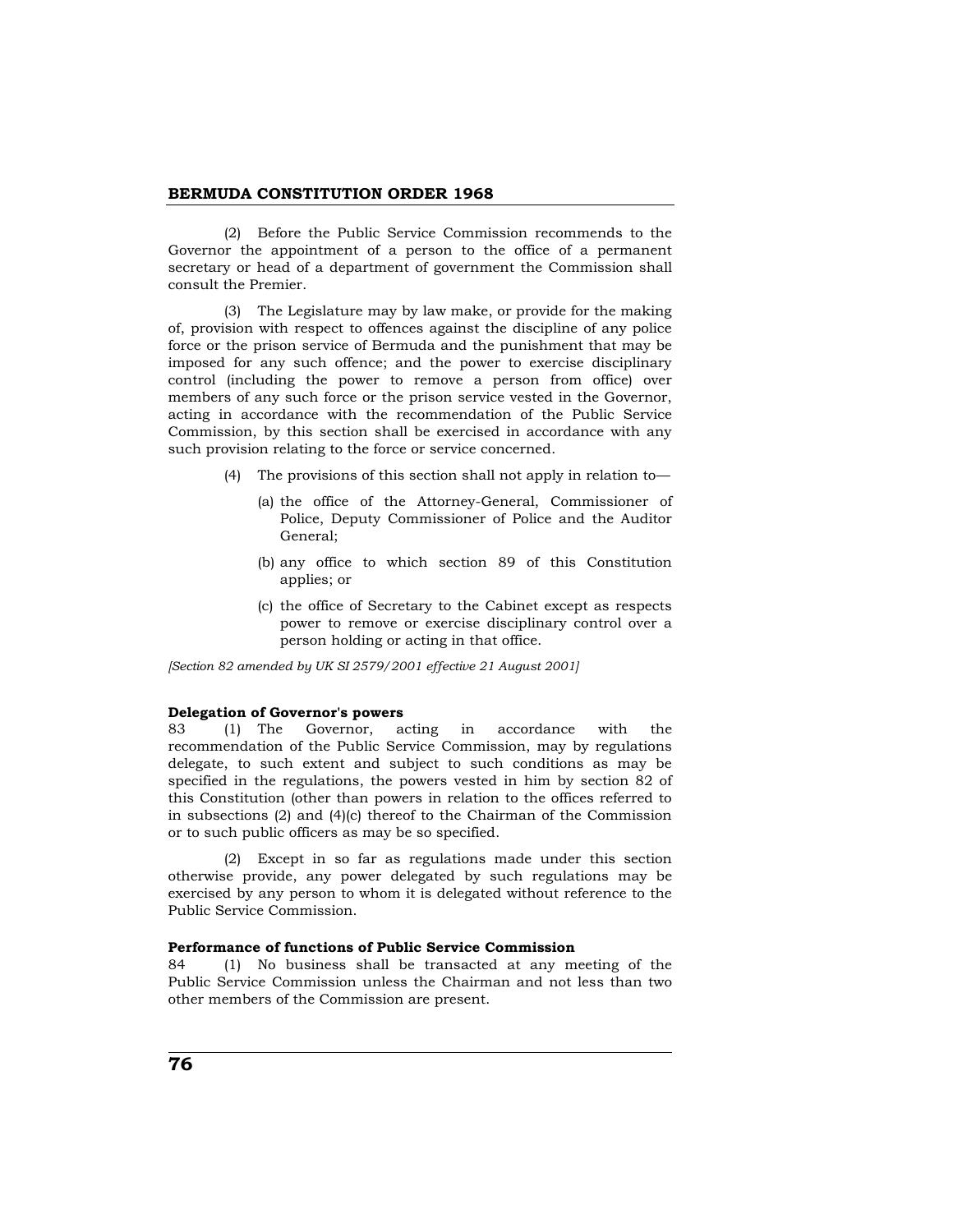(2) Subject to the provisions of subsection (1) of this section, the Public Service Commission may act notwithstanding any vacancy in its membership or the absence of any member and its proceedings shall be valid notwithstanding that some person who was not entitled so to do took part therein.

(3) Any question proposed for decision at any meeting of the Commission shall be determined by a majority of the votes of the members present and voting, and if on any such question the votes are equally divided the Chairman shall have and exercise a casting vote.

(4) When the Public Service Commission is meeting to consider the appointment of any person to an office in the Police Force (other than the office of Commissioner of Police or Deputy Commissioner of Police) or the removal of, or the exercise of disciplinary control over, any person holding or acting in such an office, the Commissioner of Police shall be entitled to attend and express his views on the matter to the Commission.

(5) Subject to the provisions of this Constitution, the Governor, acting after consultation with the Premier and the Public Service Commission, may by regulations make provision for regulating and facilitating the performance by the Commission of its functions under this Constitution, including (without prejudice to the generality of the foregoing power) provision for any of the following matters—

- (a) conferring powers and imposing duties on any public officer or any authority of the Government for the purpose of facilitating the performance by the Commission of those functions;
- (b) the protection and privileges of members of the Commission in respect of the performance of their functions and the privilege of communications to and from the Commission and its members in the case of legal proceedings;
- (c) the definition and trial of offences in relation to the functions of the Commission and the imposition of penalties for such offences:

 Provided that no such penalty shall exceed a fine of twelve hundred dollars or imprisonment for a term of one year or both such fine and such imprisonment.

(6) Subject to the provisions of this Constitution and of any regulations made under subsection (5) of this section, the Public Service Commission may regulate its own procedure.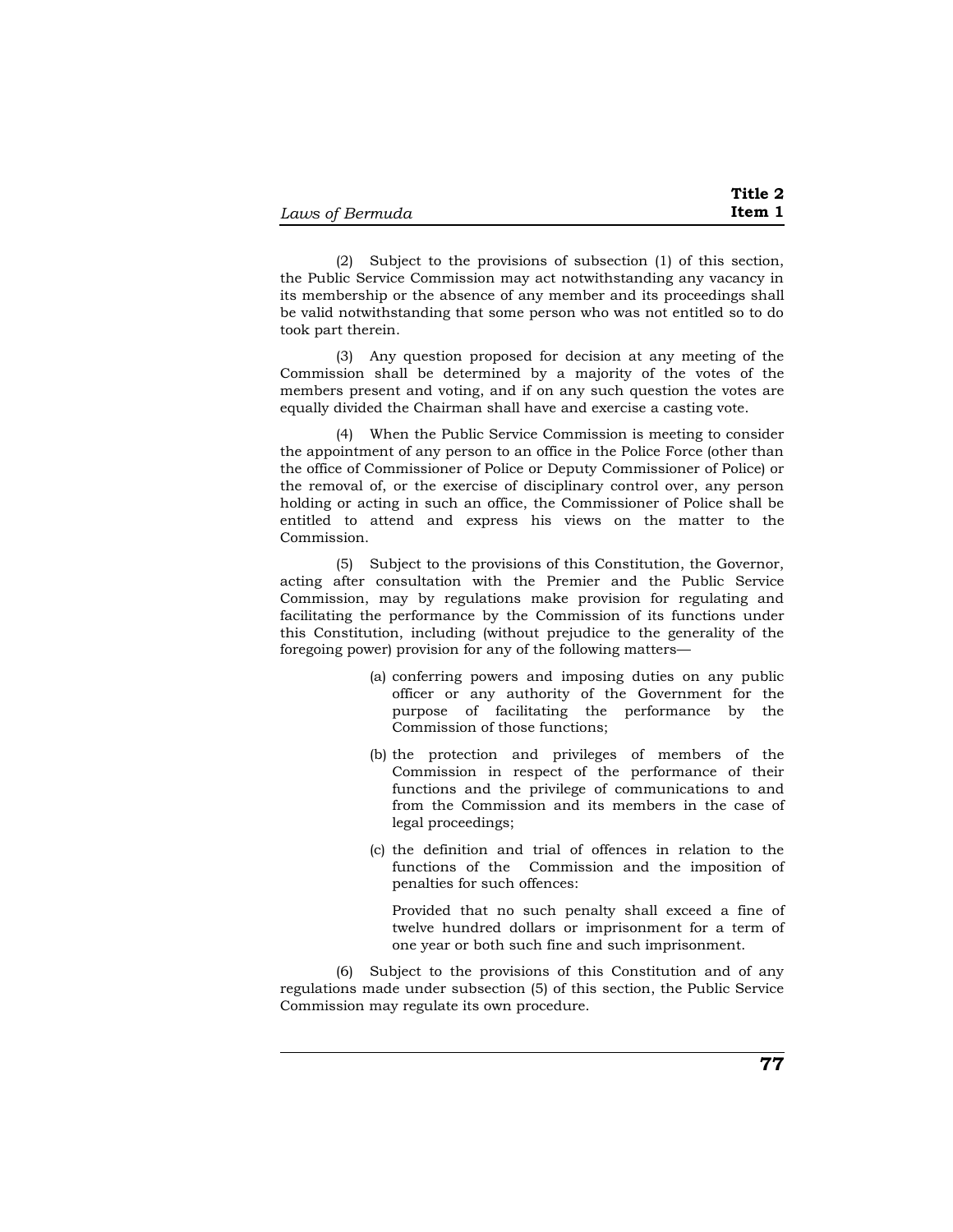(7) Subject to the provisions of subsection (5) of this section and of any regulations made thereunder, in the performance of its functions under this Constitution the Public Service Commission shall not be subject to the direction or control of any other person or authority.

#### **Particular Offices**

85 *[Deleted by UK SI 1973 No. 233].* 

### **Appointment, etc., of Attorney-General**

86 (1) Power to make appointments to the office of Attorney-General is vested in the Governor acting in his discretion.

(2) Subject to the following provisions of this section, the Attorney-General shall vacate his office when he attains the age of sixtyfive years:

Provided that the Governor, acting after consultation with the Premier, may permit an Attorney-General who attains the age of sixtyfive years to continue in office until he has attained such later age, not exceeding the age of seventy years, as may have been agreed between the Governor and that Attorney-General.

(3) The Attorney-General may be removed from office only for inability to discharge the functions thereof (whether arising from infirmity of body or mind or any other cause) or for misbehaviour, and shall not be so removed except in accordance with the provisions of subsection (4) of this section.

(4) The Attorney-General shall be removed from office by the Governor if the question of his removal from office has been referred to a tribunal appointed under subsection (5) of this section and the tribunal has advised the Governor that he ought to be removed from office for inability as aforesaid or for misbehaviour.

(5) If the Governor, acting in his discretion, considers that the question of removing the Attorney-General from office for inability as aforesaid or for misbehaviour ought to be investigated, or if the Premier or the Chief Justice after consultation with the Premier represents to the Governor that that question ought to be investigated, then—

- (a) the Governor shall appoint a tribunal, which shall consist of a Chairman and not less than two other members selected by the Governor, acting in his discretion, from among persons who hold or have held high judicial office; and
- (b) that tribunal shall inquire into the matter and report on the facts thereof to the Governor and advise the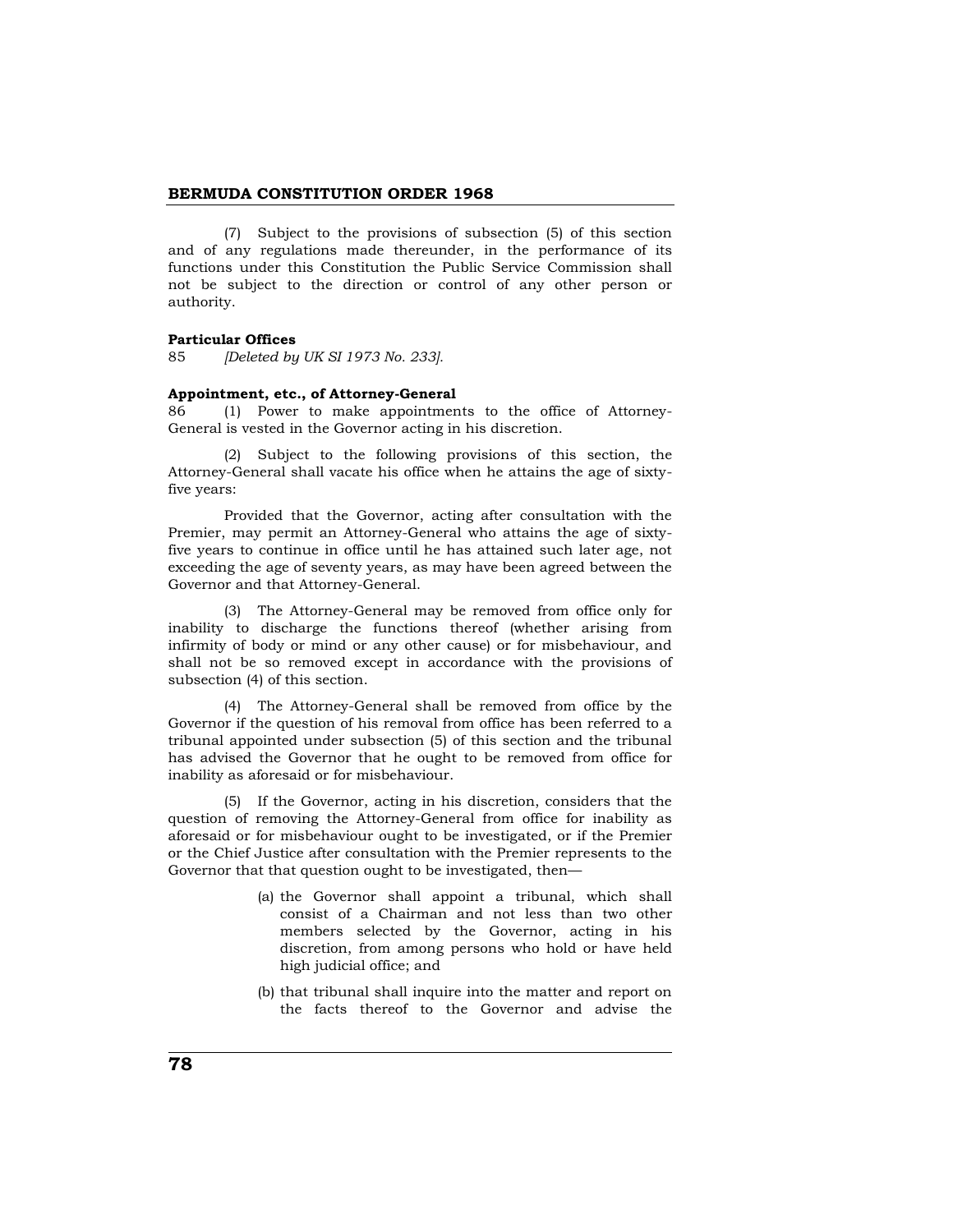Governor whether the Attorney-General ought to be removed from office for inability as aforesaid or for misbehaviour.

(6) The provisions of the Commissions of Inquiry Act 1935 [*title 28 item 19*] of Bermuda as in force immediately before the coming into operation of this Constitution [*2 June 1968*] shall, subject to the provisions of this section, apply as nearly as may be in relation to tribunals appointed under subsection (5) of this section or, as the context may require, to the members thereof as they apply in relation to Commissions or Commissioners appointed under that Act.

(7) If the question of removing the Attorney-General from office has been referred to a tribunal under subsection (5) of this section, the Governor, acting in his discretion, may suspend the Attorney-General from performing the functions of his office, and any such suspension may at any time be revoked by the Governor, acting in his discretion, and shall in any case cease to have effect if the tribunal advises the Governor that the Attorney-General should not be removed from office.

(8) References in subsections (2) to (7) of this section to the Attorney-General do not include references to a person appointed to act in the office of Attorney-General during any period when it is vacant or the holder thereof is unable to perform the functions thereof; and the appointment of such a person may be revoked by the Governor, acting in his discretion, at any time before the expiration of that period.

## **Appointment, etc., of Commissioner and Deputy Commissioner of Police**

87 Power to make appointments to, the offices of Commissioner of Police and Deputy Commissioner of Police and to remove or exercise disciplinary control over persons holding or acting in those offices is vested in the Governor acting after consultation with the Public Service Commission.

### **Appointment, etc., of the Auditor General**

88 (1) Power to make appointments to the office of the Auditor General is vested in the Governor acting in his discretion.

(2) Subject to the following provisions of this section, the Auditor General shall vacate his office when he attains the age of sixtyfive years:

Provided that the Governor, acting after consultation with the Premier, may permit an Auditor General who attains the age of sixty-five years to continue in office until he has attained such later age, not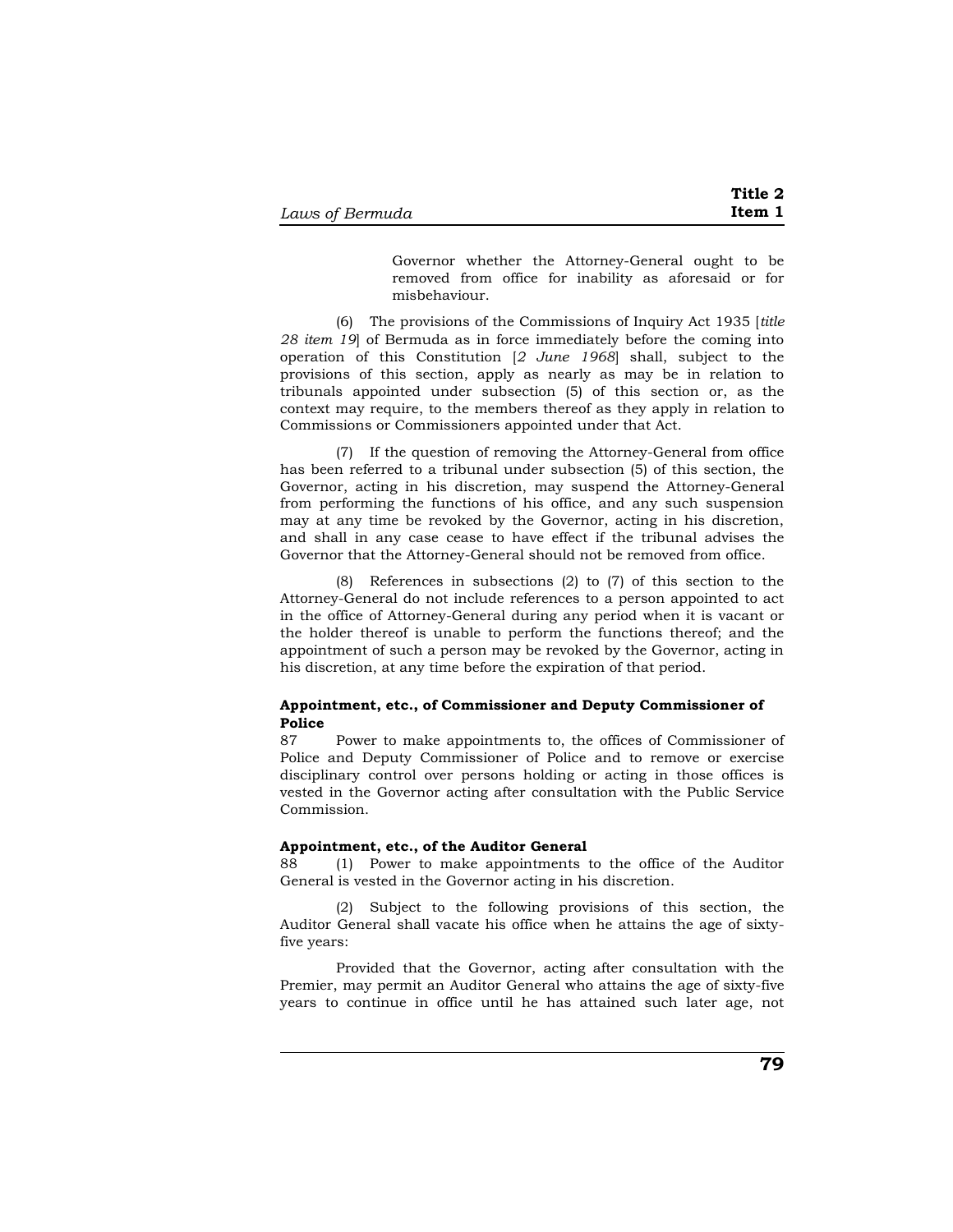exceeding the age of seventy years, as may have been agreed between the Governor and that Auditor General.

(3) The Auditor General may be removed from office only for inability to discharge the functions of his office (whether arising from inability of body or mind or any other cause) or for misbehaviour, and shall not be so removed except in accordance with the provisions of subsection (4) of this section.

(4) The Auditor General shall be removed from office by the Governor if the Governor, acting in his discretion, is satisfied that he ought to be removed from office for inability as aforesaid or for misbehaviour.

(5) During any period when the question of removing the Auditor General from office for inability as aforesaid or for misbehaviour is being investigated by, or in pursuance of directions given by, the Governor, the Governor, acting in his discretion, may suspend the Auditor General from performing the functions of his office.

(6) References in subsections (2) to (5) of this section to the Auditor General do not include references to a person appointed to act in the office of Auditor General during any period when it is vacant or the holder thereof is unable to perform the functions thereof; and the appointment of such a person may be revoked by the Governor, acting in his discretion, at any time before the expiration of that period.

*[Section 88 amended by UK SI 2579/2001 effective 21 August 2001]* 

### **Appointment, etc., of magistrates and other legally qualified staff of the courts**

89 (1) Power to make appointments to the offices to which this section applies and to remove or exercise disciplinary control over persons holding or acting in those offices is vested in the Governor acting after consultation with the Chief Justice.

(2) This section applies to the offices of magistrate, member of any other civil court subordinate to the Supreme Court and registrar of the Supreme Court or the Court of Appeal and of such other officers of the civil courts of Bermuda who are required to possess legal qualifications as the Legislature may by law prescribe.

### **Appointment of Secretary to Cabinet**

90 (1) Power to make appointments to the office of Secretary to the Cabinet is vested in the Governor acting in accordance with the recommendation of the Premier.

(2) Whenever occasion arises for making an appointment under this section the Public Service Commission shall submit to the Premier a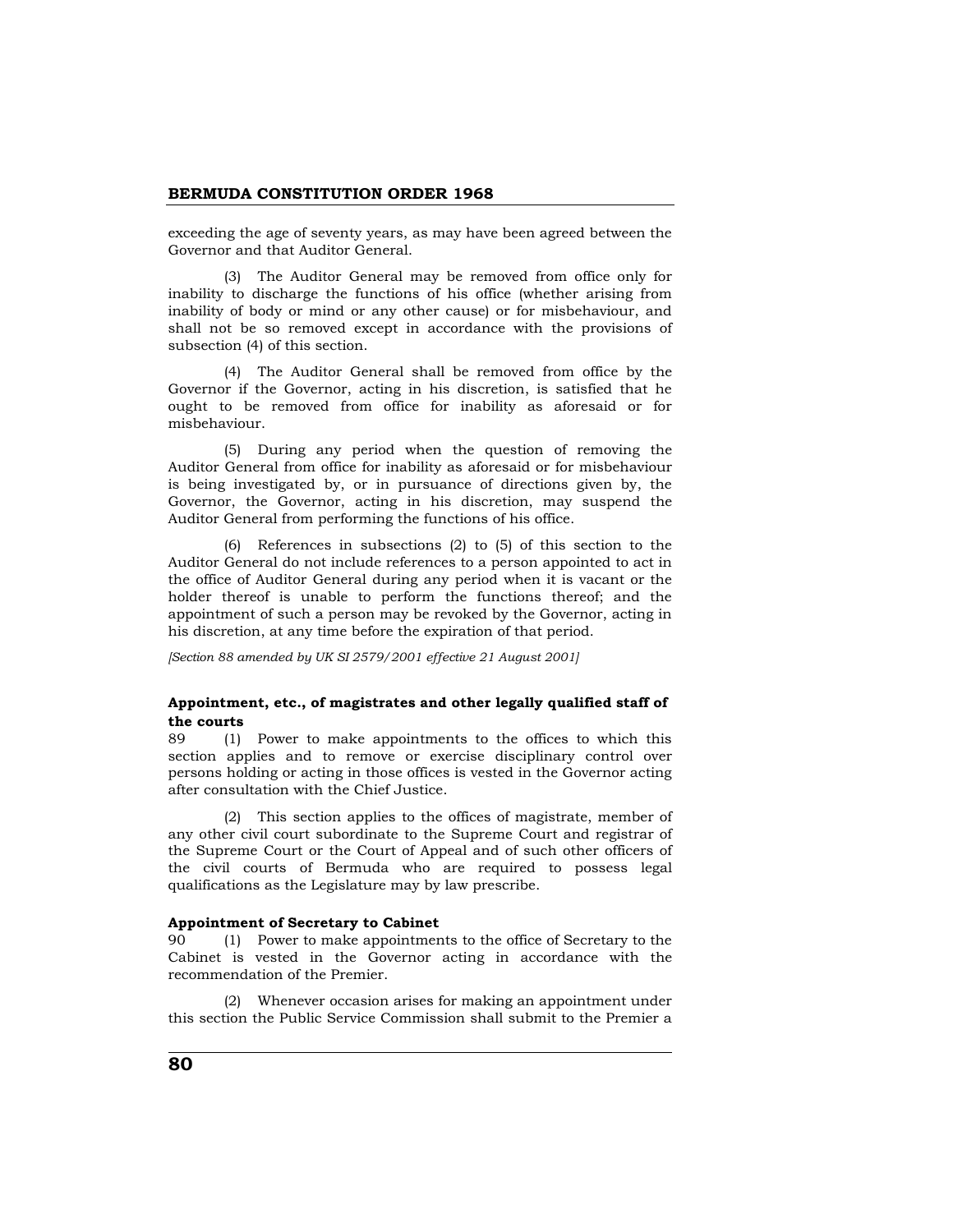list of public officers who appear to the Commission to be qualified for the appointment and the Premier shall recommend to the Governor a person whose name appears on that list.

### *Pensions*

### **Applicability of pensions law**

91 (1) Subject to the provisions of Section 93 of this Constitution, the law to be applied to the grant and payment to any officer, or to his widow, children, dependants or personal representatives, of any pension, gratuity or other like allowance (in this section and sections 92 and 93 of this Constitution referred to as an "award") in respect of the service of that officer in a public office shall be that in force on the relevant day or any later law not less favourable to the person concerned.

- (2) For the purposes of this section the relevant day is—
	- (a) in relation to an award granted before the date on which this Constitution comes into operation, the day on which the award was granted;
	- (b) in relation to an award granted or to be granted on or after the date on which this Constitution comes into operation to or in respect of a person who was a public officer before that date, the day immediately before that date;
	- (c) in relation to an award granted or to be granted to or in respect of a person who first becomes a public officer on or after the date on which this Constitution comes into operation, the day on which he becomes a public officer.

(3) For the purposes of this section, in so far as the law applicable to an award depends on the option of the person to or in respect of whom it is granted or to be granted, the law for which he opts shall be taken to be more favourable to him than any other law for which he might have opted.

### **Pensions, etc., charged on the Consolidated Fund**

92 Awards granted under any law for the time being in force in Bermuda shall (except so far as they are a charge on some other fund and are duly paid out of that fund to the person to whom payment is due) be a charge on and paid out of the Consolidated Fund.

#### **Grant and withholding of pensions, etc.**

93 (1) The power to grant any award under any pensions law for the time being in force in Bermuda (other than an award to which, under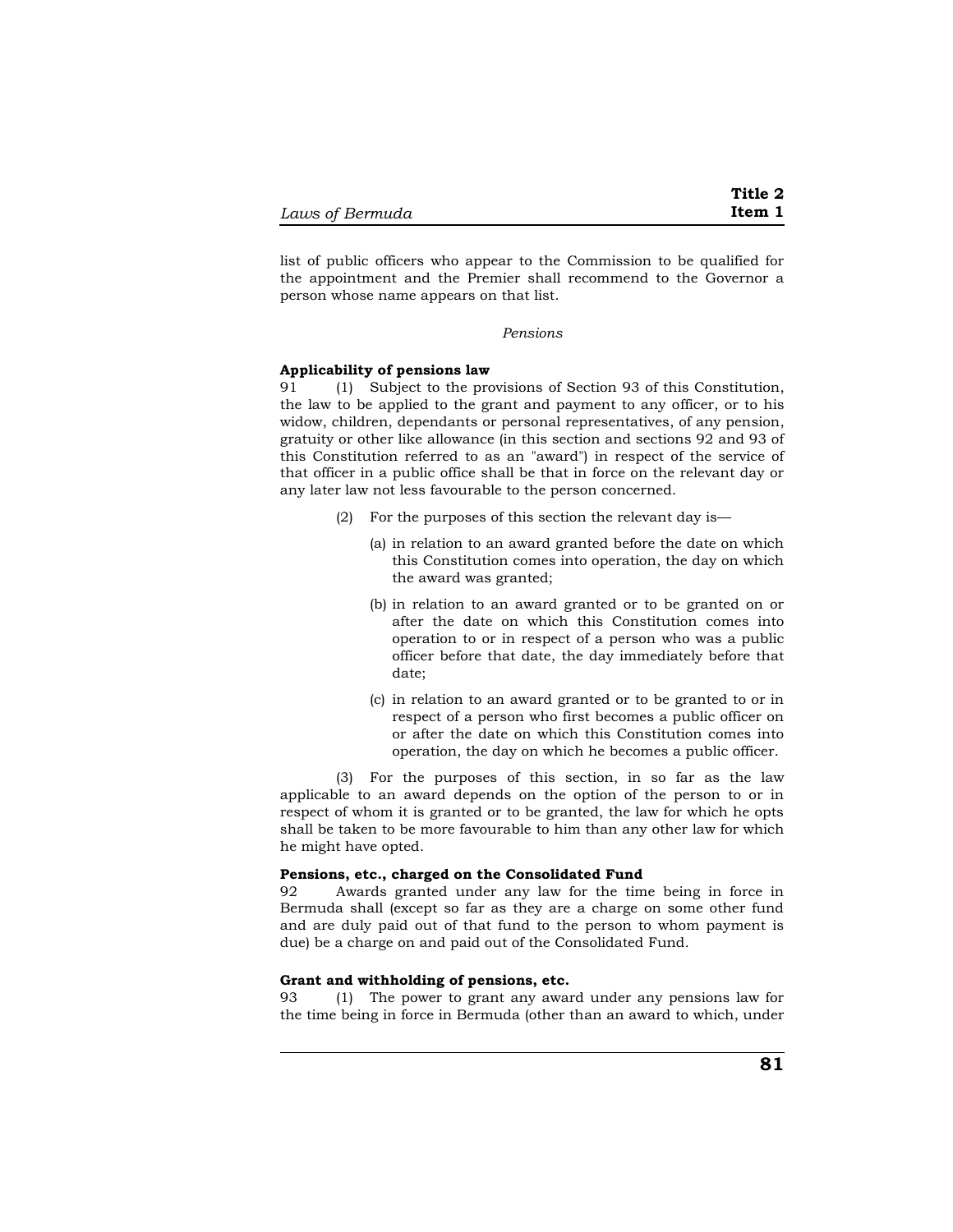that law, the person to whom it is payable is entitled as of right) and, in accordance with any provisions in that behalf in any such law, to withhold, reduce in amount or suspend any award payable under any such law shall vest in the Governor.

(2) The power vested in the Governor by, subsection (1) of this section shall be exercised by him—

- (a) in his discretion in the case of an award payable in respect of the services of any person who, having been a public officer, was, immediately before the date on which he ceased to hold public office, serving as—
	- (i) Deputy Governor;
	- (ii) a judge of the Supreme Court;
	- (iii) a judge of the Court of Appeal;
	- (iv) Attorney-General;
	- (v) Auditor; or
	- (vi) a member of the personal staff of the Governor;
- (b) after consultation with the Public Service Commission in the case of an award payable in respect of any person who, having been a public officer, was, immediately before the date aforesaid, serving as Commissioner of Police or Deputy Commissioner of Police or in any office to which section 89 of this Constitution applies; and
- (c) in accordance with the recommendation of the Public Service Commission in any other case.

(3) In this section "pensions law" means any law relating to the grant to any person, or to the widow, children, dependants or personal representatives of that person, of an award in respect of the services of that person in a public office.

### **CHAPTER VIA**

### **OMBUDSMAN**

#### **The Ombudsman**

93A (1) There shall be an Ombudsman for Bermuda.

(2) The Governor, acting after consultation with the Premier who shall first have consulted the Opposition Leader, shall, by instrument under the Public Seal, appoint the Ombudsman.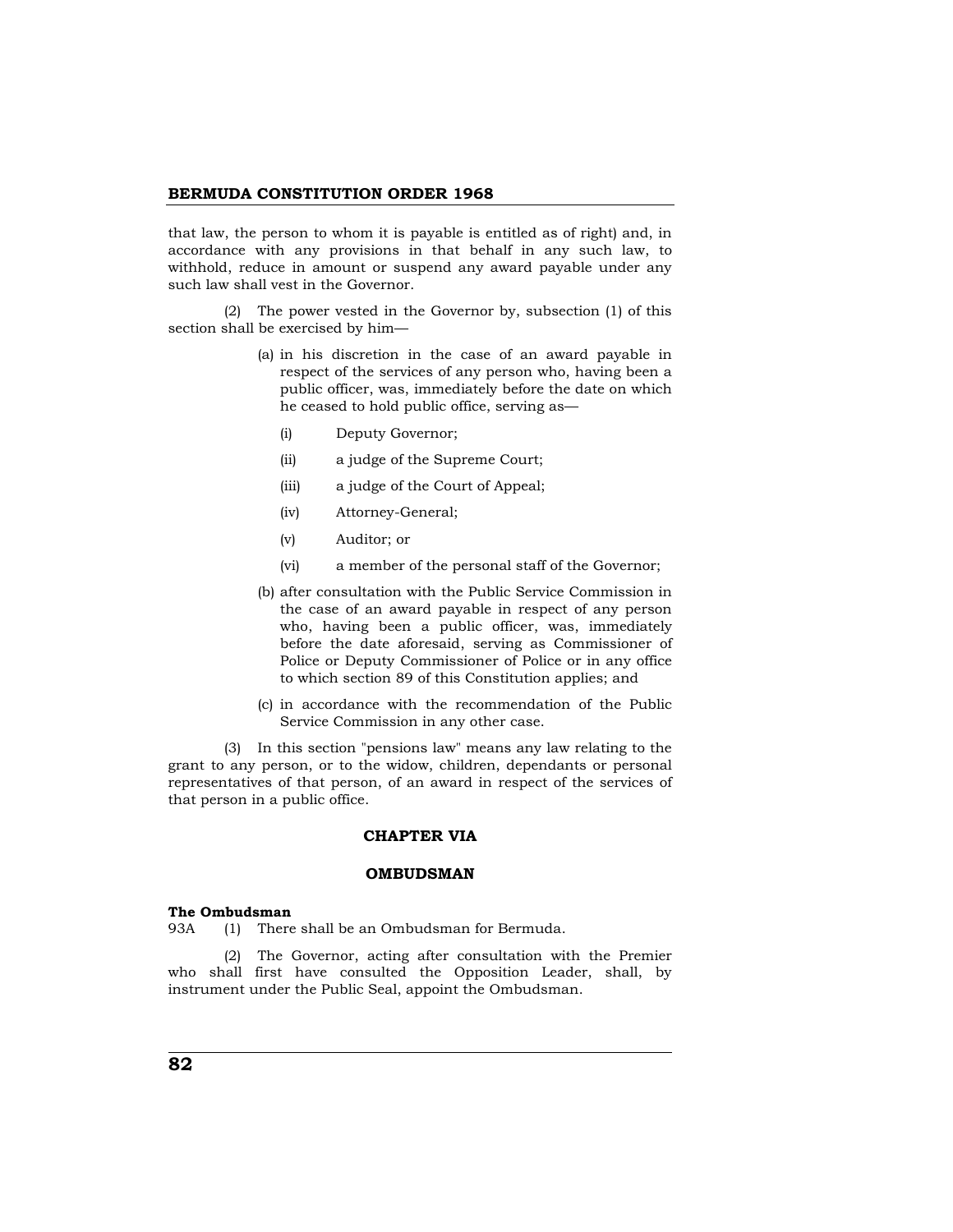(3) No person shall be qualified to be appointed as Ombudsman if he is or has been within the preceding three years:

- (a) a Senator or a member of, or a confirmed candidate for election to, the House of Assembly; or
- (b) the holder of any office in any political party.
- (4) The office of Ombudsman shall become vacant:
	- (a) at the expiration of the period specified in the instrument by which he was appointed;
	- (b) if he resigns his office by writing under his hand addressed to the Governor;
	- (c) if he becomes a Senator or a member of, or a confirmed candidate for election to, the House of Assembly or the holder of any office in any political party; or
	- (d) if the Governor, acting in his discretion, directs that he shall be removed from office for inability to discharge the functions of his office (whether arising from infirmity of body or mind or any other cause) or for misbehaviour, or for contravention of subsection (5) of this section.

(5) Subject to such exceptions as the Govenor, acting in his discretion, may authorise by directions in writing, the Ombudsman shall not hold any other office of emolument either in the public service or otherwise, nor engage in any occupation for reward other than the duties of his office.

(6) Section 103(1)(b) of this Constitution shall have effect as if a reference to the Ombudsman were inserted after the reference to a judge of the Supreme Court or the Court of Appeal; and section 93(2)(a) of this Constitution shall have effect as if a reference to the Ombudsman were inserted after the reference to a judge of the Court of Appeal.

*[Section 93A inserted by UK SI 2579/2001 effective 21 August 2001]* 

### **Functions of Ombudsman**

93B (1) The Ombudsman shall have such functions and jurisdiction as may be prescribed by law.

 (2) In the exercise of his functions and jurisdiction, the Ombudsman shall not be subject to the direction or control of any other person or authority.

 (3) The Ombudsman shall have no jurisdiction to inquire into any question relating to the exercise of any function by the Governor or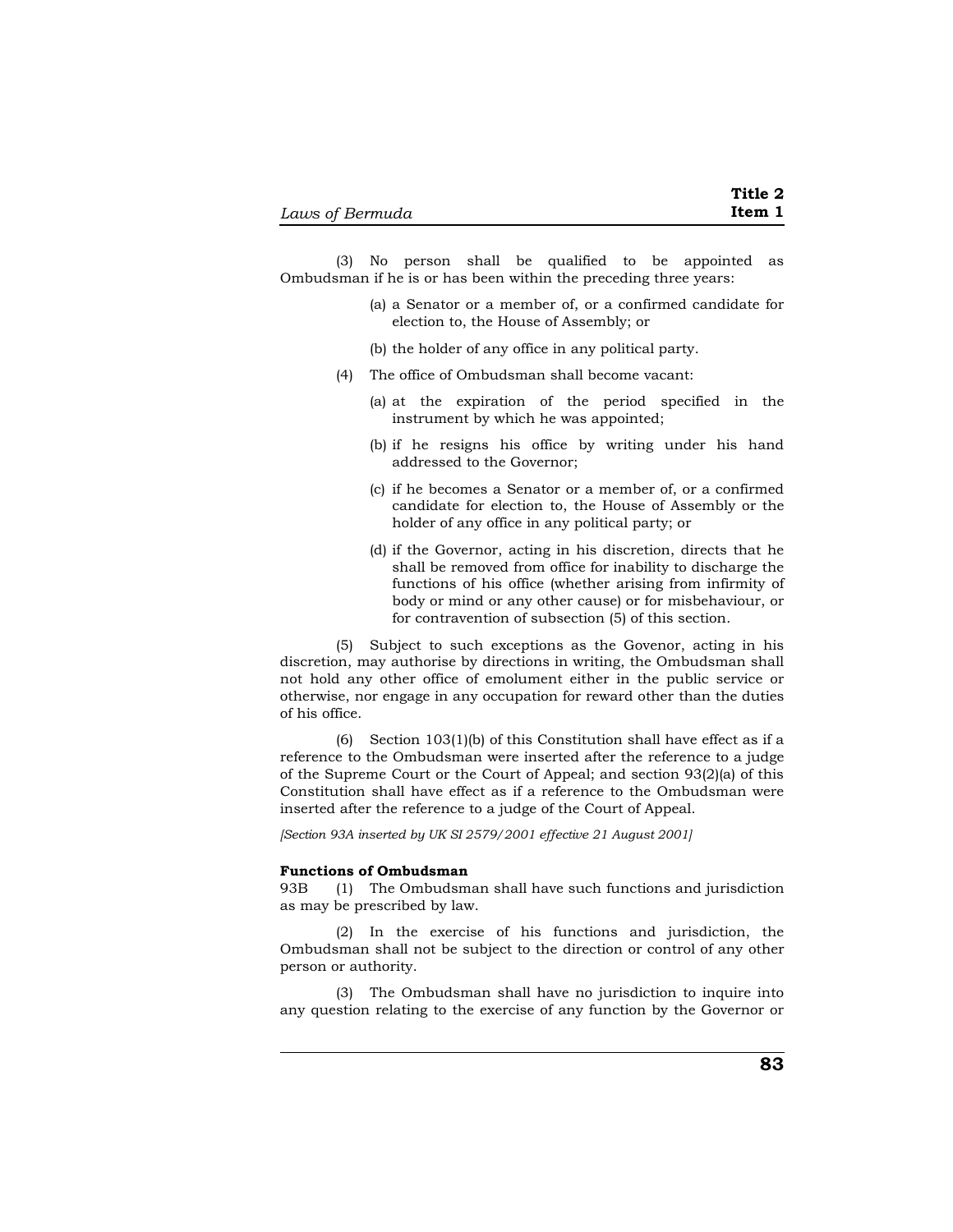the Deputy Governor which under this Constitution shall not be inquired into by any court.

*[Section 93B inserted by UK SI 2579/2001 effective 21 August 2001]* 

### **CHAPTER VII**

# FINANCE

# **Consolidated Fund**

94 All revenues or other moneys raised or received by or for the purposes of the Government (not being revenues or other moneys that are payable by or under any law into some other fund established for any specific purpose or that may, by or under any law, be retained by the authority that received them for the purpose of defraying the expenses of that authority) shall be paid into and form a Consolidated Fund.

### **Withdrawal of money from the Consolidated Fund or other public funds**

95 (1) No money shall be withdrawn from the Consolidated Fund except upon the authority of a warrant under the hand of the Minister of Finance:

Provided that where, in the opinion of the Governor, acting in his discretion, moneys are required to enable him to discharge his responsibilities for the defence of Bermuda, internal security or the police, such moneys may be withdrawn from the Consolidated Fund either—

- (a) upon the authority of a warrant under the hand of the Minister of Finance; or
- (b) upon the authority of a warrant under the hand of the Governor, acting in his discretion.

(2) No warrant shall be issued by the Minister of Finance for the purpose of meeting any expenditure unless—

- (a) the expenditure has been authorised for the financial year during which the withdrawal is to take place—
	- (i) by an Appropriation law; or
	- (ii) by a supplementary estimate approved by resolution of the House of Assembly;
- (b) the expenditure has been authorised in accordance with the provisions of section 97 of this Constitution; or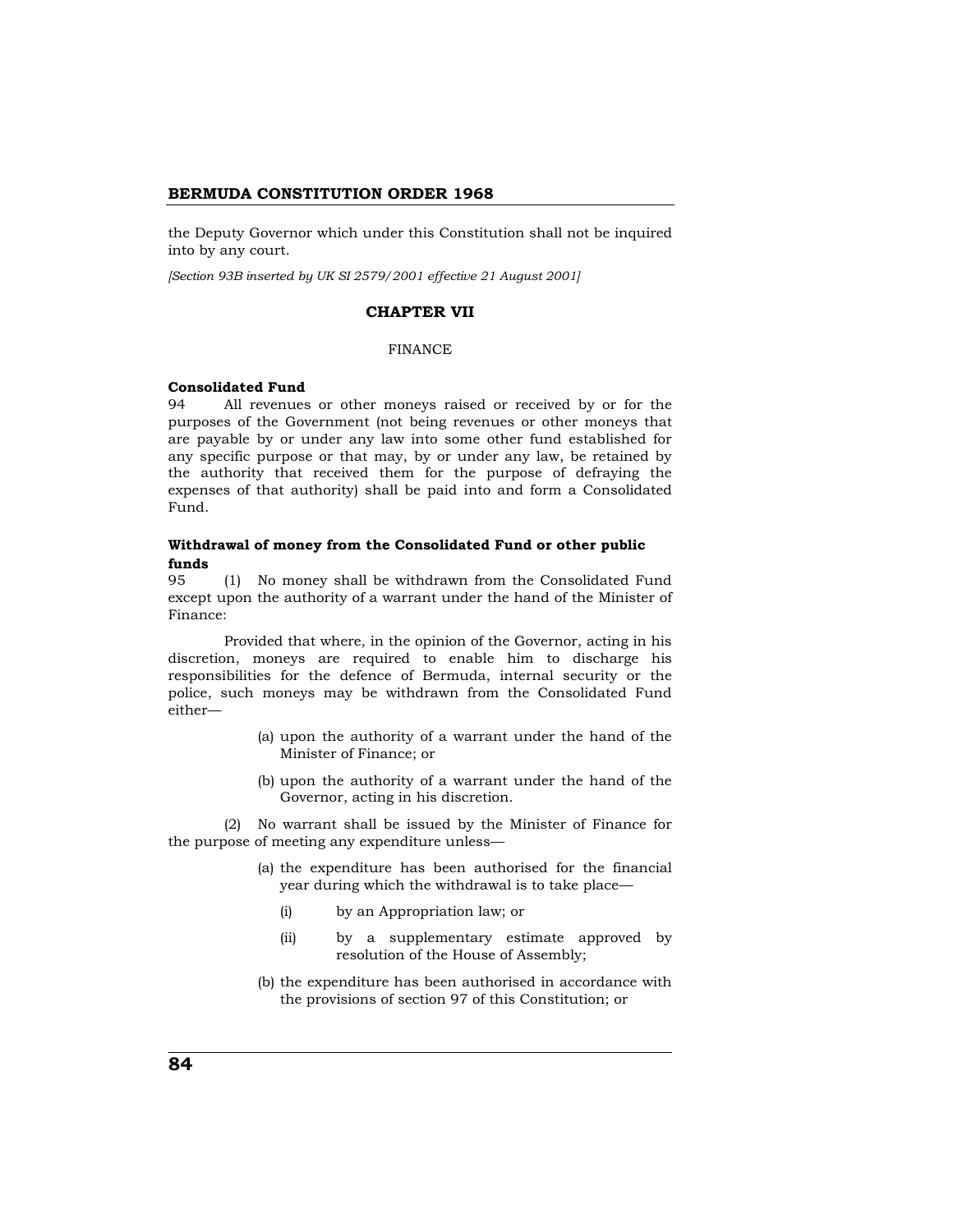(c) it is expenditure (in this Chapter referred to as "statutory expenditure") that is charged upon the Consolidated Fund by this Constitution or by any other law.

(3) No moneys shall be withdrawn from any public fund other than the Consolidated Fund unless the issue of those moneys has been authorised by or under any law.

#### **Authorisation of expenditure**

96 (1) The Minister of Finance shall cause to be prepared and laid before the House of Assembly as soon as practicable before the commencement of each financial year estimates of the revenues and expenditure of Bermuda for that year:

Provided that, if the Legislature is dissolved less than three months before the commencement of any financial year, the estimates for that year may be laid before the House as soon as practicable after the commencement of that year.

(2) The heads of expenditure contained in the estimates (other than statutory expenditure) shall be included in a bill to be known as an Appropriation bill which shall be introduced into the House of Assembly to provide for the issue from the Consolidated Fund of the sums necessary to meet that expenditure and the appropriation of those sums to the purposes specified therein.

- (3) If in respect of any financial year it is found—
	- (a) that the amount appropriated by the Appropriation law to any purpose is insufficient or that a need has arisen for expenditure for a purpose to which no amount has been appropriated by that law; or
	- (b) that any moneys have been expended for any purpose in excess of the amount appropriated to that purpose by the Appropriation law or for a purpose to which no amount has been appropriated by that law,

a supplementary estimate, showing the sum required or spent, shall be laid before the House of Assembly.

(4) Where in respect of any financial year any supplementary estimates have been laid before the House of Assembly in accordance with the provisions of subsection (3) of this section and approved by resolution of that House, a supplementary Appropriation bill shall, as soon as practicable after the end of that year, be introduced into that House to provide for the appropriation to the purposes in question of the sums included in such estimates that have been expended for that year.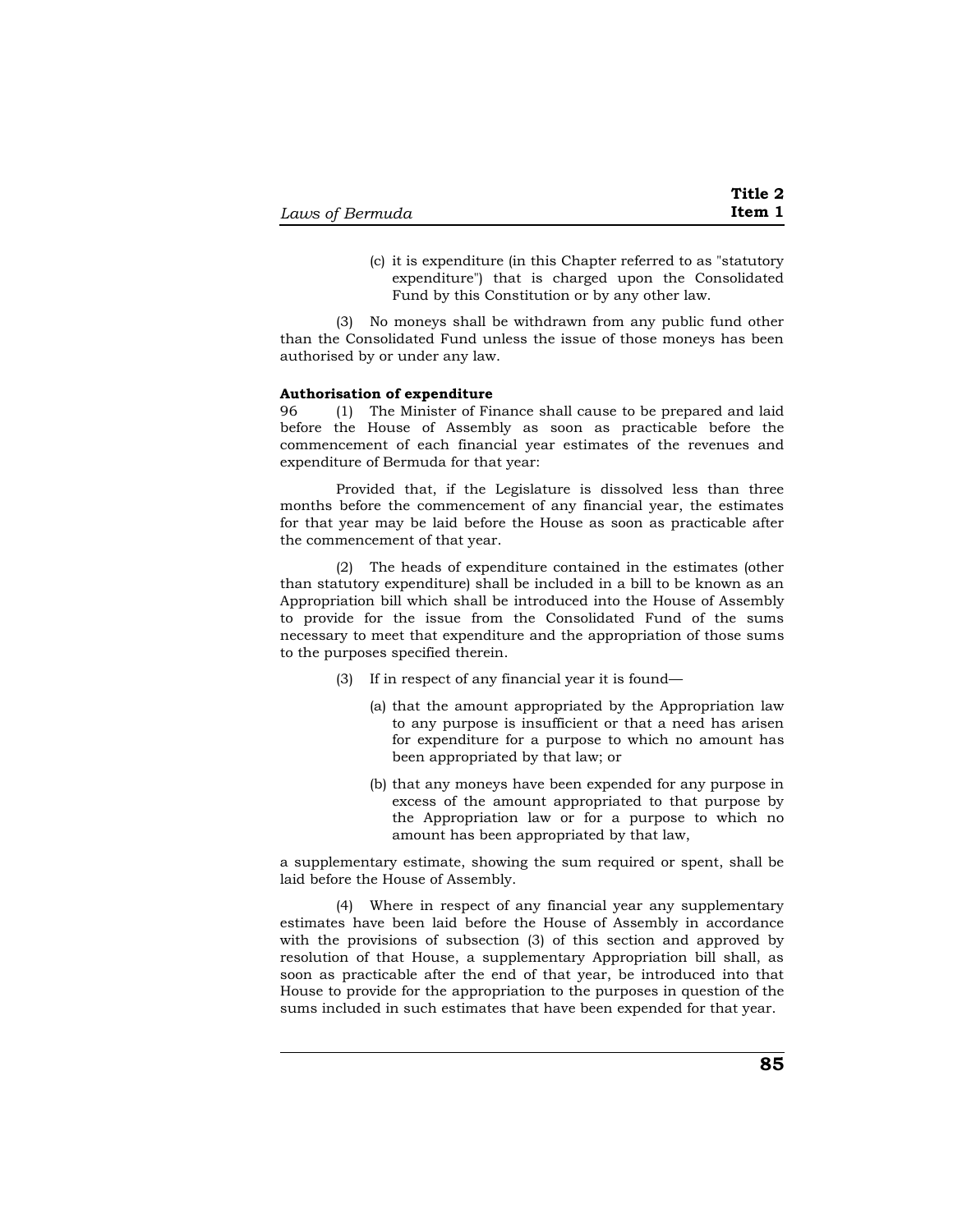(5) Where in respect of any financial year moneys have been withdrawn from the Consolidated Fund upon the authority of a warrant issued by the Governor by virtue of the proviso to section 95(1) of this Constitution, the Minister of Finance shall, if the circumstances of the case so require, cause a statement of expenditure in respect of such moneys to be prepared and laid before the House of Assembly.

#### **Authorisation of expenditure in advance of appropriation**

97 If the Appropriation law in respect of any financial year has not come into operation by the beginning of that financial year, the House of Assembly by resolution may empower the Minister of Finance to authorise the withdrawal of moneys from the Consolidated Fund for the purpose of meeting expenditure necessary to carry on the services of the Government until the expiration of four months from the beginning of that financial year or the coming into operation of the Appropriation law, whichever is the earlier.

### **Contingencies fund**

98 (1) The Legislature may by law make provision for the establishment of a contingencies fund and for authorising the Minister of Finance to make advances from that fund if he is satisfied that there is an urgent and unforeseen need for expenditure for which no other provision exists.

(2) When any advance is made from the contingencies fund a supplementary estimate shall, as soon as practicable, be laid before the House of Assembly for the purpose of authorising the replacement of the amount so advanced.

#### **Public debt**

99 (1) All debt charges for which Bermuda is liable shall be a charge on the Consolidated Fund.

(2) For the purposes of this section, debt charges include interest, sinking fund charges, the repayment or amortisation debt and all expenditure in connection with the raising of loan on the security of the revenues of Bermuda or the Consolidated Fund and the service and redemption of debt thereby created.

### **Remuneration of certain officers**

100 (1) There shall be paid to the holders of the offices to which this section applies such salary or other remuneration and such allowances as may be prescribed by or under a law enacted by the Legislature.

(2) The remuneration and allowances payable to the holders of those offices shall be a charge on the Consolidated Fund.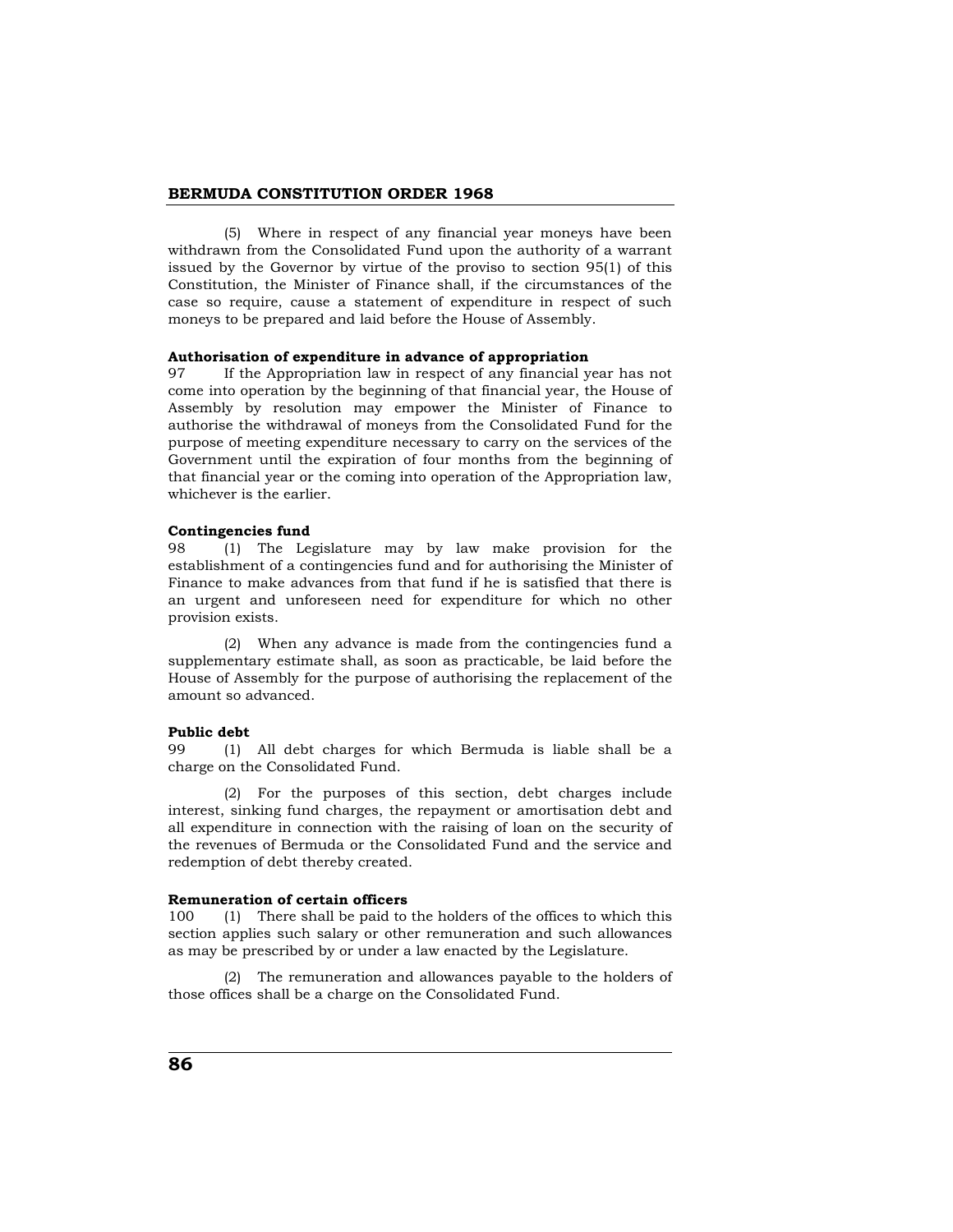(3) The remuneration prescribed in pursuance of this section in respect of the holder of any such office and his other terms of service (other than allowances that are not taken into account in computing, under any law in that behalf, any pension payable in respect of his service in that office) shall not be altered to his disadvantage after his appointment.

(4) Where a person's remuneration or other terms of service depend upon his option, the remuneration or terms for which he opts shall, for the purposes of subsection (3) of this section, be deemed to be more advantageous to him than any others for which he might have opted.

(5) This section applies to the offices of Governor, Chief Justice, Puisne Judge, President of the Court of Appeal, Justice of Appeal, Chairman or other member of the Public Service Commission, Attorney-General, Auditor, and Chairman and judicial member of a Constituency Boundaries Commission.

#### **The Auditor**

101 (1) There shall be an Auditor whose office shall be a public office.

(2) The accounts of the Senate, the House of Assembly, all government departments and offices (including the Public Service Commission) and all courts of Bermuda shall be audited and reported on annually by the Auditor, and for that purpose the Auditor or any person authorised by him in that behalf shall have access to all books, records, returns and other documents relating to such accounts.

(3) The Auditor shall submit his reports made under subsection (2) of this section to the Speaker of the House of Assembly who shall cause them to be laid before the House; and the Auditor shall also send a copy of each report to the Governor and to the President of the Senate and the President shall cause the copy sent to him to be laid before the Senate.

(4) In the exercise of his functions under the provisions of this section, the Auditor shall not be subject to the direction or control of any other person or authority.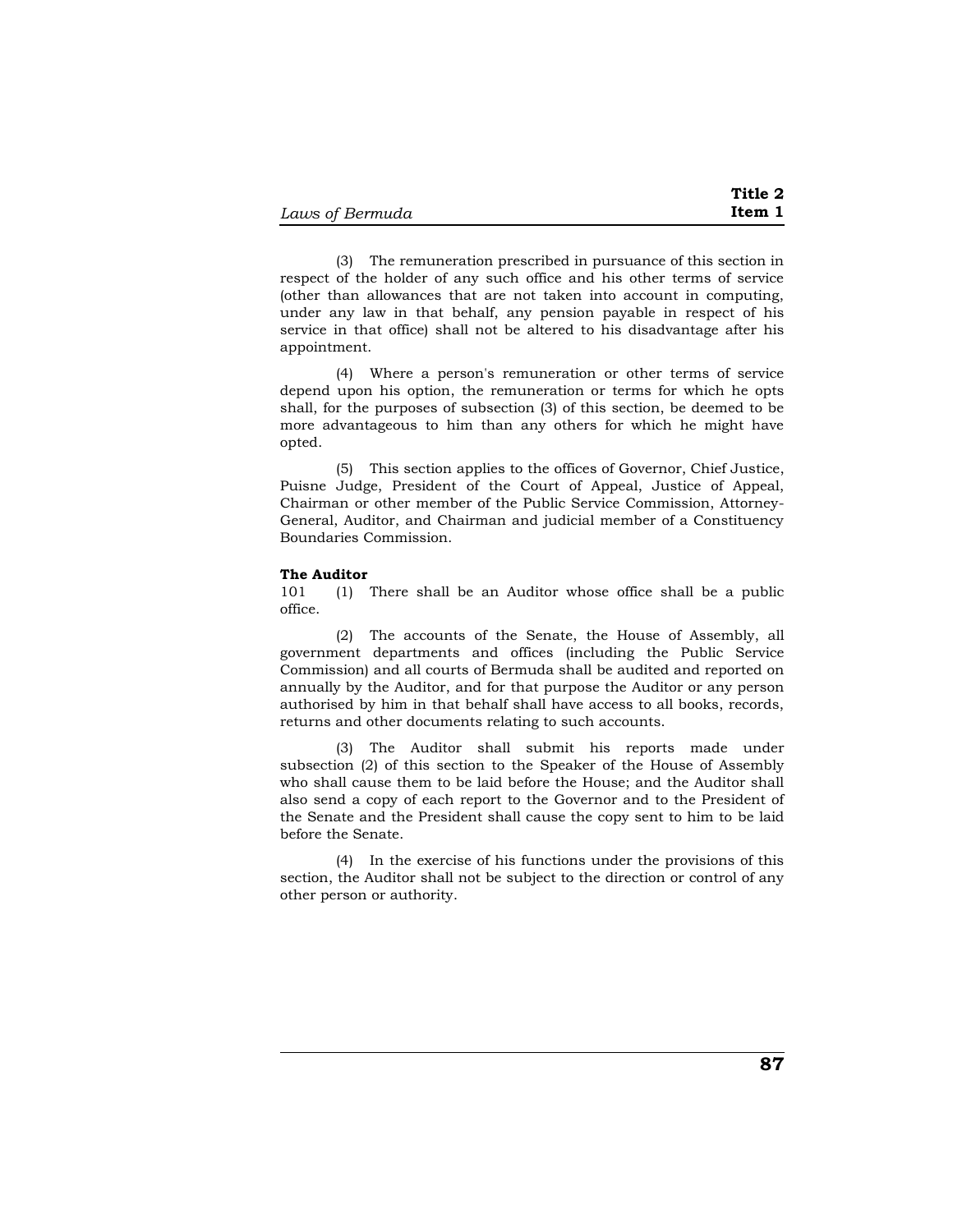### **CHAPTER VIII**

#### MISCELLANEOUS

### **Interpretation**

102 (1) In this Constitution, unless it is otherwise provided or required by the context—

- "election" means an election of a member or members of the House of Assembly;
- "financial year" means the period of twelve months beginning on the first day of January in any year or such other day as the Legislature may prescribe;
- "the Gazette" means such publication as may for the time being be appointed by the Governor to be the publication in which Government notices are published by authority and includes any supplement thereto in which Government notices are published;
- "the Government" means the Government of Bermuda;
- "the Governor" means the Governor and Commander-in-Chief of Bermuda;
- "high judicial office" means the office of judge of a court having unlimited jurisdiction in civil and criminal matters in some part of the Commonwealth or a court having jurisdiction in appeals from any such court;
- "House" means the Senate or the House of Assembly, as the context may require;
- "law" includes any instrument having the force of law and any unwritten rule of law, and "lawful" and "lawfully" shall be construed accordingly;
- "the Legislature" means the Legislature established by this Constitution;
- "the Police Force" means the Bermuda Police Force established in accordance with the provisions of the Police Act 1951 of Bermuda or any law amending or replacing that Act [*Police Act 1974 title 10 item 21*];
- "public office" means, subject to the provisions of section 103 of this Constitution, an office of emolument in the public service;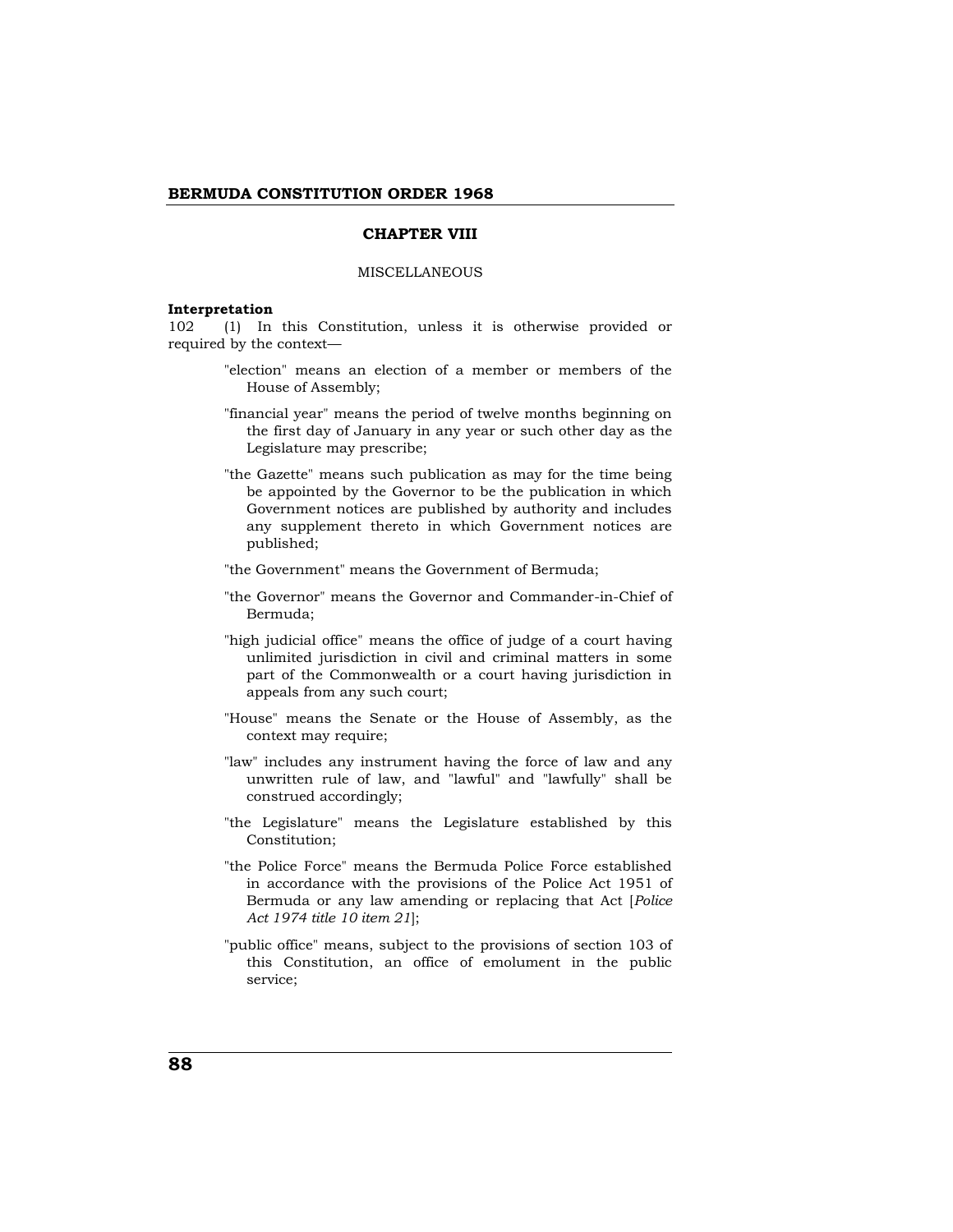"public officer" means the holder of any public office, and includes a person appointed to act in any public office;

"the Public Seal" means the Public Seal of Bermuda;

- "the public service" means the service of the Crown in a civil capacity in respect of the government of Bermuda;
- "session" means, in relation to a House, the sittings of that House commencing when it first meets after any general election or prorogation of the Legislature and terminating when the Legislature is prorogued or is dissolved without having been prorogued;
- "sitting" means, in relation to a House, a period during which that House is sitting continuously without adjournment and includes any period during which the House is in committee.

(2) In this Constitution, unless it is otherwise provided or required by the context—

- (a) a reference to the holder of an office by the term designating his office shall be construed as including a reference to any person acting in that office or, to the extent of his authority, otherwise performing the functions of that office;
- (b) references to the functions of the Governor shall be construed as references to his powers and duties in exercise of the executive authority of Bermuda and to any other powers or duties conferred or imposed on him as Governor by or under this Constitution or any other law.

(3) For the purposes of this Constitution, a person shall be deemed to possess Bermudian status—

- (a) in the case of a person who possesses that status on the date on which this Constitution comes into operation under the law then in force in Bermuda, if he has not lost that status under that law or any later law amending or replacing that law that is not less favourable to him; and
- (b) in the case of a person who acquires that status at any date after this Constitution comes into operation, if he has not lost that status under the law in force at the date he acquired it or any later law amending or replacing that law that is not less favourable to him.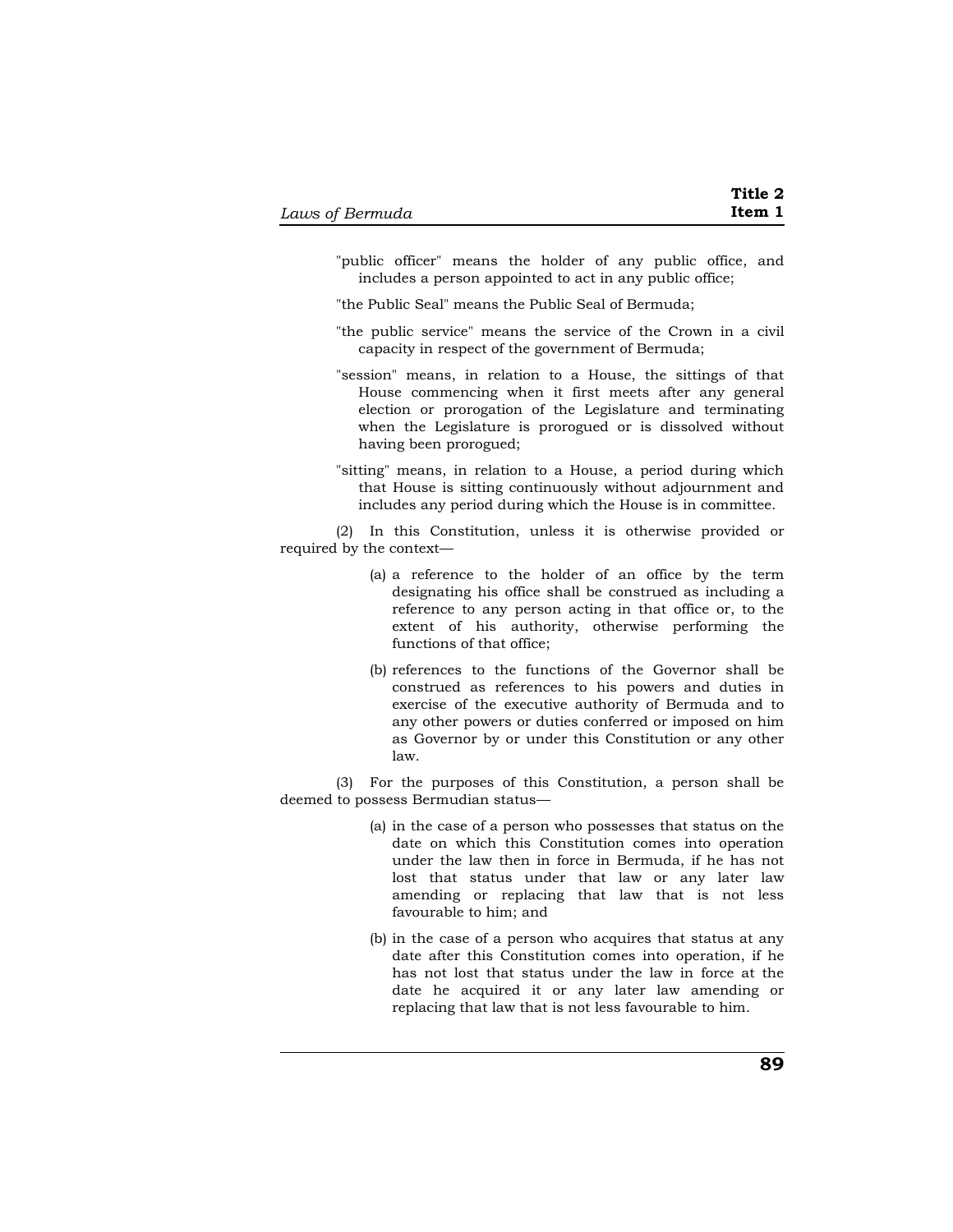(4) The Interpretation Act 1889 shall apply, with the necessary adaptations, for the purpose of interpreting this Constitution and otherwise in relation thereto as it applies for the purpose of interpreting and otherwise in relation to Acts of Parliament of the United Kingdom.

[*NOTE the Interpretation Act 1889 was repealed and replaced by the Interpretation Act 1978 [title 1 item 1A]*]

#### **References to public offices**

103 (1) In this Constitution, references to public offices shall not be construed as including—

- (a) references to the office of President or Vice-President of the Senate or Senator, Speaker, Deputy Speaker or member of the House of Assembly, Premier or other Minister, Junior Minister or Opposition Leader;
- (b) except in sections 61, 91 and 93 of this Constitution, references to the office of a judge of the Supreme Court or the Court of Appeal or, subject to any provision made in pursuance of paragraph (c) of section 30(3) of this Constitution, any member of the Governor's personal staff;
- (c) references to the office of a member of the Public Service Commission, a Constituency Boundaries Commission or the Advisory Committee on the Prerogative of Mercy;
- (d) references to the office of a member of any other board, council, committee or other similar body (whether incorporated or not) established by or under any law, except in so far as the Legislature may by law otherwise prescribe, or of any such body established by directions given under section 61(2) of this Constitution;
- (e) except in so far as the Legislature may by law otherwise prescribe, references to the office of any employee of any body corporate established directly by law for public purposes which is not subject under any law to any direction or control by the Governor or any Minister in the performance of its functions other than general directions as to the policy to be followed by that body.

(2) For the purposes of this Constitution, a person shall not be considered as holding a public office by reason only that he is in receipt of a pension or other like allowance in respect of service under the Crown.

*[Section 103 amended by UK SI 2579/2001 effective 21 August 2001]*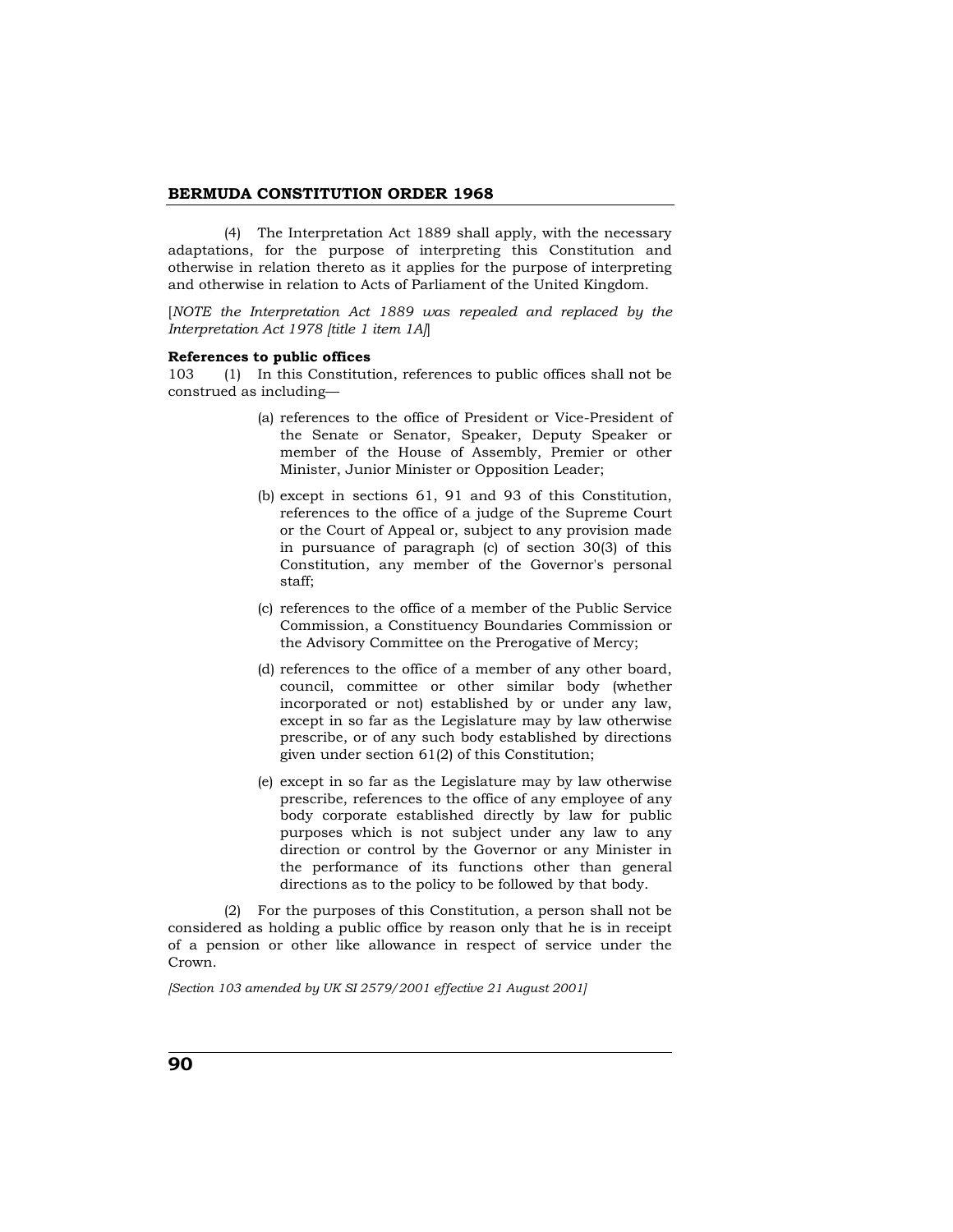#### **Appointments**

104 (1) Where any person has vacated any office (including any seat in either House) established by this Constitution, he may, if qualified, again be appointed or elected or otherwise selected to hold that office in accordance with the provisions of this Constitution.

(2) Where a power is conferred by this Constitution upon any person to make any appointment to any office, a person may be appointed to that office, notwithstanding that some other person may be holding that office, when that other person is on leave of absence pending relinquishment of that office; and where two or more persons are holding the same office by reason of an appointment made in pursuance of this subsection, then, for the purposes of any function conferred upon the holder of that office the person last appointed to that office shall be deemed to be the sole holder of the office.

(3) In this Constitution, unless it is otherwise provided or required by the context, any reference to power to make appointments to any public office shall be construed as including reference to power to make appointments on promotion and transfer to that office and the power to appoint a person to act in that office during any period when it is vacant or the holder thereof is unable (whether by reason of absence or infirmity of body or mind or any other cause) to perform the functions of that office.

(4) Where by this Constitution any person is directed, or power is conferred on any person or authority to appoint a person, to act in an office if the holder thereof is unable to perform the functions of that office, the validity of any performance of those functions by the person so directed or of any appointment made in exercise of that power shall not be called in question in any court on the ground that the holder of the office is not unable to perform the functions of the office.

(5) Notwithstanding any other provision of this Constitution, a person may be appointed to the office of—

- (a) judge of the Supreme Court;
- (b) Attorney-General; or
- (c) Auditor,

for such term as may be specified in the instrument of appointment, and the office of a person so appointed shall become vacant on the day on which the specified term expires.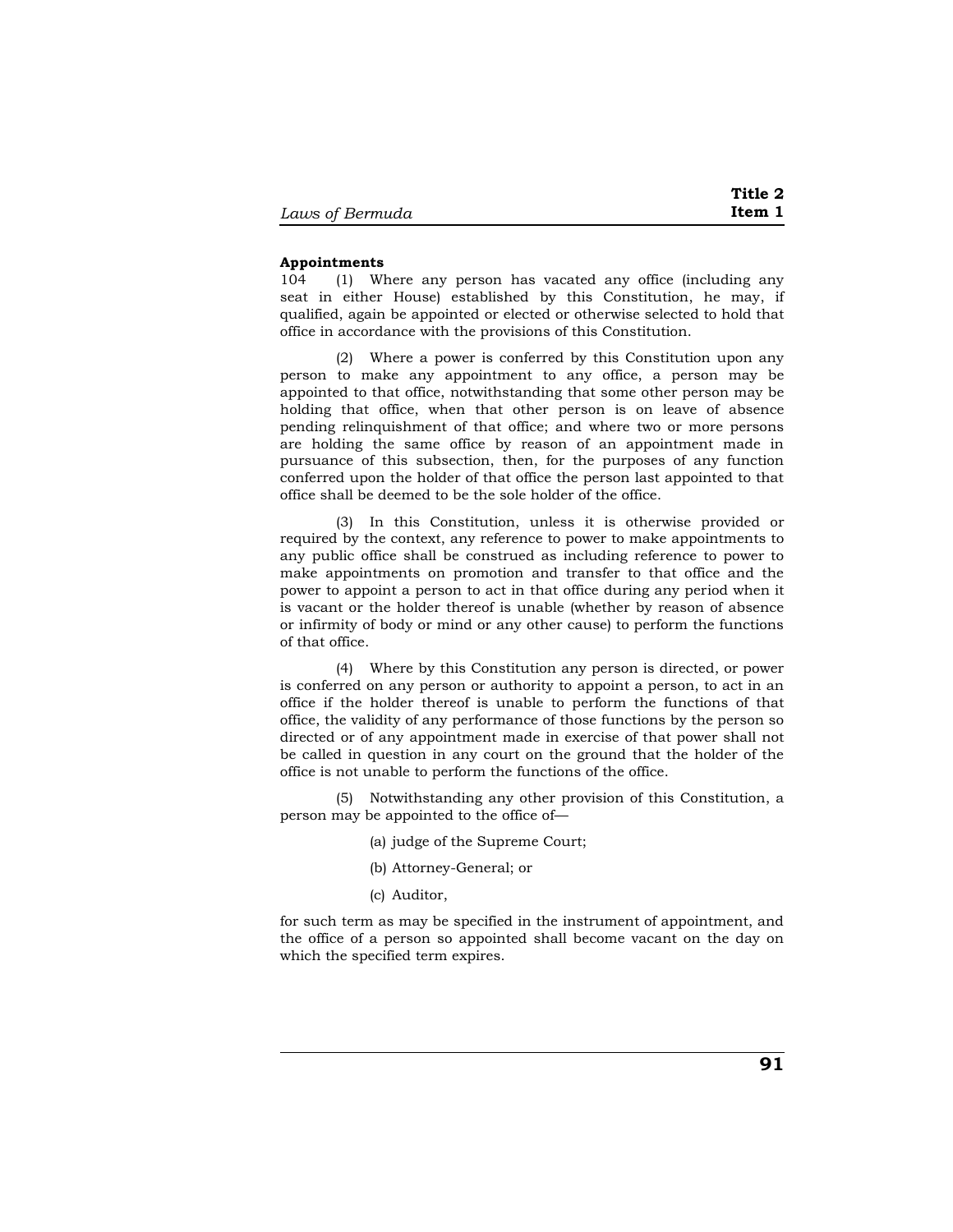#### **Removal from office**

105 (1) References in this Constitution to the power to remove a public officer from his office shall be construed as including references to any power conferred by any law to require or permit that officer to retire from the public service and to any power or right to terminate a contract on which a person is employed as a public officer and to determine whether any such contract shall or shall not be renewed.

(2) Any provision of this Constitution that vests in any person or authority power to remove any public officer from his office shall be without prejudice to the power of any person or authority to abolish any office or to any law providing for the compulsory retirement of public officers generally or any class of public officer on attaining an age specified therein.

(3) If any circumstances arise that, under the provisions of this Constitution, require the Governor to remove a judge of the Supreme Court or the Court of Appeal or the Attorney General or the Auditor from office for inability to discharge the functions of his office, the Governor, acting in his discretion, may carry out such removal either by dismissing that officer or by requiring him to retire.

(4) Any power conferred by any law to permit any officer mentioned in subsection (3) of this section to retire before the date on which, under the provisions of this Constitution, he is required to vacate his office shall vest in the Governor acting in his discretion.

### **Resignations**

106 (1) Save as otherwise provided in sections 31(1) and 32(2) of this Constitution, any person who is appointed to or to act in any office established by this Constitution may resign from that office by writing under his hand addressed to the person by whom he was appointed.

(2) The resignation of any person from any such office (including any seat in either House) by writing under his hand addressed in accordance with this Constitution to any other person shall take effect when the writing signifying the resignation is received by that other person.

#### **Saving for jurisdiction of courts**

107 No provision of this Constitution that any person or authority shall not be subject to the direction or control of any other person or authority in the exercise of any functions under this Constitution shall be construed as precluding a court from exercising jurisdiction in relation to any question whether that person or authority has exercised those functions in accordance with this Constitution.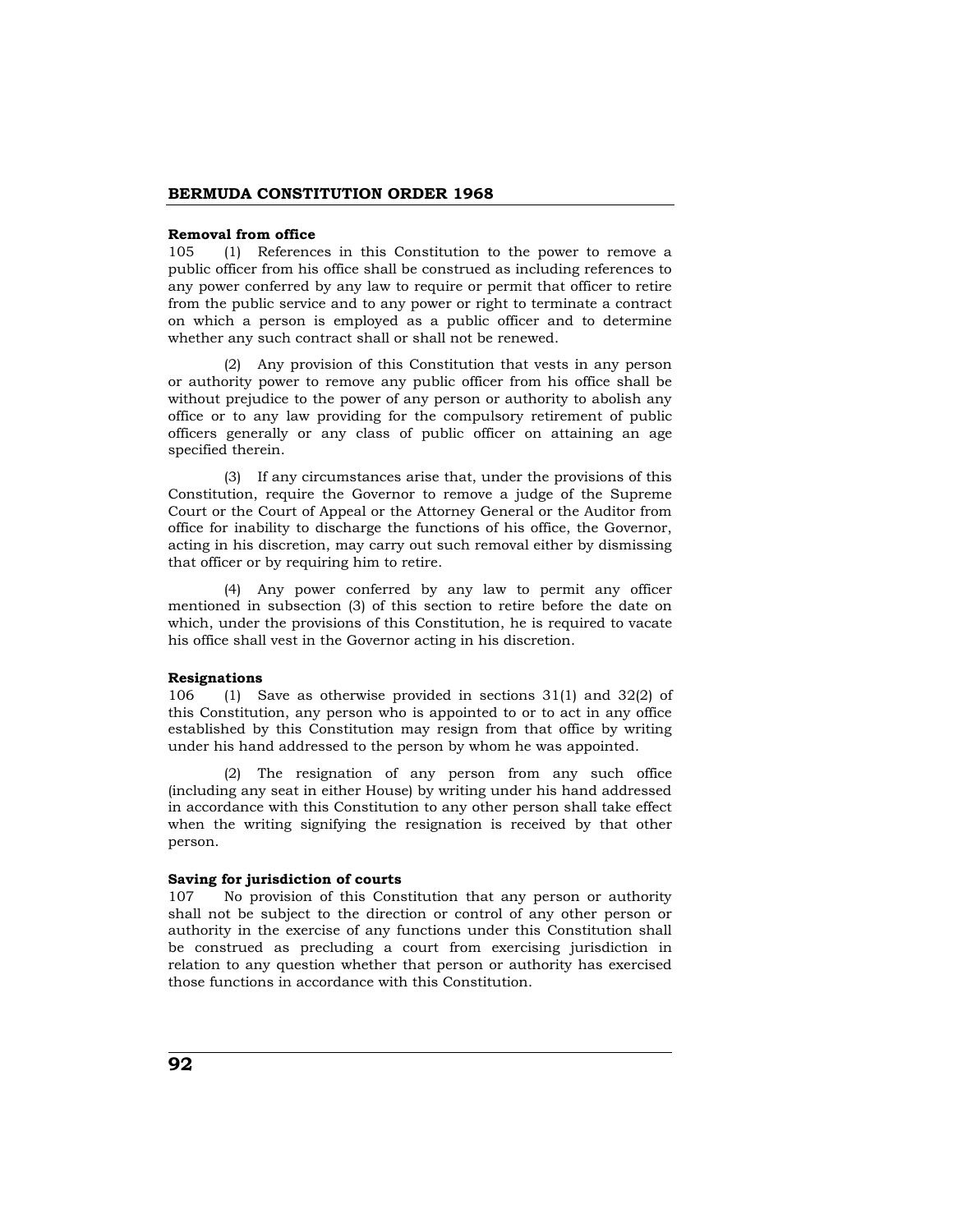#### **Power to amend and revoke instruments, etc.**

108 Where any power is conferred by this Constitution to make any proclamation, order, rules or regulations or to give any directions, the power shall be construed as including a power exercisable in like manner to amend or revoke any such proclamation, order, rules, regulations or directions.

# **FIRST SCHEDULE TO THE CONSTITUTION OF BERMUDA**

[Sections 17, 40, 68, 76 and 80]

### **Forms of Oaths and Affirmations**

1 Oath of Allegiance

I,........................, do swear that I will be faithful and bear true allegiance to Her Majesty Queen Elizabeth the Second, Her Heirs and Successors, according to law. So help me God.

# 2 Affirmation of Allegiance

I,........................, do solemnly and sincerely affirm and declare that I will be faithful and bear true allegiance to Her Majesty Queen Elizabeth the Second, Her Heirs and Successors, according to law.

3 Oath for the due execution of the office of Governor and Commander-in-Chief

I,........................., do swear that I will well and truly serve Her Majesty Queen Elizabeth the Second in the office of Governor and Commander-in-Chief. So help me God.

4 Affirmation for the due execution of the office of Governor and Commander-in-Chief.

I,........................., do solemnly and sincerely affirm and declare that I will well and truly serve Her Majesty Queen Elizabeth the Second in the office of Governor and Commander-in-Chief.

5 Oath for the due execution of the office of Premier or other Minister or Parliamentary Secretary.

I,................................., being appointed Premier/ Minister/Parliamentary Secretary, do swear that I will to the best of my judgment, at all times when so required, freely give my counsel and advice to the Governor (or any other person for the time being lawfully performing the functions of that office) for the good management of the public affairs of Bermuda, and I do further swear that I will not on any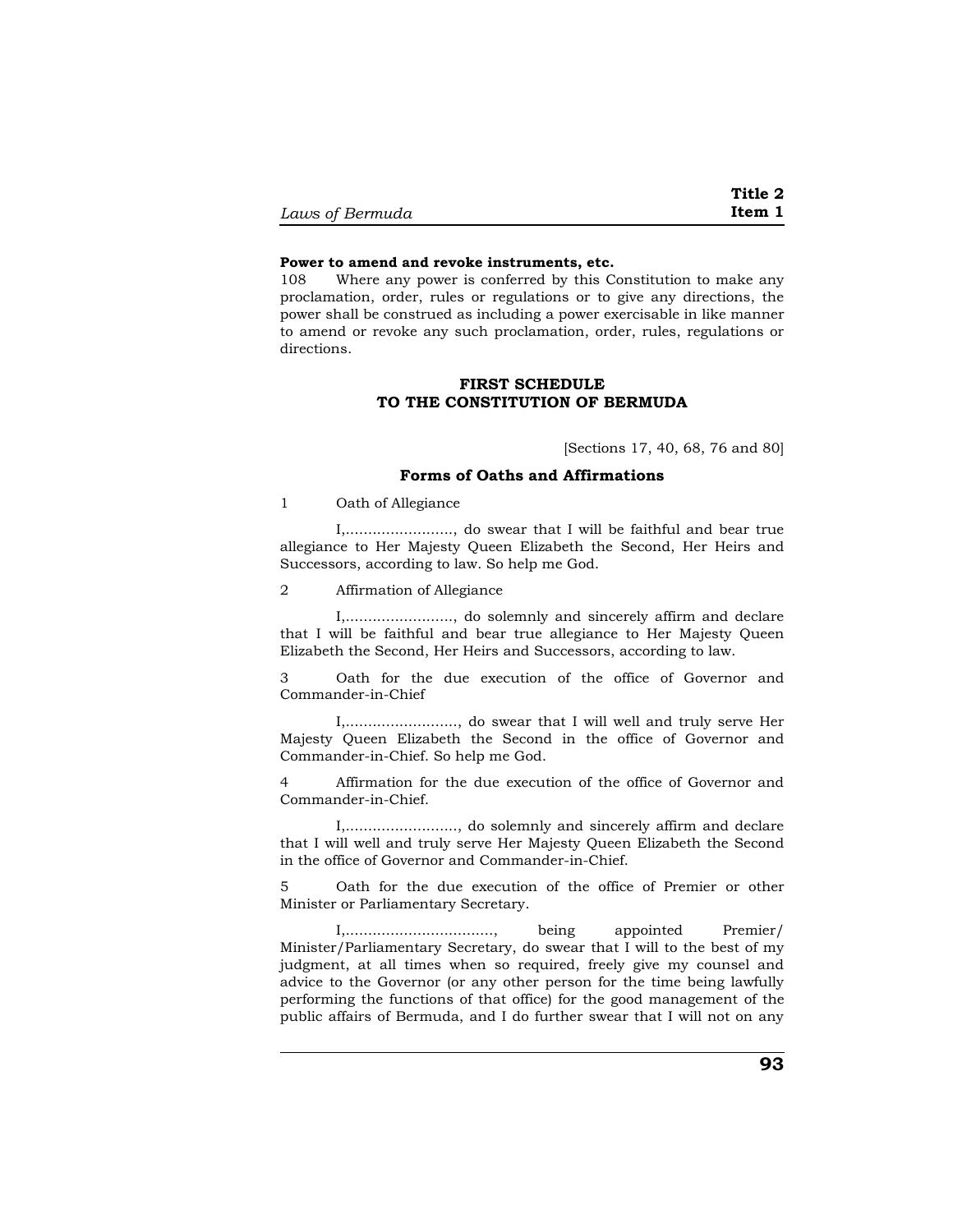account, at any time whatsoever, disclose the counsel, advice, opinion or vote of any particular Minister or Parliamentary Secretary, and that I will not, except with the authority of the Cabinet and to such extent as may be required for the good management of the affairs of Bermuda, directly or indirectly reveal the business or proceedings of the Cabinet or the nature or contents of any documents communicated to me as a Minister/Parliamentary Secretary or any matter coming to my knowledge in my capacity as such, and that in all things I will be a true and faithful Premier/Minister/Parliamentary Secretary. So help me God.

6 Affirmation for the due execution of the office of Premier or other Minister or Parliamentary Secretary.

I,........................................, being appointed Premier Minister/Parliamentary Secretary, do solemnly and sincerely affirm and declare that I will to the best of my judgment, at all times when so required, freely give my counsel and advice to the Governor (or any other person for the time being lawfully performing the functions of that office) for the good management of the public affairs of Bermuda, and I do further solemnly and sincerely affirm and declare that I will not on any account, at any time whatsoever, disclose the counsel, advice, opinion or vote of any particular Minister or Parliamentary Secretary, and that I will not, except with the authority of the Cabinet and to such extent as may be required for the good management of the affairs of Bermuda, directly or indirectly reveal the business or proceedings of the Cabinet or the nature or contents of any documents communicated to me as a Minister/Parliamentary Secretary or any matter coming to my knowledge in my capacity as such, and that in all things I will be a true and faithful Premier/ Minister/Parliamentary Secretary.

7 Judicial Oath.

I,................., do swear that I will well and truly serve Her Majesty Queen Elizabeth the Second, Her Heirs and Successors, in the office of ................ and will do right to all manner of people after the laws and usages of Bermuda without fear or favour, affection or ill will. So help me God.

8 Judicial Affirmation.

I,..................., do solemnly and sincerely affirm and declare that I will well and truly serve Her Majesty Queen Elizabeth the Second, Her Heirs and Successors, in the office of ................ and will do right to all manner of people after the laws and usages of Bermuda without fear or favour, affection or ill will.

*[First Schedule retitled by UK SI 456/2003 effective 10 June 2003]*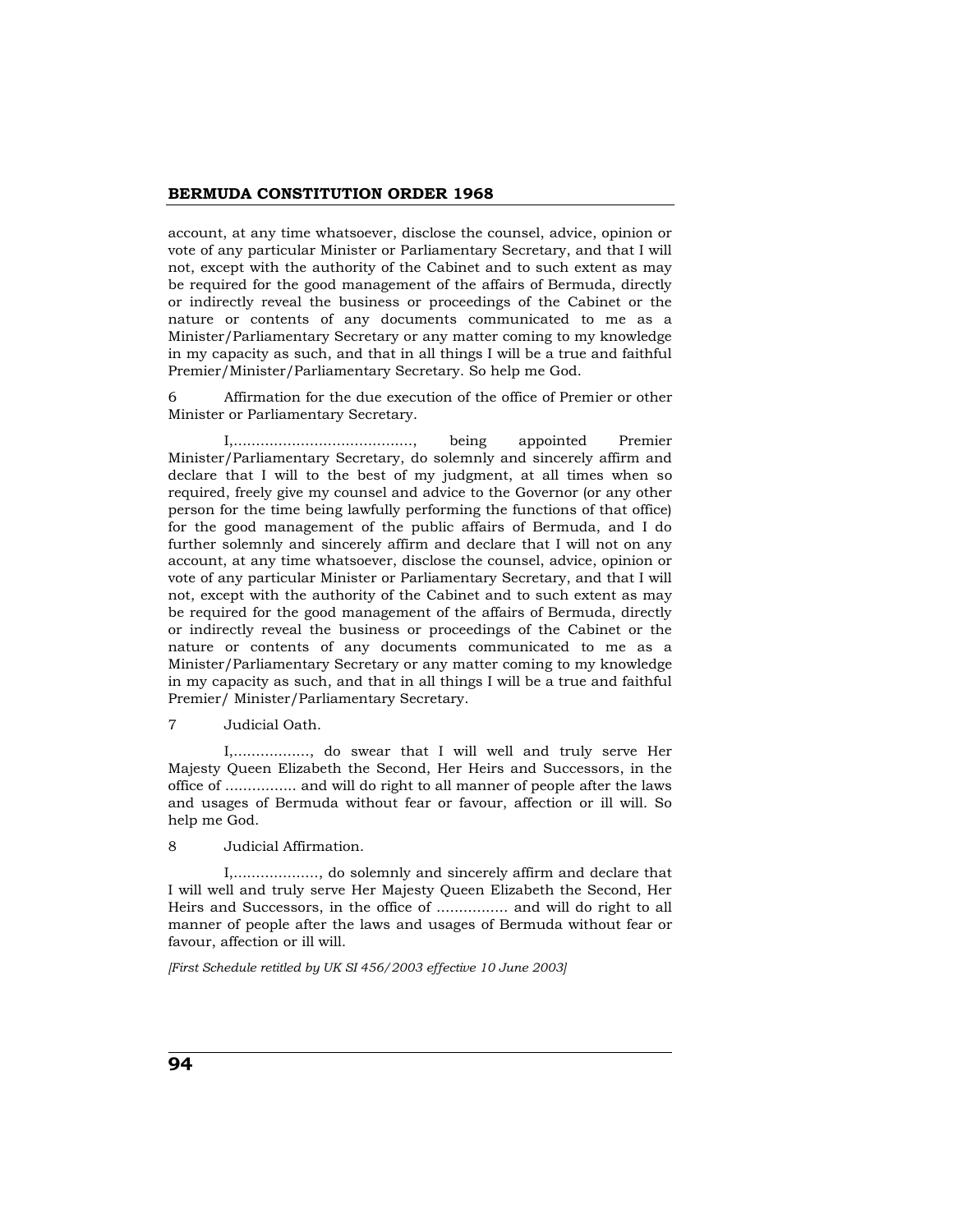# **SECOND SCHEDULE TO THE CONSTITUTION OF BERMUDA**

[Section 52]

### **CONSTITUENCIES**

The names and boundaries of the constituencies into which Bermuda is divided are as follows.

### **Constituency 1 - St. George's North**

CONSTITUENCY 1 - ST. GEORGE'S NORTH shall be all that land contained within a line drawn from the junction of Somner Lane with Secretary Road; thence North-East along the centreline of Secretary Road to the junction with Park Road; thence North-East along the centreline of Park Road to the junction with Naval Tanks Hill; thence North-West along the centreline of Naval Tanks Hill to the junction with Coot Pond Road; thence North-West to a point on the coastline; thence continuing North-East along the coastline and following the coastline to the junction with Kings Square; thence North along the centreline of Kings Square to the junction with Water Street; thence South-West along the centreline of Water Street to the junction with York Street; thence West along the centreline of York Street to the junction with Rose Hill Street; thence North-West along the centreline of Rose Hill Street to the junction with the unnamed road; thence North-East along the centreline of the unnamed road around the Eastern side of the St. George's Club to the junction with Somner Lane; thence North-West along the centreline of Somner Lane to the junction with Secretary Road; and shall include Ordnance Island, Gun Powder Island, Hen Island, Horseshoe Island, Peggy's Island, Higgs Island, Paget Island, Smith's Island, Governor's Island, Humpback, Pilot and Bremen Island.

#### **Constituency 2 - St. George's West**

CONSTITUENCY 2 - ST. GEORGE'S WEST shall be all that land contained within a line drawn from the junction of Coot Pond Road with Naval Tanks Hill; thence South-East along the centreline of Naval Tanks Hill to the junction with Park Road; thence South-West along the centreline of Park Road to the junction with Secretary Road; thence South-West along the centreline of Secretary Road to the junction with Somner Lane; thence South along the centreline of Somner Lane to the junction with the unnamed road; thence South along the unnamed road around the Eastern side of the St. George's Club to the junction with Rose Hill Street; thence South-East along the centreline of Rose Hill Street to the junction with York Street; thence East along the centreline of York Street to the junction with Water Street; thence East along the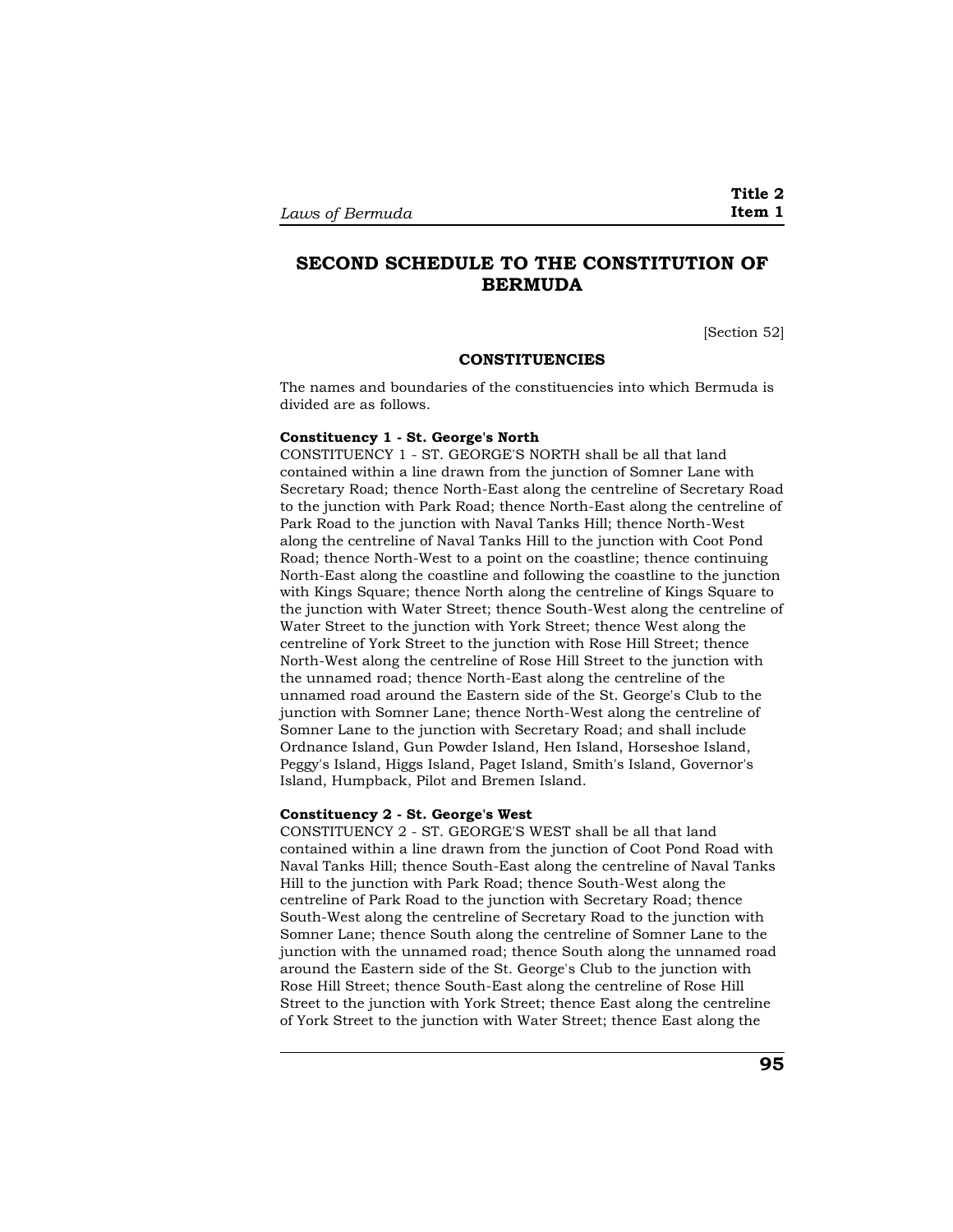centreline of Water Street to the junction with Kings Square; thence South along the centreline of Kings Square to a point on the coastline; thence continuing South-West along the coastline and following the coastline to a point on the coastline North-West of the junction of Coot Pond Road with Naval Tanks Hill; thence South-East to the junction of Coot Pond Road with Naval Tanks Hill; and shall include Bartram Island, Roque Island and Little Roque Island.

### **Constituency 3 - St David's**

CONSTITUENCY 3 - ST. DAVID'S shall be all that land contained within a line drawn from the junction of St. David's Road with Lower Gates Road; thence South-East along the centreline of St. David's Road to the junction with Chapel of Ease Road; thence North along the centreline of Chapel of Ease Road to the junction with Tranquility Lane; thence North-East to a point on the coastline; thence continuing South-East along the coastline and following the coastline to a point on the coastline South-East of the junction of Cooper's Island Road with Southside Road; thence North-West to the junction of Cooper's Island Road with Southside Road; thence North-West along the centreline of Southside Road to the junction with Lower Gates Road; thence North along the centreline of Lower Gates Road to the junction with St. David's Road; and shall include Little Oswego Island and Great Oswego Island.

#### **Constituency 4 - St. George's South**

CONSTITUENCY 4 - ST. GEORGE'S SOUTH shall be all that land contained within a line drawn from the junction of North Shore Road with Trinity Church Road; thence North-West to a point on the coastline; thence continuing North-East along the coastline and following the coastline to a point on the coastline South-East of the junction of Long Lane with South Road; thence North-West to the junction of Long Lane with South Road; thence North along the centreline of South Road to the junction with Paynters Road; thence North along the centreline of Paynters Road to the junction with Harrington Sound Road; thence North-West to a point on the coastline; thence continuing North-East along the coastline and following the coastline to a point on the coastline South-East of the junction of Summit View Drive with Abbot's Cliff Road; thence North-West to the junction of Summit View Drive with Abbot's Cliff Road; thence North-West along the centreline of Abbot's Cliff Road to the junction with North Shore Road; thence North-East along the centreline of North Shore Road to the junction with Trinity Church Road; and all that land within a line drawn from the junction of St. David's Road with Lower Gates Road; thence South-West along the centreline of Lower Gates Road to the junction with Southside Road; thence South-East along the centreline of Southside Road to the junction with Cooper's Island Road; thence South-East to a point on the coastline; thence continuing South along the coastline and following the coastline to a point on the coastline North of the junction of Tranquility Lane with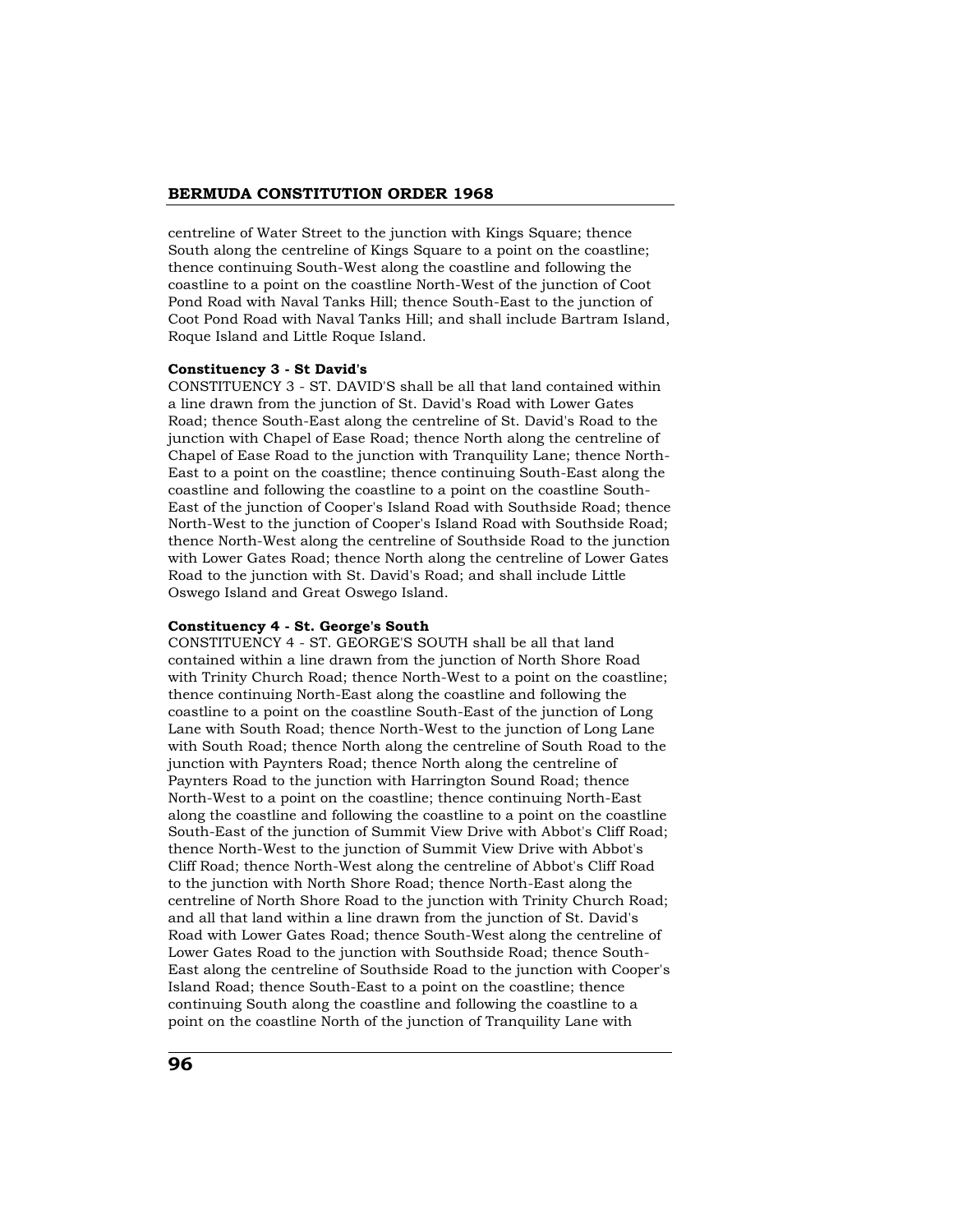| Laws of Bermuda | Item 1 |  |
|-----------------|--------|--|
|                 |        |  |

Chapel of Ease Road; thence South to the junction of Tranquility Lane with Chapel of Ease Road; thence South along the centreline of Chapel of Ease Road to the junction with St. David's Road; thence West along the centreline of St. David's Road to the junction with Lower Gates Road; and shall include Brook's Island, Burt's Island, Grazbury's Island, Nonsuch Island, Idol Island, Brangman's Fort, Castle Island, Charles' Fort, Rushy Island, Coney Island and Hall's Island.

#### **Constituency 5 - Hamilton East**

CONSTITUENCY 5 - HAMILTON EAST shall be all that land contained within a line drawn from the junction of My Lord's Bay Road with Redkiln Lane; thence North-West along the centreline of Redkiln Lane to the junction with the Railway Trail; thence North-West to a point on the coastline; thence continuing North-East along the coastline to a point on the coastline North-West of the junction of North Shore Road with Trinity Church Road; thence South-East to the junction of North Shore Road with Trinity Church Road; thence South-West along the centreline of North Shore Road to the junction with Abbot's Cliff Road; thence South-East along the centreline of Abbot's Cliff Road to the junction with Summit View Drive; thence South-East along the centreline of Summit View Drive to a point on the coastline; thence continuing South-West along the coastline to a point South-East of My Lord's Bay Road; thence North-West along the centreline of My Lord's Bay Road to the next junction with My Lord's Bay Drive; thence North-West along the centreline of My Lord's Bay Drive to the junction with My Lord's Bay Road; thence North-West along the centreline of My Lord's Bay Road to the junction with Redkiln Lane; and shall include Bay Island.

### **Constituency 6 - Hamilton West**

CONSTITUENCY 6 - HAMILTON WEST shall be all that land contained within a line drawn from the junction of the Railway Trail with Redkiln Lane; thence South-East along the centreline of Redkiln Lane to the junction with My Lord's Bay Road; thence South-East along the centreline of My Lord's Bay Road to the next junction with My Lord's Bay Drive; thence South-East along the centreline of My Lord's Bay Drive to the junction with My Lord's Bay Road; thence South-East along the centreline of My Lord's Bay Road to a point on the coastline; thence continuing South-West along the coastline and following the coastline to a point on the coastline North-West of the junction of the Railway Trail with Redkiln Lane; thence South-East to the junction of the Railway Trail with Redkiln Lane; and shall include The Stags, Collins Island, Rabbit Island, Crow Island and Trunk Island.

# **Constituency 7 - Hamilton South**

CONSTITUENCY 7 - HAMILTON SOUTH shall be all that land contained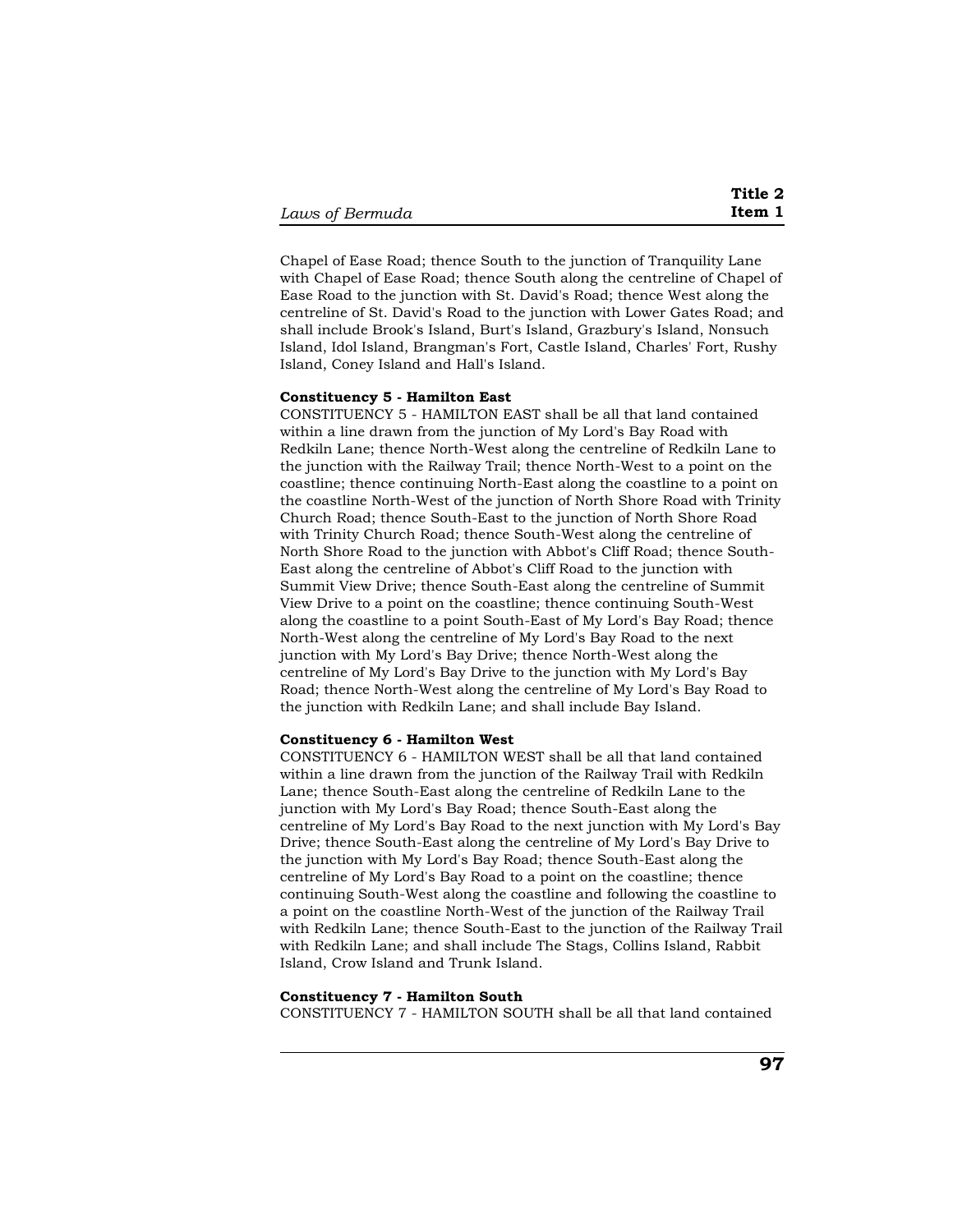within a line drawn from the junction of Harrington Hundreds Road with Harrington Sound Road; thence North to a point on the coastline; thence continuing East along the coastline to a point on the coastline North-West of the junction of Paynters Road with Harrington Sound Road; thence South-East to the junction of Paynters Road with Harrington Sound Road; thence South-East along the centreline of Paynters Road to the junction with South Road; thence South along the centreline of South Road to the junction with Long Lane; thence South-East to a point on the coastline; thence continuing South-West along the coastline and following the coastline to a point on the coastline South of the junction of South Road with the unnamed road opposite the Eastern entrance to Spittal Pond Nature Reserve; thence North-West to the junction of South Road with the unnamed road opposite the Eastern entrance to Spittal Pond Nature Reserve; thence West along the centreline of South Road to the junction with Harrington Hundreds Road; thence North along the centreline of Harrington Hundreds Road to the junction with Harrington Sound Road; and shall include Turtle Island.

### **Constituency 8 - Smith's South**

CONSTITUENCY 8 - SMITH'S SOUTH shall be all that land contained within a line drawn from the junction of Verdmont Road with Middle Road; thence North-East along the centreline of Middle Road to the junction with North Shore Road; thence North-West along the centreline of North Shore Road to the junction of the coastline with Flatts Bridge; thence continuing East along the coastline and following the coastline to a point on the coastline North of the junction of Harrington Sound Road with Harrington Hundreds Road; thence South to the junction of Harrington Sound Road with Harrington Hundreds Road; thence South along the centreline of Harrington Hundreds Road to the junction with South Road; thence East along the centreline of South Road to the junction with the unnamed road opposite the Eastern entrance to Spittal Pond Nature Reserve; thence South to a point on the coastline; thence continuing South-West along the coastline and following the coastline to a point on the coastline South-East of Pokiok Road; thence North-West along the centreline of Pokiok Road to the junction with South Road; thence South-West along the centreline of South Road to the junction with Morer Estate Road; thence North along the centreline of Morer Estate Road to the junction with St. Mark's Road; thence North along the centreline of St. Mark's Road to the junction with Verdmont Road; thence North along the centreline of Verdmont Road to the junction with Middle Road.

### **Constituency 9 - Smith's West**

CONSTITUENCY 9 - SMITH'S WEST shall be all that land contained within a line drawn from the junction of Hermitage Road with Middle Road; thence North-East along the centreline of Middle Road to the junction with Verdmont Road; thence South along the centreline of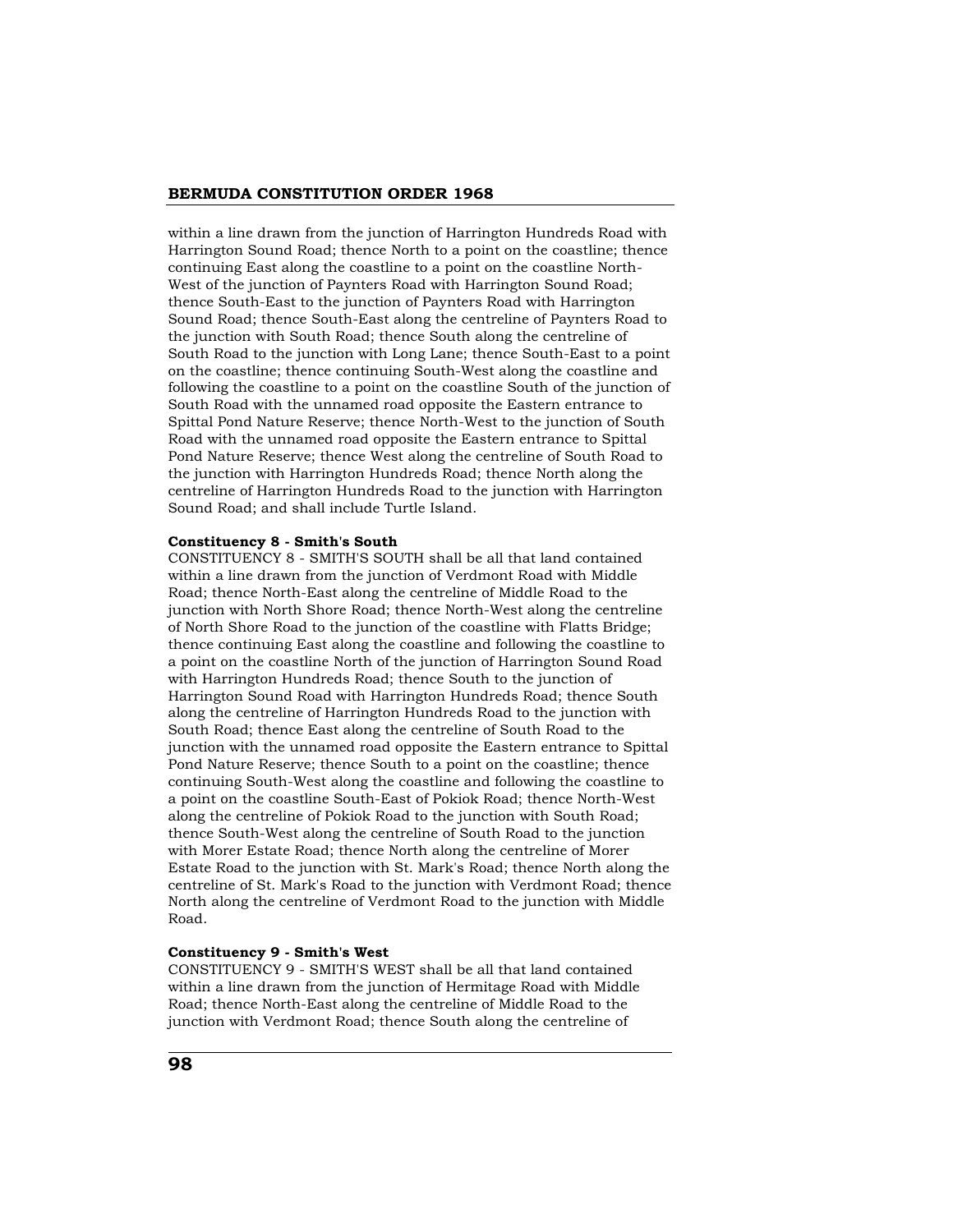| Laws of Bermuda | Item 1 |
|-----------------|--------|
|                 |        |

Verdmont Road to the junction with St. Mark's Road; thence South-East along the centreline of St. Mark's Road to the junction with Morer Estate Road; thence South-East along the centreline of Morer Estate Road to the junction with South Road; thence North-East along the centreline of South Road to the junction with Pokiok Road; thence South-West along the centreline of Pokiok Road to a point on the coastline; thence continuing South-West along the coastline and following the coastline to a point on the coastline South-East of the junction of South Road with Devon Spring Lane; thence North-West along a line to the junction of Devon Spring Lane with South Road; thence North-East along the centreline of South Road to the junction with Collectors Hill; thence North along the centreline of Collectors Hill to the junction with Verdmont Road; thence North-West along the centreline of Verdmont Road to the junction with Hermitage Road; thence North-West along the centreline of Hermitage Road to the junction with Middle Road.

### **Constituency 10 - Smith's North**

CONSTITUENCY 10 - SMITH'S NORTH shall be all that land contained within a line drawn from the junction of Barkers Hill with Vesey Street; thence North-West along the centreline of Barkers Hill to the junction with North Shore Road; thence continuing North-West to a point on the coastline; thence continuing North-East along the coastline and following the coastline to the junction of North Shore Road with Flatts Bridge; thence South-East along the centreline of North Shore Road to the junction with Middle Road; thence South-East along the centreline of Middle Road to the junction with Vesey Street; thence North-West along the centreline of Vesey Street to the junction with Barkers Hill; and shall include Gibbet Island.

### **Constituency 11 - Devonshire East**

CONSTITUENCY 11 - DEVONSHIRE EAST shall be all that land contained within a line drawn from the junction of Poinciana Road with Watlington Road East; thence North-East along the centreline of Watlington Road East to the junction with Chaingate Hill; thence North-West along the centreline of Chaingate Hill to the junction with Middle Road; thence North-East along the centreline of Middle Road to the junction with Hermitage Road; thence South-East along the centreline of Hermitage Road to the junction with Verdmont Road; thence South along the centreline of Verdmont Road to the junction with Collectors Hill; thence South along the centreline of Collectors Hill to the junction with South Road; thence South-West along the centreline of South Road to the junction with Devon Spring Lane; thence South-East following a line to a point on the coastline; thence continuing South-West along the coastline and following the coastline to a point on the coastline South-East of the junction of Devon Point Lane with Devonshire Bay Road;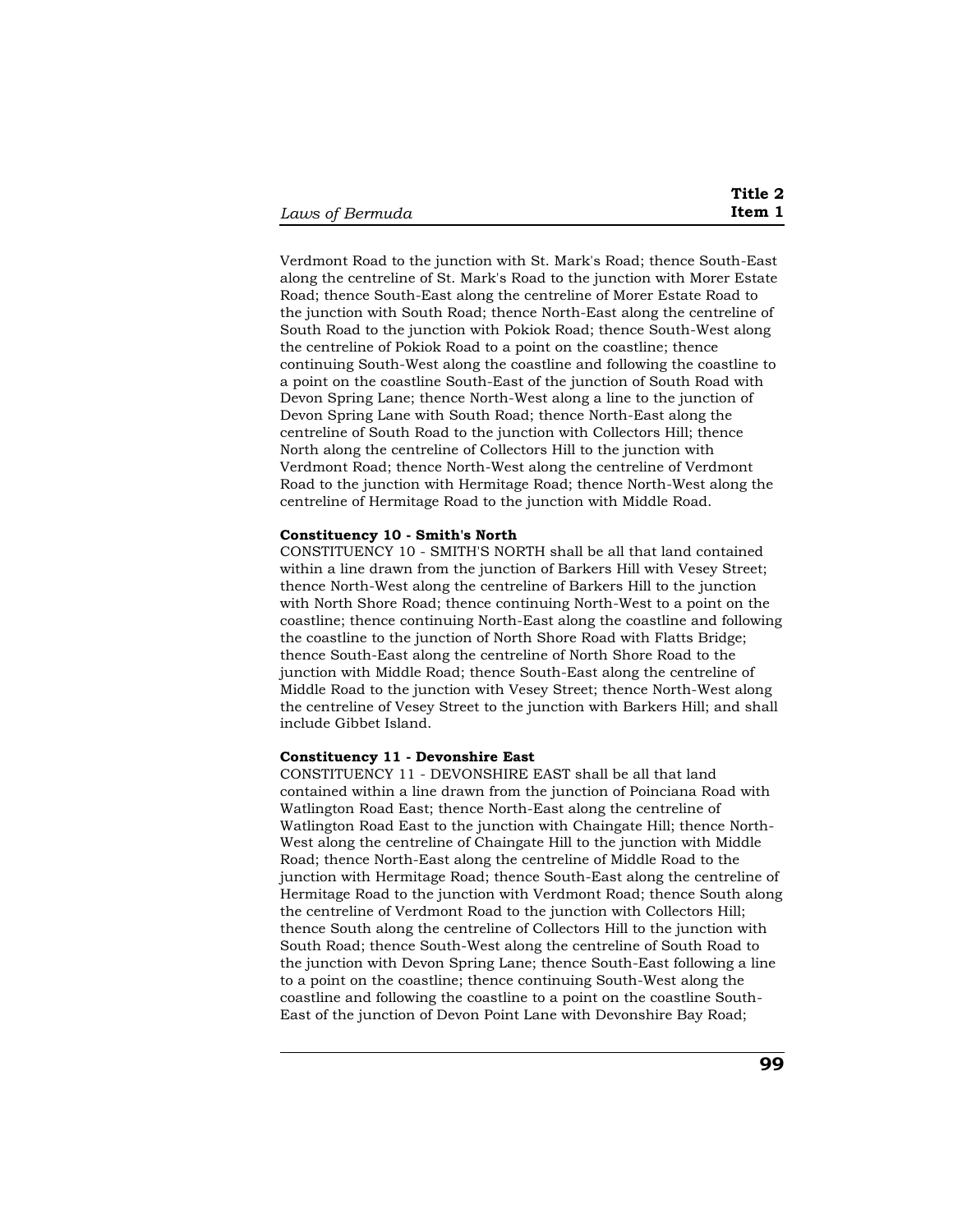thence North-West to the junction of Devon Point Lane with Devonshire Bay Road; thence North-East along the centreline of Devonshire Bay Road to the junction with South Road; thence South-West along the centreline of South Road to the junction with Poinciana Road; thence North along the centreline of Poinciana Road to the junction with Watlington Road East.

### **Constituency 12 - Devonshire South Central**

CONSTITUENCY 12 - DEVONSHIRE SOUTH CENTRAL shall be all that land contained within a line drawn from the junction of Point Finger Road with South Road; thence North-West along the centreline of Point Finger Road to the junction with Berry Hill Road; thence South-West along the centreline of Berry Hill Road to the junction with Trimingham Road; thence North-West to a point on the coastline; thence continuing North-West along the coastline and following the coastline to a point on the coastline South of the start of the Western end of the Crow Lane dual carriageway; thence North to the centreline of the start of the Western end of the Crow Lane dual carriageway; thence West along the centreline of Crow Lane to the junction with Lane Hill; thence North-East along the centreline of Lane Hill to the junction with Cavendish Road; thence North-East along the centreline of Cavendish Road to the junction with Middle Road; thence North-East along the centreline of Middle Road to the junction with Brighton Hill Road; thence South-East along the centreline of Brighton Hill Road to the junction with Watlington Road East; thence North-East along the centreline of Watlington Road East to the junction with Poinciana Road; thence South-East along the centreline of Poinciana Road to the junction with South Road; thence North-East along the centreline of South Road to the junction with Devonshire Bay Road; thence South-East along the centreline of Devonshire Bay Road to the junction with Devon Point Lane; thence South-East to a point on the coastline; thence continuing South-West along the coastline and following the coastline to a point on the coastline South of Southcourt Avenue; thence North-West along the centreline of Southcourt Avenue to the junction with South Road; thence North-East along the centreline of South Road to the junction with Point Finger Road.

#### **Constituency 13 - Devonshire North Central**

CONSTITUENCY 13 - DEVONSHIRE NORTH CENTRAL shall be all that land contained within a line drawn from the junction of Frog Lane with Old Military Road; thence North-East along the centreline of Old Military Road to the junction with Parsons Lane; thence North along the centreline of Parsons Lane to the junction with Palmetto Road; thence North-East along the centreline of Palmetto Road to the junction with the Railway Trail; thence North-East along the centreline of the Railway Trail to the junction with Barkers Hill; thence South-East along the centreline of Barkers Hill to the junction with Vesey Street; thence North-East along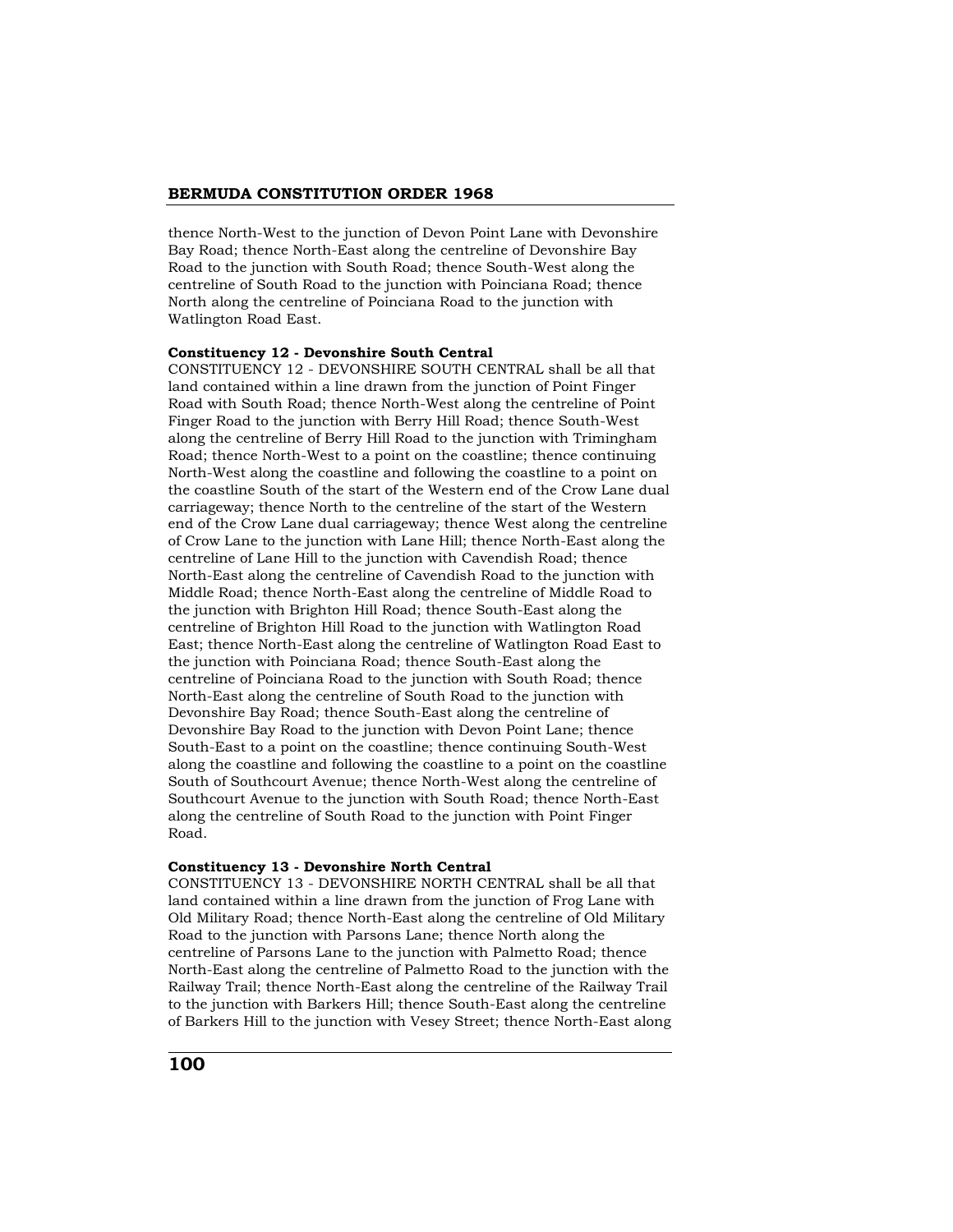the centreline of Vesey Street to the junction with Middle Road; thence South-West along the centreline of Middle Road to the junction with Chaingate Hill; thence South-East along the centreline of Chaingate Hill to the junction with Watlington Road East; thence South-West along the centreline of Watlington Road East to the junction with Brighton Hill Road; thence North-West along the centreline of Brighton Hill Road to the junction with Middle Road; thence East along the centreline of Middle Road to the junction with Fort Hill Road; thence North-West along the centreline of Fort Hill Road to the junction with Alexandra Road; thence North-East along the centreline of Alexandra Road to the junction with Cedarbridge Lane; thence West along the centreline of Cedarbridge Lane to the junction with Gymnasium Road; thence West along the centreline of Gymnasium Road to the junction with Frog Lane; thence North along the centreline of Frog Lane to the junction with Old Military Road.

### **Constituency 14 - Devonshire North West**

CONSTITUENCY 14 - DEVONSHIRE NORTH WEST shall be all that land contained within a line drawn from the junction of Palmetto Road with Border Lane North; thence East along the centreline of Palmetto Road to the junction with Devon Lane; thence East along the centreline of Devon Lane to the junction with Frog Lane; thence South along the centreline of Frog Lane to the junction with Gymnasium Road; thence East along the centreline of Gymnasium Road to the junction with Cedarbridge Lane; thence East along the centreline of Cedarbridge Lane to the junction with Alexandra Road; thence South-East along the centreline of Alexandra Road to the junction with Fort Hill Road; thence South-East along the centreline of Fort Hill Road to the junction with Middle Road; thence South-West along the centreline of Middle Road to the junction with Cavendish Road; thence South-West along the centreline of Cavendish Road to the junction with Shelton Road; thence North along the centreline of Shelton Road to the junction with Happy Valley Road; thence West along the centreline of Happy Valley Road to the junction with Happy Valley Lane; thence West along the centreline of Happy Valley Lane to the junction with Curving Avenue; thence North along the centreline of Curving Avenue to the junction with St. Augustine Road; thence North along the centreline of St. Augustine Road to the junction with Parsons Road; thence East along the centreline of Parsons Road to the junction with Border Lane South; thence North along the centreline of Border Lane South to the junction with Friswells Road; thence North along the centreline of Friswells Road to the junction with Border Lane North; thence North along the centreline of Border Lane North to the junction with Palmetto Road.

#### **Constituency 15 - Pembroke East**

CONSTITUENCY 15 - PEMBROKE EAST shall be all that land contained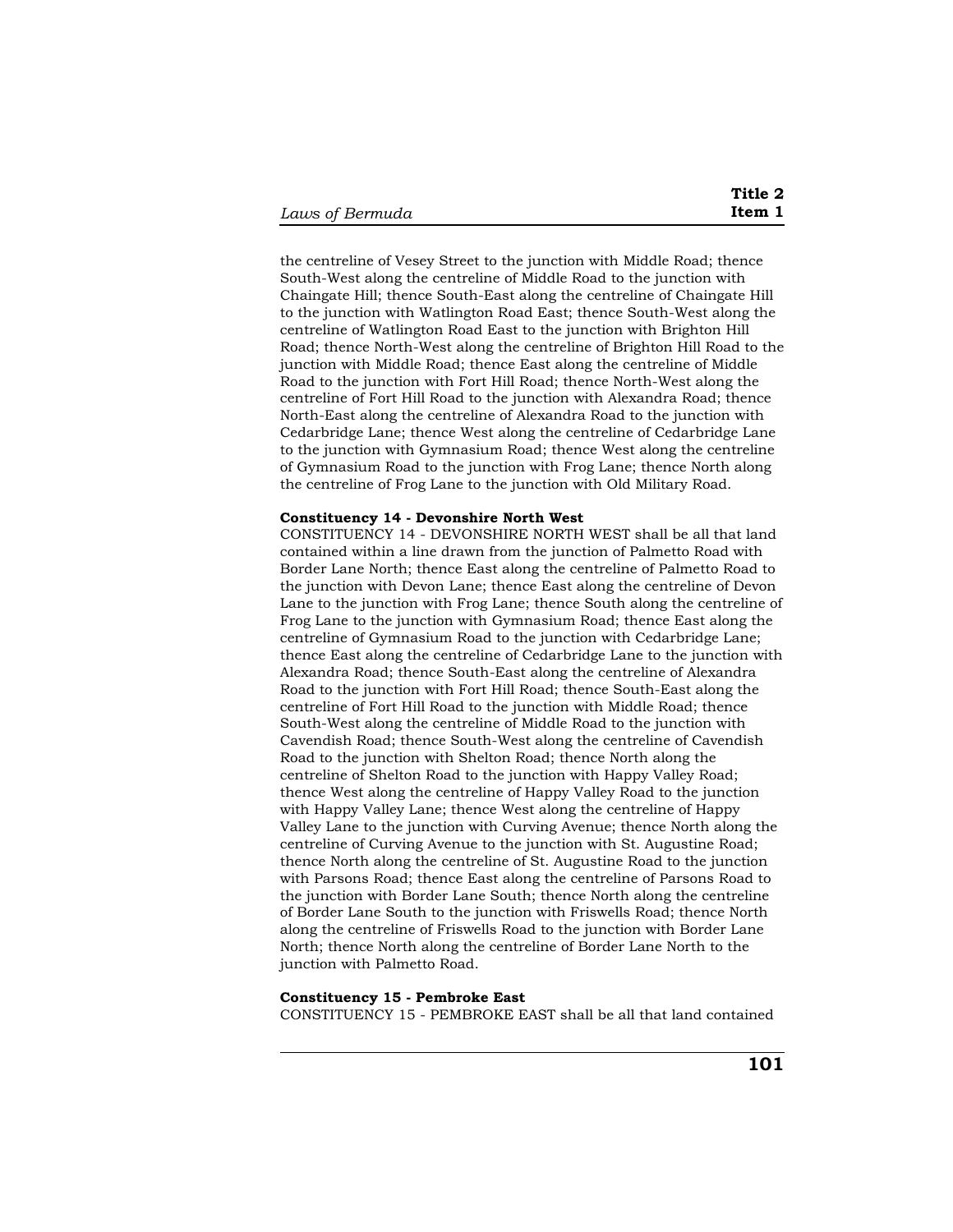within a line drawn from the junction of The Glebe Road with Palmetto Road; thence North along the centreline of The Glebe Road to the junction with Band Room Lane; thence West along the centreline of Band Room Lane to the junction with North Shore Road; thence North to a point on the coastline; thence continuing East along the coastline and following the coastline to a point on the coastline North of the junction of Barkers Hill with North Shore Road; thence South to the junction of Barkers Hill with North Shore Road; thence South along the centreline of Barkers Hill to the junction with the Railway Trail; thence South-West along the centreline of the Railway Trail to the junction with Palmetto Road; thence West along the centreline of Palmetto Road to the junction with Parsons Lane; thence South along the centreline of Parsons Lane to the junction with Old Military Road; thence South-West along the centreline of Old Military Road to the junction with Frog Lane; thence South along the centreline of Frog Lane to the junction with Devon Lane; thence West along the centreline of Devon Lane to the junction with Palmetto Road; thence West along the centreline of Palmetto Road to the junction with The Glebe Road.

# **Constituency 16 - Pembroke East Central**

CONSTITUENCY 16 - PEMBROKE EAST CENTRAL shall be all that land contained within a line drawn from the junction of Dutton Avenue with Marsh Folly Road; thence East along the centreline of Marsh Folly Road to the junction with East Gate Lane; thence North along the centreline of East Gate Lane to the junction with Footpath Lane; thence North along the centreline of Footpath Lane to the junction with Crane Lane; thence North along the centreline of Crane Lane to the junction with North Shore Road; thence East along the centreline of North Shore Road to the junction with Band Room Lane; thence East along the centreline of Band Room Lane to the junction with The Glebe Road; thence South along the centreline of The Glebe Road to the junction with Palmetto Road; thence East along the centreline of Palmetto Road to the junction with Border Lane North; thence South along the centreline of Border Lane North to the junction with Friswells Road; thence South along the centreline of Friswells Road to the junction with Border Lane South; thence South along the centreline of Border Lane South to the junction with Parsons Road; thence West along the centreline of Parsons Road to the junction with North Street; thence West along the centreline of North Street to the junction with Court Street; thence South along the centreline of Court Street to the junction with Angle Street; thence West along the centreline of Angle Street to the junction with North Street; thence North along the centreline of North Street to the junction with Dutton Avenue; thence North along the centreline of Dutton Avenue to the junction with Marsh Folly Road.

### **Constituency 17 - Pembroke Central**

CONSTITUENCY 17 - PEMBROKE CENTRAL shall be all that land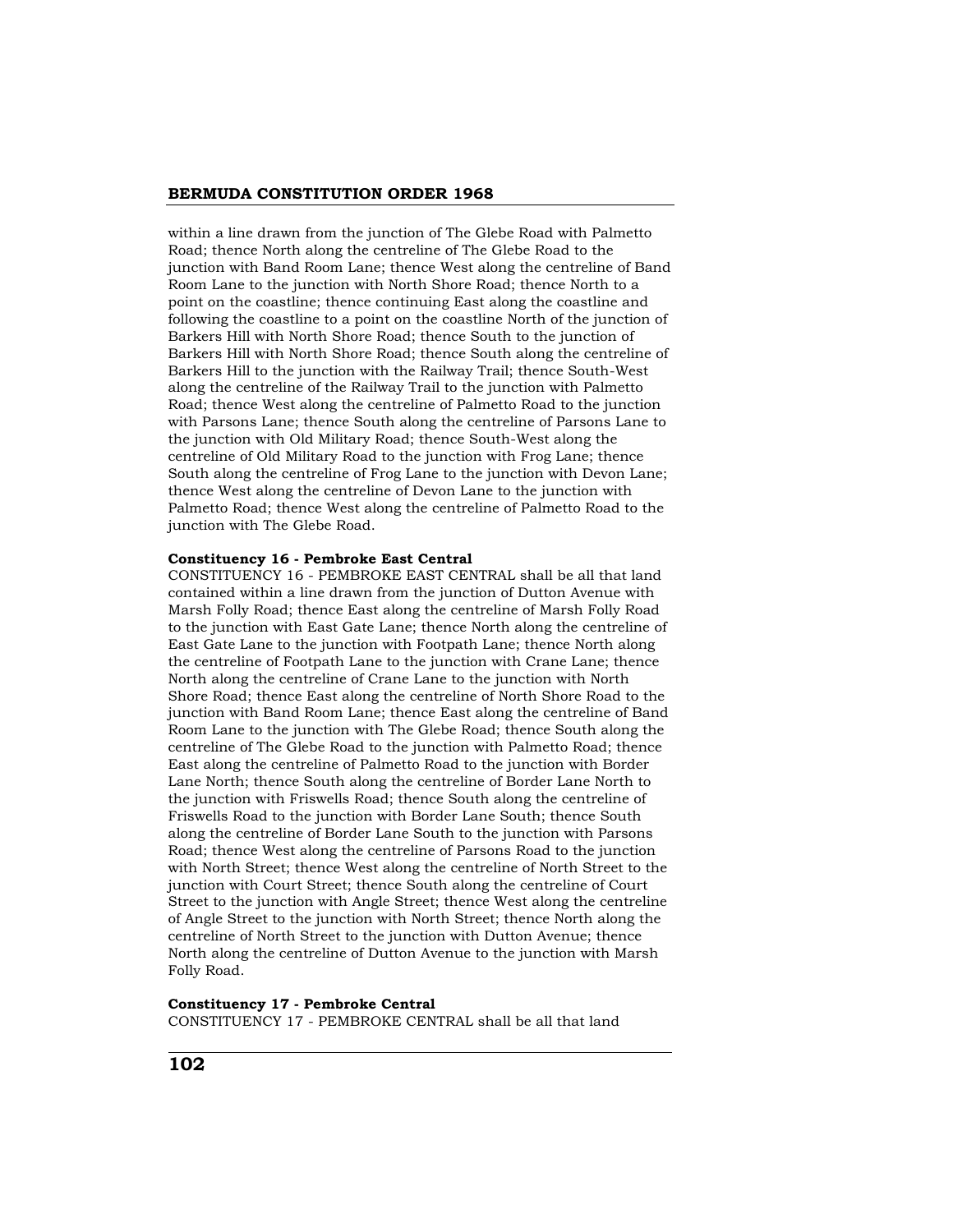contained within a line drawn from the junction of St. John's Road with Pitts Bay Road; thence East along the centreline of St. John's Road to the junction with Berkeley Road; thence North along the centreline of Berkeley Road to the junction with Mount Hill; thence North-East along the centreline of Mount Hill to the junction with Overview Hill; thence North along the centreline of Overview Hill to the junction with North Shore Road; thence East along the centreline of North Shore Road to the junction with Stepney Lane; thence North to a point on the coastline; thence continuing East along the coastline and following the coastline to a point on the coastline North-West of the junction of North Shore Road with Band Room Lane; thence South-East to the junction of North Shore Road with Band Room Lane; thence West along the centreline of North Shore Road to the junction with Crane Lane; thence South along the centreline of Crane Lane to the junction with Footpath Lane; thence West along the centreline of Footpath Lane to the junction with East Gate Lane; thence South-East along the centreline of East Gate Lane to the junction with Marsh Folly Road; thence West along the centreline of Marsh Folly Road to the junction with Dutton Avenue; thence South along the centreline of Dutton Avenue to the junction with North Street; thence South along the centreline of Dutton Avenue to the junction with Cedar Avenue; thence North along the centreline of Cedar Avenue to the junction with Laffan Street; thence West along the centreline of Laffan Street to the junction with Canal Road; thence West along the centreline of Canal Road to the junction with Woodlands Road; thence South along the centreline of Woodlands Road to the junction with Serpentine Road; thence West along the centreline of Serpentine Road to the junction with Pitts Bay Road; thence North-West along the centreline of Pitts Bay Road to the junction with St. John's Road.

#### **Constituency 18 - Pembroke West Central**

CONSTITUENCY 18 - PEMBROKE WEST CENTRAL shall include all that land contained within a line drawn from the junction of St. John's Road with Sunset View Road; thence North-West along the centreline of Sunset View Road to the junction with Sunset Pass; thence North-West along the centreline of Sunset Pass to the junction with North Shore Road; thence North to a point on the coastline; thence continuing East along the coastline and following the coastline to a point on the coastline North of the junction of North Shore Road with Stepney Lane; thence South to the junction of North Shore Road with Stepney Lane; thence West along the centreline of North Shore Road to the junction with Overview Hill; thence South along the centreline of Overview Hill to the junction with Mount Hill; thence South-West along the centreline of Mount Hill to the junction with Berkeley Road; thence South along the centreline of Berkeley Road to the junction with St. John's Road; thence West along the centreline of St. John's Road to the junction with Sunset View Road.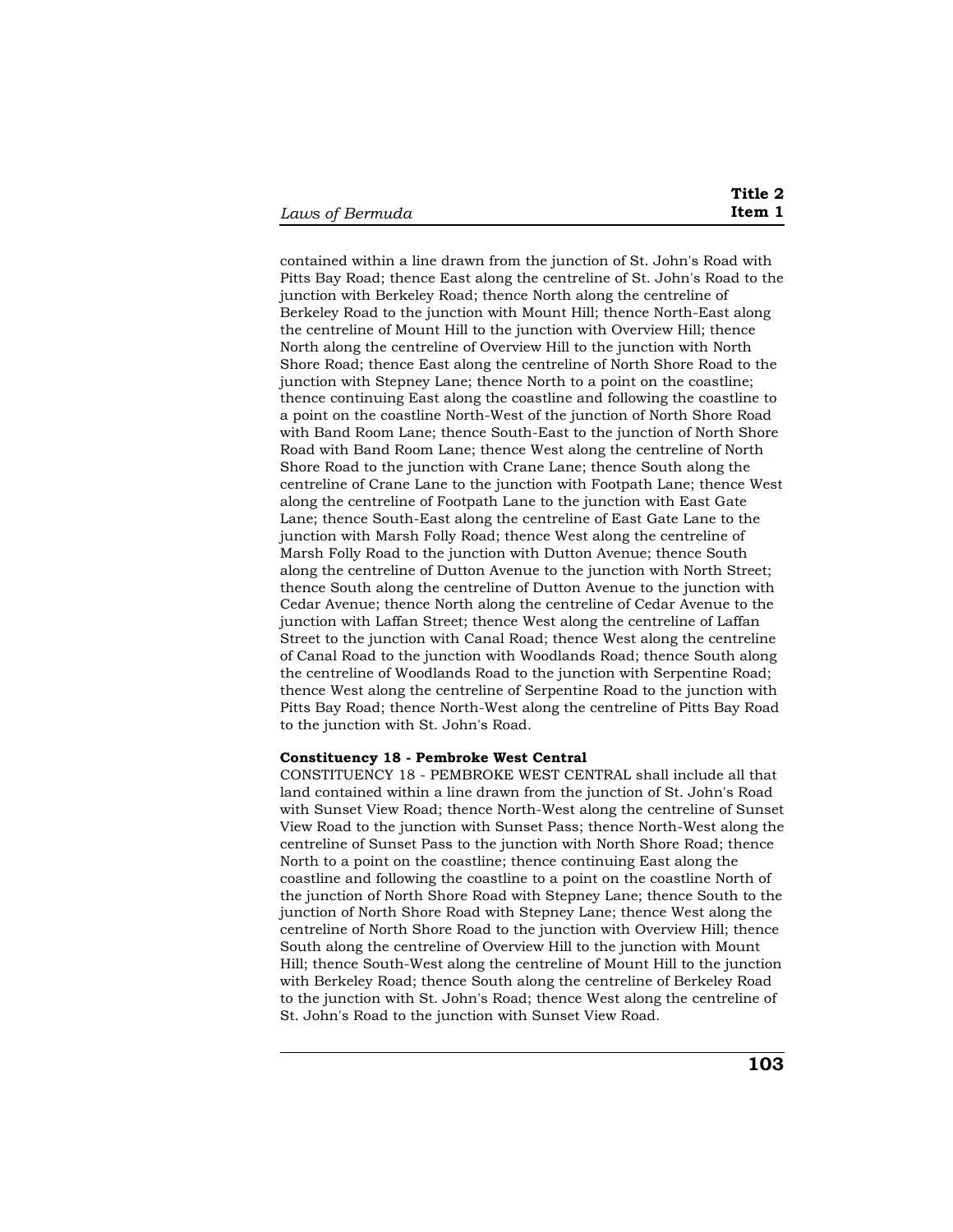#### **Constituency 19 - Pembroke West**

CONSTITUENCY 19 - PEMBROKE WEST shall be all that land contained within a line drawn from the junction of St. John's Road with Sunset View Road; thence West along the centreline of St. John's Road to the junction with Creek View Lane; thence South along the centreline of Creek View Lane to a point on the coastline; thence continuing West along the coastline and following the coastline to a point on the coastline North of the junction of North Shore Road with Sunset Pass; thence South to the junction of North Shore Road with Sunset Pass; thence South-East along the centreline of Sunset Pass to the junction with Sunset View Road; thence South-East along the centreline of Sunset View Road to the junction with St. John's Road; and shall include Mouse Island and Cobbler's Island.

### **Constituency 20 - Pembroke South West**

CONSTITUENCY 20 - PEMBROKE SOUTH WEST shall be all that land contained within a line drawn from the junction of St. John's Road with Pitts Bay Road; thence South-East along the centreline of Pitts Bay Road to the junction with Serpentine Road; thence East along the centreline of Serpentine Road to the junction with Woodlands Road; thence North along the centreline of Woodlands Road to the junction with Canal Road; thence North-East along the centreline of Canal Road to the junction with Laffan Street; thence East along the centreline of Laffan Street to the junction with Cedar Avenue; thence South along the centreline of Cedar Avenue to the junction with Victoria Street; thence East along the centreline of Victoria Street to the junction with King Street; thence South along the centreline of King Street to the junction with Reid Street; thence East along the centreline of Reid Street to the junction with Cavendish Road; thence East along the centreline of Cavendish Road to the junction with Lane Hill; thence West along the centreline of Lane Hill to the junction with Crow Lane; thence East along the centreline of Crow Lane to the start of the Western end of the Crow Lane dual carriageway; thence South to a point on the coastline; thence continuing West along the coastline and following the coastline to a point on the coastline South of Creek View Lane; thence North along the centreline of Creek View Lane to the junction with St. John's Road; thence East along the centreline of St. John's Road to the junction with Pitts Bay Road; and shall include Cat Island, Partridge Island, Goose Island, Bird Island, Goat Island, Stipple Island, Agar's Island, Mowbray Island, Lefroy Island, Agassiz Island, Verrill Island, Beebe Island and Saltus Island.

### **Constituency 21 - Pembroke South East**

CONSTITUENCY 21 - PEMBROKE SOUTH EAST shall be all that land contained within a line drawn from the junction of Cedar Avenue with North Street; thence East along the centreline of North Street to the junction with Angle Street; thence East along the centreline of Angle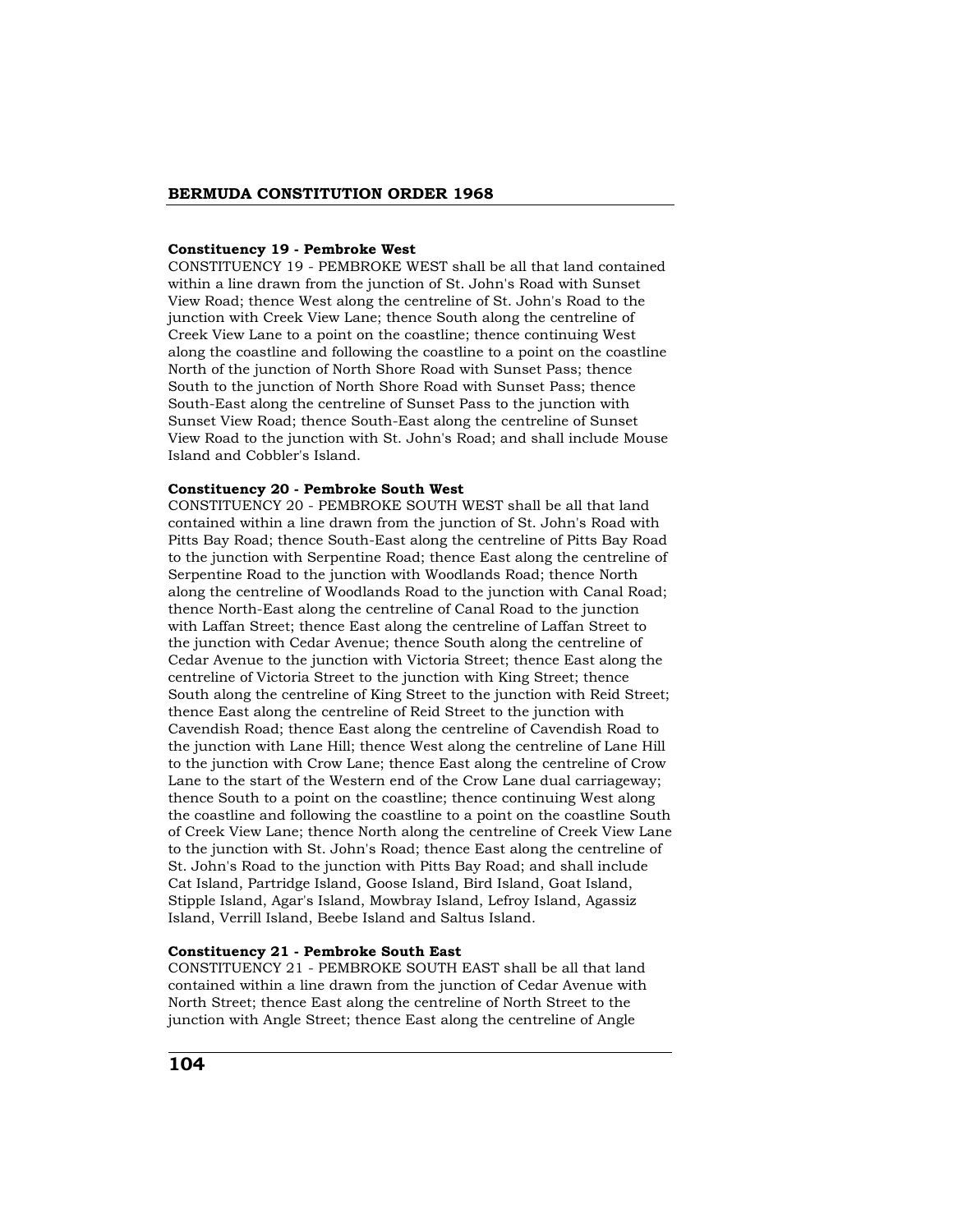Street to the junction with Court Street; thence North along the centreline of Court Street to the junction with North Street; thence East along the centreline of North Street to the junction with Parsons Road; thence East along the centreline of Parsons Road to the junction with St. Augustine Road; thence South along the centreline of St. Augustine Road to the junction with Curving Avenue; thence South along the centreline of Curving Avenue to the junction with Happy Valley Lane; thence East along the centreline of Happy Valley Lane to the junction with Happy Valley Road; thence East along the centreline of Happy Valley Road to the junction with Shelton Road; thence South-East along the centreline of Shelton Road to the junction with Cavendish Road; thence West along the centreline of Cavendish Road to the junction with Reid Street; thence West along the centreline of Reid Street to the junction with King Street; thence North along the centreline of King Street to the junction with Victoria Street; thence West along the centreline of Victoria Street to the junction with Cedar Avenue; thence North along the centreline of Cedar Avenue to the junction with North Street.

### **Constituency 22 - Paget East**

CONSTITUENCY 22 - PAGET EAST shall be all that land contained within a line drawn from the junction of Harvey Road with Ord Road; thence North-East along the centreline of Ord Road to the junction with the Railway Trail; thence North-East along the centreline of the Railway Trail to the junction with White Sands Road; thence North along the centreline of White Sands Road to the junction with South Road; thence North-East along the centreline of South Road to the junction with Lovers Lane; thence North-West along the centreline of Lovers Lane to the junction with the unnamed road; thence North-East along the centreline of the unnamed road to the junction with Harbour Road; thence North to a point on the coastline at Red Hole; thence continuing North-East along the coastline and following the coastline to a point West of the junction of Berry Hill Road with Trimingham Road; thence East to the junction of Berry Hill Road with Trimingham Road; thence North-East along the centreline of Berry Hill Road to the junction with Point Finger Road; thence South-East along the centreline of Point Finger Road to the junction with South Road; thence South-West along the centreline of South Road to the junction with Southcourt Avenue; thence South-East along the centreline of Southcourt Avenue to a point on the coastline; thence continuing South-West along the coastline and following the coastline to a point on the coastline South-East of the junction of South Road with Honey Hill Drive; thence North-West to the junction of South Road with Honey Hill Drive; thence West along the centreline of South Road to the junction with Harvey Road; thence North-West along the centreline of Harvey Road to the junction with Ord Road.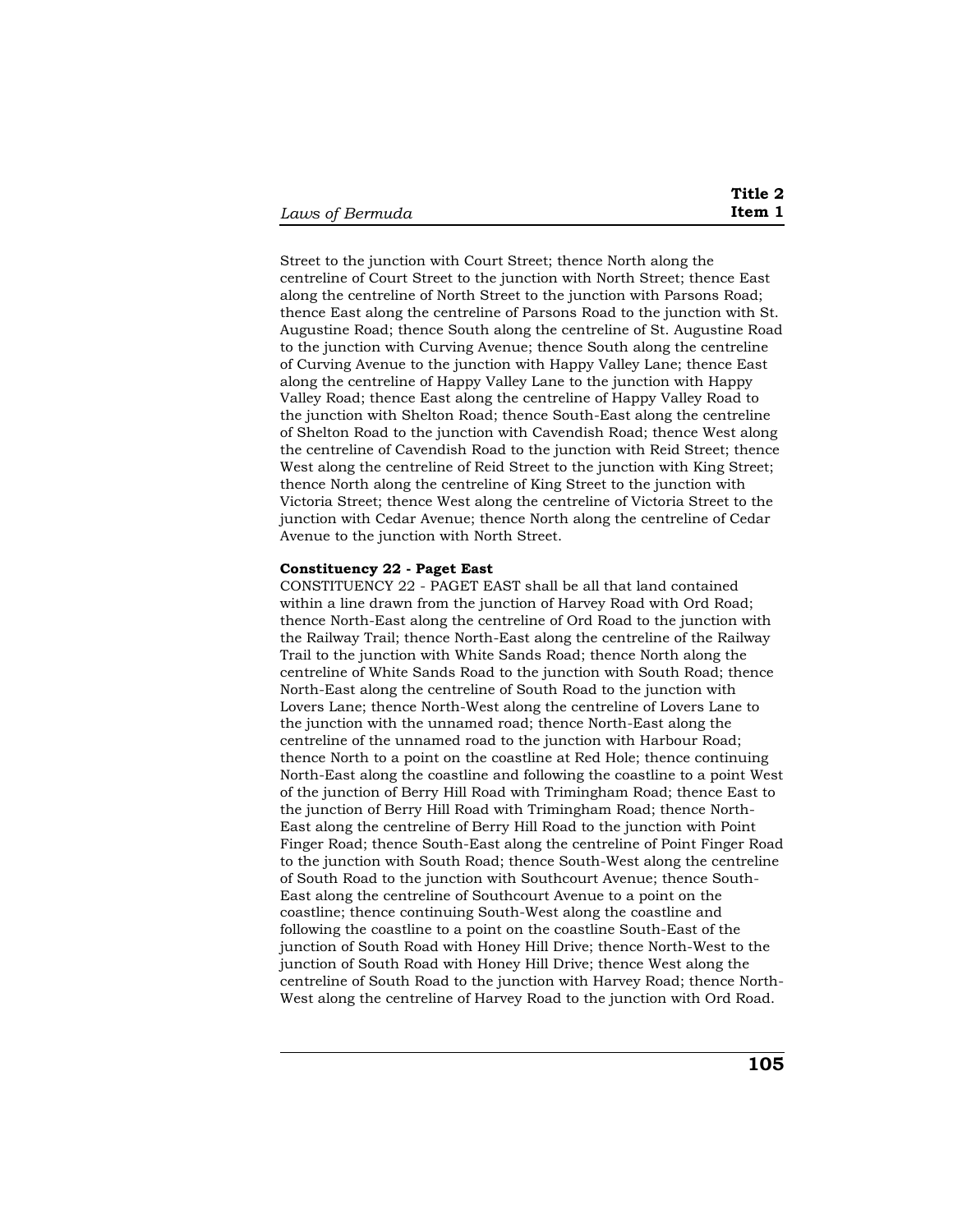### **Constituency 23 - Paget West**

CONSTITUENCY 23 - PAGET WEST shall be all that land contained within a line drawn from the junction of Middle Road with Morgan Road; thence North-West along the centreline of Morgan Road to the junction with Harbour Road; thence North-West to a point on the coastline; thence continuing North-East along the coastline and following the coastline to a point on the coastline North of the junction of Harbour Road with the unnamed road at Red Hole; thence South-West to the junction of the unnamed road with Harbour Road; thence South-West along the unnamed road to the junction with Lovers Lane; thence South-East along the centreline of Lovers Lane to the junction with South Road; thence South-West along the centreline of South Road to the junction with White Sands Road; thence South along the centreline of White Sands Road to the junction with the Railway Trail; thence South-West along the centreline of the Railway Trail to the junction with Ord Road; thence South-West along the centreline of Ord Road to the junction with Cobbs Hill Road; thence North-West along the centreline of Cobbs Hill Road to the junction with Middle Road; thence South-West along the centreline of Middle Road to the junction with Morgan Road; and shall include Burnt Island, White's Island, Doctor's Island, Reid Island, Spectacle Island and World's End Island.

# **Constituency 24 - Warwick South East**

CONSTITUENCY 24 - WARWICK SOUTH EAST shall be all that land contained within a line drawn from the junction of Rocklands Road with the Railway Trail; thence North-East along the centreline of the Railway Trail to the junction with Tribe Road No. 2; thence South-East along the centreline of Tribe Road No. 2 to the junction with Ord Road; thence North-East along the centreline of Ord Road to the junction with Harvey Road; thence South-East along the centreline of Harvey Road to the junction with South Road; thence East along the centreline of South Road to the junction with Honey Hill Drive; thence South-East to a point on the coastline; thence continuing South-West along the coastline and following the coastline to a point on the coastline South-East of the junction of South Road with the Western entrance to the Southlands property; thence North-West to the junction of South Road with the Western entrance to the Southlands property; thence West along the centreline of South Road to the junction with Rocklands Road; thence North-West along the centreline of Rocklands Road to the junction with the Railway Trail.

## **Constituency 25 - Warwick North East**

CONSTITUENCY 25 - WARWICK NORTH EAST shall be all that land contained within a line drawn from the junction of Olive Bank Drive with Middle Road; thence North-West along the centreline of Longford Road to the junction with Harbour Road; thence North-West to a point on the coastline; thence continuing North-East along the coastline and following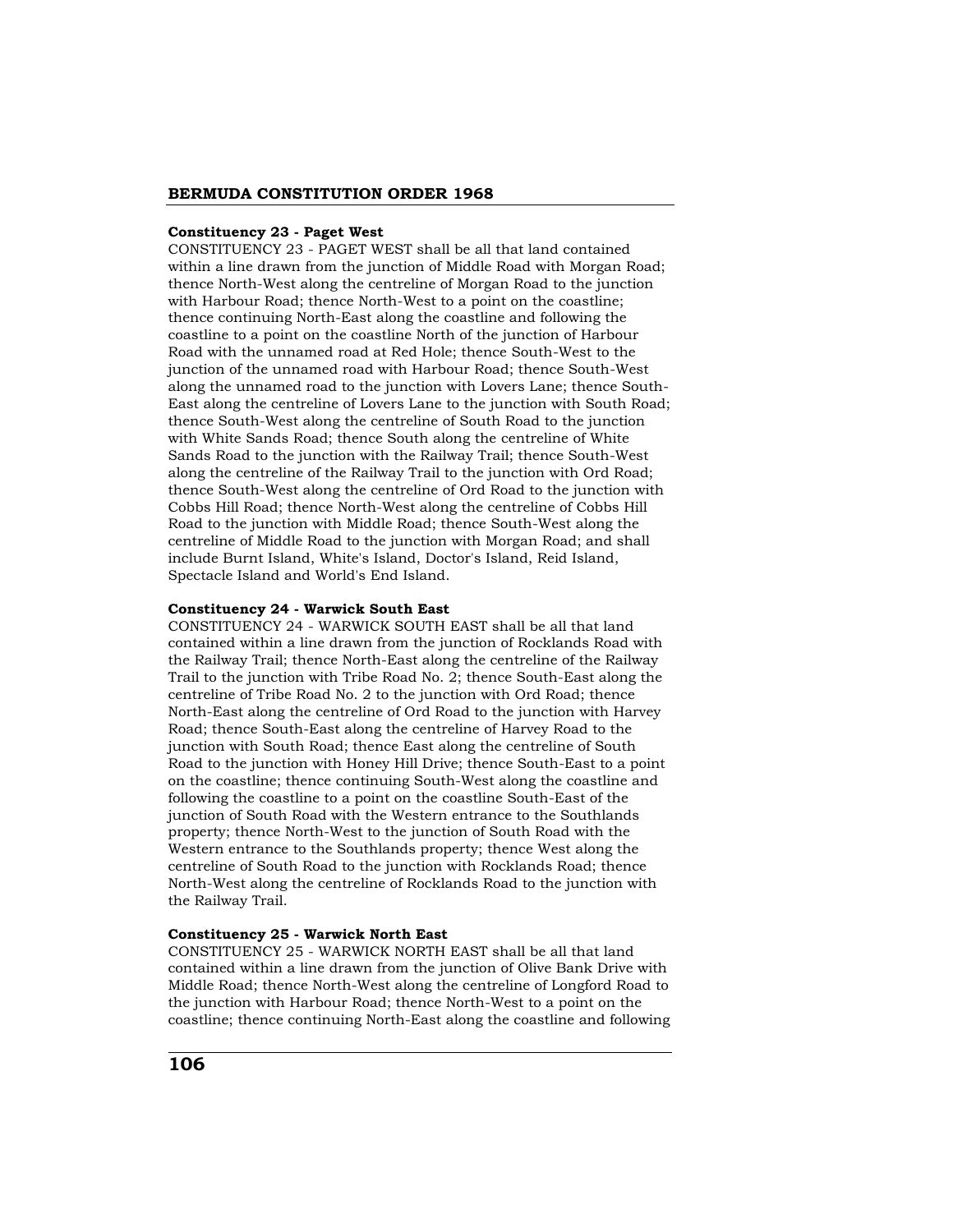|  | Laws of Bermuda | Item 1 |
|--|-----------------|--------|
|--|-----------------|--------|

the coastline to a point on the coastline North-West of the junction of Harbour Road with Morgan Road; thence South-East to the junction of Harbour Road with Morgan Road; thence South-East along the centreline of Morgan Road to the junction with Middle Road; thence North-East along the centreline of Middle Road to the junction with Cobbs Hill Road; thence South-East along the centreline of Cobbs Hill Road to the junction with Ord Road; thence South-East along the centreline of Ord Road to the junction with Tribe Road No. 2; thence North-West along the centreline of Tribe Road No. 2 to the junction with the Railway Trail; thence South-East along the centreline of the Railway Trail to the junction with Tribe Road No. 3; thence North-West along the centreline of Tribe Road No. 3 to the junction with Olive Bank Drive; thence North-West along the centreline of Olive Bank Drive to the junction with Middle Road.

### **Constituency 26 - Warwick South Central**

CONSTITUENCY 26 - WARWICK SOUTH CENTRAL shall be all that land contained within a line drawn from the junction of Middle Road with Stadium Lane; thence East along the centreline of Middle Road to the junction with Olive Bank Drive; thence South East along the centreline of Olive Bank Drive to the junction with Tribe Road No. 3; thence South-East along the centreline of Tribe Road No. 3 to the junction with the Railway Trail; thence North-East along the centreline of the Railway Trail to the junction with Rocklands Road; thence South-East along the centreline of Rocklands Road to the junction with South Road; thence East along the centreline of South Road to the junction with the Western entrance to the Southlands property; thence South-East to a point on the coastline; thence continuing South-West along the coastline and following the coastline to a point on the coastline South-East of the junction of South Road with Tribe Road No. 5; thence North-West to the junction of South Road with Tribe Road No. 5; thence South-West along the centreline of South Road to the junction with Warwick Lane; thence West along the centreline of Warwick Lane to the junction with Spice Hill Road; thence North-East along the centreline of Spice Hill Road to the junction with Pearman's Hill; thence North-West along the centreline of Pearman's Hill to the junction with Pearman's Hill West; thence South-West along the centreline of Pearman's Hill West to the junction with Stadium Lane; thence North-West along the centreline of Stadium Lane to the junction with Middle Road.

### **Constituency 27 - Warwick North Central**

CONSTITUENCY 27 - WARWICK NORTH CENTRAL shall be all that land contained within a line drawn from the junction of Tamarind Vale with Harbour Road; thence East along the centreline of Harbour Road to the junction with Warwick Park Road; thence North-West to a point on the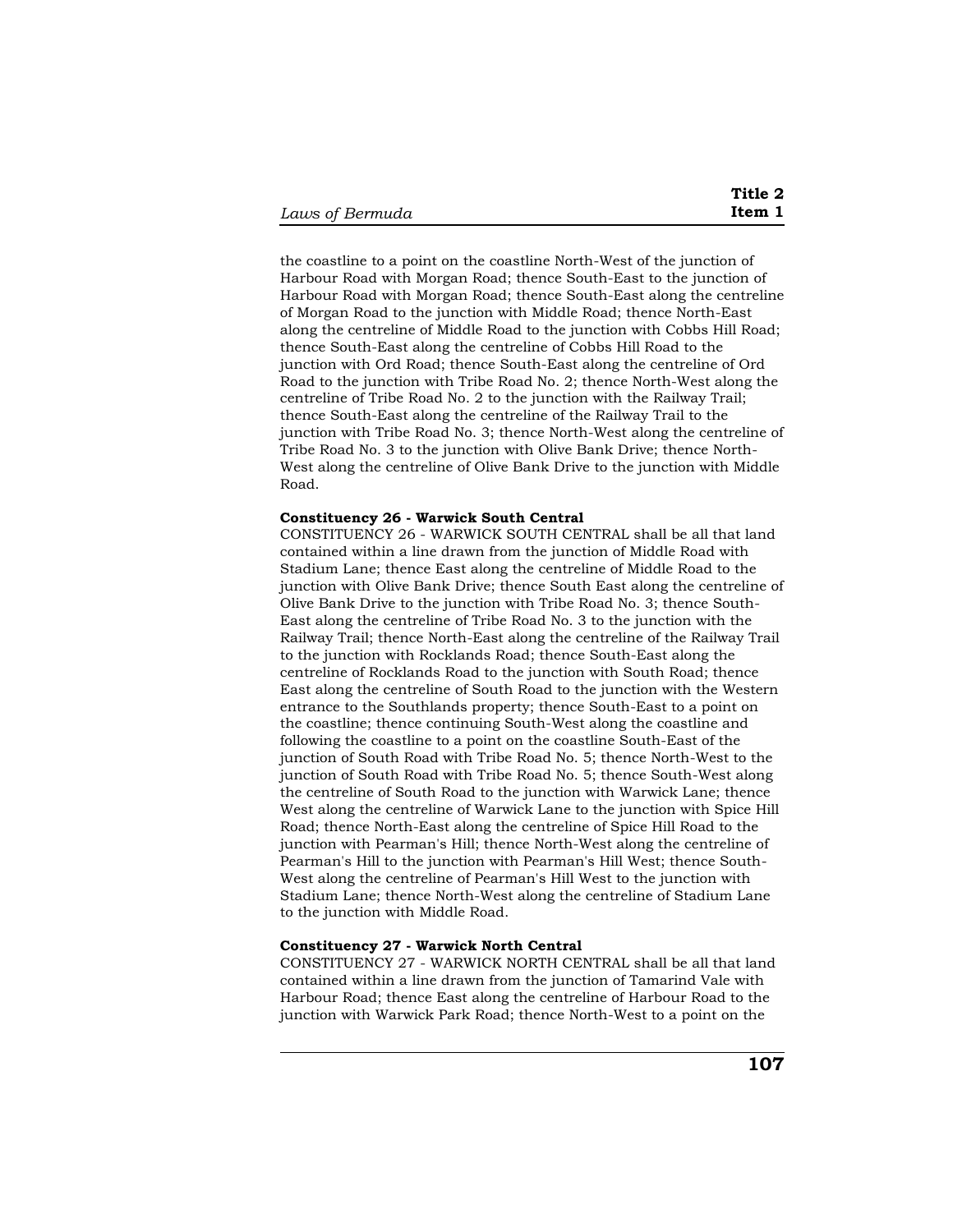coastline; thence continuing North-East along the coastline and following the coastline to a point on the coastline North-West of the junction of Harbour Road with Longford Road; thence South-East to the junction of Harbour Road with Longford Road; thence South-East along the centreline of Longford Road to the junction with Middle Road; thence South-West along the centreline of Middle Road to the junction with Tamarind Vale; thence North-West along the centreline of Tamarind Vale to the junction with Harbour Road; and shall include Darrell Island, Burt Island, Grace Island, Alpha Island, Beta Island, Gamma Island, Delta Island, Epsilon Island, Zeta Island, Eta Island, Theta Island, Iota Island, Kappa Island, Lambda Island, Hawkins Island, Pearl Island, Nelly Island, Ports Island, Long Island, Fern Island, Irresistible Island, Marshall Island, Hinson Island, Godet's Island, Watling Island and Bluck's Island.

#### **Constituency 28 - Warwick West**

CONSTITUENCY 28 - WARWICK WEST shall be all that land contained within a line drawn from the junction of Camp Hill with Middle Road; thence West along the centreline of Middle Road to the junction with Plumber Lane; thence North along the centreline of Plumber Lane to a point on the coastline; thence continuing East along the coastline and following the coastline to a point on the coastline North of the junction of Harbour Road with Warwick Park Road; thence South to the junction of Harbour Road with Warwick Park Road; thence West along the centreline of Harbour Road to the junction with Tamarind Vale; thence South along the centreline of Tamarind Vale to the junction with Middle Road; thence East along the centreline of Middle Road to the junction with Stadium Lane; thence South-East along the centreline of Stadium Lane to the junction with Pearman's Hill West; thence South-East along the centreline of Pearman's Hill West to the junction with Pearman's Hill; thence South-East along the centreline of Pearman's Hill to the junction with Spice Hill Road; thence South-West along the centreline of Spice Hill Road to the junction with Warwick Lane; thence East along the centreline of Warwick Lane to the junction with South Road; thence North-East along the centreline of South Road to the junction with Tribe Road No. 5; thence South-East to a point on the coastline; thence along the coastline to a point on the coastline South-East of the junction of Long Bay Place with South Road; thence North-West to the junction of Long Bay Place with South Road; thence South-West along the centreline of South Road to the junction with Sun Valley Road; thence North-West along the centreline of Sun Valley Road to the junction with Spice Hill Road; thence West along the centreline of Spice Hill Road to the junction with Camp Hill; thence North along the centreline of Camp Hill to the junction with Middle Road.

### **Constituency 29 - Southampton East**

CONSTITUENCY 29 - SOUTHAMPTON EAST shall be all that land contained within a line drawn from the junction of Riviera Road with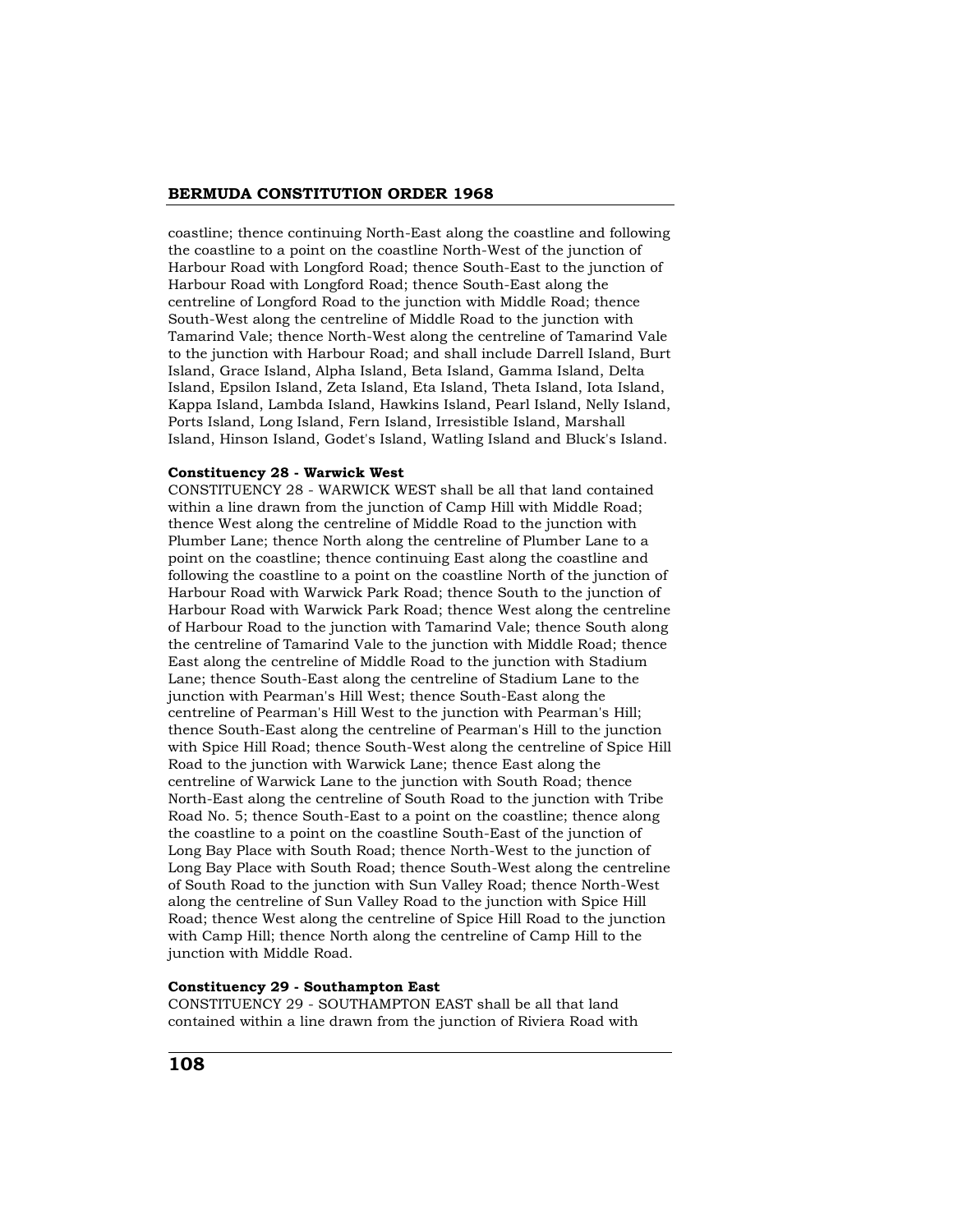Middle Road; thence South-West along the centreline of Middle Road to the junction with Lighthouse Road; thence North-West to a point on the coastline; thence continuing North-East along the coastline and following the coastline to a point on the coastline North-West of Plumber Lane; thence South East along the centreline of Plumber Lane to the junction with Middle Road; thence East along the centreline of Middle Road to the junction with Camp Hill; thence South-East along the centreline of Camp Hill to the junction with Spice Hill Road; thence East along the centreline of Spice Hill Road to the junction with Sun Valley Road; thence South-East along the centreline of Sun Valley Road to the junction with South Road; thence East along the centreline of South Road to the junction with Long Bay Place; thence South-East to a point on the coastline; thence continuing South-West along the coastline to a point on the coastline South-East of the junction of South Road with the access road to Horseshoe Bay; thence North-West to the junction of South Road with the access road to Horseshoe Bay; thence South-West along the centreline of South Road to the junction with Horseshoe Road; thence North-East along the centreline of Horseshoe Road to the junction with Scenic Heights Pass; thence North-West along the centreline of Scenic Heights Pass to the junction with the Railway Trail; thence South-West along the centreline of the Railway Trail to the junction with Riviera Road; thence North-West along the centreline of Riviera Road to the junction with Middle Road; and shall include Little Crumb Island, Perot's Island, Riddell's Island and Haggis Island.

#### **Constituency 30 - Southampton East Central**

CONSTITUENCY 30 - SOUTHAMPTON EAST CENTRAL shall be all that land contained within a line drawn from the junction of Tribe Road No. 3 with the Railway Trail; thence West along the centreline of the Railway Trail to the junction with Middle Road; thence North to a point on the coastline; thence continuing East along the coastline and following the coastline to a point on the coastline North of the junction of Middle Road with Lighthouse Road; thence South to the junction of Middle Road with Lighthouse Road; thence North-East along the centreline of Middle Road to the junction with Riviera Road; thence South-East along the centreline of Riviera Road to the junction with the Railway Trail; thence North-East along the centreline of the Railway Trail to the junction with Scenic Heights Pass; thence South along the centreline of Scenic Heights Pass to the junction with Horseshoe Road; thence South-West along the centreline of Horseshoe Road to the junction with South Road; thence North-East along the centreline of South Road to the junction with the access road to Horseshoe Bay; thence South-East to a point on the coastline; thence continuing South-West along the coastline and following the coastline to a point on the coastline South of the junction of South Road with Tribe Road No. 3; thence North to the junction of South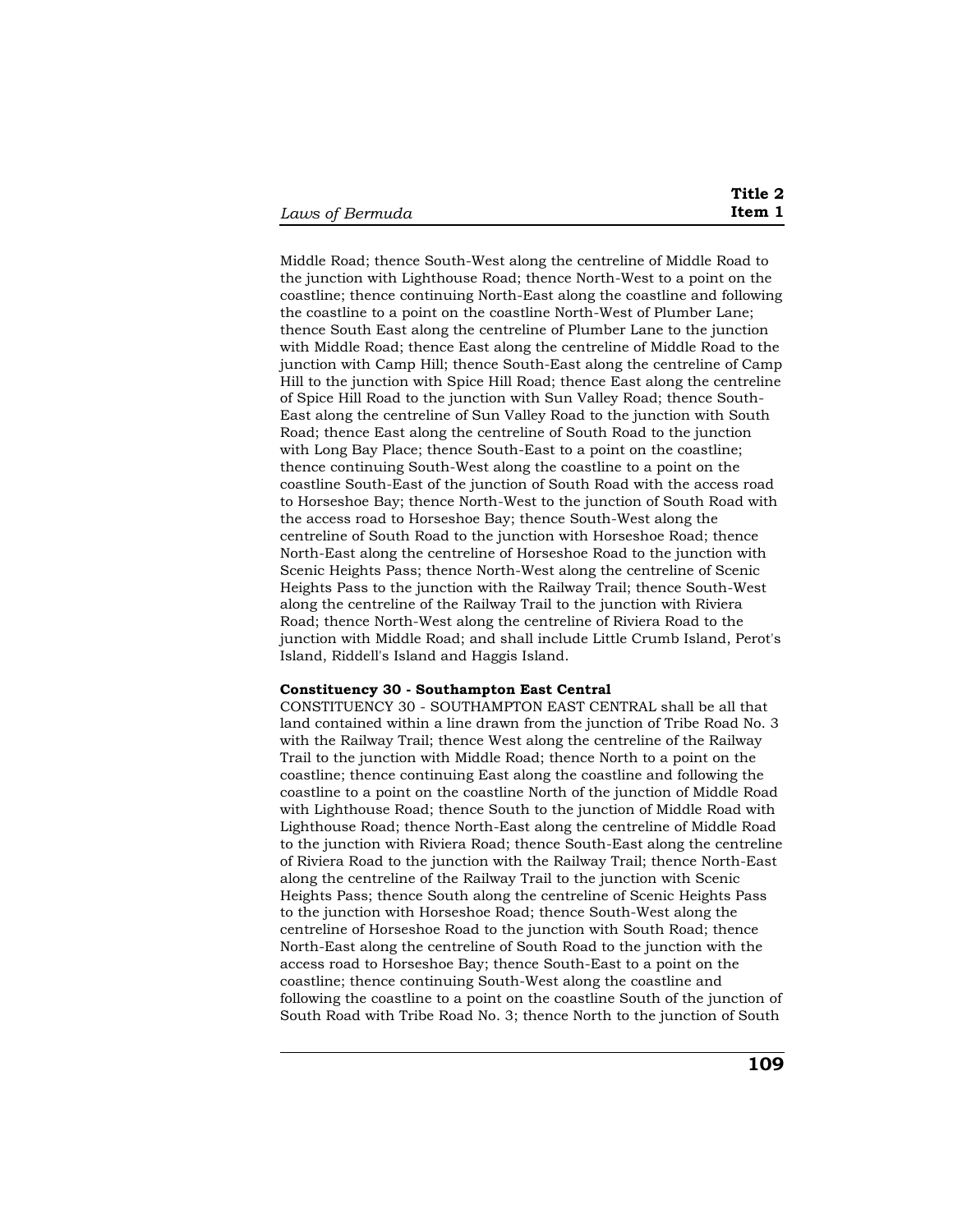#### **BERMUDA CONSTITUTION ORDER 1968**

Road with Tribe Road No. 3; thence North along the centreline of Tribe Road No. 3 to the junction with the Railway Trail; and shall include Spectacle Island, Bartlett Islands, Five Star Island and Fish Hook Island.

## **Constituency 31 - Southampton West Central**

CONSTITUENCY 31 - SOUTHAMPTON WEST CENTRAL shall be all that land contained within a line drawn from the junction of Luke's Pond Road with Middle Road; thence North-West along the centreline of Middle Road to the junction with Tribe Road No. 5; thence North-East along the centreline of Tribe Road No. 5 to the junction with Rockaway Road; thence North-East along the centreline of Rockaway Road to the junction with Rockaway Drive; thence South-East along the centreline of Rockaway Drive to a point on the coastline; thence continuing South along the coastline and following the coastline to a point on the coastline North of the junction of Middle Road with the Railway Trail; thence South to the junction of Middle Road with the Railway Trail; thence East along the centreline of the Railway Trail to the junction with Tribe Road No. 3; thence South along the centreline of Tribe Road No. 3 to the junction with South Road; thence South to a point on the coastline; thence continuing West along the coastline and following the coastline to a point on the coastline South-West of Luke's Pond Drive; thence North-East along the centreline of Luke's Pond Drive to the junction with Luke's Pond Road; thence North-East along the centreline of Luke's Pond Road to the junction with Middle Road; and shall include Buck Island.

### **Constituency 32 - Southampton West**

CONSTITUENCY 32 - SOUTHAMPTON WEST shall be all that land contained within a line drawn from the junction of Woodlawn Road with Middle Road; thence South-East along the centreline of Middle Road to the junction with George's Bay Road; thence North-East along the centreline of George's Bay Road to the junction with Constitution Road; thence North-East along the centreline of Constitution Road to the junction with Lexington Road; thence North-West; thence North-East to a point on the coastline; thence continuing East along the coastline and following the coastline to a point on the coastline East of Rockaway Drive; thence West along the centreline of Rockaway Drive to the junction with Rockaway Road; thence South-West along the centreline of Rockaway Road to the junction with Tribe Road No. 5; thence South-West along the centreline of Tribe Road No. 5 to the junction with Middle Road; thence South-East along the centreline of Middle Road to the junction with Luke's Pond Road; thence South-West along the centreline of Luke's Pond Road to the junction with Luke's Pond Drive; thence South-West along the centreline of Luke's Pond Drive to a point on the coastline; thence continuing North-West along the coastline and following the coastline to a point on the coastline South-West of the junction of the unnamed road with Patience Avenue; thence North-East to the junction of the unnamed road with Patience Avenue; thence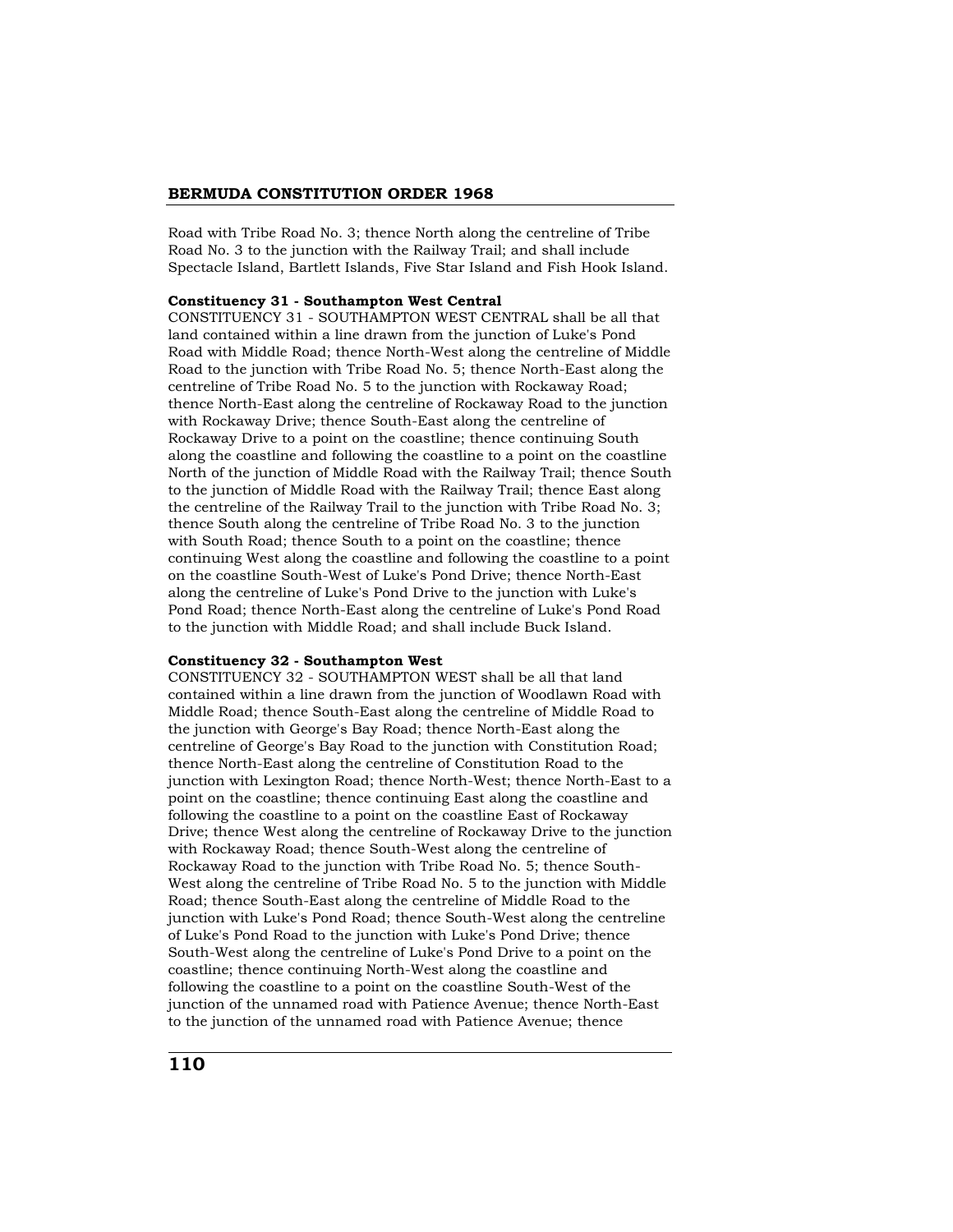South-East along the centreline of Patience Avenue to the junction with Woodlawn Road; thence North-East along the centreline of Woodlawn Road to the junction with Middle Road.

# **Constituency 33 - Sandys South**

CONSTITUENCY 33 - SANDYS SOUTH shall be all that land contained within a line drawn from the junction of Somerset Road with Sound View Road; thence East along the centreline of Sound View Road to the junction with Sound View Drive; thence South-East along the centreline of Sound View Drive to a point on the coastline; thence continuing South along the coastline and following the coastline to a point on the coastline North of the junction of Constitution Road with Lexington Road; thence South-West; thence South-East to the junction of Constitution Road with Lexington Road; thence South-West along the centreline of Constitution Road to the junction with George's Bay Road; thence South-West along the centreline of George's Bay Road to the junction with Middle Road; thence North-West along the centreline of Middle Road to the junction with Woodlawn Road; thence South-West along the centreline of Woodlawn Road to the junction with Patience Avenue; thence North-West along the centreline of Patience Avenue to the junction with the unnamed road; thence South-West to a point on the coastline; thence continuing North-West along the coastline and following the coastline to a point on the coastline West of the junction of Somerset Road with Bay Lane; thence East to the junction of Somerset Road with Bay Lane; thence South along the centreline of Somerset Road to the junction with Sound View Road; and shall include Gunpoint Island, Whale Island, Cathedral Island, Bethell's Island, Palm Island and Morgan's Island.

### **Constituency 34 - Sandys South Central**

CONSTITUENCY 34 - SANDYS SOUTH CENTRAL shall be all that land contained within a line drawn from the junction of West Side Road with Church Valley Lane; thence East along the centreline of Church Valley Lane to the junction with Scott's Hill Road; thence East along the centreline of Scott's Hill Road to the junction with Cavello Lane; thence East to a point on the coastline; thence continuing South along the coastline and following the coastline to a point on the coastline South-East of Sound View Drive; thence North-West along the centreline of Sound View Drive to the junction with Sound View Road; thence South-West along the centreline of Sound View Road to the junction with Somerset Road; thence North along the centreline of Somerset Road to the junction with Bay Lane; thence West to a point on the coastline; thence continuing North along the coastline and following the coastline to a point on the coastline West of the junction of West Side Road with Church Valley Lane; thence East to the junction of West Side Road with Church Valley Lane.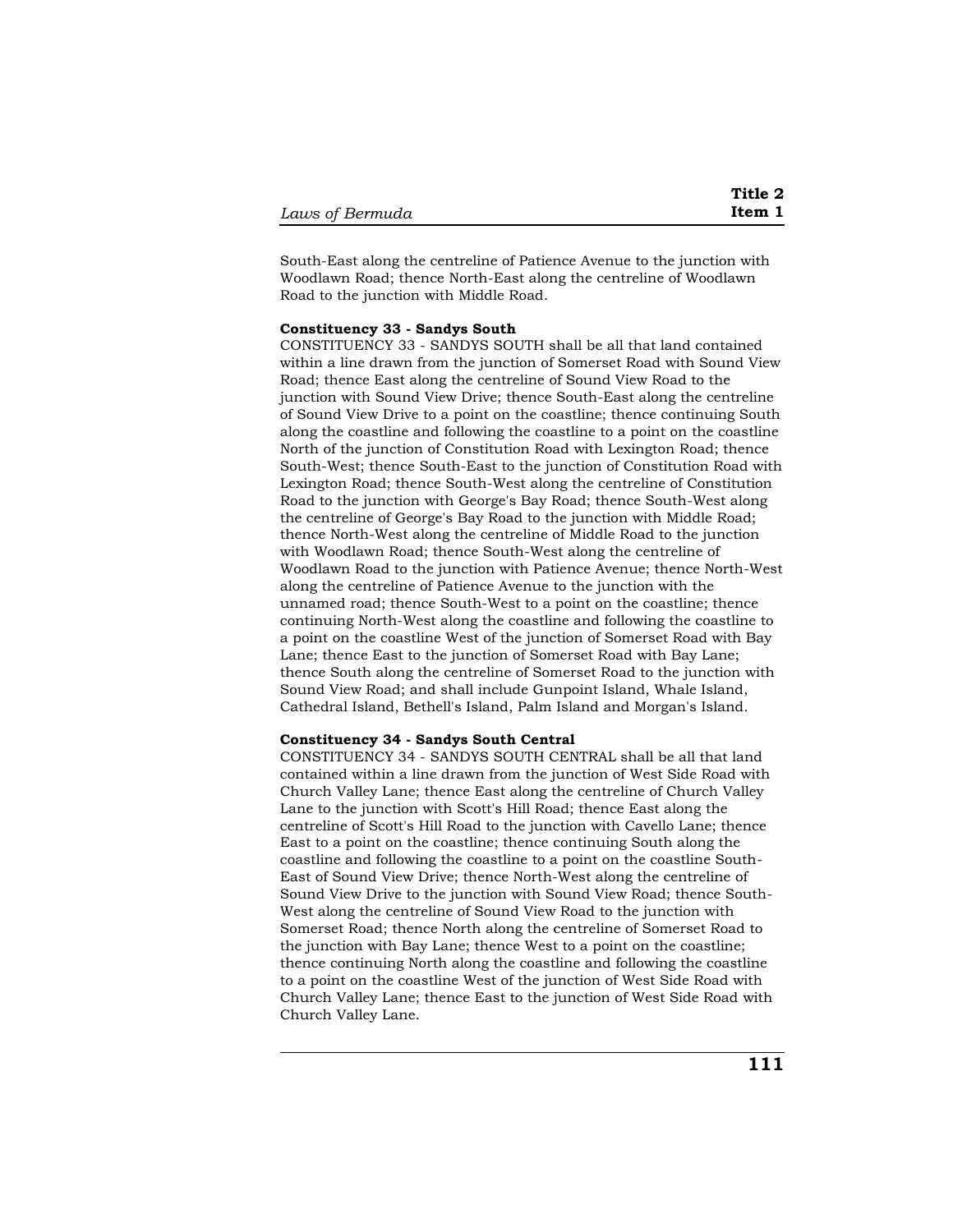#### **BERMUDA CONSTITUTION ORDER 1968**

### **Constituency 35 - Sandys North Central**

CONSTITUENCY 35 - SANDYS NORTH CENTRAL shall be all that land contained within a line drawn from the junction of West Side Road with Nursery Lane; thence East along the centreline of Nursery Lane to the junction with Long Bay Lane; thence South along the centreline of Long Bay Lane to the junction with Gilbert Lane; thence East along the centreline of Gilbert Lane to the junction with School Lane; thence South-East along the centreline of School Lane to the junction with Somerset Road; thence North-East along the centreline of Somerset Road to the junction with Mangrove Bay Road; thence East along the centreline of Mangrove Bay Road to the junction with East Shore Road; thence South-East along the centreline of East Shore Road to the junction with Scott's Hill Road; thence South-West along the centreline of Scott's Hill Road to the junction with Church Valley Lane; thence West along the centreline of Church Valley Lane to the junction with West Side Road; thence West to a point on the coastline; thence continuing North along the coastline and following the coastline to a point on the coastline West of the junction of West Side Road with Nursery Lane; thence East to the junction of West Side Road with Nursery Lane.

### **Constituency 36 - Sandys North**

CONSTITUENCY 36 - SANDYS NORTH shall be all that land contained within a line drawn from the junction of West Side Road with Nursery Lane; thence West to a point on the coastline; thence continuing North along the coastline and following the coastline to a point on the coastline East of the junction of Scott's Hill Road with East Shore Road; thence West to the junction of Scott's Hill Road with East Shore Road; thence North-West along the centreline of East Shore Road to the junction with Mangrove Bay Road; thence West along the centreline of Mangrove Bay Road to the junction with Somerset Road; thence West along the centreline of Somerset Road to the junction with School Lane; thence North-West along the centreline of School Lane to the junction with Gilbert Lane; thence West along the centreline of Gilbert Lane to the junction with Long Bay Lane; thence North along the centreline of Long Bay Lane to the junction with Nursery Lane; thence West along the centreline of Nursery Lane to the junction with West Side Road; and shall include Watford Island, Boaz Island, Ireland Island South, Ireland Island North, Daniel's Island, One Tree Island, Current Island, Malabar Island, Hospital Island, The Regatta Island, Crawl Island and Cross Island.

*[Second Schedule inserted by UK SI 456/2003 effective 10 June 2003]*